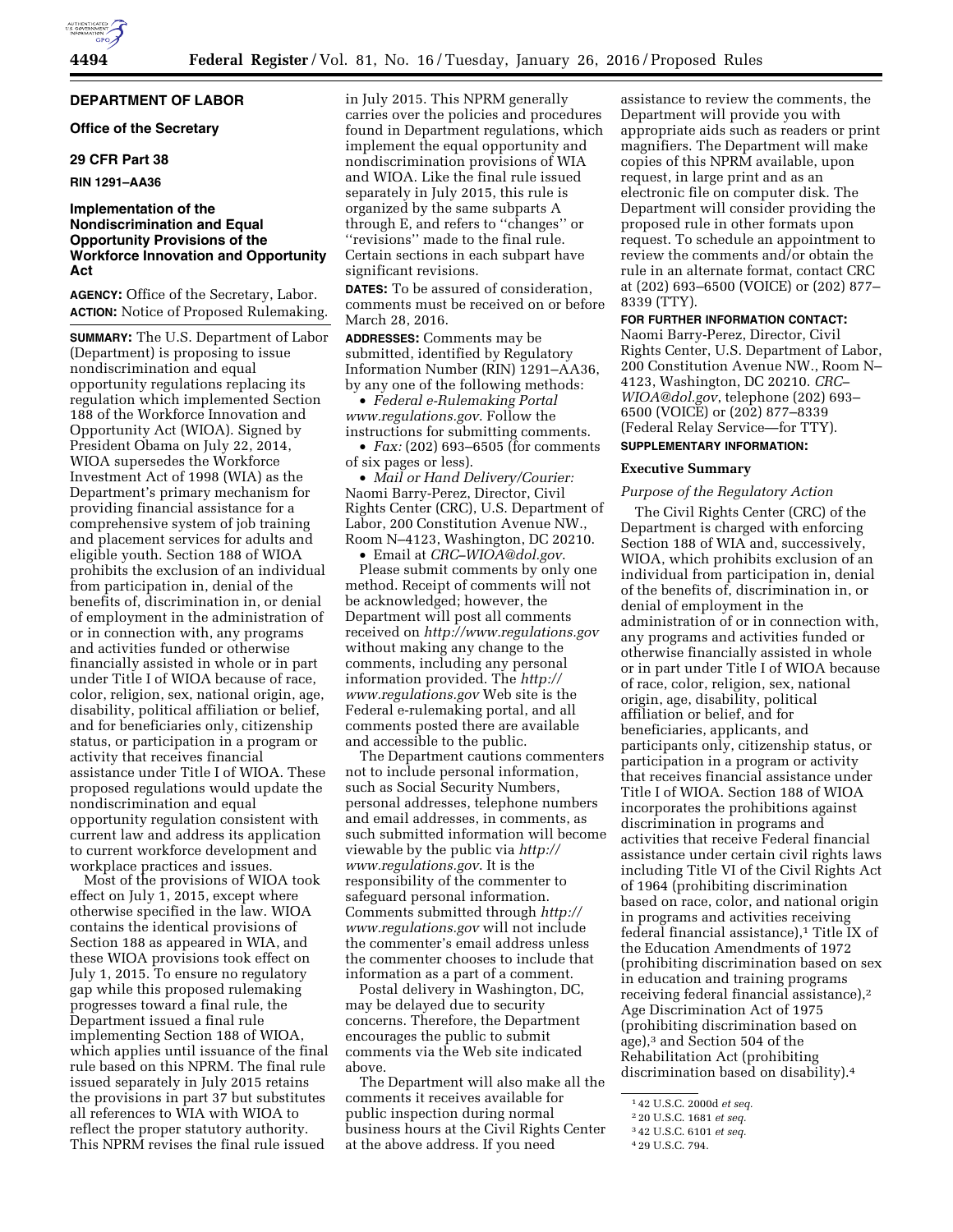CRC interprets the nondiscrimination provisions of WIOA consistent with the principles of Title VII of the Civil Rights Act (Title VII),<sup>5</sup> the Americans with Disabilities Act  $(ADA)$ ,  $6$  as amended by the Americans with Disabilities Act Amendments Act (ADAAA),<sup>7</sup> and Section 501 of the Rehabilitation Act, as amended,8 which are enforced by the Equal Employment Opportunity Commission (EEOC); Executive Order 11246, as amended,<sup>9</sup> and Section 503 of the Rehabilitation Act, as amended,10 which are enforced by the Department's Office of Federal Contract Compliance Programs (OFCCP); Title VI of the Civil Rights Act (Title VI), the Age Discrimination Act of 1975, and Section 504 of the Rehabilitation Act, which are enforced by each Federal funding agency; and Title IX of the Education Amendments of 1972 (Title IX), which is enforced by each Federal funding agency that assists an education or training program.

The regulations at 29 CFR part 38 set forth the equal opportunity and nondiscrimination requirements and obligations for recipients of financial assistance under Title I of WIOA and the enforcement procedures for implementing the nondiscrimination and equal opportunity provisions of WIOA. As set forth in the Part 38 final rule, WIOA did not change the nondiscrimination and equal opportunity provisions in Section 188, but Congress mandated that the Department issue regulations to implement the section not later than one year after the date of enactment of WIOA.<sup>11</sup> The regulations must contain standards for determining discrimination and enforcement procedures, including complaint processes for Section 188 of WIOA.12

Since their promulgation in 1999, the regulations implementing Section 188 of WIA at part 37 have only been amended once, in 2004, specifically to revise § 37.6 to provide that faith-based and community organizations are able to participate in the Department's social service programs without regard to their religious character or affiliation.13

12 *Id.* 

Because the part 38 regulations made only technical revisions from the part 37 rule, changing references from ''WIA'' to ''WIOA,'' the current rule does not reflect recent developments in equal opportunity and nondiscrimination jurisprudence. Moreover, procedures and processes for enforcement of the nondiscrimination and equal opportunity provisions of Section 188 have not been revised to reflect changes in the practices of recipients since 1999, including the use of computer-based and Internet-based systems to provide aid, benefit, service, and training through WIOA Title I-financially assisted programs and activities.

For the reasons stated above, the Department proposes to revise the regulations at part 38 to set forth recipients' nondiscrimination and equal opportunity obligations under WIOA Section 188 in accordance with existing law and policy. This NPRM proposes to update the regulations to address current compliance issues in the workforce system, and to reflect existing law under Title VI and Title VII of the Civil Rights Act of 1964, Title IX of the Education Amendments of 1972, the ADA and the Rehabilitation Act as related to WIOA Title I-financially assisted programs and activities. This NPRM also incorporates developments and interpretations of existing law by the Department of Justice (DOJ), the EEOC, the Department of Education, and this Department's corresponding interpretation of Title VII and the Rehabilitation Act, as amended, into the workforce development system. The proposed rule is intended to reflect current law and legal principles applicable to a recipient's obligation to refrain from discrimination and to ensure equal opportunity.

The first category of proposed updates to the part 38 regulations in this NPRM improves the overall readability of the regulations through revisions, limited reorganization of sections and more explicit descriptions of recipient obligations. The NPRM revises the current question and answer format in the title of each section to make it more straightforward and to more closely mirror other nondiscrimination and equal opportunity regulations issued by the Department. This NPRM also replaces ''he or she'' with ''the individual,'' ''person,'' or other appropriate identifier wherever possible to avoid the gender binary. The plain language of the regulations is retained for ease of comprehension and application.

The second category of proposed changes in this NPRM updates the nondiscrimination and equal

opportunity provisions to align them with current law and legal principles. As discussed above, in enforcing the nondiscrimination obligations of recipients set forth in this part, CRC follows the case law principles developed under, among other statutes, Title VI and Title VII of the Civil Rights Act of 1964, Title IX of the Education Amendments of 1972, Section 504 of the Rehabilitation Act of 1973, and the Americans with Disabilities Act, as amended by the ADAAA. Since the issuance of the WIA Section 188 regulations in 1999, the principles of nondiscrimination and equal opportunity law under these statutes have evolved significantly and the ADA has been amended. Agencies enforcing these statutes have issued regulations and guidance impacting WIOA Title Ifinancially assisted programs and activities to reflect these legal developments.14 During that time, the Department has issued final rules under Section 503 of the Rehabilitation Act and Executive Order 13672, which amended Executive Order 11246.15

The third category of proposed changes in this NPRM improves the effectiveness of the Department's enforcement program to support compliance with this rule. The compliance review and complaint procedures sections have been updated based on the Department's experience enforcing 29 CFR part 37. The proposed changes also reflect feedback received from stakeholders such as recipients and their Equal Opportunity Officers (EO Officers) and are intended to increase compliance through clearer descriptions of recipient responsibilities, more effective EO, enhanced data collection, and consistent monitoring and oversight by Governors. The Department maintains regular contact with the regulated community, and this contact has informed certain proposed revisions to the provisions in the part 38 rule. For example, proposed § 38.35 provides that recipients must include in their equal opportunity notice or poster a parenthetical noting that sex, as a prohibited basis for discrimination, includes pregnancy, childbirth and related medical conditions, sex stereotyping, transgender status, and gender identity. Similarly, the notice or

<sup>5</sup> 42 U.S.C. 2000e *et seq.* 

<sup>6</sup> 42 U.S.C. 12101 *et seq.* 

<sup>7</sup> 42 U.S.C. 12101 *et seq.,* Public Law 110–325, § 2(b)(1), 122 Stat. 3553 (2008).

<sup>8</sup> 29 U.S.C. 791.

<sup>9</sup>Executive Order 11246 (30 FR 12319), as amended by Executive Order 11375 (32 FR 14303), Executive Order 12086 (43 FR 46501), Executive Order 13279 (67 FR 77141), Executive Order 13665 (79 FR 20749) and Executive Order 13672 (79 FR 42971).

<sup>10</sup> 29 U.S.C. 793.

<sup>11</sup> 29 U.S.C. 3248(e).

<sup>13</sup> 69 FR 41894, July 12, 2004.

<sup>14</sup>*See* 29 CFR part 1630, 76 FR 16978, March 25, 2011 (EEOC regulations implementing ADA Title I); 79 FR 4839, January 30, 2014 (DOJ NPRM amending ADA Title II and III regulations).

<sup>15</sup> 41 CFR part 60–741, 78 FR 58862, Sept. 24, 2013 (OFCCP final rule implementing Section 503); 41 CFR parts 60–1 through 60–50, 79 FR 72985, Dec. 9, 2014 (OFCCP final rule implementing E.O. 13672).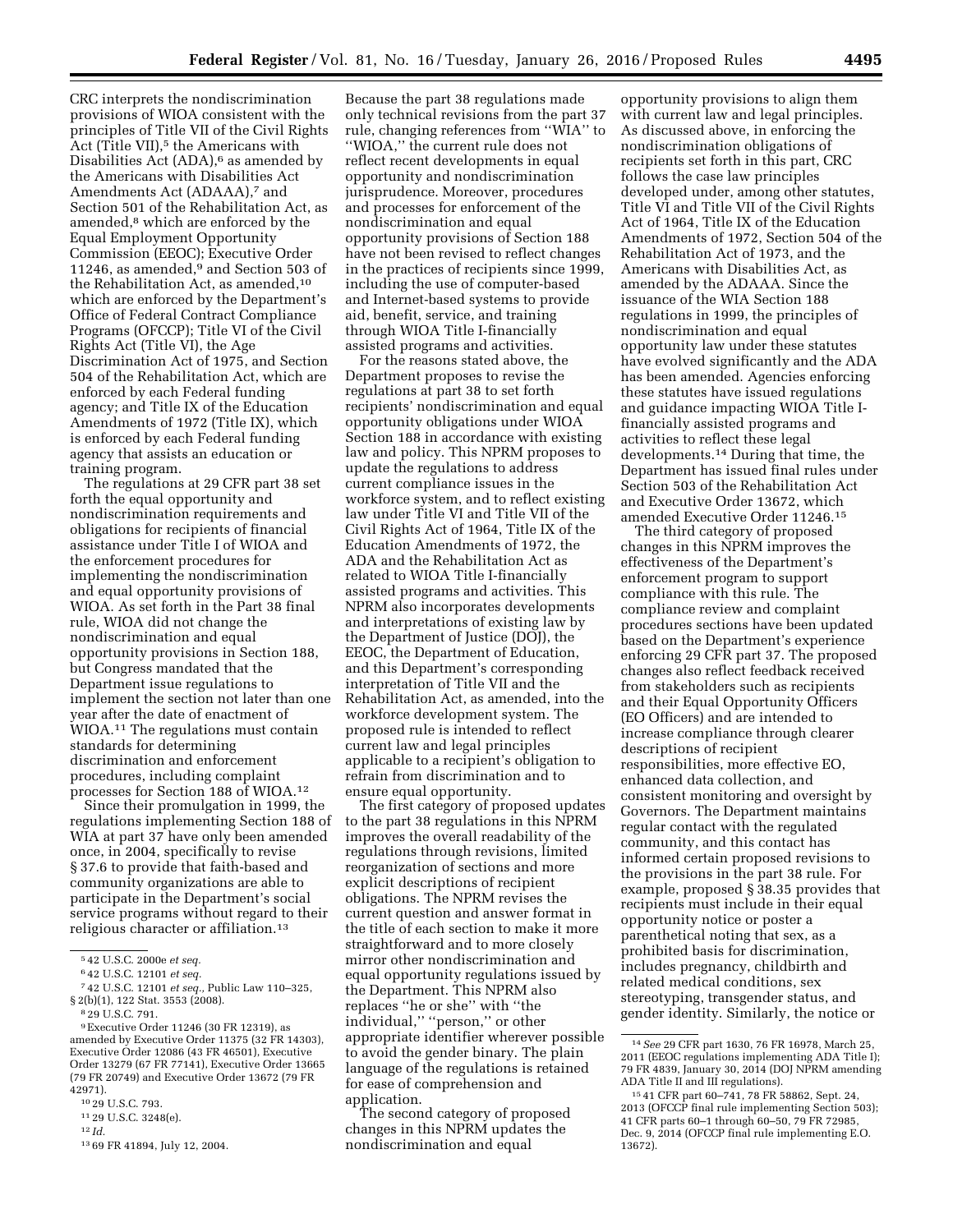poster would be modified to note in another parenthetical that includes limited English proficiency (LEP) as a form of national origin discrimination. These changes, although slight, identify the scope of the nondiscrimination obligation with more specificity and inform those who may not otherwise be aware of the developments in law.

The Department has participated in annual training conferences, including national conferences on equal opportunity attended by officials and staff of the State and local agencies that are responsible for ensuring nondiscrimination in the programs receiving financial assistance under WIA and/or WIOA Title I. The Department's participation in conferences offered leaders of State and other local agencies the opportunity to exchange—with each other and with the CRC—tips, tools, and practices, and to discuss more efficient and effective means of supporting compliance with this rule. Those exchanges have informed this NPRM. For example, to assist with compliance, the NPRM includes an Appendix that lists best practices for a recipient to consider when developing a written LEP plan. By including this information, recipients may be better prepared to meet their obligations.

The Department also received feedback from EO Officers at trainings and listening sessions conducted by the CRC and through technical assistance calls. EO Officers, designated by the recipients, are responsible for carrying out the recipients' obligations under Section 188 and its implementing regulations. Their feedback reflects a shared concern among EO Officers that the regulations at 29 CFR part 38 applicable to the role of the EO Officers do not sufficiently reflect the responsibilities of the role. For example, EO Officers have advised that the part 37 rule did not provide them with sufficient authority or require the recipients to provide EO Officers with sufficient resources to enable them to effectively meet their obligations. Many of the changes, both substantive and stylistic, that are proposed in this rule reflect their input. Specifically, proposed § 38.28 would require that the Governor designate a State level EO Officer who reports directly to the Governor, and that this EO Officer be given staff and resources sufficient to carry out the required responsibilities. These requirements are designed to provide the EO Officer with sufficient authority to fulfill the obligation to coordinate statewide compliance with the nondiscrimination and equal opportunity provisions in WIOA;

current part 38 does not similarly support the work of the EO Officer.

### **Statement of Legal Authority**

### *Statutory Authority*

The statutory authorities for this NPRM are: Section 134(b), 116(d)(2)(F), 116(e), 169(a), 183(c), 185(c)(2), 185(d)(1)(E), 186, 187 and 188 of WIOA. Public Law 113–128, 128 Stat. 1429; Title VI of the Civil Rights Act of 1964, as amended. Public Law 88–352, 78 Stat. 252 (42 U.S.C. 2000d, *et seq.*); Section 504 of the Rehabilitation Act of 1973, as amended, Public Law 93–112, 87 Stat. 390 (29 U.S.C. 794); the Age Discrimination Act of 1975, as amended, Public Law 94–135; 89 Stat. 728 (42 U.S.C. 6101); and Title IX of the Education Amendments of 1972, as amended, Public Law 92–318, 86 Stat. 373 (20 U.S.C. 1681).

#### *Departmental Authorization*

Secretary's Order 04–2000 delegated to CRC responsibility for developing, implementing and monitoring the Department's civil rights enforcement program under all equal opportunity and nondiscrimination requirements applicable to programs or activities financially assisted or conducted by the Department, including Section 188 of WIA. Section 5 of the Secretary's Order also authorized the Assistant Secretary for Administration and Management, working through the CRC Director, to establish and formulate all policies, standards, and procedures for, as well as to issue rules and regulations governing, the enforcement of statutes applying nondiscrimination and equal opportunity requirements to programs and activities receiving financial assistance from the Department.16 Section 5(j) of the Order also delegates authority and assigns responsibility to CRC for ''other similarly related laws, executive orders and statutes.'' Thus, this delegation also covers CRC's enforcement of Section 188 of WIOA, and no new delegation is necessary.

#### *Interagency Coordination*

The DOJ, under Section 1–201 of Executive Order 12250, 45 FR 72995 (November 4, 1980), is responsible for coordinating Federal enforcement of most nondiscrimination laws that apply to federally-assisted programs and activities. Executive Order 12067, 43 FR 28967 (July 5, 1978) requires Federal departments and agencies to consult with the EEOC about regulations involving equal employment opportunity. Pursuant to Executive Order 12067, the EEOC is the lead

federal agency responsible for defining the nature of employment discrimination on the basis of race, color, religion, sex, national origin, age, or disability under all Federal statutes, Executive orders, regulations, and policies which require equal employment opportunity. The Age Discrimination Act of 1975, as amended, assigns the Secretary of Health and Human Services the responsibility for coordinating the federal enforcement effort of that Act. Accordingly, this NPRM has been coordinated with the DOJ and the EEOC as well as the Department of Health and Human Services.

In addition, this NPRM has been coordinated with other appropriate Federal grant-making agencies, including the Departments of Education and Housing and Urban Development.

#### **I. Overview of the Rule**

This rule retains the organization of 29 CFR part 38 as well as the majority of the provisions in part 38.

Subpart A—General Provisions. This subpart outlines the purpose and application of part 38, provides definitions, outlines prohibited grounds for and forms of discrimination, and establishes CRC's enforcement authority and recipients' nondiscrimination obligations.

Subpart B—Recordkeeping and Other Affirmative Obligations of Recipients. This subpart sets forth the affirmative obligations of recipients of, and grant applicants for, financial assistance under WIOA Title I, including the role of EO Officers, notice and communication requirements, and the data and information collection and maintenance obligations of recipients.

Subpart C—Governor's Responsibilities to Implement the Nondiscrimination and Equal Opportunity Requirements of WIOA. This subpart describes a Governor's responsibilities to implement the nondiscrimination and equal opportunity provisions of WIOA and this part, including oversight and monitoring of WIOA Title I-financially assisted State Programs, and development of a Nondiscrimination Plan.

Subpart D—Compliance Procedures. This subpart describes procedures for compliance reviews, complaint processing, issuing determinations, and procedures for breaches of conciliation agreements.

Subpart E—Federal Procedures For Effecting Compliance. This subpart describes the procedures for effecting compliance, including actions the Department is authorized to take upon

<sup>16</sup> 65 FR 69184, Nov. 15, 2000.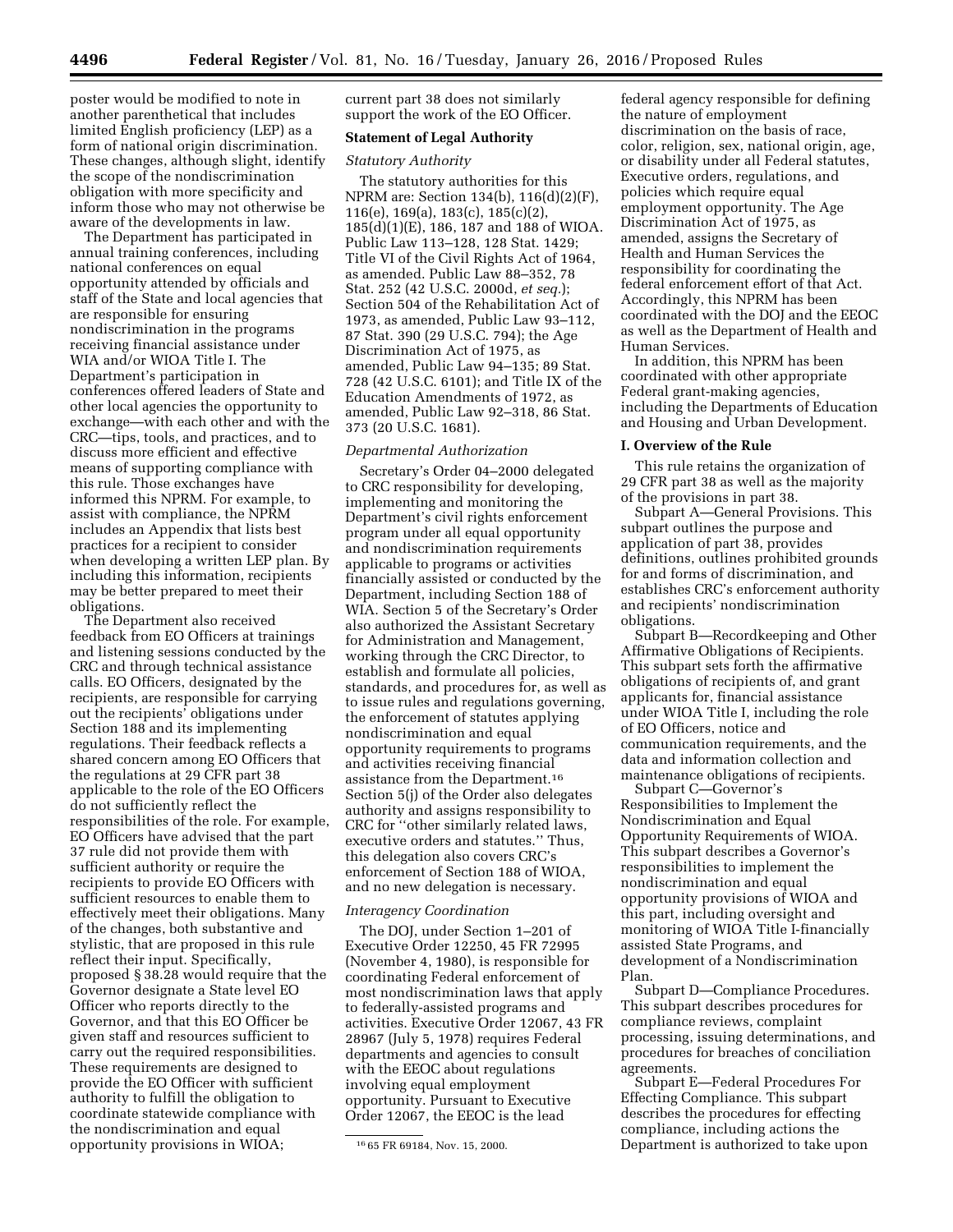finding noncompliance when voluntary compliance cannot be achieved, the rights of parties upon such a finding, and hearing procedures, sanctions, and post-termination procedures.

# *Reasons for Proposed Revisions Generally*

These revisions incorporate current jurisprudence under Title VII and EEOC Guidance interpreting the nondiscrimination obligation in the employment context, because WIOA Section 188 also applies to employment in the administration of or in connection with Title I-financially assisted programs and activities. Pursuant to Executive Order 12067, because the EEOC is the lead federal agency responsible for defining the nature of employment discrimination on the basis of race, color, religion, sex, national origin, age, or disability under all Federal statutes, Executive orders, regulations, and policies which require equal employment opportunity, the Department generally defers to the EEOC's interpretations of Title VII law as it applies to applicants and employees of employers receiving WIOA Title I financial assistance.

Pursuant to Executive Order 12250 17 and Title VI, the DOJ is the lead federal agency responsible for defining the nature and scope of the nondiscrimination prohibition based on, among other things, race, color and national origin in programs and activities receiving Federal financial assistance. Thus, CRC generally defers to the DOJ's interpretations of Title VI regarding discrimination based on race, color and national origin in programs and activities receiving Federal financial assistance. Further, pursuant to ADA Title II, DOJ is the lead federal agency responsible for defining the parameters of the nondiscrimination and equal opportunity provisions of Title II of the ADA.

## *Developments in National Origin and Language Access Jurisprudence*

Consistent with Title VI case law and the DOJ's guidance on ensuring equal opportunity and nondiscrimination for individuals who are limited English proficient (LEP),18 this rule proposes to create a provision stating that discrimination against individuals based on their limited English

proficiency may be unlawful national origin discrimination.

Title VI provides that ''[n]o person in the United States shall, on the ground of race, color, or national origin, be excluded from participating in, be denied the benefits of, or be subjected to discrimination under any program or activity receiving [f]ederal financial assistance.'' 19 Prohibited discrimination under Title VI and its implementing regulations includes: (1) Intentional acts; and (2) unintentional acts that result in an unjustified disparate impact on the basis of race, color, or national origin. 29 CFR 31.3 (DOL Title VI regulations). Indeed, the Supreme Court in *Lau* v. *Nichols,* 414 U.S. 563 (1974), held that excluding LEP children from effective participation in an educational program because of their inability to speak and understand English constitutes national origin discrimination prohibited by Title VI. Courts have consistently found that a recipient's failure to provide meaningful access to LEP individuals can violate Title VI's prohibition of national origin discrimination. *See, e.g., Colwell* v. *Dep't of Health & Human Servs.,* 558 F.3d 1112, 1116–17 (9th Cir. 2009) (noting that *Lau* concluded ''discrimination against LEP individuals was discrimination based on national origin in violation of Title VI''); *United States* v. *Maricopa Cnty.,* 915 F. Supp. 2d 1073, 1079 (D. Ariz. 2012) (citing *Lau*); *Faith Action for Cmty. Equity* v. *Hawaii,* No. 13–00450 SOM, 2014 WL 1691622 at \*14 (D. Haw. Apr. 28, 2014) (Title VI intent claim was properly alleged by LEP plaintiffs when it was based on the ''foreseeable disparate impact of the English-only policy,'' a pretextual justification for the policy, and potentially derogatory comments by a state agency). As a result, the proposed rule indicates that the definition of national origin discrimination includes discrimination based on limited English proficiency. Accordingly, the proposed rule sets forth the responsibilities of recipients to meet their compliance obligations for ensuring that LEP individuals have meaningful access to WIOA programs and services.

This proposal is also generally consistent with guidance issued by the Department in 2003,20 advising Federal financial assistance recipients of the Title VI prohibition against national

origin discrimination affecting LEP individuals. This 2003 DOL Recipient LEP Guidance was issued pursuant to Executive Order 13166, which directed each federal agency that extends assistance subject to the requirements of Title VI to publish guidance for its respective recipients clarifying that obligation.21 Executive Order 13166 further directs that all such guidance documents be consistent with the compliance standards and framework detailed in the Department of Justice (DOJ) Policy Guidance entitled ''Enforcement of Title VI of the Civil Rights Act of 1964—National Origin Discrimination Against Persons with Limited English Proficiency.'' 22 The LEP provisions of this NPRM are drawn from, and thus are consistent with, the DOJ Title VI LEP Guidance.

### *Developments in ADA Jurisprudence*

Congress passed the Americans with Disabilities Act Amendments Act of 2008 (ADAAA), amending the ADA and the Rehabilitation Act, both of which apply, in distinct ways, to different groups of recipients of WIOA Title Ifinancial assistance. Consistent with Executive Order 13563's instruction to Federal agencies to coordinate rules across agencies and harmonize regulatory requirements where appropriate, this rule proposes, where appropriate, to adopt regulatory language that is consistent with the ADAAA and corresponding revisions to the EEOC regulations implementing Title I 23 of the ADA and the NPRM issued by the DOJ implementing Title II and Title III of the ADA.24 This proposal will promote consistent application of nondiscrimination obligations across Federal enforcement programs and accordingly enhance compliance among entities subject to WIOA Section 188 and the various titles of the ADA. If the DOJ changes its proposal in its final rule implementing ADA Titles II and III, the Department will review those changes to determine their impact on this proposal and take appropriate action.

Title I of the ADA prohibits private employers, State and local governments, employment agencies and labor unions with 15 or more employees from discriminating in employment against qualified individuals with disabilities in job application procedures, hiring, firing, advancement, compensation, job training, and other terms, conditions,

<sup>17</sup> 45 FR 72995, November 2, 1980.

<sup>18</sup> *Guidance to Federal Financial Assistance Recipients Regarding Title VI Prohibition Against National Origin Discrimination Affecting Limited English Proficient Persons,* 67 FR 41455, June 18, 2002.

<sup>19</sup> 42 U.S.C. 2000d.

<sup>20</sup>Civil Rights Center; Enforcement of Title VI of the Civil Rights Act of 1964; Policy Guidance to Federal Financial Assistance Recipients Regarding the Title VI Prohibition Against National Origin Discrimination Affecting Limited English Proficient Persons; Notice, 68 FR 32290, May 29, 2003 [hereinafter DOL LEP Guidance].

<sup>21</sup> 65 FR 50121, August 16, 2000.

<sup>22</sup> 65 FR 50123, August 16, 2000.

<sup>23</sup>*See* 76 FR 16978, Mar. 25, 2011.

<sup>24</sup>*See* 79 FR 4839, Jan. 30, 3014.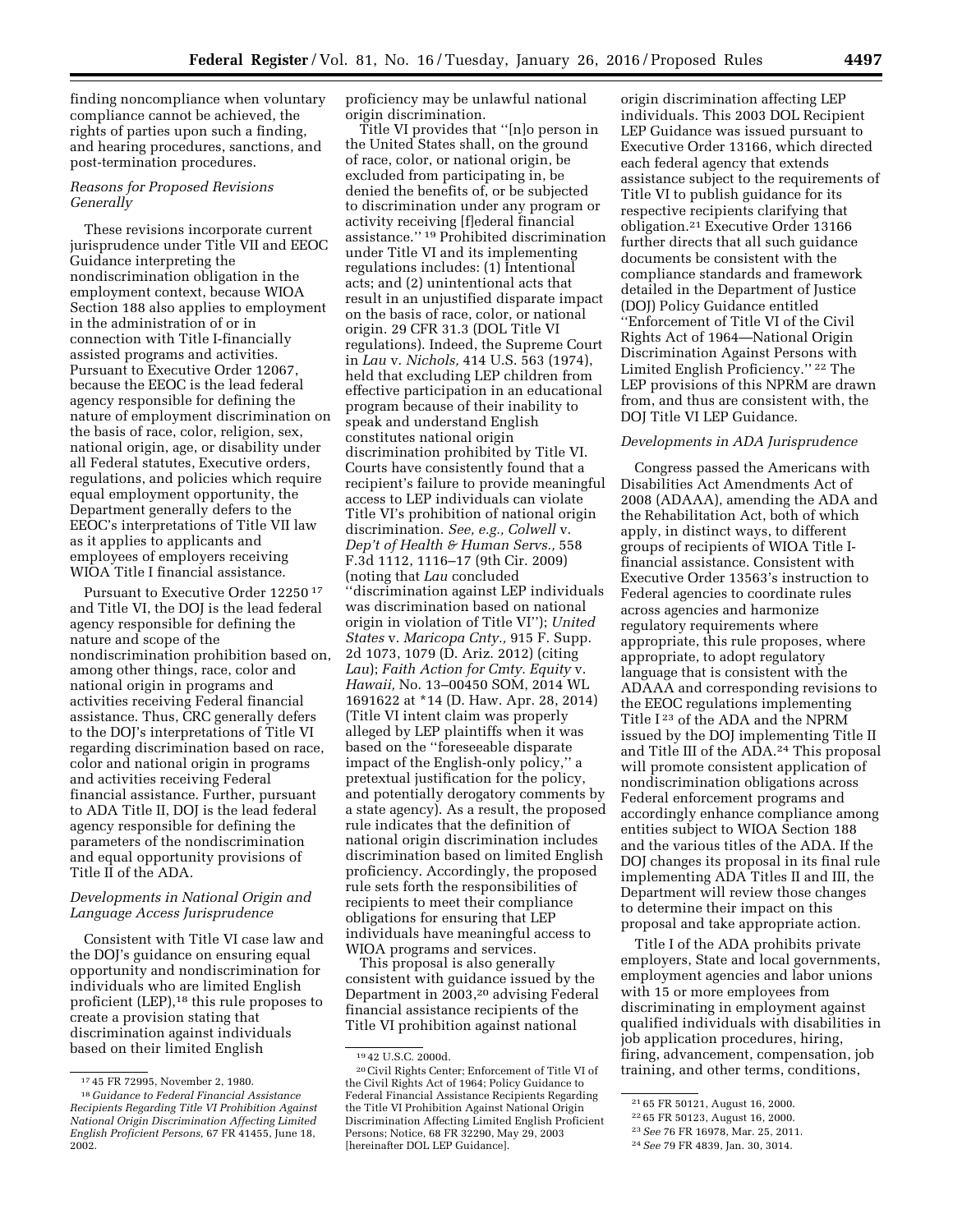and privileges of employment.25 Title I applies to WIOA Title I-financially assisted programs and activities because WIOA Section 188 prohibits discrimination in employment in the administration of or in connection with WIOA Title I financially-assisted programs and activities. The EEOC issued final regulations implementing the amendments to Title I of the ADA in March 2011.26

Title II of the ADA applies to State and local government entities, many of which may also be recipients of WIOA Title I financial assistance, and, in subtitle A, protects qualified individuals with disabilities from discrimination on the basis of disability in services, programs, and activities provided by State and local government entities.27 Title II extends the prohibition against discrimination established by Section 504 of the Rehabilitation Act of 1973, as amended, 29 U.S.C. 794, to all activities of State and local governments regardless of whether these entities receive financial assistance 28 and requires compliance with the ADA Standards of Accessible Design.29 The Department is responsible for implementing the compliance procedures of Title II for components of State and local governments that exercise responsibilities, regulate, or administer services, programs, or activities in ''relating to labor and the work force.'' 30

Title III, enforced by the DOJ, prohibits discrimination on the basis of disability in the full enjoyment of the goods, services, facilities, privileges or advantages, or accommodations of any place of public accommodation by a person who owns, leases, or operates that place of public accommodation.<sup>31</sup> Title III applies to businesses that are generally open to the public and that fall into one of 12 categories listed in the ADA, such as restaurants, day care facilities, and doctor's offices,<sup>32</sup> and requires newly constructed or altered places of public accommodation—as well as commercial facilities (privately owned, nonresidential facilities such as factories, warehouses, or office buildings)—to comply with the ADA Standards for Accessible Design.33 Many recipients of WIOA Title I

- 29 28 CFR part 35 (Title II); 28 CFR part 36 (Title III).
- 30 28 CFR 35.190(b)(7).

32 42 U.S.C. 12181.

financial assistance are places of public accommodation and thus are subject to Title III of the ADA and its accessible design standards. The DOJ issued an NPRM in January 2014 that would implement amendments to Title II and Title III of the ADAAA.34 The DOJ is responsible for handling complaints of noncompliance with Title III.

This rule proposes making revisions to part 38 consistent with the ADA Amendments Act of 2008 (ADAAA) and the implementing regulations issued by the EEOC and the proposed regulations issued by the DOJ. The ADAAA and implementing regulations made it easier for an individual seeking protection under the ADA to establish that the individual has a disability within the meaning of the statute.35 This NPRM proposes to incorporate the rules of construction set out in the ADAAA that specify that the definition of ''disability'' is to be interpreted broadly, that the primary inquiry should be whether covered entities have complied with their statutory obligations and that the question of whether an individual's impairment is a disability under the ADA should not demand extensive analysis. This NPRM also proposes revisions to the definition of ''disability'' and its component parts, including ''qualified individual,'' ''reasonable accommodation,'' ''major life activity,'' ''regarded as having a disability," and "physical or mental impairment'' based on specific provisions in the ADAAA, as well as the EEOC's final and the DOJ's proposed implementing regulations. For example, the proposed revisions expand the definition of ''major life activities'' by providing a non-exhaustive list of major life activities, which specifically includes the operation of major bodily functions. The revisions also add rules of construction that should be applied when determining whether an impairment substantially limits a major life activity. If the DOJ changes its proposal in its final rule implementing ADA Titles II and III, the Department will review those changes to determine their impact on this proposal and take appropriate action.

### *Developments in Sex Discrimination Jurisprudence*

### Pregnancy

The proposed rule also includes a new section to provide direction regarding an existing obligation of recipients of WIOA Title I-financially assisted programs and activities to

refrain from discrimination based on pregnancy, childbirth or related medical conditions as a form of sex discrimination. Although the Pregnancy Discrimination Act (PDA) was enacted in 1978,36 the WIA Section 188 regulations, and the part 38 final rule implementing WIOA, do not refer specifically to pregnancy discrimination as a form of sex discrimination. This NPRM corrects that omission and sets out the standards that CRC would apply in enforcing the prohibition against pregnancy discrimination, consistent with the PDA, Title IX, and Title VII, in WIOA Title I-financially assisted programs, activities, training, and services.

Because the PDA amended Title VII, it does not directly govern the nondiscrimination obligations of a program or activity receiving Federal financial assistance outside of the employment context. The principles underlying the PDA, however, rest on Title IX's prohibitions against discrimination on the basis of pregnancy and actual or potential parental status and thus are applicable to WIOA Title I recipients.37

Pregnancy discrimination remains a significant issue. Between fiscal year 2001 and fiscal year 2013, charges of pregnancy discrimination filed with the EEOC and state and local agencies increased from 4,287 to 5,342.38 In addition, a 2011 review of reported ''family responsibility discrimination'' cases (brought by men as well as women) found that low-income workers face ''extreme hostility to pregnancy.'' 39 The EEOC's findings and related research are relevant to this NPRM because the workforce development system is the pipeline through which many women find employment opportunities, and thus these programs must operate free of pregnancy discrimination. In other words, the discrimination that pregnant women experience in the private sector is

<sup>25</sup> 29 CFR 1630.2(e).

<sup>26</sup>*See* 76 FR 16978, March 25, 2011.

<sup>27</sup>*See* 42 U.S.C. 12131–12165.

<sup>28</sup> 42 U.S.C. 12132.

<sup>31</sup> 42 U.S.C. 12182.

<sup>33</sup> 28 CFR part 35 (Title II); 28 CFR part 36 (Title III).

<sup>34</sup>*See* 76 FR 16978, March 25, 2011; 79 FR 4839,

<sup>35</sup> See 42 U.S.C. 12102(1)(A)–(C).

<sup>36</sup> 42 U.S.C. 2000e(k).

<sup>37</sup>*See infra* Section by Section § 38.8 discussing the intersection of both the PDA and Title IX.

<sup>38</sup>U.S. Equal Employment Opportunity Commission, *Pregnancy Discrimination Charges,*  EEOC & FEPAs Combined: FY 1997–FY 2011, *available at [http://www.eeoc.gov/eeoc/statistics/](http://www.eeoc.gov/eeoc/statistics/enforcement/pregnancy.cfm) [enforcement/pregnancy.cfm](http://www.eeoc.gov/eeoc/statistics/enforcement/pregnancy.cfm)* (last accessed Oct. 6, 2014); U.S. Equal Employment Opportunity Commission, *Enforcement Guidance: Pregnancy Discrimination and Related Issues,* (July 14, 2014), *available at [http://www.eeoc.gov/laws/guidance/](http://www.eeoc.gov/laws/guidance/pregnancy_guidance.cfm) pregnancy*\_*[guidance.cfm](http://www.eeoc.gov/laws/guidance/pregnancy_guidance.cfm)* (last accessed Oct. 6, 2014).

<sup>39</sup>Stephanie Bornstein, Center for WorkLifeLaw, UC Hastings College of the Law, *Poor, Pregnant and Fired: Caregiver Discrimination Against Low-Wage Workers* 2 (2011), *available at [http://worklifelaw.](http://worklifelaw.org/pubs/PoorPregnantAndFired.pdf) [org/pubs/PoorPregnantAndFired.pdf](http://worklifelaw.org/pubs/PoorPregnantAndFired.pdf)* (last accessed Oct. 3, 2014).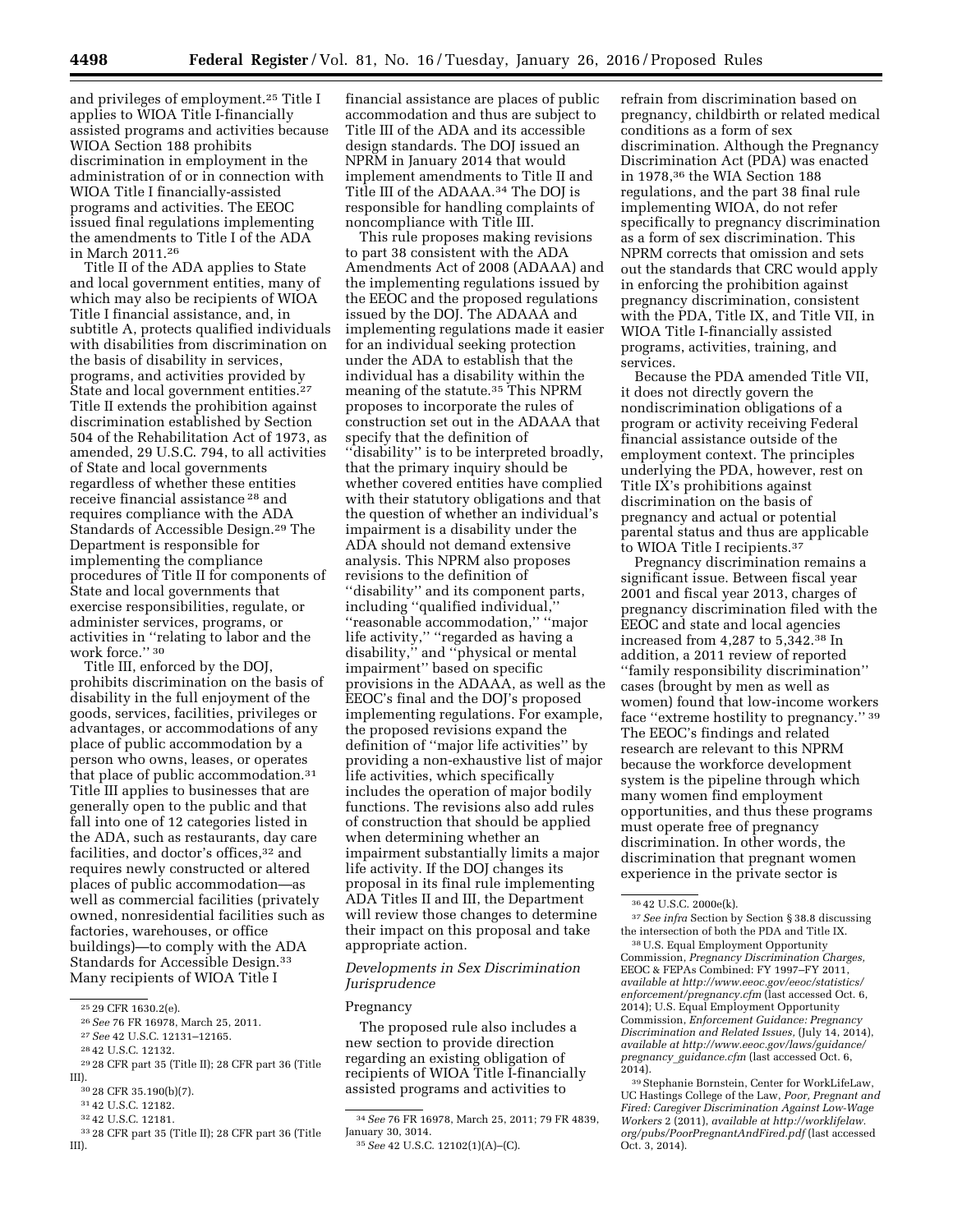relevant to federally financially assisted programs and activities.

### Sex Stereotyping

One of the most significant barriers for women in access to services, benefits, training, programs and employment in and through the workforce development system is sex stereotyping. Decades of social science research has documented the extent to which sex stereotypes about the roles of women and men and their respective capabilities in the workplace can influence decisions about hiring, training, promotions, pay raises, and other conditions of employment.40 The NPRM adopts the well-recognized principle that employment decisions made on the basis of stereotypes about how males and/or females are expected to look, speak, or act are forms of sexbased employment discrimination and applies that principle to the provisions of aid, benefit, service, and training through WIOA Title I programs and activities. The Supreme Court recognized in 1989 that an employer violates Title VII if its employees' chances of promotion depend on whether they fit their managers' preconceived notions of how men or women should dress and act.41 As the Supreme Court stated in *Price Waterhouse* v. *Hopkins,* ''we are beyond the day when an employer can evaluate employees by assuming or insisting that they match the stereotype associated with their . . . [sex].'' 42 In *Price Waterhouse,* the Court held that an employer's failure to promote a female senior manager to partner because of the decision-maker's sex-stereotyped perceptions that she was too aggressive and did not ''walk more femininely, talk more femininely, dress more femininely, wear make-up, have her hair styled, and wear jewelry'' was unlawful sex-based employment discrimination.43 The principle that sex stereotyping is a form of sex discrimination has been applied

consistently in subsequent Supreme Court and lower-court decisions. *See, e.g., Nevada Dep't of Human Res.* v. *Hibbs,* 538 U.S. 721 (2003) (stereotypebased beliefs about the allocation of family duties on which state employers relied in establishing discriminatory leave policies held to be sex discrimination under the Constitution); *Chadwick* v. *Wellpoint, Inc.,* 561 F.3d 38 (1st Cir. 2009) (making employment decision based on the belief that women with young children neglect their job responsibilities is unlawful sex discrimination); *Prowel* v. *Wise Bus. Forms,* Inc., 579 F.3d 285 (3d Cir. 2009) (harassment based on a man's effeminacy); *Terveer* v. *Billington,* Civil Action No. 12–1290, 2014 WL 1280301 (D. D.C. March 31, 2014) (hostile work environment based on stereotyped beliefs about the appropriate gender with which an individual should form an intimate relationship). *Cf. U.S.* v. *Virginia,* 518 U.S. 515, 533 (1996) (in making classifications based on sex, state governments ''must not rely on overbroad generalizations about the different talents, capacities, or preferences of males and females'').

Research demonstrates that widely held social attitudes and biases can lead to discriminatory decisions, even where there is no formal sex-based (or racebased) policy or practice in place.<sup>44</sup> Sex stereotyping may have even more severe consequences for transgender applicants and employees, the vast majority of whom report that they have experienced discrimination in the workplace.45

As the EEOC has recognized, claims of gender identity discrimination, including discrimination grounded in stereotypes about how persons express their gender, are claims of sex discrimination under Title VII. *See Macy* v. *Dep't of Justice,* E.E.O.C. Appeal No. 0120120821, 2012 WL

45 Jaime M. Grant, Lisa M. Mottet, & Justin Tanis, National Center for Transgender Equality & National Gay and Lesbian Task Force, Injustice at Every Turn: A Report of the National Transgender Discrimination Survey, (2011), *available at [http://](http://transequality.org/issues/resources/national-transgender-discrimination-survey-full-report)  [transequality.org/issues/resources/national](http://transequality.org/issues/resources/national-transgender-discrimination-survey-full-report)[transgender-discrimination-survey-full-report](http://transequality.org/issues/resources/national-transgender-discrimination-survey-full-report)* (last accessed March 19, 2015).

1435995 (April 20, 2012).46 The Commission also has found that ''discrimination against lesbian, gay, and bisexual individuals based on sexstereotypes is discrimination on the basis of sex under Title VII.'' 47 See *e.g., Veretto* v. *United States Postal Service,*  E.E.O.C. Appeal No. 0120110873, 2011 WL 2663401 (July 1, 2011)) (finding allegation of sexual orientation discrimination was a claim of sex discrimination because it was based on the sex stereotype that marrying a woman is an essential part of being a man); *Castello* v. *United States Postal Service,* E.E.O.C. Request No. 0520110649, 2011 WL 6960810 (Dec. 20, 2011) (finding allegation of sexual orientation discrimination was a claim of sex discrimination because it was based on the sex stereotype that having relationships with men is an essential part of being a woman); *Complainant* v. *Dep't of Homeland Sec.,* E.E.O.C. Appeal No. 0120110576, 2014 WL 4407422 (Aug. 20, 2014) (finding that sex discrimination claims intersect with sexual orientation discrimination claims such that allegations of discrimination on the basis of sexual orientation can be construed as claims of discrimination on the basis of sex); *Baldwin* v. *Dep't of Transp.,* E.E.O.C. Appeal No. 012013080, 2015 WL 4397641 (July 15, 2015).

The Department of Education has interpreted Title IX's prohibition against discrimination on the basis of sex in federally-funded education programs and activities as including claims of sex discrimination related to a person's failure to conform to stereotypical

 $\,$   $^{47}$  In the  $Baldwin$  decision, the EEOC stated that sexual orientation discrimination is inherently discrimination on the basis of sex because it involves treatment that would not have occurred but for the sex of the employee; because it takes the employee's sex into account by treating him or her differently due to the sex of the person he or she associates with; and because it is premised on fundamental sex stereotypes, norms, or expectations. *Baldwin* v. *Dep't of Transp.,* E.E.O.C. Appeal No. 0120133080, 2015 WL 4397641,\*10 (July 15, 2015).

<sup>40</sup>*See, e.g.,* Susan Fiske et al., *Controlling Other People: The Impact of Power on Stereotyping,* 48 Am. Psychol. 621 (1993); Marzarin Banaji, *Implicit Social Cognition: Attitudes, Self-Esteem and Stereotypes,* 102 Psychol. Rev. 4 (1995); Brian Welle & Madeline Heilman, *Formal and Informal Discrimination Against Women at Work in Managing Social and Ethical Issues in Organizations* 23 (Stephen Gilliland, Dirk Douglas Steiner & Daniel Skarlicki eds., 2007); Susan Bruckmüller et al., *Beyond the Glass Ceiling: The Glass Cliff and Its Lessons for Organizational Policy,* 8 Soc. Issues & Pol. Rev. 202 (2014) (describing the role of sex stereotypes in the workplace).

<sup>41</sup>*Price Waterhouse* v. *Hopkins,* 490 U.S. 228 (1989). 42 Id. at 251.

<sup>43</sup> Id. at 235.

<sup>44</sup>*See, e.g.,* Kevin Lang & Jee-Yeon K. Lehmann, *Racial Discrimination in the Labor Market: Theory and Empirics* (NBER Working Paper No. 17450, 2010), available at *[http://www.nber.org/papers/](http://www.nber.org/papers/w17450) [w17450](http://www.nber.org/papers/w17450)* (last accessed March 19, 2015); Marianne Bertrand & Sendhil Mullainathan, *Are Emily and Brendan More Employable Than Lakisha and Jamal? A Field Experiment on Labor Market Discrimination,* 94(4) American Econ. Rev. 991 (2004); Ian Ayres & Peter Siegelman, Race and Gender Discrimination in Bargaining for a New Car, 85(3) Am. Econ. Rev. 304 (1995); Marc Bendick, Charles Jackson & Victor Reinoso, Measuring Employment Discrimination Through Controlled Experiments, 23 Rev. of Black Pol. Econ. 25 (1994).

<sup>46</sup>The EEOC also has concluded that discrimination on the basis of gender identity is inherently discrimination on the basis of sex and that a transgender plaintiff can prove sex discrimination without tying the discrimination to a sex stereotype. *See Macy, E.E.O.C. Appeal No. 0120120821, 2012 WL 1435995* at \*10 (''While evidence that an employer has acted based on stereotypes about how men or women should act is certainly one means of demonstrating disparate treatment based on sex, ''sex stereotyping'' is not itself an independent cause of action . . . [I[f Complainant can prove that the reason that she did not get the job is [because the employer] was willing to hire her when he thought she was a man, but was not willing to hire her once he found out that she was now a woman—she will have proven that the [employer] discriminated on the basis of sex.'').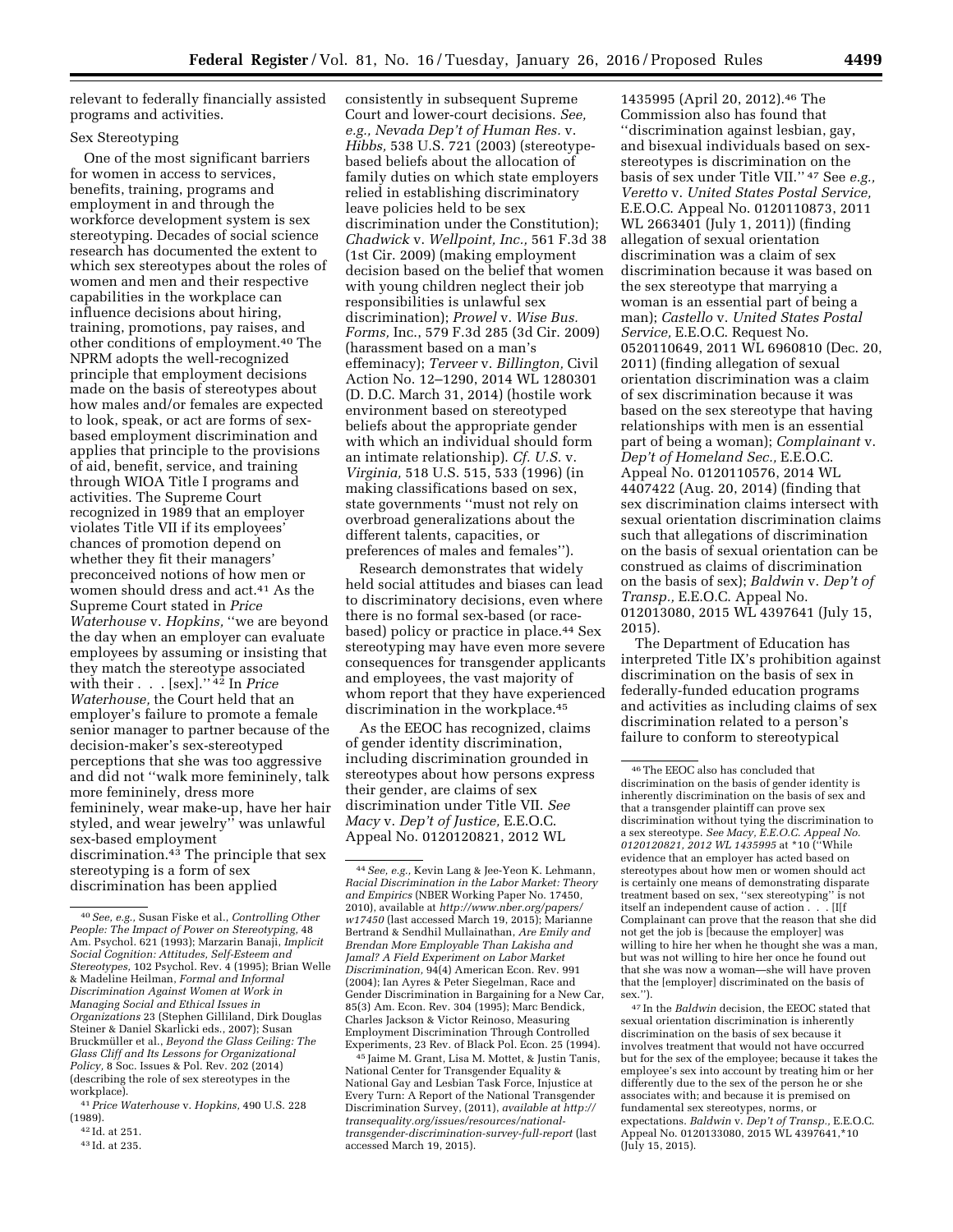norms of masculinity and femininity.48 A Department of Education guidance document states: ''Title IX's sex discrimination prohibition extends to claims of discrimination based on gender identity or failure to conform to stereotypical notions of masculinity or femininity and [the Department of Education's Office for Civil Rights] accepts such complaints for investigation.'' 49

These agency interpretations are consistent with court opinions holding that disparate treatment of a transgender employee may constitute discrimination because of the individual's nonconformity to sex stereotypes. *Barnes* v. *City of Cincinnati,* 401 F.3d 729 (6th Cir. 2005) (holding that transgender woman was a member of a protected class based on her failure to conform to sex stereotypes and thus her title VII claim was actionable); *Smith* v. *City of Salem,*  378 F.3d 566, 574 (6th Cir. 2004) (''discrimination against a plaintiff who is a transsexual [sic]—and therefore fails to act and/or identify with his or her gender—is no different from the discrimination directed against [the plaintiff] in Price Waterhouse who, in sex-stereotypical terms, did not act like a woman''). *See also Glenn* v. *Brumby,*  663 F.3d 1312 (11th Cir. 2011) (termination of a transgender employee constituted discrimination on the basis of gender non-conformity and sexstereotyping discrimination under Equal Protection Clause). Cf. *Oncale* v. *Sundowner Offshore Servs.,* 523 U.S. 75, 78 (1998) (same-sex harassment may be sex discrimination under Title VII).

In addition to these cases, ''[t]here has likewise been a steady stream of district court decisions recognizing that discrimination against transgender individuals on the basis of sex-based stereotyping constitutes discrimination because of sex.'' *Macy,* 2012 WL 1435995. *See also* Schroer, 577 F. Supp. 2d at 305–06 (withdrawal of a job offer from a transgender applicant constituted sex-stereotyping discrimination in

violation of title VII).50 There are also a growing number of courts recognizing that sexual orientation discrimination constitutes discrimination on the basis of sex when the discrimination is rooted in fundamental sex-based norms and stereotypes. *See, e.g., Centola* v. *Potter,*  183 F. Supp. 2d 403, 410 (D. Mass. 2002); *Heller* v. *Columbia Edgewater,*  195 F. Supp. 2d 1212, 1224 (D. Or. 2002); *Koren* v. *Ohio Bell,* 894 F. Supp. 2d 1032, 1038 (N.D. Ohio 2012); *Terveer*  v. *Billington,* 34 F. Supp. 3d 100, 116, 2014 WL 1280301 (D.D.C. 2014); *Isaacs*  v. *Felder Servs.,* 2015 WL 6560655, \*3– 4 (M.D. Ala. 2015) (slip op.); *Videckis* v. *Pepperdine Univ.,* 2014 WL 8916764 (C.D. Cal. 2015) (slip op); *cf. Latta* v. *Otter,* 771 F.3d 456, 495 (9th Cir. 2014) (Berzon, J. concurring).

Furthermore, Federal contractors that operate Job Corps Centers, who are covered by Section 188 and this part,<sup>51</sup> may also be covered by the requirements of Executive Order 11246, which requires that contractors meeting certain dollar threshold requirements refrain from discrimination in employment based on race, color, religion, national origin, sex, sexual orientation, and gender identity and take affirmative action to ensure equal employment opportunity. Executive Order 13672, issued on July 21, 2014, amended Executive Order 11246 to add sexual orientation and gender identity as protected bases, and applies to government contracts entered into or modified on or after April 8, 2015, the effective date of OFCCP's implementing regulations promulgated thereunder.52

Consistent with the above jurisprudence and agency interpretations, the Department proposes that complaints of discrimination based on transgender status and gender identity be treated as complaints of sex discrimination. The Department also proposes that for purposes of this rule, complaints of discrimination based on sex stereotyping be treated as complaints of sex discrimination.

#### *Harassment*

This rule also proposes a new section to provide direction as to a recipient's existing obligation regarding unlawful harassment. Courts have recognized for many years that harassment on the basis of a protected category may give rise to a violation of Title VI and Title VII of the Civil Rights Act, Section 504, and Title IX and that unlawful harassment may take many forms.53 The NPRM adds a section that sets out the prohibition against these various forms of unlawful harassment.

In 2001, 2011, and 2014, the Department of Education issued guidance documents interpreting the scope of prohibitions against sexual harassment including acts of sexual violence, under Title IX that apply to WIOA Title I-financially assisted educational and training programs.54 Title IX protects individuals from discrimination based on sex in education programs or activities that receive Federal financial assistance, including WIOA Title I programs and activities that are education and training programs.55 The proposed rule incorporates language in Subpart A that reflects the current Department of Education interpretation of the scope of Title IX's prohibition against harassment based on sex. In doing so, this rule makes the Department's enforcement of current legal standards

54*See* Revised Sexual Harassment Guidance: Harassment of Students by School Employees, Other Students, or Third Parties, 66 FR 5512, January 19, 2001 (available at *[http://www2.ed.gov/](http://www2.ed.gov/about/offices/list/ocr/docs/shguide.pdf) [about/offices/list/ocr/docs/shguide.pdf](http://www2.ed.gov/about/offices/list/ocr/docs/shguide.pdf)*); April 4, 2011 Dear Colleague letter on Sexual Violence, *available at [http://www2.ed.gov/about/offices/list/](http://www2.ed.gov/about/offices/list/ocr/letters/colleague-201104.pdf) [ocr/letters/colleague-201104.pdf](http://www2.ed.gov/about/offices/list/ocr/letters/colleague-201104.pdf)*; April 29, 2014 Questions and Answers on Title IX and Sexual Violence, *available at [http://www2.ed.gov/about/](http://www2.ed.gov/about/offices/list/ocr/docs/qa-201404-title-ix.pdf) [offices/list/ocr/docs/qa-201404-title-ix.pdf](http://www2.ed.gov/about/offices/list/ocr/docs/qa-201404-title-ix.pdf)*. 55 20 U.S.C. 1681 *et seq.* 

<sup>48</sup>*See* Questions and Answers on Title IX and Sexual Violence B–2 at 5 (available at *[http://www2.](http://www2.ed.gov/about/offices/list/ocr/docs/qa-201404-title-ix.pdf) [ed.gov/about/offices/list/ocr/docs/qa-201404-title](http://www2.ed.gov/about/offices/list/ocr/docs/qa-201404-title-ix.pdf)[ix.pdf](http://www2.ed.gov/about/offices/list/ocr/docs/qa-201404-title-ix.pdf)* (last accessed March 19, 2015) (stating that Title IX's sex discrimination prohibition extends to claims of discrimination based on gender identity or failure to conform to stereotypical notions of masculinity or femininity) (April 29, 2014); Revised Sexual Harassment Guidance: Harassment of Students by School Employees, Other Students, or Third Parties, 66 FR 5512, January 19, 2001 (available at *[http://www2.ed.gov/about/offices/list/](http://www2.ed.gov/about/offices/list/ocr/docs/shguide.pdf) [ocr/docs/shguide.pdf](http://www2.ed.gov/about/offices/list/ocr/docs/shguide.pdf)*).

<sup>49</sup>*See* Questions and Answers on Title IX and Sexual Violence B–2 at 5 (available at *[http://www2.](http://www2.ed.gov/about/offices/list/ocr/docs/qa-201404-title-ix.pdf) [ed.gov/about/offices/list/ocr/docs/qa-201404-title](http://www2.ed.gov/about/offices/list/ocr/docs/qa-201404-title-ix.pdf)[ix.pdf](http://www2.ed.gov/about/offices/list/ocr/docs/qa-201404-title-ix.pdf)* (last accessed March 19, 2015).

<sup>50</sup>*See also id.* at 306–07 (analogizing to cases involving discrimination based on an employee's religious conversion, which undeniably constitutes discrimination ''because of . . . religion'' under Title VII). *See also Michaels* v. *Akal Security, Inc.,*  No. 09-cv-1300, 2010 WL 2573988, at \* 4 (D. Colo. June 24, 2010); *Lopez* v. *River Oaks Imaging & Diag. Group, Inc.,* 542 F. Supp. 2d 653, 660 (S.D. Tex. 2008); *Mitchell* v. *Axcan Scandipharm, Inc.,* No. Vic. A. 05–243, 2006 WL 456173 (W.D. Pa. Feb. 17, 2006); *Tronetti* v. *TLC HealthNet Lakeshore Hosp.,*  No. 03–CV–0375E(SC), 2003 WL 22757935 (W.D.N.Y. Sept. 26, 2003); *Doe* v. *United Consumer Fin. Servs.,* No. 1:01 CV 111, 2001 WL 34350174 (N.D. Ohio Nov. 9, 2001).

<sup>51</sup>See 29 CFR 38.2(b)(4).

<sup>52</sup> 79 FR 72985, December 9, 2014.

<sup>53</sup>*See, e.g., Harris* v. *Forklift Sys.,* 510 U.S. 17 (1993) (harassment based on sex); *Meritor Savings Bank* v. *Vinson,* 477 U.S. 57 (1986) (sex); *Daniels*  v. *Essex Group, Inc.,* 937 F.2d 1264, 1274 (7th Cir. 1991) (race); *Rogers* v. *Western-Southern Life Ins. Co.,* 792 F. Supp. 628 (E.D.Wis.1992) (race); *Gebser*  v. *LagoVista Independent School District,* 524 U.S. 274 (1998) (school can be held liable if a teacher sexually harasses a student); *Davis* v. *Monroe County Board of Education,* 526 U.S. 629 (1999) (holding a school liable when one student sexually harasses another student; *Zeno* v. *Pine Plains Center School District,* 702 F.3d 655 (2nd Cir. 2011) (racial harassment under Title VI); Booth v. Houston, 2014 WL 5590822 (M.D. Alabama 2014) (disability harassment); *See* Revised Sexual Harassment Guidance: Harassment of Students by School Employees, Other Students, or Third Parties, 66 FR 5512, January 19, 2001 (available at *[http://](http://www2.ed.gov/about/offices/list/ocr/docs/shguide.pdf)  [www2.ed.gov/about/offices/list/ocr/docs/](http://www2.ed.gov/about/offices/list/ocr/docs/shguide.pdf) [shguide.pdf](http://www2.ed.gov/about/offices/list/ocr/docs/shguide.pdf)*); Dear Colleague letter concerning recipients' obligations to protect students from student-on-student harassment on the basis of sex, race, national origin, and disability (October 26, 2010), *available at [http://www2.ed.gov/about/](http://www2.ed.gov/about/offices/list/ocr/letters/colleague-201010.html) [offices/list/ocr/letters/colleague-201010.html](http://www2.ed.gov/about/offices/list/ocr/letters/colleague-201010.html)* (last accessed March 13, 2015).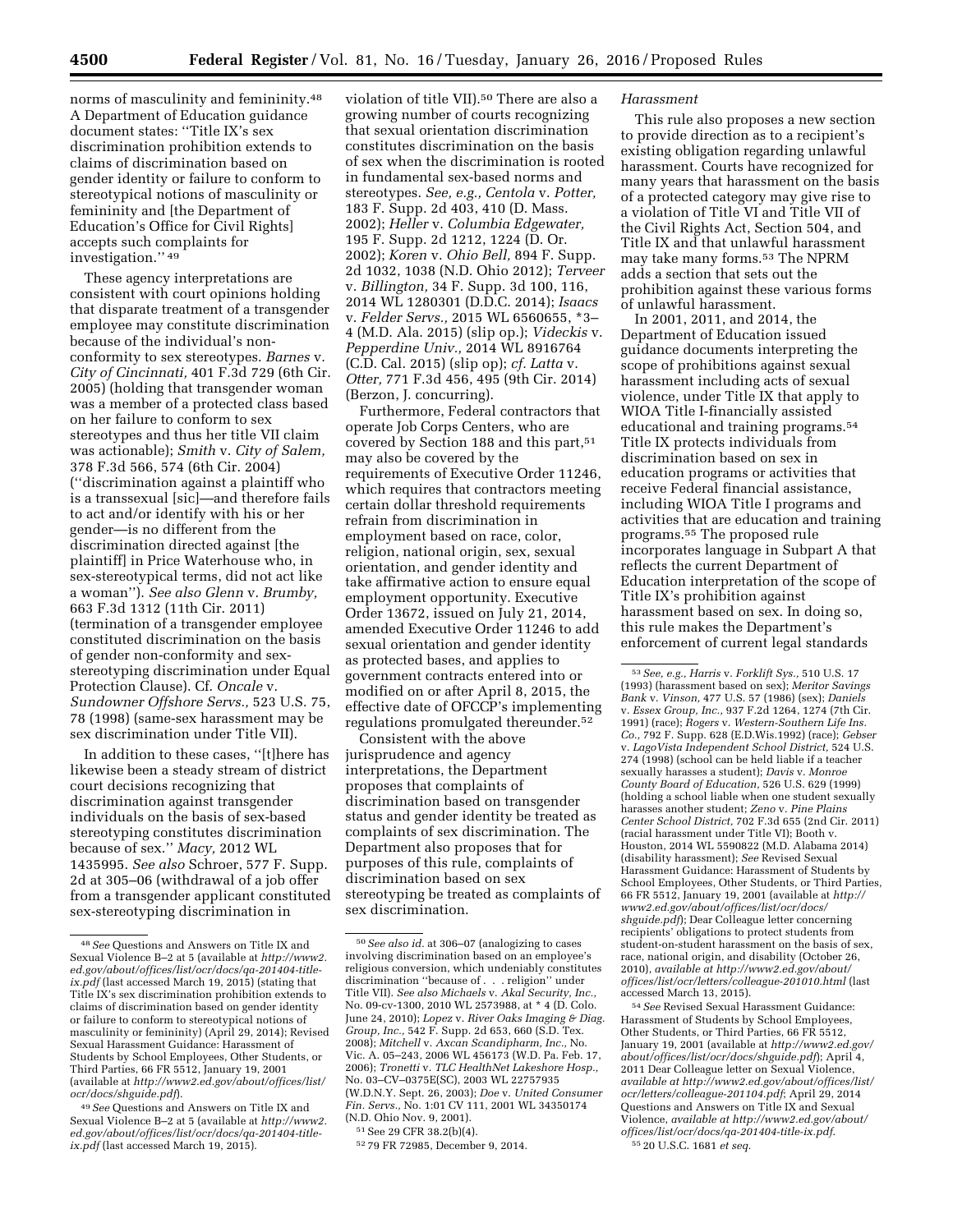consistent with those of one of the agencies that also regulate the same recipient community.

# *Increased Provision of Services Using Technology, Including the Internet*

The increased turn toward the integration of, and in some instances complete shift to, online service delivery models in the public workforce development system since 1999 requires that the part 38 regulations be updated to address the nondiscrimination and equal opportunity implications raised by these changes. As of 2011, one in five American adults did not use the Internet.56 In particular, research suggests that a larger percentage of older individuals may not possess sufficient knowledge and understanding of computers and web-based programs to be able to access information via a Web site or file for benefits through an online system.57 Additionally, as of 2011, 32% of Hispanic individuals (including those who are proficient in English) and 29% of Black, non-Hispanic individuals, respectively, were not using the Internet.58 Similarly, adults with disabilities were significantly less likely to use the Internet than adults without a disability.59

#### *Revisions to Subparts B Through E*

Subpart B, Recordkeeping and Other Affirmative Obligations, includes revisions to written assurance language that grant applicants are required to include in their grant applications, as well as revisions to the sections regarding the role of Equal Opportunity Officers, and recipient's responsibilities to ensure that they designate EO Officers with sufficient expertise, authority, staff and resources to carry out their responsibilities. The NPRM also proposes revised requirements regarding data and information collection and maintenance and revises the section on outreach responsibilities of recipients.

Proposed changes to Subpart C, regarding the Governor's responsibilities to implement the nondiscrimination and equal opportunity requirements of WIOA, include changing the title of the Methods of Administration, the tool used by Governors to implement their

59 *Id.* 

monitoring and oversight responsibilities, to ''Nondiscrimination Plan.'' In addition, the proposal provides more direction as to the Governor's responsibilities and the CRC's procedures for enforcing those responsibilities, thus addressing an inadvertent gap in the existing regulations.

Proposed changes to Subpart D regarding compliance procedures includes language to strengthen the preapproval compliance review process by requiring Departmental grant-making agencies to consult with the Director of the CRC to review whether CRC has issued a Notice to Show Cause or a Final Determination against an applicant that has been identified as a probable awardee. This rule also proposes to expand the situations under which CRC may issue a Notice to Show Cause, merges some of the existing sections about the complaint processing procedures for better readability, and adds some language to clarify that any person or their representative may file a complaint based on discrimination and retaliation under WIOA and this part. The NPRM proposes that complainants and recipients may use a form of alternative dispute resolution, rather than mediation alone, to resolve complaints so as to expand the options available to recipients and complainants to use to achieve resolution of complaints.

Subpart E, Federal Procedures for Effecting Compliance, substitutes the Administrative Review Board for the Secretary as the entity that issues final agency decisions, and makes several other technical revisions.

#### *Benefits of the Proposed Rule*

The proposed rule would benefit both recipients of financial assistance under Title I of WIOA and the beneficiaries of that assistance in several ways. First, by updating and clearly and accurately stating the existing principles of applicable law, the proposed rule will facilitate recipient understanding and compliance, thereby reducing costs incurred when noncompliant. The NPRM would also benefit recipients' beneficiaries, employees, and job applicants by allowing them to participate in programs and activities or work free from discrimination. Importantly, recipients are already subject to the nondiscrimination federal laws that these updated regulations incorporate, so many of the new substantive nondiscrimination provisions do not impose new obligations.

This regulation would increase equality of opportunity for the

thousands of applicants, participants, beneficiaries and employees of recipients. It would clarify that adverse treatment of applicants, beneficiaries, or participants of recipients' WIOA Title I programs and activities and their employees or applicants for employment, because of gender-based assumptions constitutes sex discrimination. By stating that discrimination against an individual because of their gender identity or transgender status is unlawful sex discrimination, the NPRM would provide much-needed regulatory protection to transgender individuals, the majority of whom report they have experienced discrimination in the workplace.60 In addition, by providing that pregnant employees or applicants may be entitled to accommodations when such accommodations or modification are provided to other participants not so affected but similar in their ability or inability to work, this NPRM will protect pregnant individuals who work for recipients, and applicants for job training programs and similar activities from losing jobs or access to educational and training opportunities.

Finally, the NPRM would benefit public understanding of the law. This public interest is reflected in Section 6 of Executive Order 13563, which requires agencies to engage in retrospective analyses of their rules ''and to modify, streamline, expand, or repeal [such rules] in accordance with what has been learned.''

The detailed Section-by-Section Analysis below identifies and discusses all proposed changes in each section. The Department welcomes comments on all of the provisions discussed below.

#### **II. Section-By-Section Analysis**

As explained above, the Department is proposing a revised part 38 and in doing so has adopted much of the language of current part 38. Therefore, this NPRM refers to the changes made to the existing part 38 rule to highlight differences. The Department proposes several global changes to the current part 38 rule.

First, this NPRM removes the question and answer format of the section titles and replaces each title with statements or phrases to make them easier to understand.

<sup>56</sup> *Digital differences: While increased Internet adoption and the rise of mobile connectivity have reduced many gaps in technology access over the past decade, for some groups, digital disparities still remain* at 5, Pew Internet & American Life Project, Pew Research Center (April 2013) available at *[http://pewinternet.org/](http://pewinternet.org/~/media//Files/Reports/2012/PIP_Digital_differences_041312.pdf)*∼*/media//Files/Reports/ 2012/PIP*\_*Digital*\_*differences*\_*[041312.pdf](http://pewinternet.org/~/media//Files/Reports/2012/PIP_Digital_differences_041312.pdf)*. (last accessed March 19, 2015).

<sup>57</sup> *Id.* 

<sup>58</sup> *Id.* 

<sup>60</sup> Jaime M. Grant, Lisa M. Mottet, & Justin Tanis, *National Center for Transgender Equality and National Gay and Lesbian Task Force, Injustice at Every Turn: A Report of the National Transgender Discrimination Survey* (2011), *available at [http://](http://transequality.org/PDFs/Executive_Summary.pdf) [transequality.org/PDFs/Executive](http://transequality.org/PDFs/Executive_Summary.pdf)*\_*Summary.pdf*  (last accessed March 19, 2015).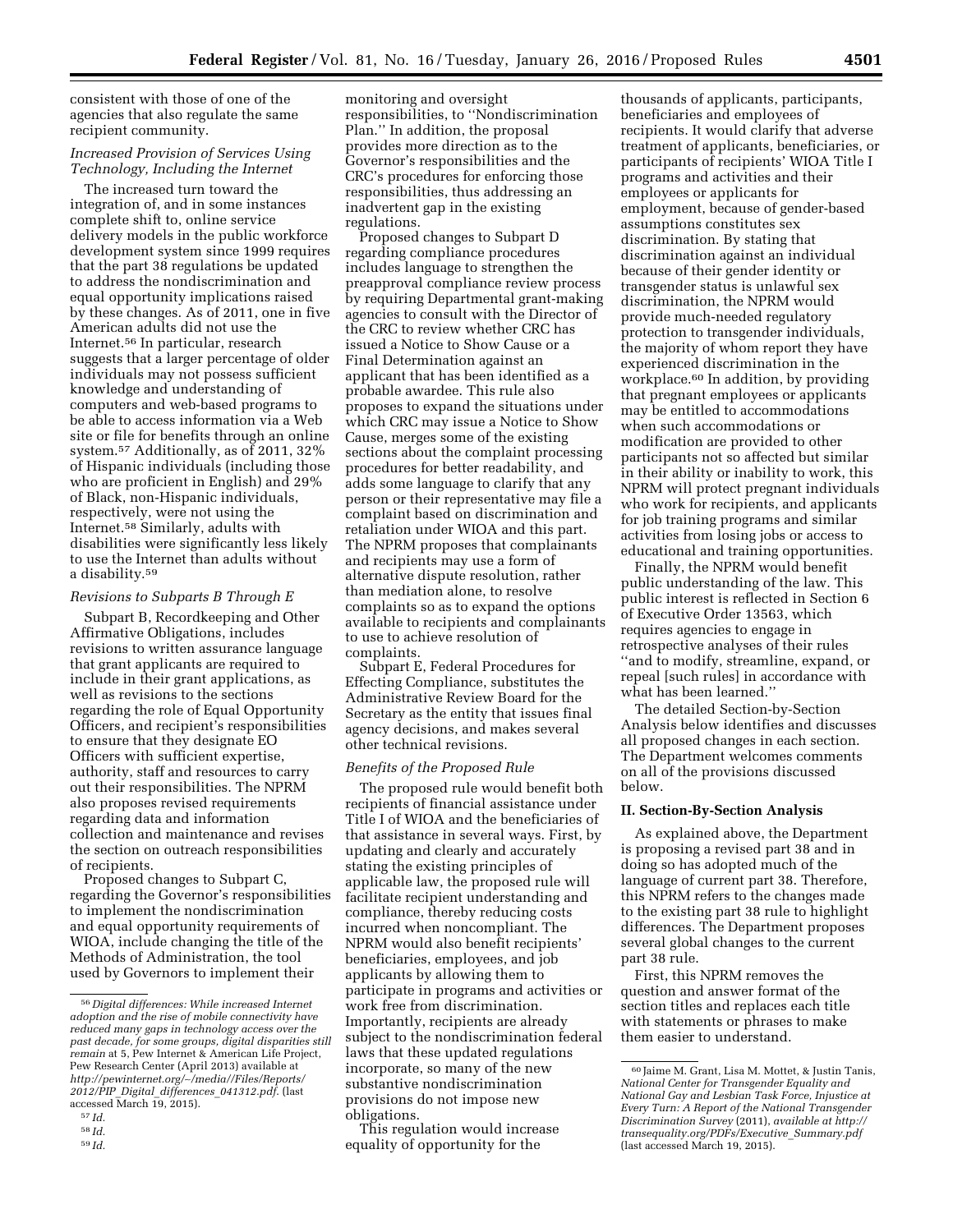Second, this NPRM makes technical revisions to ensure that the regulations are consistent with terms used in WIOA and the proposed regulations published by the Department to implement the program obligations under Title I of WIOA.

Third, the proposed rule removes and replaces the term ''on the grounds of'' with ''on the basis of'' throughout the regulatory text for purposes of consistency with other nondiscrimination regulations and Federal statutes.

Fourth, it replaces the terms ''her'' and ''him'' with ''individual'' wherever possible.

Fifth, the proposed rule also includes substantive revisions related to the nondiscrimination obligation to reflect changes in the law since publication of part 37 in 1999.

Sixth, this proposal contains changes to certain enforcement procedures that will enhance their effectiveness and provide clearer direction to the recipient community as to the scope of their obligations under this part. Each of these revisions is explained below.

### *Subpart A—General Provisions*

#### Purpose § 38.1

Proposed § 38.1 makes minor revisions to the language that is used in § 38.1. First, the title of proposed § 38.1 is revised to read: ''Purpose.'' The NPRM replaces the term ''on the grounds of'' with ''on the basis of'' to be consistent with nondiscrimination language in other Department civil rights regulations.

#### Applicability § 38.2

This NPRM makes minor revisions to the language that is used in § 38.2. First, the title of this section is changed to ''Applicability.'' Reference to the Job Training Partnership Act of 1982, ''JTPA,'' 61 is replaced with reference to ''WIA'' in paragraph (b)(1) to reflect the ongoing applicability of the nondiscrimination and equal opportunity regulations at 29 CFR part 37 to WIA Title I-financially assisted programs and activities after the effective date of WIOA. Subpart (a)(3) is revised to explain that the scope of this rule regarding employment practices is limited to any program or activity that is operated by a recipient and/or a One-Stop 62 partner, to the extent that the employment is in the administration of

or in connection with programs and activities that are being conducted as a part of WIOA Title I or the One-Stop delivery system. This limitation tracks the statutory provision in Section  $188(a)(2)$  of WIOA.<sup>63</sup> Finally, the proposed rule deletes subsection (b)(5), which under § 38.2 excludes Federallyoperated Job Corps Centers from application of the provisions of part 38. The Department's Employment and Training Administration (ETA), which has responsibility for administering WIOA generally, proposes new language in its WIOA NPRM at 20 CFR 686.350, stating that nondiscrimination requirements, procedures, complaint processing, and compliance reviews applicable to Federally-operated Job Corps Centers would be governed by provisions of Department of Labor regulations, as applicable.64 This provision is consistent with the language of WIOA Section 188(d), which does not distinguish between Federally- and privately-operated Job Corps Centers. ''For purposes of this section, Job Corps members shall be considered to be the ultimate beneficiaries of Federal financial assistance.'' 65 Moreover, based on complaints arising in Federally-operated Job Corps Centers, it has become apparent to CRC that uniform complaint handling processes need to apply throughout the Job Corps system. Additionally, this section is consistent with the Job Corps' Policy and Requirements Handbook (PRH), particularly Section 6.8, R5, Appendix 602 and Exhibit 6–11, which makes no distinction between Federally- and privately-operated centers with regard to student complaints. Moreover, this revised section memorializes the current practice used by federally-operated Job Corps Centers.66

Effect on Other Obligations § 38.3

The title of § 38.3 is revised to read: ''Effect on other obligations.'' Proposed § 38.3 retains the majority of the language in this section from § 38.3. To establish parity with parallel provisions in other federal nondiscrimination regulations,67 proposed § 38.3 also includes paragraph (c) explaining that ''This part does not invalidate or limit the remedies, rights and procedures under any Federal law, or the law of any State or political subdivision, that provides equal or greater protection for

<sup>63</sup> 29 U.S.C. 3248(a)(2).<br><sup>64</sup> *See* 20 CFR 686.985.<br><sup>65</sup> 29 U.S.C. 3248(d).<br><sup>66</sup> Reference Guide, Key EEO and Civil Rights Laws, Statutes, and Regulations, USDA Forest

the rights of persons as compared to this part.'' This addition replaces § 38.3(f) of this subsection which states, ''This rule does not preempt consistent State and local requirements.'' The NPRM also adds Executive Order 13160 68 to the provision that states that compliance with this part does not affect additional obligations under the listed laws. Executive Order 13160 prohibits discrimination on the basis of race, sex, color, national origin, disability, religion, age, sexual orientation, and status as a parent in federally conducted education and training programs and activities. This Executive Order is added because of its application to the Job Corps program which, as a Federallyconducted education and training

program, is covered by this part.

#### Definitions § 38.4

This NPRM revises the title of § 38.4 to read: ''Definitions.'' The proposed rule retains the majority of the definitions contained in § 38.4. Revisions in proposed § 38.4 include updating existing definitions consistent with applicable law, such as the definition of ''disability'' and its component definitions. This section also adds new definitions, which are discussed below. These changes also include edits to update existing definitions, based on developments in the law, as well as feedback from stakeholders and the CRC's investigative and enforcement experiences over the past fifteen years. This NPRM retains the alphabetical order of the definitions. This ordering makes it easier to locate specific terms within the section. However, the proposed rule incorporates a letter designation before each definition to make it easier to find definitions when they are referenced. The headings that appear in this preamble to guide the reader do not appear as headings in the regulatory text. The discussion below addresses revisions to the definitions section in the part 38 rule.

Aid, Benefit, Service, or Training § 38.4(b)

In the definition for ''Aid, benefit, service, or training,'' the proposed rule replaces ''core and intensive services'' with "career services" in § 38.4(b)(1) to be consistent with the text of Title I of WIOA 69 and the proposed ETA regulations implementing Title I of WIOA,70 which made the same replacement.

67 41 CFR 60-741.1(c)(3); 41 CFR 60-300.1(c)(3).

<sup>61</sup> 29 U.S.C. 1501 *et seq.* 

<sup>62</sup>One-Stop Career Centers are designed to provide a full range of assistance to job seekers under one roof. The centers offer training referrals, career counseling, job listings, and similar employment-related services.

<sup>68</sup> 65 FR 39775, June 27, 2000.

<sup>69</sup> 29 U.S.C. 3303(a)(1)(A).

<sup>70</sup> 80 FR 20690, April 16, 2015.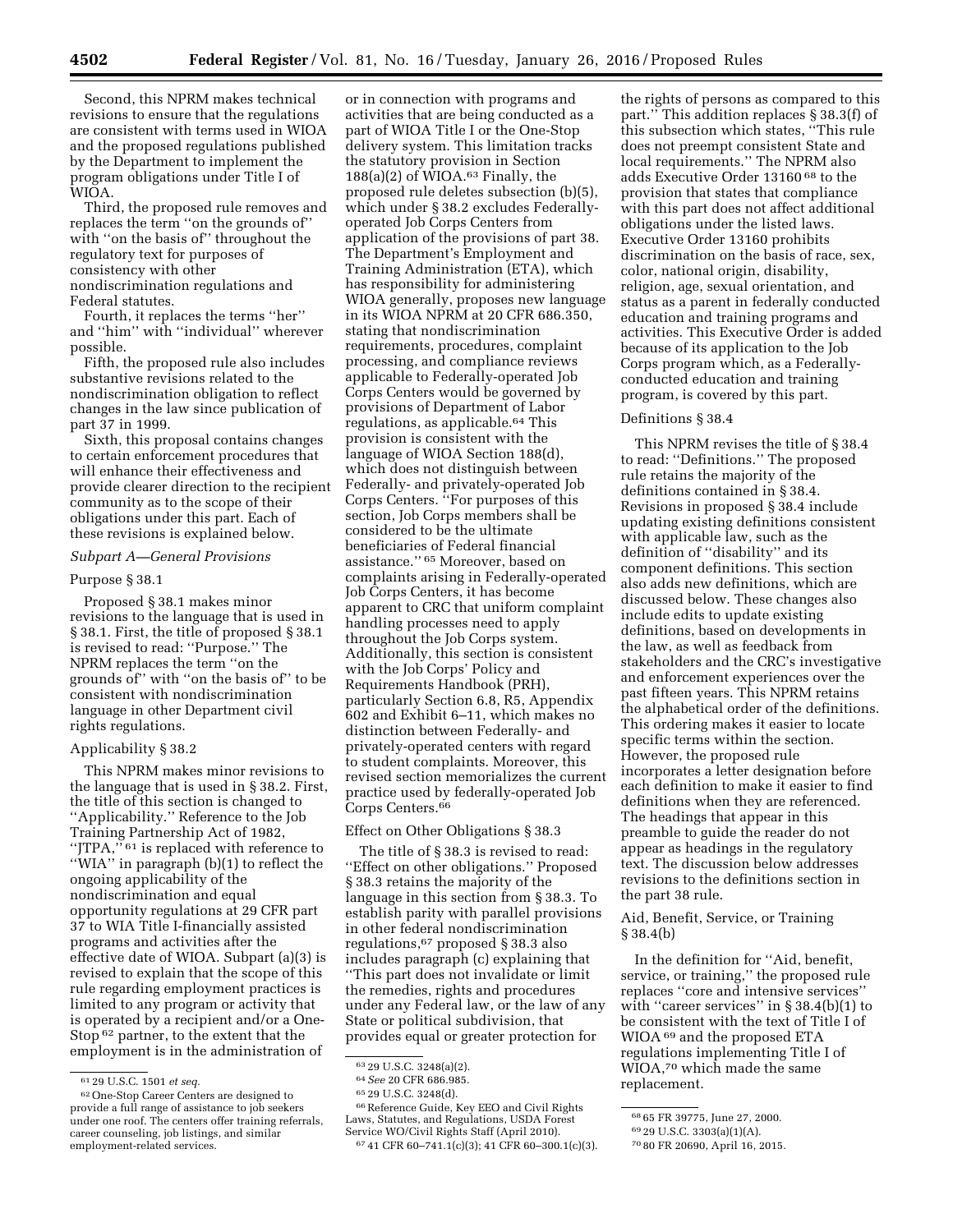## Auxiliary Aids or Services § 38.4(h)

This NPRM revises the definition of ''Auxiliary aids or services'' to include new technology alternatives that have become available since the current regulations were drafted in 1999, such as video remote interpreting services and real-time computer-aided transcription services. This provision mirrors the language in the DOJ regulations implementing Title II of the ADA, which prohibits discrimination on the basis of disability by public entities,71 some of which are also recipients of WIOA Title I financial assistance.

### Babel Notice § 38.4(i)

This NPRM adds a definition for ''Babel Notice.'' A Babel Notice is a short notice in multiple languages informing the reader that the document or electronic media (*e.g.,* Web site, ''app,'' email) contain vital information, and explaining how to access language services to have the contents of the document or electronic media provided in other languages. The Department proposes adding this definition because Babel Notices are an integral tool for ensuring that recipients meet their nondiscrimination and equal opportunity obligations under WIOA and this part regarding LEP individuals. The Department welcomes comments on this definition.

# Direct Threat § 38.4(p)

This NPRM adds a definition for ''direct threat.'' This term is used in the context of determining whether the employment of or program participation by an individual with a disability poses a health or safety risk such that the employer or recipient can lawfully exclude the individual from employment or participation. A ''direct threat'' is ''a significant risk of substantial harm to the health or safety of others that cannot be eliminated or reduced by auxiliary aids and services, reasonable accommodations, or reasonable modifications in policies, practices, or procedures.'' The definition describes the four factors that a recipient must consider when making a direct threat determination: The duration of the risk, the nature and severity of the potential harm, the likelihood that the potential harm will occur, and the imminence of the potential harm. This proposed definition tracks the definition of direct threat contained in the Americans with Disabilities Act and used by DOJ 72 in interpreting Title II of the ADA. This

proposed definition ensures consistency with current law. To reflect the specific context of federal financially-assisted programs and activities, the proposed definition includes considering whether provision of auxiliary aids or services or reasonable modifications to policies, practices, or procedures, in addition to reasonable accommodations, will mitigate risk.

### Disability § 38.4(q)

The rule proposes a definition of "disability" that is updated to reflect the current status of the law. As under the current part 38, the overall definition is: ''with respect to an individual: (1) A physical or mental impairment that substantially limits one or more of the major life activities of such individual; (2) A record of such an impairment; or (3) Being regarded as having such an impairment.'' The proposed definition of ''disability'' integrates updated definitions of terms that are components of this definition, including ''major life activities,'' ''physical or mental impairment,'' ''record of,'' ''regarded as,'' and ''substantially limits.'' As is explained below, these revised definitions are taken directly from the ADA Amendments Act,73 regulations promulgated by the EEOC to implement the ADA Amendments Act,74 and the DOJ's Notice of Proposed Rulemaking to amend Title II regulations to implement the ADA Amendments Act.75 If the DOJ changes its proposal in its final rule implementing ADA Titles II and III, the Department will review those changes to determine their impact on this proposal and take appropriate action.

Definition of Disability, Rules of Construction  $\S 38.4(q)(1)$ 

Consistent with the ADAAA, the EEOC regulations implementing the ADAAA and DOJ's NPRM to amend the ADA Title II regulations in conformance with the ADAAA,76 this section sets forth rules of construction that provide the standards for application of the definition of disability.

Proposed  $\S 38.4(q)(1)(ii)$  provides that an individual may establish coverage under any one or more of the prongs in

the definition of disability. To be covered under the ADA, however, an individual is only required to satisfy one prong. The term ''actual disability'' is used in these rules of construction as short-hand terminology to refer to an impairment that substantially limits a major life activity within the meaning of the first prong of the definition of disability. The terminology selected is for ease of reference. It is not intended to suggest that an individual with a disability who is covered under the first prong has any greater rights under the ADA than an individual who is covered under the ''record of'' or ''regarded as'' prongs, with the exception that the ADA, as amended, expressly states that an individual who meets the definition of disability solely under the ''regarded as'' prong is not entitled to reasonable accommodations, auxiliary aids or services, or reasonable modifications of policies, practices, or procedures.77

This section also amends the definition of ''disability'' to incorporate Congress's expectation that consideration of coverage under the first and second prongs of the definition of ''disability'' will generally not be necessary except in cases involving requests for reasonable accommodations and reasonable modifications.78 See  $§ 38.4(q)(1)(ii)(B).$ 

# Physical or Mental Impairment § 38.4(q)(3)

This rule revises the definition of ''physical or mental impairment,'' in the definition of disability, to include ''immune and circulatory illnesses'' as well as ''pregnancy-related medical conditions'' and states that the definition of ''mental and psychological disorder'' includes ''intellectual disability (formerly termed ''mental retardation'') and specific learning disabilities (including but not limited to dyslexia).'' This update to the definition conforms to the same definition proposed by the DOJ in their NPRM implementing Title II of the ADA 79 and in OFCCP's final rule implementing Section 503,80 apart from the inclusion of pregnancy-related medical conditions. This term is added here to

78 154 Cong. Rec. S8840 (daily ed. Sept. 16, 2008) (Statement of Managers).

<sup>71</sup>*See* 28 CFR 35.104.

<sup>72</sup> 28 CFR 35.139.

<sup>73</sup>Public Law 110–325 (2008).

<sup>74</sup> 29 CFR part 1630.

<sup>75</sup> 79 FR 4839, January 30, 2014. *See also* 28 CFR 35.104 (DOJ's current Title II regulations).

<sup>76</sup>*See* Introduction to the Final Rule ''The primary purpose of the ADAAA is to make it easier for people with disabilities to obtain protection under the ADA. Consistent with the Amendment Act's purpose of reinstating a broad scope of protection under the ADA, the definition of ''disability'' in this part shall be construed broadly in favor of expansive coverage to the maximum extent permitted by the terms of the ADA.'' 29 CFR 1630.1(c) (citing 42 U.S.C. 12102(4)(A)).

<sup>77</sup>*See* 42 U.S.C. 1. *See* Introduction to the Final Rule, ''The primary purpose of the ADAAA is to make it easier for people with disabilities to obtain protection under the ADA, Consistent with the Amendment Act's purpose of reinstating a broad scope of protection under the ADA, the definition of ''disability'' in this part shall be construed broadly in favor of expansive coverage to the maximum extent permitted by the terms of the ADA.'' 29 CFR 1630.

<sup>79</sup> 79 FR 4839, 4844, January 30, 2014.

<sup>80</sup> 78 FR 58682, 58735, September 24, 2013.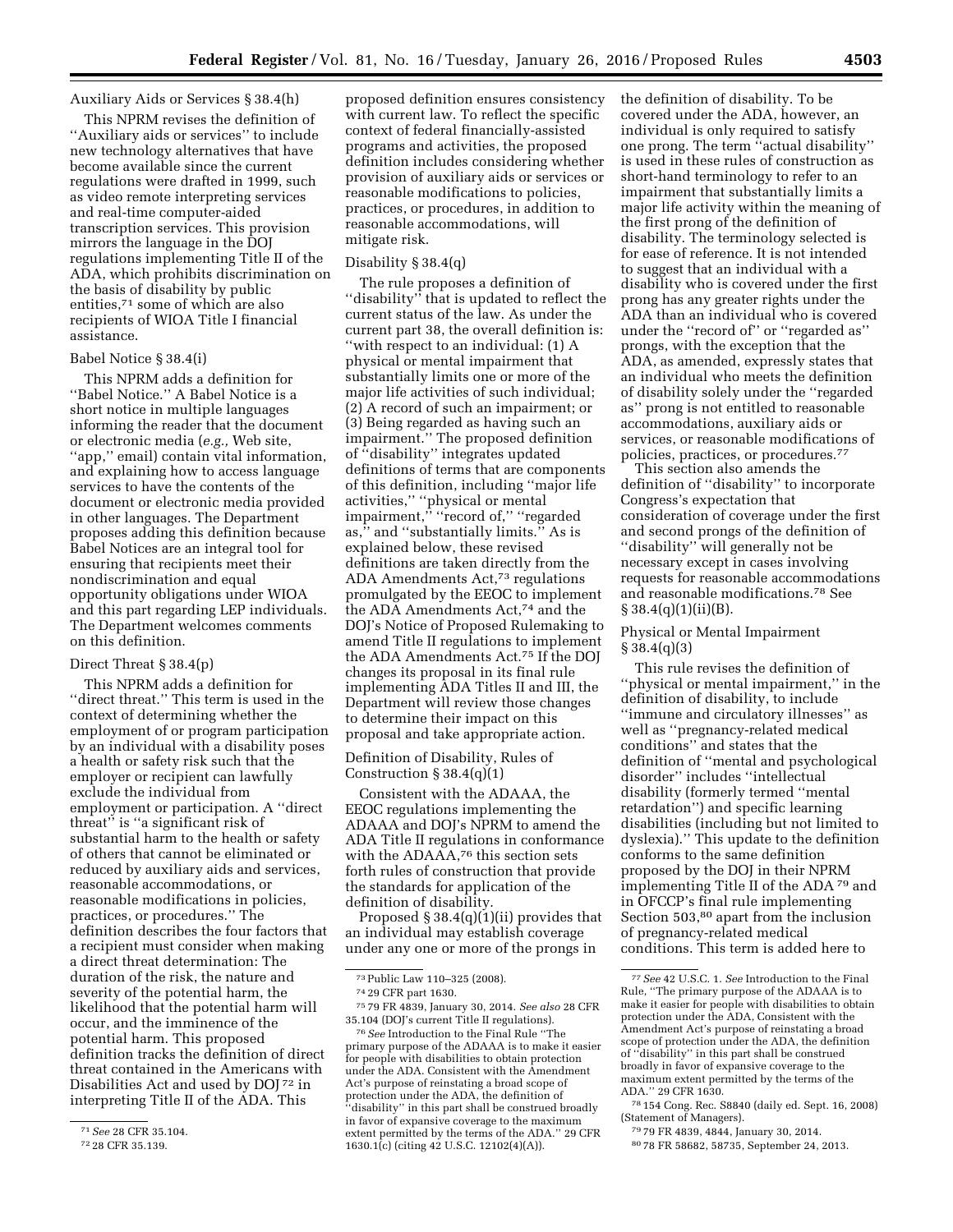recognize that, under the ADA as amended by the ADAAA, Section 504 and this part, pregnancy itself is not a disability, but pregnancy-related medical conditions may meet the ADA definition of a physical or mental impairment; for example, preeclampsia (pregnancy-induced high blood pressure), placenta previa, and gestational diabetes, disorders of the uterus and cervix, or other medical conditions; symptoms such as back pain; complications requiring bed rest; and the after-effects of a delivery may be a disability.

### Major Life Activities § 38.4(q)(4)

The proposed rule adds to the definition of disability a new definition for ''major life activities'' that is consistent with the definitions in the ADA, as amended, $81$  and regulations promulgated by the EEOC<sup>82</sup> and the DOJ 83 implementing the ADA. Prior to the ADAAA, the ADA did not define ''major life activities,'' leaving delineation of illustrative examples to agency regulations. Subparagraph (2) of the definition of ''disability'' in the Department's current part 38 rule states that ''[t]he phrase major life activities means functions such as caring for one's self, performing manual tasks, walking, seeing, hearing, speaking, breathing, learning, and working.'' 84 The ADAAA incorporates into the statutory language a non-exhaustive list of major life activities that includes, but is not limited to, "caring for oneself, performing manual tasks, seeing, hearing, eating, sleeping, walking, standing, lifting, bending, speaking, breathing, learning, reading, concentrating, thinking, communicating, and working.'' 85 This list reflects Congress's concern that courts were interpreting the term ''disability,'' which includes ''major life activities,'' more narrowly than Congress intended.86 For the same reason, the ADA as amended also explicitly defines ''major life activities'' to include the operation of ''major bodily functions.'' Examples in the amended statute or the EEOC's amended regulations include functions of the immune system, special sense organs and skin; normal cell growth; and digestive, genitourinary, bowel, bladder, neurological, brain, respiratory, circulatory, cardiovascular, endocrine,

- 82 29 CFR 1630.2(i).
- 83 79 FR 4839, 4844, January 30, 2014.
- 84 29 CFR 38.4(q)(4).
- 85 42 U.S.C. 12102(2)(a).

hemic, lymphatic, musculoskeletal, and reproductive functions. The operation of a major bodily function includes the operation of an individual organ within a body system. In  $\S 38.4(q)(4)$ , the Department proposes to revise its part 38 definitions of disability to incorporate the statutory examples as well as to provide additional examples of major life activities included in the EEOC Title I final regulation—reaching, sitting, and interacting with others, and the examples of major bodily functions.87

The Department cautions that both the lists of major life activities and major bodily functions are illustrative. The absence of a particular life activity or bodily function from the list should not create a negative implication as to whether such activity or function constitutes a major life activity or major bodily function under the statute or the implementing regulation.<sup>88</sup>

Consistent with the ADAAA, proposed  $\S 38.4(q)(4)(iii)$  also states that ''[i]n determining other examples of major life activities, the term 'major' must not be interpreted strictly to create a demanding standard for disability.'' 89 Further, consistent with the ADAAA, the proposed regulations provide that ''[w]hether an activity is a 'major life activity' is not determined by reference to whether the activity is of 'central importance to daily life.'" 90

# Substantially Limits—Rules of Construction § 38.4(q)(5)

The revisions also add rules of construction to be applied when determining whether an impairment substantially limits a major life activity, including that the term ''substantially limits'' is not meant to be a demanding standard, and should be construed broadly in favor of expansive coverage. In addition, consistent with the ADAAA, the determination of whether an impairment substantially limits a major life activity must be made without regard to the ameliorative effects of mitigating measures.91

The determination of whether an impairment substantially limits a major life activity requires an individualized assessment.<sup>92</sup> Section  $38.4(q)(5)(i)(D)$ applies the principles set forth in the rules of construction in order to provide examples of the types of impairments

- 90 29 CFR 1630.2(i)(2).
- 91 42 U.S.C. 12102(4)(E).

that will virtually always be found to substantially limit a major life activity.

#### A Record of an Impairment § 38.4(q)(6)

This proposed rule updates the definition to state that an individual has ''a record of such an impairment,'' ''if the individual has a history of, or has been misclassified as having, a mental or physical impairment that substantially limits one or more major life activities.'' This is the same language used by the EEOC in their implementing regulations.93 The DOJ NPRM has identical language.94

In addition, the rule proposes adding a new paragraph at  $\S 38.4(q)(6)(ii)$ , which states that ''[w]hether an individual has a record of an impairment that substantially limited a major life activity must be construed broadly to the maximum extent permitted by Federal disability nondiscrimination law and this part and should not demand extensive analysis.'' An individual will be considered to fall within this definitional prong if the individual has a history of an impairment that substantially limited a major life activity, in comparison to most people in the general population, or was misclassified as having such an impairment. Moreover, an individual under this definitional prong may be entitled to a reasonable accommodation or a reasonable modification if needed, and related to the past disability. This provision is consistent with the DOJ NPRM implementing Title II of the ADA, as amended.95 If the DOJ changes its proposal in its final rule implementing ADA Titles II and III, the Department will review those changes to determine their impact on this proposal and take appropriate action.

Is Regarded as Having Such an Impairment  $\S 38.4(q)(7)$ 

This rule revises the term ''regarded as having an impairment'' to conform to the ADAAA.96 This updated language provides that an individual meets the definition if it is established that the individual is subject to an action prohibited by WIOA Section 188 and this part, because of an actual or perceived physical or mental impairment, whether or not that impairment substantially limits, or is perceived to substantially limit, a major life activity. However, impairments that are transitory and minor cannot form

<sup>81</sup> 42 U.S.C. 12102(2).

<sup>86</sup>*See* Congressional Record—Senate S8840, S8841 (September 16, 2008).

<sup>87</sup> 29 CFR 1630.2(i)(1).

<sup>88</sup> 29 CFR 1630, App, Section 1630.2(i). Major Life Activities (EEOC Title I).

<sup>89</sup> 42 U.S.C. 12101(b)(4).

<sup>92</sup> 29 CFR 1630.2(j)(1)(v).

<sup>93</sup> 29 CFR 1630.2(k)(1).

<sup>94</sup> 79 FR 4839, 4848, Jan. 30, 2014.

<sup>95</sup> 70 FR 4839, 4859, Jan. 30, 2014.

<sup>96</sup> 42 U.S.C.12102(3).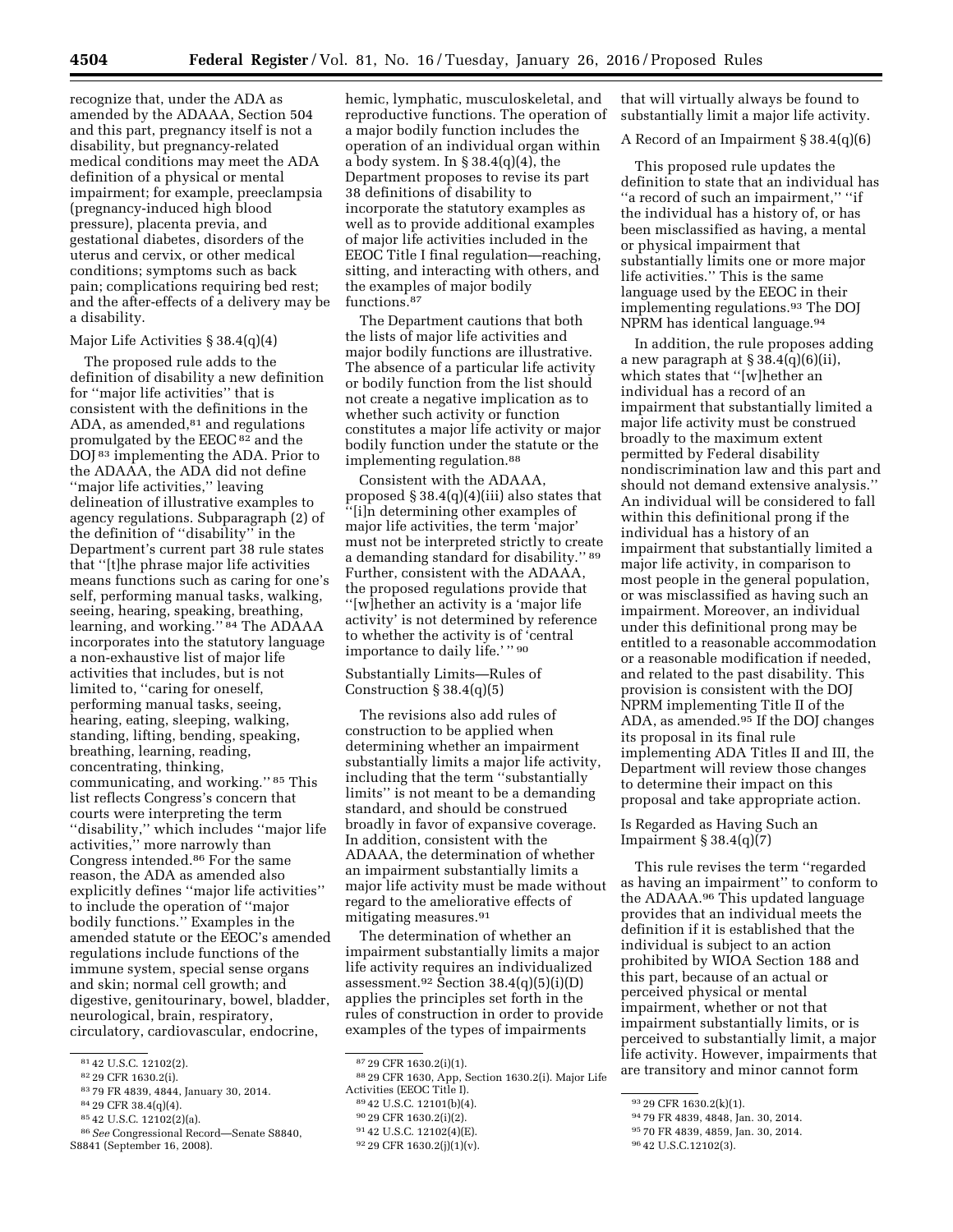the basis of a finding that an ''individual is regarded as having a disability.''

### Employment Practices § 38.4(s)

A minor revision to the definition of ''Employment practices'' has been made to read: ''Employment Practices of a recipient include, but are not limited to'' to make it easier to read and understand. The enumerated examples in the part 38 definition have not changed.

#### Employment-Related Training § 38.4(t)

The definition of ''Employmentrelated training'' has been revised to make the definition less circular. The new definition is ''training that allows or enables an individual to obtain skills, abilities and/or knowledge that are designed to lead to employment.''

### Individual With a Disability § 38.4(ff)

The rule revises the definition of ''individual with a disability'' to be consistent with the ADAAA and implementing regulations issued by the EEOC97 and proposed by the DOJ.98 The majority of the text lists conditions that are not included in the definition of an individual with a disability.

The proposed rule separates ''transvestism, transsexualism, and gender dysphoria not resulting from physical impartments'' from

''pedophilia, exhibitionism, voyeurism and other sexual behavior disorders.'' Previously, these terms were listed together and are listed together in the same definition in the ADA<sup>99</sup> and in the EEOC 100 regulations and the DOJ 101 proposed regulations implementing the ADA. The terms remain but have been separated into two groups. This change is intended to highlight the distinction between the first three terms (transvestism, transsexualism, or gender dysphoria not resulting from physical impairment) from those in the second group (pedophilia, exhibitionism, voyeurism, or other sexual behavior disorders) which carry distinctly negative connotations.

In this regard, CRC notes that Section 504 specifically excludes from the definition of disability, among other conditions, gender identity disorders that are not the result of physical impairments.102

Finally, subparagraph (2)(i) of this definition has been changed so that it states that an individual who has successfully completed a supervised

drug rehabilitation program and is no longer engaging in the illegal use of drugs or has otherwise been rehabilitated successfully and is no longer engaging in the illegal use of drugs is not excluded from the definition of an individual with a disability. By adding the characterization of ''illegal drugs'' to the last part of this subparagraph, it is easier to read and understand such use.

### Limited English Proficient (LEP) Individual § 38.4(hh)

This rule proposes a new definition for ''limited English proficient (LEP) individual.'' The proposed definition of ''limited English proficient individual'' is ''an individual whose primary language for communication is not English and who has a limited ability to read, speak, write and/or understand English. LEP individuals may be competent in English for certain types of communication (*e.g.,* speaking or understanding), but still be LEP for other purposes (*e.g.,* reading or writing).'' Similarly, LEP designations are context specific. For example, an individual may possess sufficient English language skills to function in one setting (*e.g.,* reading a recipient's hours of operation or greeting an individual), but the individual's skills may be insufficient in other settings (*e.g.,* completing a legal document or discussing eligibility requirements). This definition is added because discrimination based on limited English proficiency may be a form of unlawful national origin discrimination.103 The term is used elsewhere in this proposed rule, in § 38.9 defining national origin discrimination as including discrimination based on limited English proficiency. This definition is consistent with decisions interpreting the scope of national origin discrimination under Title VI 104 and regulations interpreting national origin-based discrimination,105 and has been adopted from those DOJ regulations implementing Title VI to ensure consistency. Finally, this term is being added to provide direction to the regulated recipient community because the population attempting to apply for,

participate in, and benefit from WIOA Title I-financially assisted programs and activities is increasingly diverse, speaking many languages in addition to and sometimes instead of English. According to a report issued by the U.S. Census Bureau in 2013, as of 2011, 21 percent of people aged 5 and over living in the U.S. spoke a language other than English at home, 22.4 percent of whom either spoke English not well or not at all.106 As a result, WIOA Title I-financially assisted programs and activities have increasingly interacted with and provided services to individuals who are limited English proficient. Since fiscal year 2013, of the compliance reviews of state programs that CRC has conducted, six have revealed significant language access violations. Thus, there is a need for increased direction for recipients regarding their obligations to meet the needs of these LEP applicants, participants, and beneficiaries.

#### National Programs § 38.4(ii)

This proposed rule includes the National Dislocated Worker Grant Programs and YouthBuild programs in the definition of ''National Programs.'' This change reflects the language in WIOA Title I Subpart D, Section 170 and Sec. 171107 and ETA's proposed implementing regulations.108

#### Nondiscrimination Plan § 38.4(ll)

This proposed rule changes the name ''Methods of Administration'' for the document described in § 38.54 to ''Nondiscrimination Plan,'' but retains the definition of the document. This change more clearly represents the contents and purpose of this document, which is created, maintained, and implemented by the Governor to ensure compliance on the part of state programs with WIOA's nondiscrimination and equal opportunity obligations and this part.

Other Power-Driven Mobility Device § 38.4(nn)

This rule adds a definition for ''other power-driven mobility device.'' The term is used in the proposed rule in § 38.17, setting out the programmatic and physical accessibility requirements applicable to individuals with disabilities. This definition mirrors the definition in the DOJ ADA Title II regulations.109 This definition is

<sup>97</sup> 29 CFR 1630.3.

<sup>98</sup> 70 FR 4839, 4859–60, Jan. 30, 2014.

<sup>99</sup> 42 U.S.C. 12211(b).

<sup>100</sup> 29 CFR 1630.3(d).

<sup>101</sup> 70 FR 4839, 4859–60, January 30, 2014. 102 29 U.S.C. 705(20)(F)(i).

<sup>103</sup> *Lau* v. *Nichols,* 414 U.S. 563 (1974) (federal fund recipient's denial of an education to a group of non-English speakers was national origin discrimination in violation of Title VI).

<sup>104</sup>*Sandoval* v. *Hagan,* 197 F.3d 484, 510–11 (11th Cir. 1999) (holding that English-only policy for driver's license applications constituted national origin discrimination under Title VI), rev'd on other grounds, 532 U.S. 275 (2001); *Almendares* v. *Palmer,* 284 F. Supp. 2d 799, 808 (N.D. Ohio 2003) (holding that allegations of failure to ensure bilingual services in a food stamp program could constitute a violation of Title VI). 105 28 CFR 42.104.

<sup>106</sup>American Community Survey Reports, Language Use in the United States: 2011 (August 2013).

<sup>107</sup> 29 U.S.C. 3225–3226.

<sup>108</sup> 80 FR 20690, April 16, 2015.

<sup>109</sup> 28 CFR 35.104.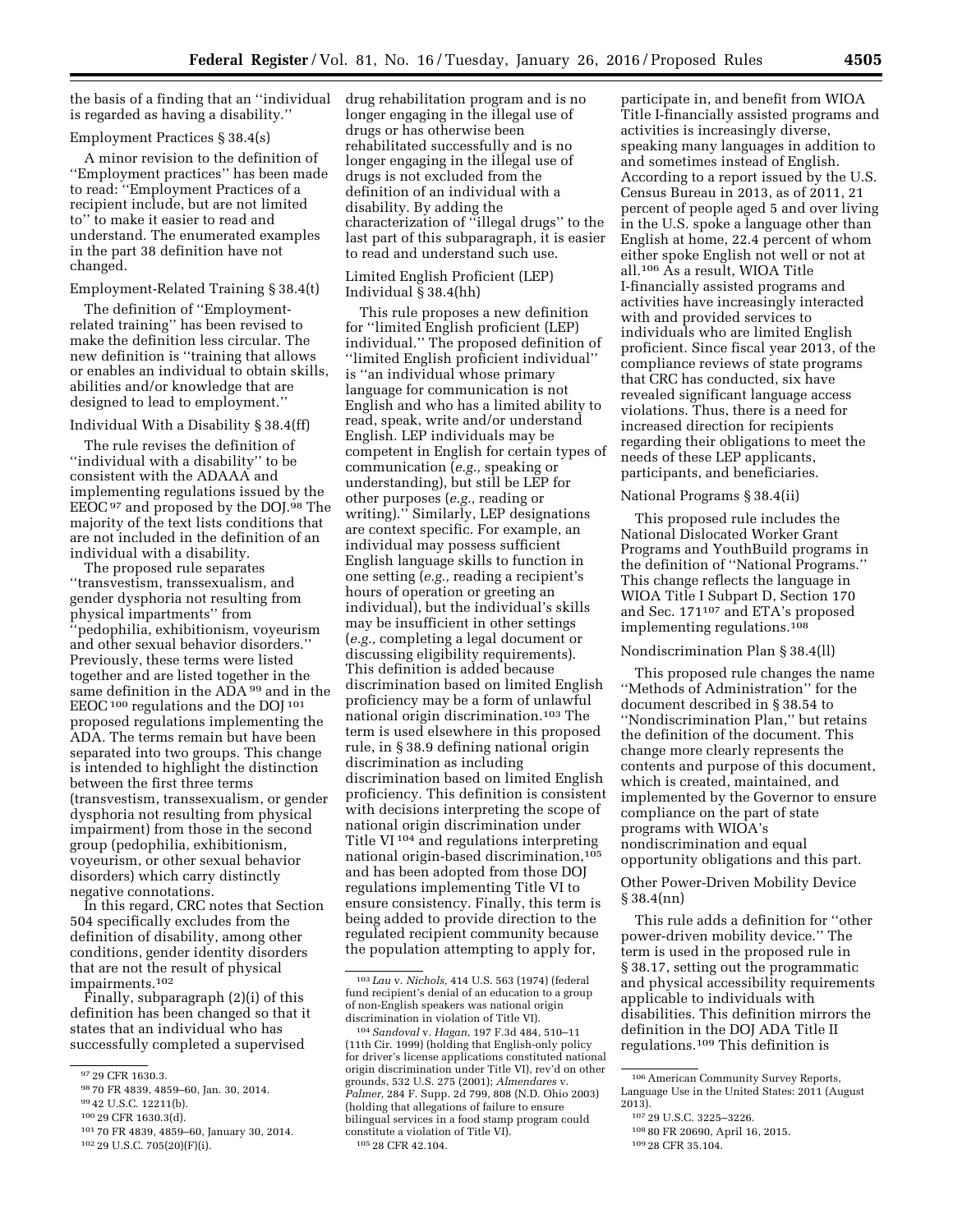updated because, as the technology available for mobility devices advances, devices with new capabilities, such as the Segway©, are increasingly used by individuals with mobility impairments.

## Programmatic Accessibility § 38.4(tt)

The rule adds a definition for ''programmatic accessibility.'' WIOA states in no fewer than ten places in Title I that recipients will comply with section 188, if applicable, and applicable provisions of the Americans with Disabilities Act of 1990, regarding the physical and programmatic accessibility of facilities, programs, services, technology, and materials, for individuals with disabilities.<sup>110</sup> However, WIOA does not define programmatic accessibility for this purpose. The Department's proposed definition, ''policies, practices, and procedures providing effective and meaningful opportunity for persons with disabilities to participate in or benefit from aid, benefit, service and training,'' provides needed direction for recipients and beneficiaries. It is important to note that the term ''programmatic accessibility'' in this context has a different meaning than the similar term ''program accessibility'' that is used in Title II of the ADA.

### Qualified Individual With a Disability § 38.4(ww)

This rule revises the title of the definition of ''qualified individual with a disability'' to match the definition of ''qualified'' in the EEOC regulations 111 implementing Title I of the ADAAA.

#### Qualified Interpreter § 38.4(xx)

This NPRM amends the existing definition of ''qualified interpreter'' to reflect the existence of new technologies used by interpreters. The revised language states that interpreting services may be provided ''either in-person, through a telephone, a video remote interpreting (VRI) service or via internet, video, or other technological methods.112 This revision is also intended to delineate the skills and abilities that an individual must possess in order to provide interpretation services. This change to the definition is intended to assist recipients who are seeking to meet their nondiscrimination and equal opportunity responsibilities as defined in this part. This change is

also intended to benefit applicants, participants, and beneficiaries.

The rule adds two new subdefinitions to further explain the different meanings of ''qualified interpreter'' when working with individuals with disabilities and with individuals who are limited English proficient. The first new definition specifies that ''qualified interpreter for an individual with a disability'' includes sign language interpreters, oral transliterators, and cued-language transliterators, and describes the essential functions required to be performed by a qualified interpreter for a deaf or hard of hearing individual. This language is taken from the ADA Best Practices Tool Kit for State and Local Governments.113

The second subdefinition is for ''qualified interpreter for an individual who is limited English proficient.'' This new subdefinition is taken from the DOL LEP guidance and refers to an individual who demonstrates expertise in and ability to communicate information accurately in both English and in the other language and to identify and employ the appropriate mode of interpreting, such as consecutive, simultaneous, or sight translation.114 Recipients are strongly encouraged to use certified interpreters where individual rights depend on precise, complete and accurate translations. Such situations may include, *e.g.,* a hearing on eligibility for unemployment insurance benefits or a test for obtaining certification or credentials. A certified interpreter may be someone who has been certified by the federal courts to be a qualified interpreter for legal purposes, or someone who has been certified by a national interpreter association. Certification indicates a particular level of expertise in the specific skill of interpretation, which is distinct from being bilingual.

## Reasonable Accommodation § 38.4(yy)

This NPRM revises the definition of ''reasonable accommodation'' to add a new paragraph (4), which reads as follows: ''A covered entity is required, absent undue hardship, to provide a reasonable accommodation to an otherwise qualified individual who has an 'actual disability' or 'record of' a disability, but is not required to provide a reasonable accommodation to an individual who is only 'regarded as'

having a disability.'' This change to the definition of reasonable accommodation makes it consistent with the ADAAA 115 and regulations issued by the EEOC $116$ and proposed by the DOJ 117 interpreting the ADA.

### Recipient § 38.4(zz)

This NPRM revises the definition of ''recipient.'' The definition retains most of the language contained in the § 38.4 definition except that the rule removes the language excluding the operators of federally-operated Job Corps Centers from the definition of recipient. As described above, WIOA Title I 118 and ETA's proposed implementing regulations 119 set forth CRC's jurisdiction to enforce the WIOA nondiscrimination and equal opportunity provisions as to Federallyoperated Job Corps Centers. Thus, this NPRM revises the definition to include as recipients all Job Corps contractors and Center operators. This proposed addition to the existing definition is intended to provide consistency by placing all Job Corps Centers under CRC's jurisdiction to ensure that participants in all Job Corps Centers have the identical enforcement mechanism.

#### Service Animal § 38.4(fff)

This NPRM adds a definition for ''service animal.'' The proposed rule refers to the term ''service animal'' in § 38.16; therefore, the term has been defined in this section. This provision is drawn from the DOJ ADA Title II regulations at 28 CFR 35.104 and is intended to provide uniformity.120

#### State Workforce Agency § 38.4(lll)

This NPRM proposes to change the term ''State Employment Service Agencies'' to ''State Workforce Agencies'' to be consistent with the change to this term contained in WIOA Title I 121 and the proposed ETA regulations implementing Title I.122

### Undue Burden or Hardship § 38.4(rrr)

This NPRM amends the definition of ''undue hardship'' in the context of religious accommodation to read as follows: ''For the purposes of religious accommodation only, 'undue hardship'

120The EEOC has not addressed whether or not this definition would apply to employers and employment agencies covered under Title I of the ADA or Section 501 of the Rehabilitation Act.

121 80 FR 20690, April 16, 2015.

<sup>110</sup>*See, e.g.,* 29 U.S.C. 102(b)(2)(c)(vii); 29 U.S.C.  $102(b)(2)(e)(vi)$ .

<sup>111</sup> 29 CFR 1630.2(m).

<sup>112</sup>*See* 28 CFR 35.104, definition of ''auxiliary aids and services'' (paragraph 1) and definition of ''qualified interpreter.''

<sup>113</sup>ADA Best Practices Tool Kit for State and Local Governments, General Effective Communication Requirements Under Title II of the ADA, Chapter 3, available at: *[http://www.ada.gov/](http://www.ada.gov/pcatoolkit/chap3toolkit.htm) [pcatoolkit/chap3toolkit.htm](http://www.ada.gov/pcatoolkit/chap3toolkit.htm)* (last accessed March 19, 2015).

<sup>114</sup> DOL LEP Guidance, supra note 24 at 32296.

<sup>115</sup> 42 U.S.C. 12101 *et seq.* 

<sup>116</sup> 29 CFR 1630.9(e).

<sup>117</sup> 70 FR 4839, January 30, 2014.

<sup>118</sup> 29 U.S.C. 3248(d).

<sup>119</sup> 80 FR 20690, April 16, 2015.

<sup>122</sup> Id.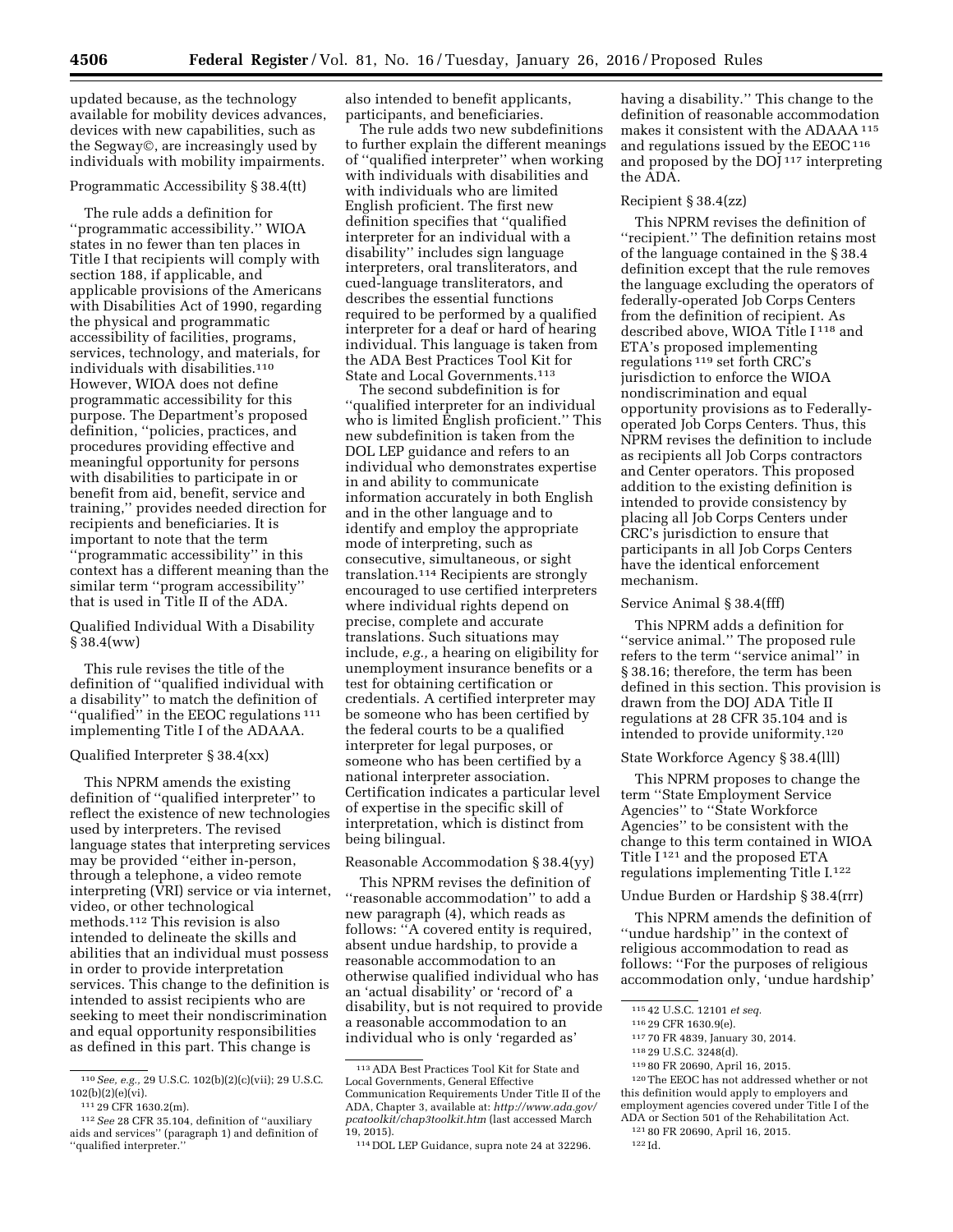means anything more than a de minimis cost or operational burden that a particular accommodation would impose on a recipient.'' This minor change to the current rule's definition removes the reference to case law and makes it consistent with EEOC's interpretation of Title VII.123

Video Remote Interpreting (VRI) Service § 38.4(sss)

This NPRM adds the definition of ''video remote interpreting (VRI) service'' because it is an interpreting service that is increasingly integrated into services provided to individuals with disabilities and LEP individuals. The definition of ''video remote interpreting service'' means an interpreting service that uses video conference technology over dedicated lines or wireless technology offering high-speed, wide-bandwidth video connection that delivers high-quality video images, as provided in § 38.15. This definition mirrors the term used by the DOJ regulations implementing Title II of the ADA.124

### Vital Information § 38.4(ttt)

This NPRM adds a new definition for ''vital information.'' The proposed rule uses the term ''vital information'' in setting forth a recipient's responsibility to meet its language access requirements. The proposed definition reads as follows: ''information, whether written, oral or electronic, that is necessary for an individual to understand how to obtain any aid, benefit, service and/or training; necessary for an individual to obtain any aid, benefit, service, and/or training; or required by law. Examples of documents containing vital information include, but are not limited to, applications, consent, and complaint forms; notices of rights and responsibilities; notices advising LEP individuals of their rights under this part, including the availability of free language assistance; rulebooks; written tests that do not assess English language competency, but rather assess competency for a particular license, job, or skill for which English proficiency is not required; and letters or notices that require a response from the beneficiary or applicant, participants, or employee.

This definition is intended to provide clear direction for recipients so that they can determine what information is necessary to be translated or interpreted for limited English proficient individuals in order for recipients to meet their obligations under this part

and WIOA Section 188. The definition builds upon and is consistent with the discussion of vital written materials and documents contained in the DOL LEP Guidance.125 The guidance does not define ''vital documents'' or ''vital information'' and CRC has received feedback from Equal Opportunity Officers that this omission has caused some confusion on the part of recipients. The DOL LEP Guidance uses the term ''vital documents'' when discussing written language services and which documents should be translated. It explains that an effective LEP plan for a particular program or activity includes the translation of vital written materials into the languages of each frequently-encountered LEP group eligible to be served and/or likely to be affected by the recipient's program. The Guidance then provides a nonexhaustive list of examples of documents that would qualify as vital written materials, including letters containing important information regarding participation in a program or activity and notices that require a response from beneficiaries. When the LEP Guidance was issued in 2003, recipients still provided a significant percentage of aid, service, benefit, and training in person. Since then, many recipients, including unemployment insurance programs, moved to a phonebased system and then to a Web siteand Internet-based system of provision of services. Today, many WIOA Title Ifinancially assisted programs and activities, including unemployment insurance programs, are made available to the public largely through a Web site and the internet. While web-based services and programs offered by recipients provide beneficiaries the convenience of accessing resources remotely at almost any time, ineffectually designed or implemented Web sites may create barriers that prevent or limit access for some LEP individuals. As a result, it has become necessary to define vital information to include information delivered orally, such as in a telephone recording or phone conversation with a recipient's staff member, as well as electronically, such as contained in a recipient's Web page or email. The Department welcomes comments on this new definition.

### Wheelchair § 38.4(uuu)

The proposed rule adds a definition for ''wheelchair'' to read as follows: ''A manually-operated or power-driven device designed primarily for use by an individual with a mobility disability for

the main purpose of indoor or of both indoor and outdoor locomotion.'' This definition mirrors the definition in the DOJ ADA Title II regulations at 28 CFR 35.104. CRC has proposed a separate definition for wheelchair to distinguish it from other power driven mobility devices.

General Prohibitions on Discrimination § 38.5

The title of proposed § 38.5 revises the part 37 title to read as follows: ''General Prohibitions on Discrimination.''

Specific Discriminatory Actions Prohibited on Bases Other Than Disability § 38.6

The title of proposed § 38.6 revises the part 37 title to: ''Specific discriminatory actions prohibited on bases other than disability.'' In addition, this section replaces the term ''ground'' with the term "basis."

Discrimination Prohibited Based on Sex § 38.7

The proposed rule incorporates a new section, § 38.7, titled ''Discrimination prohibited based on sex.'' This proposed section incorporates certain obligations already set forth in the current part 37 rule. This new section in paragraph (a) states that discrimination in WIOA Title I-financially assisted programs and activities based on pregnancy, childbirth, or related medical conditions is sex discrimination. This principle has been the law since Congress enacted the Pregnancy Discrimination Act (PDA) to amend Title VII in 1978 and is now being incorporated into the WIOA regulations consistent with current law interpreting the PDA.126 Pregnancy discrimination is also addressed separately in proposed § 38.8.

In addition, paragraph (a) states that discrimination based on gender identity or transgender status is also a form of unlawful sex discrimination. As described above, the Department follows the jurisprudence developed under Title VII cases brought by the EEOC and the Department of Justice. In the EEOC's decision in *Macy* v. *Holder,*  the EEOC concluded that discrimination because of gender identity or transgender status is sex discrimination in violation of Title VII, by definition, because the discriminatory act is "related to the sex of the victim."<sup>127</sup> The EEOC cited both the text of Title VII and the reasoning in *Schroer* v.

<sup>123 29</sup> CFR 1605.2(e).<br>124 See 28 CFR 35.104.

<sup>&</sup>lt;sup>125</sup> DOL LEP Guidance, supra note 24 at 32298.

<sup>126</sup> 42 U.S.C. 2000e(k).

<sup>127</sup> *Macy,* 2012 WL 1435995 at \*7. Macy also held that discrimination on the basis of transgender status could be unlawful under Title VII as sex stereotyping. *Id.*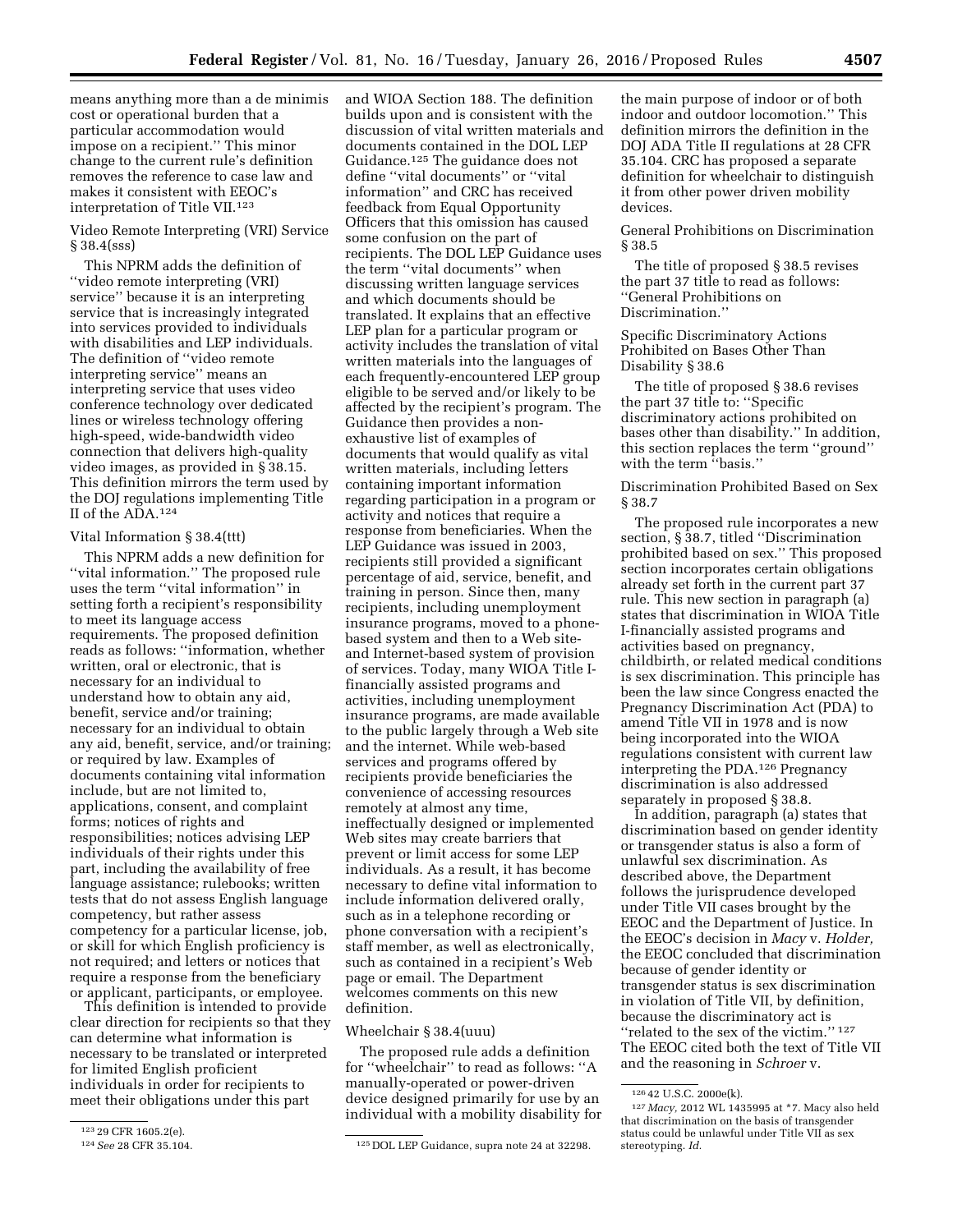*Billington,* supra, for its conclusion.128 *See also* Memorandum from Attorney General Eric Holder to United States Attorneys and Heads of Department Components (Dec. 15, 2014) (citing EEOC's decision in *Macy* v. *Holder* as support for DOJ's position that ''[t]he most straightforward reading of Title VII is that discrimination 'because of . . . sex' includes discrimination because an employee's gender identification is as a member of a particular sex, or because the employee is transitioning, or has transitioned, to another sex''). Note that discrimination on the basis of gender identity or transgender status can arise regardless of whether a transgender individual has undergone, is undergoing, or plans to undergo sex-reassignment surgery or other processes or procedures designed to facilitate the adoption of a sex or gender other than the individual's assigned sex at birth.129

Subsection (b) provides a nonexhaustive list of distinctions based on sex that are unlawful. The nonexhaustive list of examples included in this proposed section are intended to assist recipients in meeting their nondiscrimination and equal opportunity responsibilities under this section. The examples include: Making a distinction between married and unmarried persons that is not applied equally to individuals of both sexes as an example of a sex-based discriminatory practice (proposed paragraph 38.7(b)(1)); denying individuals of one sex who have children access to aid, benefit, service, or training opportunities that is available to individuals of another sex who have children is an unlawful sex-

129*See Macy* v. *Holder,* 2012 WL 1435995 (discrimination against a transgender individual is discrimination related to the sex of the victim including when the employer is uncomfortable with the fact that the person has transitioned or is in the process of transitioning from the person's sex assigned at birth to another sex)); *Shroer* v. *Billington,* 577 F. Supp. at 293 (discrimination against a transgender individual on the basis of an intended, ongoing, or completed gender transition is discrimination because of sex).

based discriminatory practice (proposed paragraph 38.7(b)(2)); adversely treating unmarried parents of one sex, but not unmarried parents of another sex (proposed paragraph 38.7(b)(3)); distinguishing on the basis of sex in formal or informal job training and/or educational programs, or other opportunities (proposed paragraph 38.7(b)(4)); posting job announcements that recruit or advertise for individuals for certain jobs on the basis of sex, including through the use of genderspecific terms (proposed paragraph 38.7(b)(5)); treating an individual adversely because the individual identifies with a gender different from that individual's sex assigned at birth or the individual has undergone, is undergoing, or is planning to undergo, processes or procedures designed to facilitate the adoption of a sex or gender other than the individual's assigned sex at birth (proposed paragraph 38.7(b)(6)); denying individuals who are pregnant, who become pregnant, or who plan to become pregnant opportunities for or access to aid, benefit, service, or training on the basis of pregnancy (proposed paragraph 38.7(b)(7)); making any facilities associated with WIOA Title Ifinancially assisted program or activities available only to members of one sex, except that if the recipient provides restrooms or changing facilities, the recipient must provide separate or single-user restrooms or changing facilities to assure privacy (proposed paragraph 38.7(b)(8)); and denying employees access to the bathrooms used by the gender with which they identify (proposed paragraph  $38.7(b)(9)$ ).<sup>130</sup>

Proposed paragraph 38.7(c) provides that a recipient's policies or practices

that have an adverse impact on the basis of sex and are not program-related and consistent with program necessity, constitute sex discrimination in violation of WIOA. Traditionally, disparate impact claims have involved selection criteria that are not necessary to the performance of the job, but which instead reflect stereotypical notions about the skills required for the position in question. *Mehus* v. *Emporia State Univ.,* 295 F. Supp. 2d 1258, 1271 (D. Kan. 2004) (''Plaintiff is not required to allege discriminatory intent.''); *Sharif by Sala-huddin* v. *N.Y. State Educ. Dep't.,*  709 F. Supp. 345 (S.D.N.Y. 1989) (disparate impact theory to challenge use of Scholastic Aptitude Test to allocate state merit scholarships was appropriate under Title IX). *See also Blake* v. *City of Los Angeles,* 595 F.2d 1367 (9th Cir. 1979) (striking down height requirements by the Los Angeles police department because they were not job related and had a disparate impact on women, who in general are shorter than men); *EEOC* v. *Dial Corp.,*  469 F.3d 735 (8th Cir. 2006) (striking down a strength test used in a sausage factory because the test was more physically demanding than the job in question and had a significant disparate impact on women). This sex discrimination analysis may also apply to policies or practices that are unrelated to selection procedures. For instance, an employer policy requiring crane operators to urinate off the back of the crane instead of using a restroom was held to be a neutral employment policy that was not job-related and that produced an adverse effect on women, who, the court found, have ''obvious anatomical and biological differences'' that require the use of bathrooms. *Johnson* v. *AK Steel Corp.,* 1:07–cv–291, 2008 WL 2184230, \*8 (S.D. Ohio May 23, 2008).

Proposed paragraph 38.7(d) clarifies that discrimination based on sex stereotypes, such as stereotypes about how persons of a particular sex are expected to look, speak, or act, is a form of unlawful sex discrimination. The proposed rule states the well-recognized principle that employment-related decisions made on the basis of stereotypes about how males and/or females are expected to look, speak, or act are a form of sex-based employment discrimination. As the Supreme Court stated in *Price Waterhouse* v. *Hopkins,*  490 U.S. 228, 251 (1989), ''we are beyond the day when an employer can evaluate employees by assuming or insisting that they match the stereotype associated with their . . . [sex].'' In *Price Waterhouse,* the Court held that an

<sup>128</sup>Consistent with *Macy,* this NPRM defines discrimination on the basis of gender identity or transgender status as a form of sex discrimination. Gender identity is also a stand-alone protected category (as is sexual orientation) under Executive Order 13672. Executive Order 13672 amended Executive Order 11246 to add sexual orientation and gender identity as protected bases, and applies to certain government contracts entered into or modified on or after April 8, 2015, the effective date of OFCCP's implementing regulations promulgated thereunder. Section 188 of WIOA and this part apply to Federal contracts to operate Job Corps Centers (see § 38.2(b)(4)), so persons that hold such contracts may be subject to Executive Order 11246, as amended, including the obligation not to discriminate in employment based on gender identity and sexual orientation.

<sup>130</sup>Office of Personnel Management (OPM) Guidance Regarding the Employment of Transgender Individuals in the Federal Workplace, available at *[http://www.opm.gov/policy-data](http://www.opm.gov/policy-data-oversight/diversity-and-inclusion/reference-materials/gender-identity-guidance/)[oversight/diversity-and-inclusion/reference](http://www.opm.gov/policy-data-oversight/diversity-and-inclusion/reference-materials/gender-identity-guidance/)[materials/gender-identity-guidance/](http://www.opm.gov/policy-data-oversight/diversity-and-inclusion/reference-materials/gender-identity-guidance/)* (last accessed March 20, 2015), citing DOL Occupational Safety and Health Administration (OSHA) Interpretations, Interpretation of 29 CFR 1910.141(c)(1)(i): Toilet Facilities (April 6, 1998), available at *[http://www.](http://www.osha.gov/pls/oshaweb/owadisp.show_document?p_table=INTERPRETATIONS&p_id=22932) [osha.gov/pls/oshaweb/owadisp.show](http://www.osha.gov/pls/oshaweb/owadisp.show_document?p_table=INTERPRETATIONS&p_id=22932)*\_*document?p*\_ *[table=INTERPRETATIONS&p](http://www.osha.gov/pls/oshaweb/owadisp.show_document?p_table=INTERPRETATIONS&p_id=22932)*\_*id=22932* (last accessed March 20, 2015); Letter from Thomas Galassi to Maine Human Rights Comm'n (April 16, 2013), available at *[http://www.dol.gov/oasam/](http://www.dol.gov/oasam/programs/crc/23603JohnP.GauseLetter.pdf) [programs/crc/23603JohnP.GauseLetter.pdf](http://www.dol.gov/oasam/programs/crc/23603JohnP.GauseLetter.pdf)* (last accessed March 20, 2015); *see also Lusardi* v. *Dep't of the Army,* EEOC Appeal No. 0120133395, 2015 WL 1607756 (April 1, 2015) (denying employees use of a restroom consistent with their gender identity and subjecting them to intentional use of the wrong gender pronouns constitutes discrimination because of sex, and violates Title VII); Statement of Interest of the United States in *G.G.* v. *Gloucester County School Board,* No. 15– 2056 (4th Cir.) (arguing that the Gloucester County School Board violated Title IX when it denied a transgender male access to the restroom consistent with his gender identity).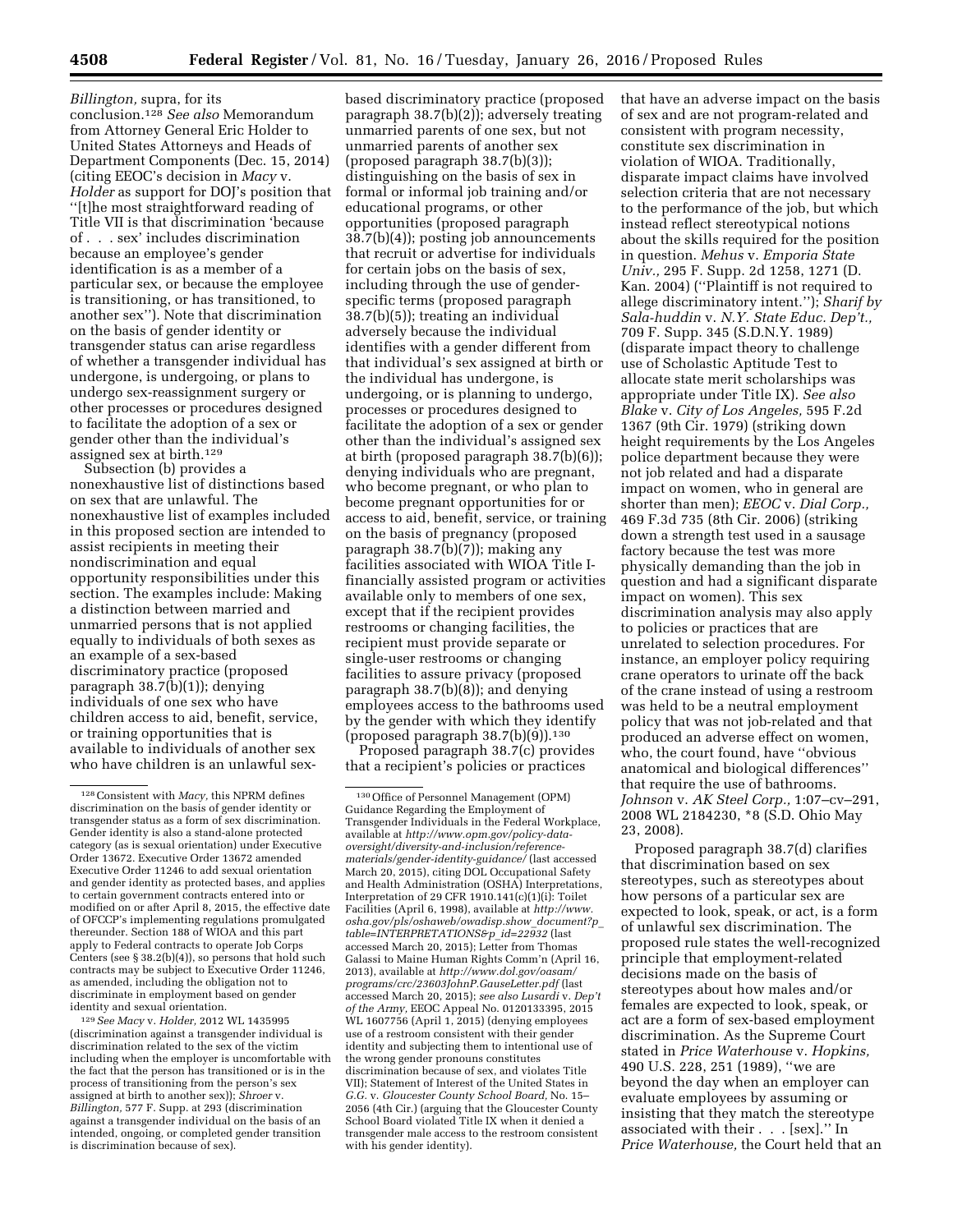employer's failure to promote a female senior manager to partner because of the sex-stereotyped perceptions that she was too aggressive and did not ''walk more femininely, talk more femininely, dress more femininely, wear make-up, have her hair styled, and wear jewelry'' was unlawful sex-based employment discrimination.131 The principle that sex stereotyping is a form of sex discrimination has been applied consistently in Supreme Court and lower-court decisions. *See, e.g., Nevada Dep't of Human Res.* v. *Hibbs,* 538 U.S. 721 (2003) (stereotype-based beliefs about the allocation of family duties on which state employers relied in establishing discriminatory leave policies held to be sex discrimination under the Equal Protection Clause of the Constitution); *Chadwick* v. *Wellpoint, Inc.,* 561 F.3d 38 (1st Cir. 2009) (making employment decision based on the belief that women with young children neglect their job responsibilities is unlawful sex discrimination under Title VII); *Prowel* v. *Wise Bus. Forms, Inc.,*  579 F.3d 285 (3d Cir. 2009) (harassment based on a man's so-called effeminacy is a form of sex discrimination under Title VII); *Terveer* v. *Billington,* Civil Action No. 12–1290, 2014 WL 1280301 (D.D.C. Mar. 31, 2014) (hostile work environment based on stereotyped beliefs about the appropriateness of same-sex relationships is a form of sex discrimination under Title VII).132 *Cf.* 

131*Price Waterhouse,* 490 U.S. at 235. 132*See also Centola,* 183 F. Supp. 2d at 410 (''Sexual orientation harassment is often, if not always, motivated by a desire to enforce heterosexually defined gender norms. In fact, stereotypes about homosexuality are directly related to our stereotype about the proper roles of men and women.''); *Heller* v. *Columbia Edgewater Country Club,* 195 F. Supp. 2d 1212 (D. Or. 2002) (''[A] jury could find that Cagle repeatedly harassed (and ultimately discharged) Heller because Heller did not conform to Cagle's stereotype of how a woman ought to behave. Heller is attracted to and dates other women, whereas Cagle believes that a woman should be attracted to and date only men.''); *Videckis* v. *Pepperdine Univ.,* 2015 WL 8916764 (C.D. Cal. 2015) (slip op) (''The type of sexual orientation discrimination Plaintiffs allege falls under the broader umbrella of gender stereotype discrimination. Stereotypes about lesbianism, and sexuality in general, stem from a person's views about the proper roles of men and women—and the relationships between them.''). The EEOC has recognized in a number of federal sector decisions that adverse actions taken on the basis of sex stereotypes related to sexual orientation, such as the stereotype that men should only date women, violate Title VII. *Castello* v. *U.S. Postal Service,*  EEOC Request No. 0520110649, 2011 WL 6960810 (Dec. 20, 2011) (sex-stereotyping evidence entailed offensive comment by manager about female subordinate's relationships with women); *Veretto* v. *U.S. Postal Service,* EEOC Appeal No. 0120110873, 2011 WL 2663401 (July 1, 2011) (complainant stated plausible sex-stereotyping claim alleging harassment because he married a man); *Culp* v. *Dep't of Homeland Security,* EEOC Appeal 0720130012, 2013 WL 2146756 (May 7, 2013) (Title

*U.S.* v. *Virginia,* 518 U.S. 515, 533 (1996) (in making classifications based on sex, state governments ''must not rely on overbroad generalizations about the different talents, capacities, or preferences of males and females").<sup>133</sup>

As a matter of policy, we support banning discrimination on the basis of sexual orientation in the administration of, or in connection with, any programs and activities funded or otherwise financially assisted in whole or in part under Title I of WIOA. Current law is mixed on whether existing Federal nondiscrimination laws prohibit discrimination on the basis of sexual orientation as a part of their prohibitions on sex discrimination. To date, no Federal appellate court has concluded that Title VII's prohibition on discrimination ''on the basis of sex''—or Federal laws prohibiting sex discrimination more generally prohibits discrimination on the basis of sexual orientation, and some appellate courts previously reached the opposite conclusion.134

However, a recent EEOC decision concluded that Title VII's prohibition of discrimination ''on the basis of sex''

133The Seventh Circuit articulated this principle as early as 1971. *Sprogis* v. *United Air Lines, Inc.,*  444 F.2d 1194, 1198 (7th Cir. 1971) (''In forbidding employers to discriminate against individuals because of their sex, Congress intended to strike at the entire spectrum of disparate treatment of men and women *resulting from sex stereotypes.''*) (emphasis added).

134*See, e.g,, Kiley* v. *Am. Soc'y for Prevention of Cruelty to Animals,* 296 Fed. App'x 107, 109 (2d Cir. 2008); *Vickers* v. *Fairfield Med. Ctr.,* 453 F.3d 757, 759 (6th Cir. 2006); *Bibby* v. *Philadelphia Coca Cola Bottling Co.,* 260 F.3d 257, 260 (3d Cir. 2001); *but cf. Latta* v. *Otter,* 771 F.3d 456 (9th Cir. 2014) (Berzon, J., concurring) (in striking down State law prohibition on same sex marriage, observing that ''the same sex marriage laws treat the subgroup of men who wish to marry men less favorably than the otherwise similarly situated subgroup of women who want to marry men'' and therefore constitute sex discrimination); see also *Muhammad* v. *Caterpillar,* 767 F.3d 694 (7th Cir. 2014), 2014 WL 4418649 (7th Cir. Sept. 9, 2014, as Amended on Denial of Rehearing, Oct. 16, 2014) (removing statements from previously issued panel decision that relied on outdated precedents about coverage of sexual orientation discrimination under Title VII as requested in EEOC Amicus Brief).

precludes sexual orientation discrimination because discrimination on the basis of sexual orientation necessarily involves sex-based considerations. The EEOC relied on several theories to reach this conclusion: A plain interpretation of the term ''sex'' in the statutory language, an associational theory of discrimination based on ''sex,'' and the genderstereotype theory announced in *Price Waterhouse.*135 The EEOC's decision cited several district court decisions that similarly concluded that sex discrimination includes sexual orientation discrimination, using these theories.136 The EEOC also analyzed and called into question the appellate decisions that have concluded that sexual orientation discrimination is not covered under Title VII.137 The EEOC decision applies to workplace conditions, as well as hiring, firing, and promotion decisions, and is one of several recent developments in the law that have resulted in additional protections for individuals against discrimination based on sexual orientation.138 Two federal district courts have since concurred with the EEOC's legal analysis in *Baldwin.*139

The final rule should reflect the current state of nondiscrimination law, including with respect to prohibited bases of discrimination. We seek comment on the best way of ensuring

138For example, just this year, the Supreme Court ruled that States may not prohibit same-sex couples from marrying and must recognize the validity of same-sex couples' marriages. *Obergefell* v. *Hodges,*  135 S. Ct. 2071 (2015).

139 *Isaacs*, 2015 WL 6560655 at \*3–4 (''This court agrees instead with the view of the Equal Employment Opportunity Commission that claims of sexual orientation discrimination are cognizable under Title VII. In [*Baldwin*], the Commission explains persuasively why an allegation of discrimination based on sexual orientation is necessarily an allegation of sex discrimination under Title VII.'') (internal citations and quotations omitted); *Videckis,* 2015 8916764 at \*8 (''This Court's conclusion [that sexual orientation discrimination is necessarily sex discrimination] is in line with a recent Equal Employment Opportunity Commission decision ('EEOC') holding that sexual orientation discrimination is covered under Title VII, and therefore that the EEOC will treat sexual orientation discrimination claims the same as other sex discrimination claims under Title VII.''); *Cf. Roberts* v. *United Parcel Serv.,* 2015 WL 4509994, \*14–18 (E.D. N.Y. 2015) (referring to *Baldwin* as a ''landmark ruling,'' noting its criticism of federal courts for citing to dated rulings without additional analysis in the sexual orientation context, and quoting favorably from the decision at length).

VII covers discrimination based on associating with lesbian colleague); *Couch* v. *Dep't of Energy,* EEOC Appeal No. 0120131136, 2013 WL 4499198, at \*8 (Aug. 13, 2013) (complainant's claim of harassment based on his ''perceived sexual orientation''); *Complainant* v. *Dep't of Homeland Security,* EEOC Appeal No. 0120110576, 2014 WL 4407422 (Aug. 20, 2014) (''While Title VII's prohibition of discrimination does not explicitly include sexual orientation as a basis, Title VII prohibits sex discrimination, including sex-stereotyping discrimination and gender discrimination'' and ''sex discrimination claims may intersect with claims of sexual orientation discrimination.''); *Baldwin,* EEOC Appeal No. 0120133080, 2015 WL 4397641 at \*7 (''Sexual orientation discrimination is also sex discrimination because it necessarily involves discrimination based on gender stereotypes.'').

<sup>135</sup>*Baldwin* v. *Foxx,* EEOC Appeal No. 0120133080, Agency No. 2012–24738–FAA–03, at 5–6 (July 15, 2015) (finding that sexual orientation is inseparable from and inescapably linked to sex and thus that an allegation of discrimination based on sexual orientation is necessarily an allegation of sex discrimination).

<sup>136</sup> See id. at \*4-\*8.

<sup>137</sup>See id. at \*9–\*10.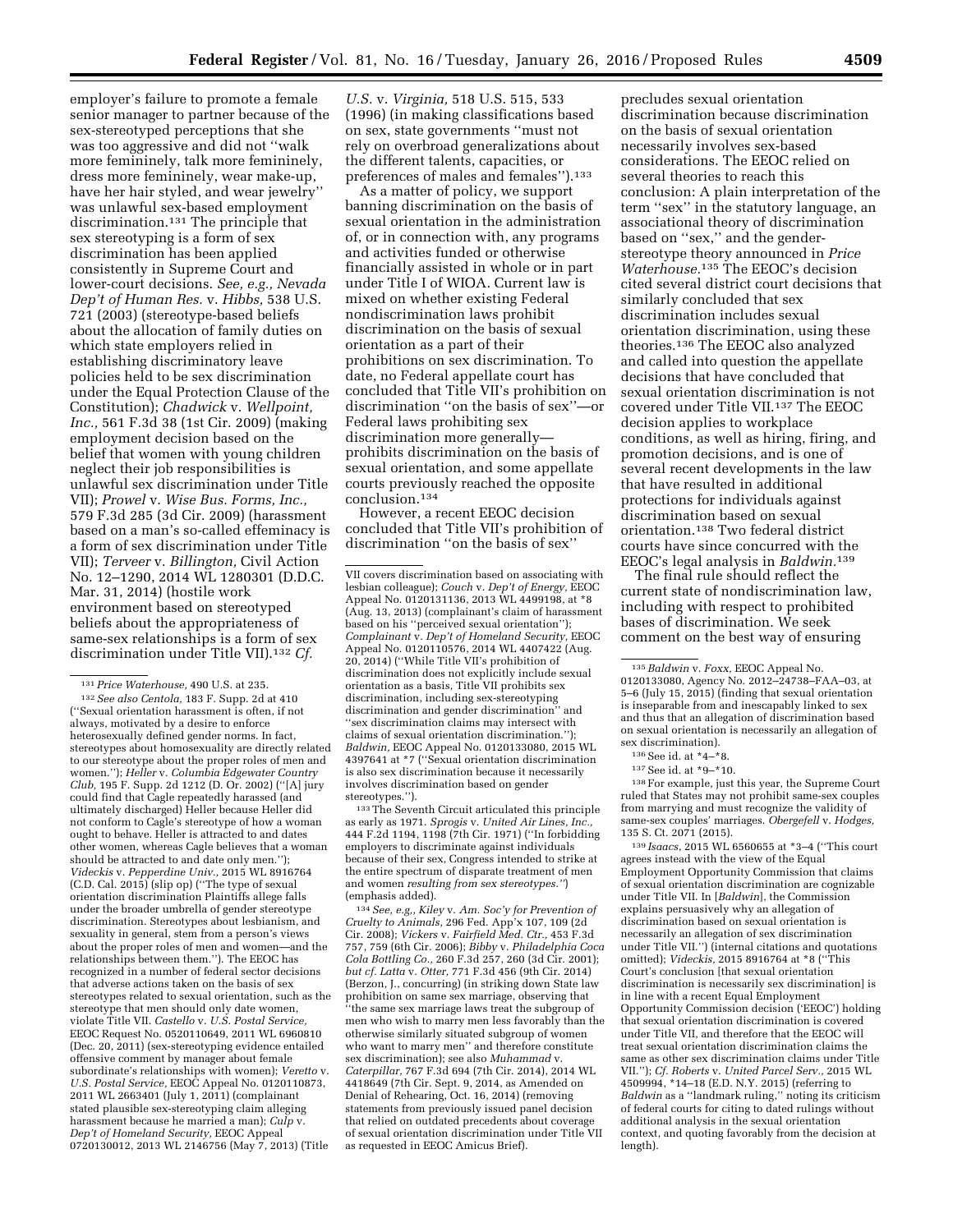that this rule includes the most robust set of protections supported by the courts on an ongoing basis.

Paragraph (d) provides examples of sex stereotyping to assist recipients in preventing, identifying, and remedying such examples of sex discrimination in their programs. Examples of practices that constitute sex stereotyping include: Denying an individual access to, or otherwise subjecting an individual to adverse treatment in accessing aid, benefit, service, and training (proposed paragraph 38.7(d)(1)); harassment or adverse treatment of a male because he is considered effeminate or insufficiently masculine (proposed paragraph 38.7(d)(2)); adverse treatment of an applicant, participant, or beneficiary of a WIOA Title Ifinancially-assisted program or activity because of the individual's actual or perceived gender identity (proposed paragraph 38.7(d)(3)); adverse treatment of an applicant to, participant in, or beneficiary of, a WIOA Title Ifinancially assisted program or activity based on sex stereotypes about caregiver responsibilities such as assuming that a female applicant has (or will have) family caretaking responsibilities, and that those responsibilities will interfere with her ability to access aid, benefit, service, or training (proposed paragraph 38.7(d)(4)); adverse treatment of a male applicant to, or beneficiary of, a WIOA Title I-financially assisted program or activity because he has taken, or is planning to take care of, his newborn or recently adopted or fostered child, based on the sex-stereotyped belief that women, and not men, should care for children (proposed paragraph 38.7(d)(5)); denying a woman access to, or otherwise subjecting her to adverse treatment in accessing aid, benefit, service, or training, under a WIOA Title I-financially assisted program or activity based on the sex-stereotyped belief that women with children should not work long hours, regardless of whether the recipient is acting out of hostility or belief that it is acting in her or her children's best interest (proposed paragraph 38.7(d)(6)); denying an individual access to, or otherwise subjecting the individual to adverse treatment in accessing aid, benefit, service, or training under a WIOA Title I-financially assisted program or activity based on sex stereotyping including the belief that a victim of domestic violence would disrupt the program or activity and/or may be unable to access aid, benefits, services, or training (proposed paragraph 38.7(d)(7)). Proposed paragraph 38.7(d)(7) is based upon the technical assistance document issued by

the EEOC interpreting Title VII's prohibition against sex discrimination in employment to include an individual's status as a victim of domestic violence.140 The technical assistance publication states: ''Title VII prohibits disparate treatment based on sex, which may include treatment based on sex-based stereotypes. For example: An employer terminates an employee after learning that she has been a subjected to domestic violence, saying he fears the potential drama battered women bring to the workplace.'' The EEOC publication refers to the DOJ definition of domestic violence, which defines the term as: ''a pattern of abusive behavior in any relationship that is used by one partner to gain or maintain power and control over another intimate partner. Domestic violence can be physical, sexual, emotional, economic, or psychological actions or threats of actions that influence another person. This includes any behaviors that intimidate, manipulate, humiliate, isolate, frighten, terrorize, coerce, threaten, blame, hurt, injure, or wound someone.'' 141 CRC has drawn from this existing EEOC interpretation in this proposed rule.

Proposed § 38.7(d)(8) addresses stereotyping based on an applicant's, participant's, or beneficiary's nonconformity with norms about how people with the applicant's, participant's, or beneficiary's assigned sex at birth should look, speak, and act. Proposed § 38.7(d)(8) states adverse treatment of a woman applicant, participant, or beneficiary of a WIOA Title I-financially assisted program or activity because she does not dress or talk in a feminine manner is an example of discrimination based on sex.

The final example in this nonexhaustive list addresses adverse treatment that occurs because of an applicant's, participant's, or beneficiary's nonconformity with stereotypes about a certain sex not working in a particular job, sector, or industry.

Discrimination Prohibited Based on Pregnancy § 38.8

The rule proposes a new § 38.8 entitled, ''Discrimination prohibited based on pregnancy.'' This section is intended to incorporate an existing obligation into the current rule, *i.e.,* that the prohibition against sex discrimination includes discrimination based on pregnancy, childbirth, and related medical conditions. This new section explains that limiting or denying access to any aid, benefit, service, or training under a WIOA Title Ifinancially assisted program or activity based on an individual's pregnancy, childbirth, or related medical conditions is sex discrimination and is thus prohibited.

Title IX of the Education Amendments of 1972 142 prohibits sex discrimination in any educational program or activity receiving federal financial assistance, including those that are financially assisted by WIOA Title I.143 Specifically, Title IX provides in part: ''No person in the United States shall, on the basis of sex, be excluded from participation in, be denied the benefits of, or be subjected to discrimination under any education program or activity receiving Federal financial assistance.'' 144 When it enacted Title IX, Congress was concerned with ending the ''persistent, pernicious discrimination which [was] serving to perpetuate second-class citizenship for American women.'' 145 Congress wanted to provide equal opportunity in education as a way to provide greater access to jobs, employment security, financial security, and ending the far-reaching effects of educational discrimination for women.146

As far back as 1974, federal agency regulations, promulgated under Title IX, have included pregnancy as a basis of prohibited discrimination in programs and activities receiving Federal financial assistance.147 The Department of Education's regulations unequivocally apply Title IX's prohibition against sex discrimination to discrimination on the basis of pregnancy and parental status, stating: ''A recipient shall not apply any rule concerning a student's actual or potential parental, family, or marital status which treats students differently

<sup>140</sup> ''Questions and Answers,'' The Application of Title VII and the ADA to Applicants or Employees Who Experience Domestic or Dating Violence, Sexual Assault or Stalking,'' available at: *[http://](http://www.eeoc.gov/eeoc/publications/qa_domestic_violence.cfm) [www.eeoc.gov/eeoc/publications/qa](http://www.eeoc.gov/eeoc/publications/qa_domestic_violence.cfm)*\_*domestic*\_ *[violence.cfm](http://www.eeoc.gov/eeoc/publications/qa_domestic_violence.cfm)* (issued in 2013) (last accessed Feb. 2, 2015).

<sup>141</sup>*See DOJ Office on Violence Against Women/ Domestic Violence available at [http://www.justice.](http://www.justice.gov/ovw/domestic-violence) [gov/ovw/domestic-violence](http://www.justice.gov/ovw/domestic-violence)* (last accessed March 19,  $2015$ ).

<sup>142</sup> 20 U.S.C. 1681 *et seq.* 

<sup>143</sup> 20 U.S.C. 1687 (Title IX provision applicable to vocational education and training programs). 144 20 U.S.C. 1681(a).

<sup>145</sup> 118 Cong. Rec. 5804 (1972) (statement of Sen. Bayh).

<sup>146</sup>*Emily McNee, Pregnancy Discrimination in Higher Education: Accommodating Student Pregnancy,* 20 Cardozo J. L & Gender 63 (2013).

<sup>147</sup>The Department of Health Education and Welfare's (HEW) Title IX regulations at 45 FR 24128 included pregnancy as a protected basis. HEW's regulations were adopted by the Department of Education in 1980. 34 CFR 106.40.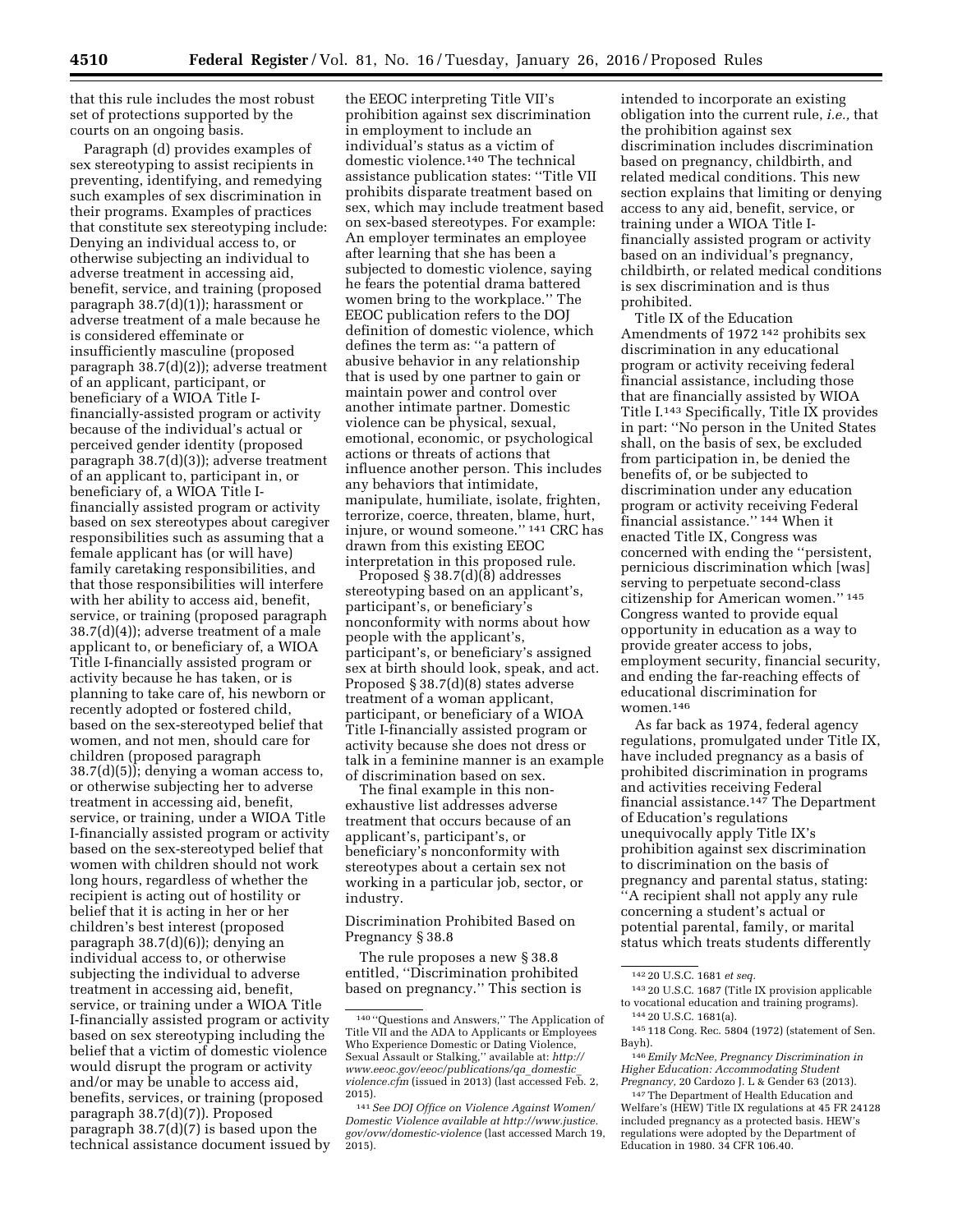on the basis of sex.'' 148 Section 106.40(b) specifically provides that a recipient must not ''discriminate against any student, or exclude any student from its education program or activity, including any class or extracurricular activity, on the basis of such student's pregnancy, childbirth, false pregnancy, termination of pregnancy, or recovery therefrom.'' The substantive provisions of DOL's Title IX regulations at 29 CFR part 36, like those of approximately twenty other federal agencies, were modeled on and are essentially identical to the Department of Education's regulations.149 Thus, DOL's regulations likewise prohibit discrimination based on pregnancy, childbirth, false pregnancy, termination of pregnancy, or recovery therefrom.

When Congress amended Title VII in 1978 by enacting the Pregnancy Discrimination Act (PDA), the protections against sex discrimination in the context of employment were expanded to include protections against discrimination based on pregnancy, childbirth, and related medical conditions. While the PDA does not directly govern the nondiscrimination obligations of a program or activity receiving Federal financial assistance, the principles underlying the PDA were built on Title IX's prohibitions against discrimination on the basis of pregnancy and actual or potential parental status.150 Section 38.8 relies on both the PDA and Title IX. It is not uncommon for courts to do so as well.151 Further, because there is significantly more available jurisprudence under Title VII,<sup>152</sup> courts apply the Title VII burdens of proof to

152 Since the passage of Title IX, there have been fewer than fifteen reported cases where a federal court has heard a claim of pregnancy discrimination under Title IX. Kendra Fershee, *An Act For All Contexts: Incorporating The Pregnancy Discrimination Act Into Title IX To Help Pregnant Students Gain And Retain Access To Education,* 39 Hofstra L. Rev. 281 (2010) citing Michelle Gough, Parenting and Pregnant Students: An Evaluation of the Implementation of the "Other" Title IX, 17 Mich. J. Gender & L. 211, 220–47 (2011).

allegations of pregnancy discrimination under Title IX.153

Proposed paragraph (a) of § 38.8 adopts the principle set forth in Title IX and the PDA 154 that discrimination on the basis of sex includes ''because of or on the basis of pregnancy, childbirth, or related medical conditions.'' 155 It requires that employers treat employees and job applicants of childbearing capacity and those affected by pregnancy, childbirth or related medical conditions the same for all employmentrelated purposes as other persons not so affected but similar in their ability or inability to work and defines the term ''related medical conditions.'' Proposed paragraphs 38.8(a–d) provide the following examples that may be prohibited pregnancy discrimination: Refusing to provide aid, benefit, service, training or employment under a WIOA Title I-financially assisted program or activity to a pregnant individual or an individual of childbearing capacity, or otherwise subjecting such individuals to adverse treatment on the basis of pregnancy, related medical conditions, or childbearing capacity; limiting an individual's access to any aid, benefit, service, or training under a WIOA Title I-financially assisted program or activity based on that individual's pregnancy, or requiring a doctor's note in order for a pregnant individual to continue participation while pregnant; and denying accommodations or modifications to a pregnant applicant or participant who is temporarily unable to participate in a program or activity because of pregnancy, childbirth, and/or related medical conditions, when such accommodations or modifications are provided to other participants who are similarly affected.<sup>156</sup> Without such accommodations, many pregnant individuals are unable to participate in job training programs or activities. Consequently, some pregnant

155The statutory term ''related medical

conditions'' appears in the PDA only. 156This Pregnancy Discrimination Act obligation applies even though ''pregnancy itself is not an impairment within the meaning of the [Americans with Disabilities Act of 1990, 42 U.S.C. 12101 *et seq.,* as amended], and thus is never on its own a disability.'' EEOC, *Enforcement Guidance: Pregnancy Discrimination and Related Issues, sec. II.A* (July 14, 2014) (footnote omitted), available at *[http://www.eeoc.gov/laws/guidance/pregnancy](http://www.eeoc.gov/laws/guidance/pregnancy_guidance.cfm)*\_ *[guidance.cfm](http://www.eeoc.gov/laws/guidance/pregnancy_guidance.cfm)* (last accessed March 19, 2015). Under the ADA, accommodation is required for qualified individuals absent undue hardship when a physical or mental impairment (including one caused by pregnancy) substantially limits a major life activity.

individuals who need reasonable accommodations lose opportunities to receive job training and other WIOA Title I-financially assisted aid, benefits, services, or training to assist them in obtaining employment.

The range of accommodations to address the temporary limitations of a pregnant applicant, participant, or beneficiary in a WIOA Title I-financially assisted program or activity may include simple things that involve little or no cost, such as permitting more frequent bathroom breaks and allowing the pregnant individual to sit down during a training program or applications or interview process.157 Other temporary limitations, however, may require a temporary light-duty assignment to accommodate lifting or bending restrictions that a pregnant participant or trainee may have.

Denying an alternative assignment, modified duties, or other accommodations to a pregnant applicant, participant, or beneficiary who is temporarily unable to perform some program or activity duties because of pregnancy, childbirth, or a related medical condition may be sex discrimination when such assignments, modifications, or other accommodations are provided, or are required to be provided, by a recipient's policy or other relevant laws, to other individuals whose abilities to perform some of their program or activity duties are similarly affected (proposed Sec. 38.7). Thus, for example, a recipient that permits lightduty assignments for individuals who are unable to perform their regular assignments due to on-the-job injuries or disabilities may also be required to permit light-duty assignments for individuals who are unable to perform their regular assignments due to pregnancy. The approach set forth in the proposed rule with respect to pregnancy accommodation is intended to align with the U.S. Supreme Court's decision in *Young* v. *United Parcel Serv., Inc.,*  135 S. Ct. 1338 (2015). Thus, in analyzing pregnancy-based sex

<sup>148</sup> 34 CFR 106.40(a).

<sup>149</sup> 65 FR 52858 at 52859.

<sup>150</sup>*See* 123 Cong. Rec. 29662 (1977) (statement of Sen. Cranston (D—CA)), *reprinted in* Legis. History of the Pregnancy Discrimination Act of 1978, at 128 (1980).

<sup>151</sup>*See Chipman* v. *Grant County School Dist.,* 30 F.Supp.2d 975 (E.D. Ky. 1998) (''Although [the] language [of Title IX] is somewhat different, its purpose is generally the same as the Pregnancy Discrimination Act.''), citing *Pfeiffer* v. *Marion Ctr. Area Sch. Dist.,* 917 F.2d 779, 784 (3d Cir. 1990) (''regulations promulgated pursuant to Title IX specifically apply its prohibition against gender discrimination to discrimination on the basis of pregnancy''); *Cooper* v. *Rogers,* Case No. 2:11–CV– 964–MEF, 2012 WL 2050577, \*8 (M.D. Ala. June 06, 2012).

<sup>153</sup> *Darien* v. *University of Massachusetts,* 980 F. Supp. 77, 92 (D. Mass. 1997), citing *Lipsett* v. *University of Puerto Rico,* 864 F.2d 881, 897 (1st Cir. 1988) (holding claims under Title IX will be analyzed using the Title VII burden shifting analysis in the employment context). 154 42 U.S.C. 2000e(k).

<sup>157</sup> In addition, the Fair Labor Standards Act, 29 U.S.C. Section 207(r), requires FLSA-covered employers to provide reasonable break time for an employee to express breast milk for her nursing child for one year after the child's birth, each time such employee has need to express the milk. Employers are also required to provide a place, other than a bathroom, that is shielded from view and free from intrusion from coworkers and the public, which may be used by an employee to express breast milk. FLSA-covered employers with fewer than 50 employees are not subject to the FLSA break time requirement if compliance with this provision would impose an undue hardship by causing the employer significant difficulty or expense when considered in relation to the size, financial resources, nature, or structure of the employer's business.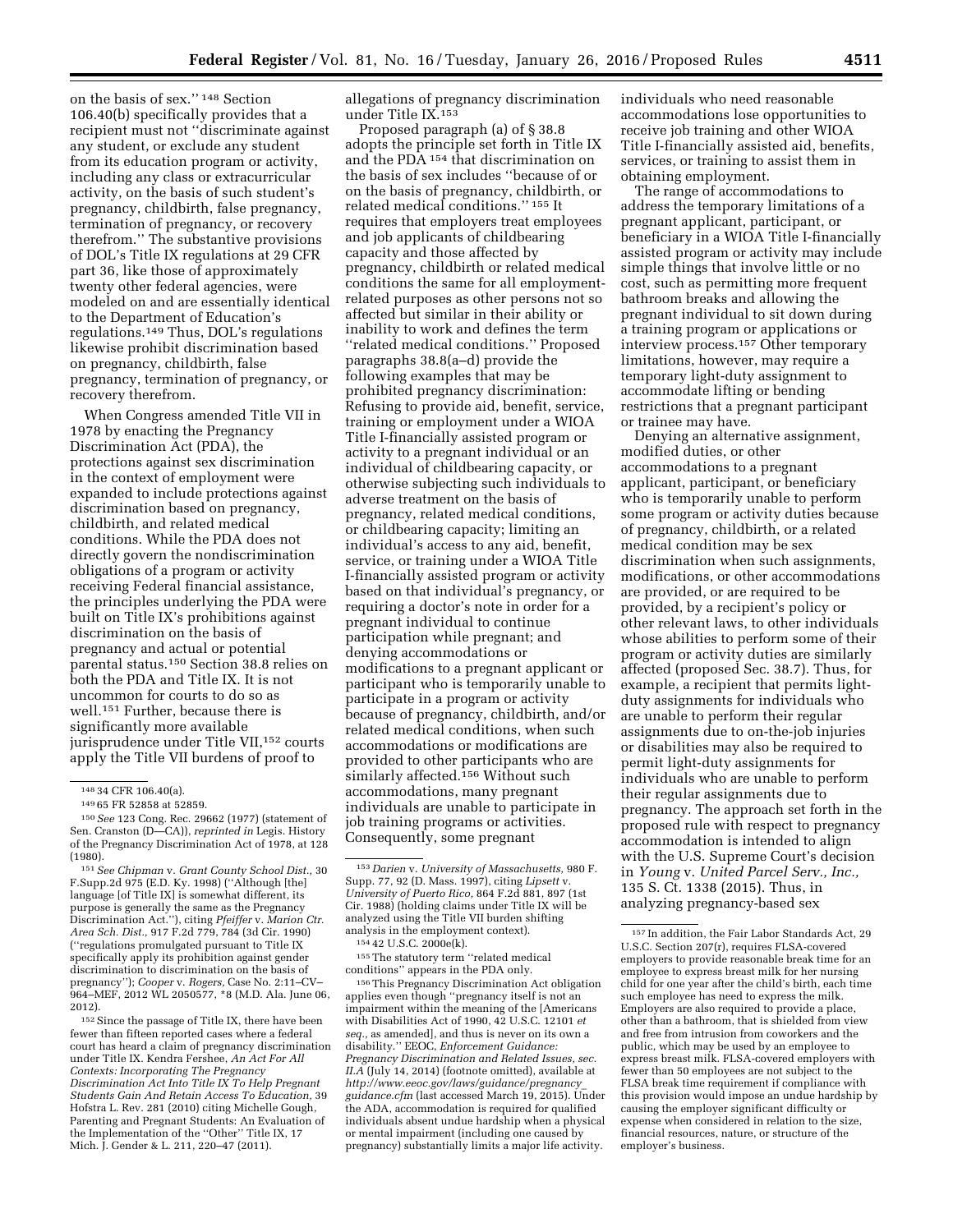discrimination allegations that seek to show disparate treatment related to accommodation requests by using indirect evidence, CRC will apply the three-part analytical framework set forth by the Supreme Court in *McDonnell Douglas Corp.* v. *Green,* 411 U.S. 792, 802–805 (1973). Specifically with respect to demonstrating pretext, CRC will follow the analysis described in *Young,* supra at 1354–55.158 CRC solicits comments from the public on how best to operationalize application of the Court's pretext analysis.

### *Discrimination Prohibited Based on National Origin, Including Limited English Proficiency § 38.9*

In an effort to facilitate consistent Federal enforcement, the NPRM proposes adding a new section on national origin discrimination. Proposed paragraph (a) states the existing obligation that a recipient must not discriminate on the basis of national origin in providing any aid, benefit, service, or training under any WIOA Title I-financially assisted program or activity. It also explains that national origin discrimination includes ''treating individual beneficiaries, participants, or applicants for aid, benefit, service or training adversely because they (or their ancestors) are from a particular country or part of the world, because of ethnicity or accent (including adverse treatment because they have the physical, linguistic, and cultural characteristics closely associated with a national origin group).''

Proposed paragraph (b) adopts the well-established principle under Title VI of the Civil Rights Act of 1964, as amended,159 that recipients of Federal financial assistance must take reasonable steps to provide meaningful access to each LEP individual whom they serve or encounter. This same principle has applied to recipients in their WIA Title I-financially assisted programs and activities and likewise applies to all recipients in their WIOA Title I financially-assisted programs or activities. This provision reflects the fundamental obligation of recipients to provide meaningful access to LEP individuals, *e.g.,* to effectively understand communications and to make themselves understood. This paragraph provides examples of reasonable steps: ''Reasonable steps

generally may include, but are not limited to, an assessment of an LEP individual to determine language assistance needs; providing oral interpretation and written translation of both hard-copy and electronic materials, in the appropriate non-English languages to LEP individuals; or outreach to limited English proficient communities to improve service delivery in needed languages.'' The Department intends this to be a flexible standard that evaluates the level, type, and manner of language services required in light of the particular facts, such as the nature of the communication, the language of the LEP individual, and the recipient involved.160 The proposed section further provides direction regarding the application of the term ''reasonable steps'' in the context of training programs. ''Reasonable steps to provide meaningful access to training programs may include, but are not limited to providing: (1) Written training materials in appropriate non-English languages by written translation or by oral interpretation or summarization; and (2) Oral training content in appropriate non-English languages through inperson interpretation or telephone interpretation.''

The proposed language provides familiarity and consistency for recipients about the scope of their obligations. It is particularly critical that LEP individuals be provided meaningful access to information in the context of access to any aid, benefit, service, and/ or training, because that information including, for example, how to apply for unemployment insurance benefits, how to appeal a denial of benefits, how to apply for and participate in job training and employment opportunities—is often essential to ensure beneficiaries' access to necessary employment-related opportunities.

Additionally, the NPRM proposes adding paragraphs (c) through (i), which specify the actions recipients must take to ensure language access. Proposed paragraph (c) makes clear that a recipient should ensure that every program delivery avenue, including electronic, in person, and/or telephonic communication, conveys in the appropriate languages how an individual can effectively learn about, participate in, and/or access any aid, benefit service or training that the recipient provides. This provision would ensure that, as recipients convert

to on-line delivery systems, language access is not lost in the transition.

Paragraph (d) specifies that any language assistance services whether oral interpretation or written translation, must be provided free of charge and in a timely manner.161 Consistent with the approach in the Department's LEP Guidance that there is no one definition for ''timely'' that applies to every type of interaction with every type of recipient at all times, CRC declines to define ''timely'' for the purposes of this section. A determination of whether language assistance services are timely will depend on the specific circumstances of each case. However, CRC echoes the LEP Guidance's recognition that language assistance is timely when it is provided at a time and place that avoids the effective denial of or imposition of an undue burden on or delay in important aid, benefits, services, or training to LEP individuals.162

Paragraph (e) states that a recipient must provide adequate notice to LEP individuals of the existence of interpretation and translation services and that they are free of charge. The provision would ensure that LEP individuals are aware that they do not have to navigate the workforce system unassisted.

Paragraph (f) identifies restrictions on the use of certain persons to provide language assistance services for an LEP individual. This paragraph applies regardless of the appropriate level, type, or manner of language assistance services a recipient is required to provide. Based upon the CRC's experience, the use of incompetent or ad hoc interpreters, such as family members, including children, and friends, is not uncommon and can have negative consequences if the interpretation is not accurate. Thus, proposed paragraph (f) prohibits a recipient from requiring an LEP individual to provide his/her own interpreter. Proposed paragraphs (f)(1)– (2), however, identify narrow and finite situations in which a recipient may rely on an adult accompanying an LEP individual to interpret. Proposed paragraph (f)(2)(i) provides that an LEP individual's minor child or adult family or friend(s) may interpret or facilitate communication in emergency situations while awaiting a qualified interpreter. Proposed paragraph (f)(2)(ii) states that an accompanying adult may interpret or

<sup>158</sup>The EEOC has issued guidance in the employment context. *See U.S. Equal Employment Opportunity Commission, Enforcement Guidance: Pregnancy Discrimination and Related Issues* (July 25, 2015), available at *[http://www.eeoc.gov/laws/](http://www.eeoc.gov/laws/guidance/pregnancy_guidance.cfm) [guidance/pregnancy](http://www.eeoc.gov/laws/guidance/pregnancy_guidance.cfm)*\_*guidance.cfm* (last accessed Sept. 24, 2015).

<sup>159</sup> 42 U.S.C. 2000d *et seq.* 

<sup>160</sup> DOL LEP Guidance, 68 FR 32293–32295 (describing the factors recipients should consider, and the factors that CRC will consider, in determining the extent of recipients' obligations to LEP individuals).

 $^{\rm 161}$  This principle is consistent with long-standing concepts reflected in the DOL LEP Guidance. *See*  68 FR at 32297 (with respect to privacy), 32296 (with respect to timeliness), and 32300 (with respect to services free of charge). 162 *Id.* at 47316.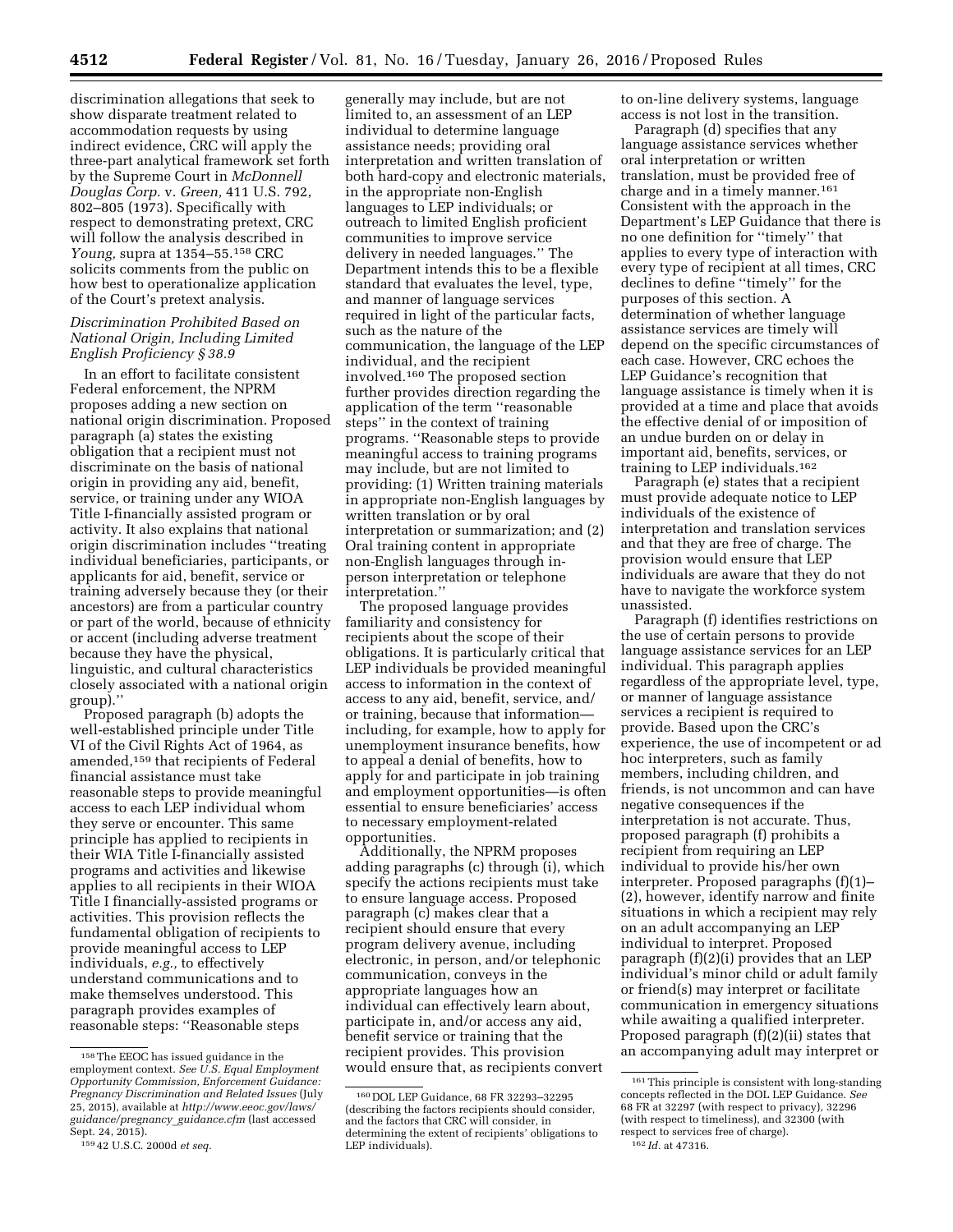facilitate communication when the information conveyed is of minimal importance to the services to be provided or when the LEP individual requests that the accompanying adult provide language assistance, the adult agrees, and reliance on that adult is appropriate. If the LEP individual voluntarily chooses to provide their own interpreter, a recipient must make and retain a record of the individual's decision to use their own interpreter. This provision allows the LEP individual to rely on an adult of their own choosing, but requires that the recipient document that choice so that there can be no question regarding the voluntariness of the choice of interpreter. Proposed paragraph (f)(3) outlines that when precise, complete, and accurate interpretations or translation of information and/or testimony are critical for adjudicatory or legal reasons, or where the competency of the LEP person's interpreter is not established, a recipient may decide to provide its own, independent interpreter, even if an LEP individual wants to use their own interpreter as well.

Paragraph (g) addresses recipients' LEP requirements as to vital information. Paragraph (g)(1) provides that, for languages spoken by a significant number or portion of the population eligible to be served or likely to be encountered, recipients must translate vital information in written materials into these languages and make the translations readily available in hard copy, upon request, or electronically such as on a Web site. Written training materials offered or used within employment-related training programs as defined under § 38.4(t) are excluded from these translation requirements. The Department is cognizant of the challenge posed by translating the variety of training materials into so many languages as may be necessary in an employment-related training program. The vital information these materials contain can be provided to LEP participants by oral interpretation or summarization during the training program itself. However, recipients must still take reasonable steps to ensure meaningful access to training programs as stated in (b) of this section. Reasonable steps to ensure meaningful access for LEP individuals to employment-related training programs may include offering courses such as English as a Second Language (ESL) to the individual concurrent with the training program, or enrollment in such a program to attain a sufficient level of English proficiency to become eligible

for a specific job or training program. Importantly, whenever possible, the LEP individual's access to the training program, and thus any resulting employment opportunity, should not be delayed by enrollment in an ESL course.

Paragraph (g)(2) states: ''For languages not spoken by a significant number or portion of the population eligible to be served, or likely to be encountered, a recipient must make reasonable steps to meet the particularized language needs of LEP individuals who seek to learn about, participate in, and/or access the aid, benefit, service or training that the recipient provides. Vital information may be conveyed orally if not translated.'' For these languages, recipients are not obligated to provide written translations of vital information in advance of a request by an LEP individual. Recipients are, however, required to take reasonable steps, including oral translation, to provide access to vital information. Paragraph (g)(3) states that recipients must include a ''Babel notice'' indicating that language assistance is available, in all communications of vital information, such as hard-copy letters or decisions or those communications posted on Web sites. This requirement would ensure that LEP individuals know how to obtain language assistance for vital information that has not been translated into the LEP individual's preferred, non-English language.

Paragraph (h) addresses the situation in which a recipient becomes aware of the particularized language needs of an individual. The proposed provision states: ''To the extent otherwise required by this part, once a recipient becomes aware of the non-English preferred language of an LEP beneficiary, participant, or applicant for aid, benefit, service or training, the recipient must convey vital information in that language.'' This obligation to provide meaningful access as soon as the entity becomes aware that the individual is LEP exists regardless of whether the LEP individual's language is spoken by a significant number or portion of the population to be served.

Paragraph (i) provides that recipients should develop a written language access plan to ensure LEP individuals have meaningful access to their programs and activities and references Appendix A of this part where the Department has provided guidance to recipients on developing a language access plan.

In evaluating the scope of a recipient's obligations to provide meaningful access, recipients should, and CRC proposes to, give substantial weight to the nature and importance of the

program or activity, including the particular communication at issue, in determining the appropriate level, type and manner of language assistance services to be provided. At the same time, CRC recognizes that a recipient's operations and capacity may be relevant in evaluating the level, type, and manner of language assistance services it is required to provide. Thus, recipients may also consider the proportion of LEP individuals of a particular language group eligible to be served or likely to be encountered by the recipient; the frequency of contacts between LEP individuals who speak that language and the recipient's program or activity; 163 and the resources available to the recipient and the costs of language assistance services. Importantly, while these criteria may be used in an assessment of how, and at what level, language assistance services must be provided, they are not intended to relieve a recipient of its core obligation to take reasonable steps to enable LEP individuals to gain meaningful access to its programs and activities.

For instance, a recipient may choose to consider whether the preferred language of an LEP individual is one that is frequently spoken or one that the recipient only rarely encounters. In the latter circumstance, and depending on the importance of the communication at issue, the recipient might satisfy the requirements of Section 188 and this proposed part by providing an oral summary of the information rather than a written translation. Given the widespread commercial availability of relatively low-cost language assistance services such as remote oral interpretation, as well as the nature and importance of covered entities' employment-related programs or activities, CRC expects that most recipients will, at a minimum, have the capacity to provide LEP individuals with remote oral interpretation via telephone.

Recipients may not use their analysis of these various factors as a defense or excuse for providing language assistance services in an untimely manner. CRC recognizes that a recipient may wish to conduct thorough assessments of its language assistance needs and

<sup>163</sup>As described in the DOL LEP Guidance, the first and second factors evaluate the proportion of LEP individuals in the relevant area and the frequency of the recipient's contact with those individuals. Further explanatory material in the Guidance makes clear, however, that the focus of the inquiry should be on the proportion of individuals in, and frequency of contact with, speakers of a particular language group, not all LEP individuals. CRC intends for recipients to apply the criteria to this narrower group of LEP individuals.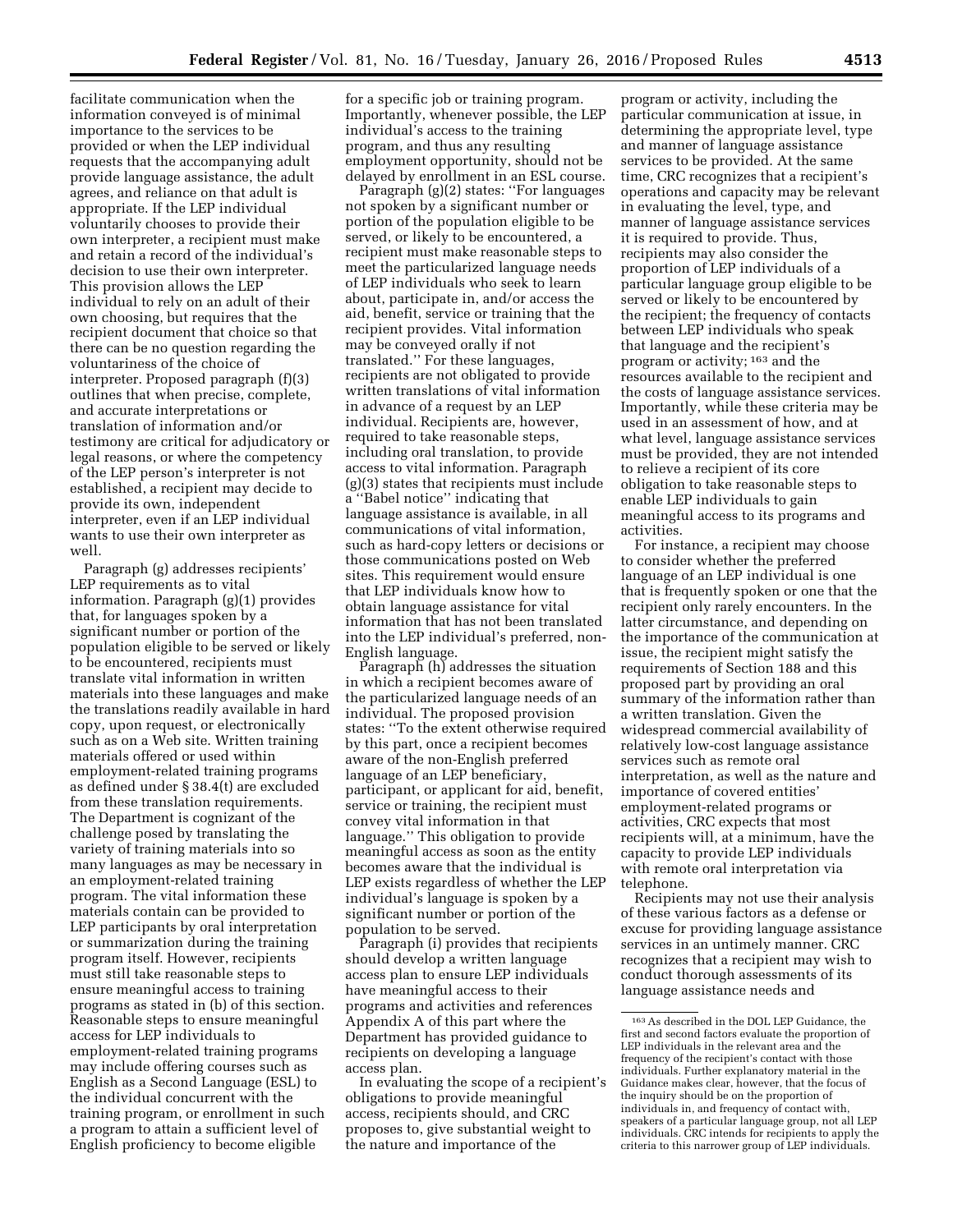comprehensively create the operational infrastructure to execute a variety of high quality language assistance services. CRC urges recipients to pursue such high standards and to create language access plans that will identify in advance the types and levels of services that will be provided in each of the contexts in which the recipient entity encounters LEP individuals. At the same time, the pursuit of such goals cannot come at the expense of failing to provide language assistance services at all or in an untimely manner if such services are reasonable steps to provide meaningful access. Recipients should consider how they can ensure that language assistance services are available in their programs and activities as they simultaneously conduct further language needs assessments or improve their operational capacities to provide effective language assistance services.

The Department acknowledges that its LEP guidance long has employed ''four factors'' when assessing a recipient's compliance with its obligation to provide meaningful access.164 This proposal does not include them in the regulatory text because the obligation of a recipient is to provide meaningful access in the form of language assistance of some type. Recipients should, and CRC will, review each situation based on the facts presented. Thus, the Department does not want to impose a formulaic analysis that would detract from the primary weight to be placed on the nature and importance of the program or activity. The Department seeks comment on this approach, particularly whether the four factors should instead be incorporated into the regulatory text, whether the weight to be accorded the ''nature and importance'' factor is appropriate, and whether there are additional factors that should be part of the analysis.

The DOL LEP Guidance issued in 2003 did not specifically define what constitutes a ''significant number or proportion of the eligible service population.'' To provide the regulated community with more direction, the Department is considering a regulatory scheme requiring recipients to provide a range of language assistance services in the non-English languages spoken by state-wide populations with limited English proficiency that meet defined thresholds. Such thresholds would address the requirements for written translation of vital documents and Web site content. For instance, CRC is considering thresholds triggering a requirement to translate standardized

vital documents based upon the number of languages (*e.g.,* top ten languages spoken by LEP individuals); percentage of language speakers (*e.g.,* languages spoken by at least 5% of LEP individuals); the number of language speakers (*e.g.,* languages spoken by at least 1,000 LEP individuals); and composite thresholds combining these approaches, *e.g.,* language spoken by at least 5% of LEP individuals or 1,000 LEP individuals, whichever is lower.

The Department seeks comment on what thresholds, if any, should be required, and to what geographic areas or service areas, State-level or lower, the threshold should apply. If thresholds should be required, CRC seeks comment on the time that should be allowed for recipients to come into compliance with the threshold, including whether this regulation should permit recipients to implement their obligations with a phased-in approach. CRC is also seeking comment on other methodologies for formulating language access thresholds regarding written materials containing vital information that would result in meaningful access for individuals regardless of national origin, while being mindful of the potential burden on recipients.

These concepts are broadly recognized as essential components of an effective language assistance plan for LEP individuals. Recipients should be familiar with these concepts, as they are contained in the DOL LEP Guidance that was issued in 2003 and various guidance documents issued by the Department of Justice.165

Although the requirement that recipients take reasonable steps to provide meaningful access for LEP individuals to access and participate in WIOA Title I-financially assisted programs and activities is not new, the CRC has received feedback from EO Officers and others that achieving compliance with these requirements has been difficult in part because of the resources necessary and the need for guidance about implementation. Thus, the Department recognizes that there is a need for additional technical assistance to assist recipients in achieving compliance with their language access requirements. The CRC, along with the Employment and Training Administration, is committed to providing the necessary technical assistance and guidance to the field in the years immediately following the effective date of the final rule containing these provisions.

### Harassment Prohibited § 38.10

This rule proposes a new § 38.10 to provide additional direction for an

existing obligation. Harassment is a form of discrimination that currently is prohibited under WIA and Section 188. Courts have recognized for many years that harassment on the basis of race, color, religion, sex, or national origin, including the existence of a work environment that is hostile to members of one race, color, religion, sex, or national origin, may give rise to a violation of Title VII.166 Despite this longstanding precedent, current part 38 does not include any references to harassment. Proposed § 38.10 remedies this omission.

Harassment on the basis of race, color, religion, sex, national origin, age, disability, political affiliation or belief, and for beneficiaries, applicants, and participants only, citizenship status or participation, that occurs in WIOA Title I-financially assisted programs and activities may give rise to a violation of WIOA Section 188 and this part. This new section provides recipients with direction concerning the conduct that may constitute unlawful harassment so that they may better prevent, identify, and remedy it.

Proposed paragraphs 38.10(a)(1)–(3) describe situations in which unlawful harassment may exist under WIOA and this part. Unwelcome sexual advances, requests for sexual favors, or offensive remarks may constitute unlawful harassment when: Submission to such conduct is made explicitly or implicitly a term or condition of accessing the aid, benefits, services, training or employment (proposed paragraph 38.10(a)(1)); submission to or rejection of such conduct is used as the basis for limiting that person's access to any aid, benefits, services, training or employment (proposed paragraph  $38.10(a)(2)$ ; or such conduct has the purpose or effect of unreasonably interfering with an individual's participation in a WIOA Title I-financially assisted program or activity, creating an intimidating, hostile or offensive program or activity environment (proposed paragraph 38.10(a)(3)). This language mirrors provisions of EEOC's Guidelines on Discrimination Because of Sex 167 and

<sup>164</sup>*See* 68 FR 32293–32295.

<sup>166</sup>*Harris* v. *Forklift Sys.,* 510 U.S. 17 (1993) (harassment based on sex); *Meritor Savings Bank* v. *Vinson,* 477 U.S. 57 (1986) (sex); *Daniels* v. *Essex Group, Inc.,* 937 F.2d 1264, 1274 (7th Cir. 1991) (race); *Barnes* v. *Costle,* 561 F.2d 983 (D.C. Cir. 1977) (sex); *Rogers* v. *Western-Southern Life Ins. Co.,* 792 F. Supp. 628 (E.D. Wis. 1992) (race); *Moore*  v. *Secretary of Defense, Army and Air Force Exchange,* E.E.O.C. Appeal No. 01933575, 1994 WL 1754483 at \*1 (Mar. 16 1994) (religion). *See also*  U.S. Equal Employment Opportunity Commission Guidelines on Discrimination Because of Sex, 41 CFR 1604.11 (1980) (provision on harassment). 167*See* 29 CFR 1604.11(a).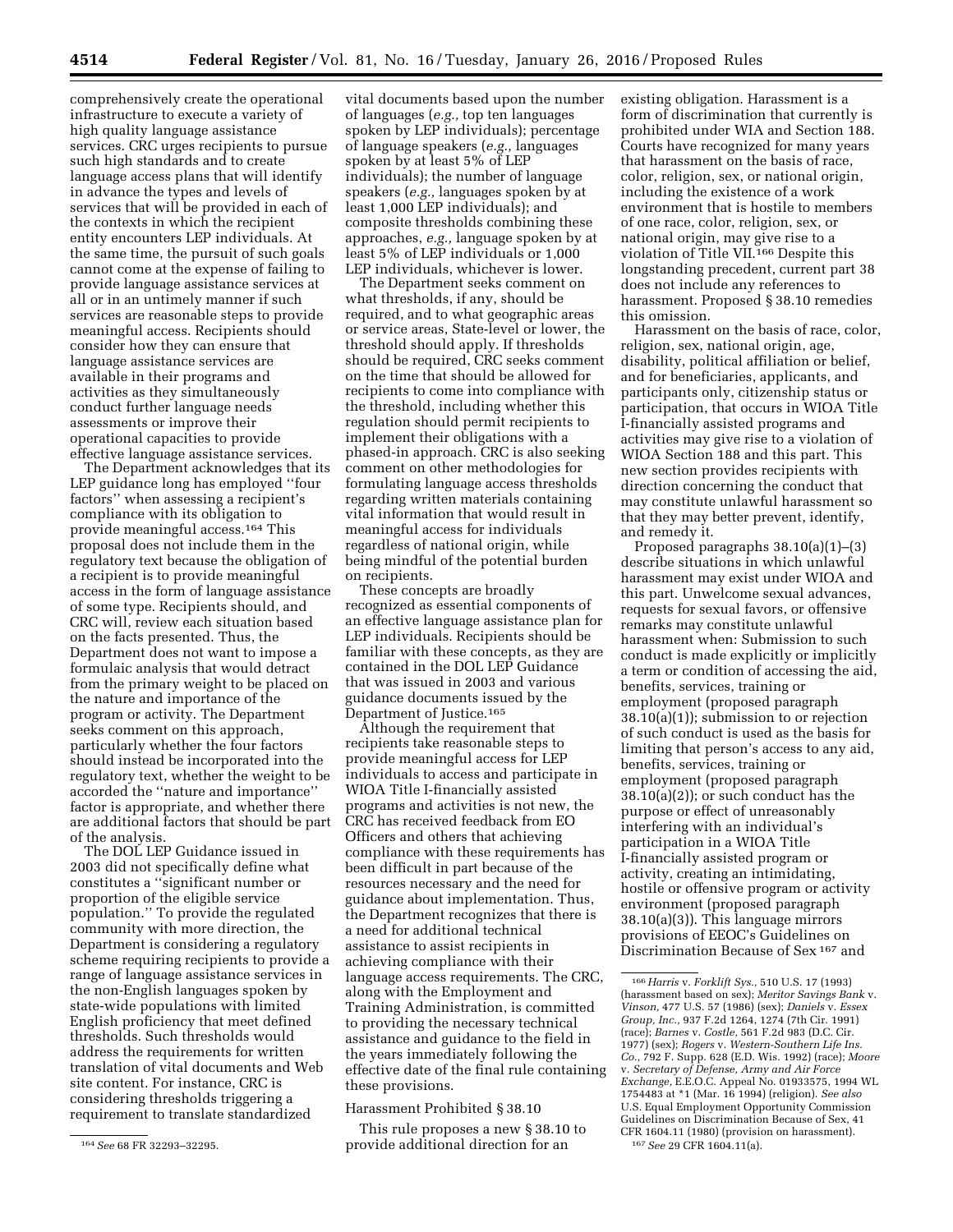OFCCP's proposed rule addressing Discrimination Based on Sex 168 relating to sexual harassment, but also addresses harassment based on any of the other protected bases covered by this part. These provisions are also consistent with established case law holding that isolated or stray remarks generally cannot form the basis of a harassment claim. The harassment, to be unlawful, must create a hostile or offensive program environment.169

Proposed paragraph § 38.10(b) defines harassment because of sex under WIOA broadly to include sexual harassment (including harassment based on gender identity and failure to comport with sex stereotypes), harassment based on pregnancy, childbirth, or related medical conditions, and harassment that is not sexual in nature but is because of sex (including harassment based on gender identity or failure to comport with sex stereotypes), or where one sex is targeted for the harassment. This aligns the meaning of ''because of sex'' for purposes of sexual harassment with its meaning under current Title VII law.

Discrimination Prohibited Based on Citizenship Status § 38.11

This NPRM adds a new § 38.11 titled ''Discrimination prohibited based on citizenship status'' to provide additional direction to recipients regarding the protections certain noncitizens have from discrimination based on their citizenship status. Please note that other statutes and regulations may define citizenship discrimination differently than it is defined for the purposes of this NPRM.

The new language assists recipients in identifying citizenship-based discrimination as treating individual beneficiaries, applicants, and participants, adversely because of their status as U.S. citizens or nationals of the U.S., lawful permanent residents, refugees, asylees, and parolees or other immigrants authorized by the Secretary of Homeland Security or his or her designee to work in the U.S. Although Section 188(a)(5) refers to immigrants authorized ''by the Attorney General'' to work in the U.S., Congress transferred that authority from the Attorney General to the Secretary of Homeland Security in the Homeland Security Act of

2002.170 The new text regarding Section 188(a)(5) reflects the transfer of noncitizen work authorization authority to the Secretary of Homeland Security and specifies that a recipient's maintenance or use of policies or procedures that have the effect of discriminating on the basis of citizenship status is also prohibited by Section 188 and this part.

Discrimination Prohibited Based on Disability § 38.12

This NPRM revises the title of § 38.7 to ''Discrimination prohibited based on disability'' and makes minor changes to this section. This rule retains much of the language from the current part 38 section and proposes adding paragraph § 38.12(p) to address claims of no disability. The proposed paragraph states that nothing in this part provides the basis for a claim that an individual without a disability was subject to discrimination because of a lack of disability, including a claim that an individual with a disability was granted auxiliary aids or services, reasonable modifications, or reasonable accommodations that were denied to an individual without a disability. This new subsection incorporates the ADAAA's prohibition on claims of discrimination because of an individual's lack of disability. The ADAAA expressly prohibits claims that ''an individual without a disability was subject to discrimination because of the lack of disability.'' 171

# Accessibility Requirements § 38.13

This rule adds a new § 38.13 titled ''Physical and programmatic accessibility requirements'' to address the new emphasis Congress has placed on ensuring programmatic and physical accessibility to WIOA Title I-financially assisted service, program or activity. In no less than ten provisions of Title I of WIOA, Congress referred to recipients' obligation to make WIOA Title I-financially assisted programs and activities accessible.172

Proposed paragraph (a) addresses physical accessibility requirements and proposed paragraph (b) addresses programmatic accessibility requirements. Proposed paragraph (a) states the physical accessibility requirements for existing facilities, as well as those for new construction or alterations under Title II of the ADA. Recipients that receive federal financial assistance are also responsible for meeting their accessibility obligations under Section 504. Proposed paragraph (b) describes the obligations of recipients to ensure programmatic accessibility to WIOA Title I-financially assisted programs and activities for individuals with disabilities. Congress included this description of how to achieve programmatic accessibility in 2005 in the context of considering amendments to WIA in an effort to improve accessibility to the workforce development system for individuals with disabilities.<sup>173</sup> Therefore, the Department proposes to include it here. The Department welcomes comments on this section.

Reasonable Accommodations and Reasonable Modifications for Individuals With Disabilities § 38.14

The title of § 38.14 is revised to ''Reasonable accommodations and reasonable modifications for individuals with disabilities.'' The section retains the existing text from § 38.8.

Communications With Individuals With Disabilities § 38.15

The title of proposed § 38.15 revises the § 38.9 title to read as follows, ''Communications with individuals with disabilities'' and proposes revised text for paragraph (a) and (b) of § 38.15 to be consistent with DOJ's ADA Title II proposed regulations, which have been updated since the current WIA regulations were promulgated in 1999. These changes provide that the communication requirements apply to beneficiaries, registrants, applicants, participants, members of the public and companions with disabilities. If the DOJ changes its proposal in its final rule implementing ADA Titles II and III, the Department will review those changes to determine their impact on this proposal and take appropriate action.

This rule proposes a new subparagraph (a)(5) addressing the obligation that recipients currently have, under § 38.9 and this proposed section, as well as the ADA, to take appropriate steps to ensure that

<sup>168</sup>*See* 80 FR 5279, January 30, 2015.

<sup>169</sup>*See Price Waterhouse* v. *Hopkins,* 490 U.S. 228, 277–78 (1989); *Faragher* v. *City of Boca Raton,*  524 U.S. 775, 788 (1998); *Caver* v. *City of Trenton,*  420 F.3d 243 (3d Cir. 2005); *Jordan* v. *Alternative Res. Corp.,* 458 F.3d 332, 340–44 (4th Cir. 2006); *Herrera* v. *Lufkin Indus., Inc.,* 474 F.3d 675, 680 (10th Cir. 2007); *Morales-Cruz* v. *Univ. of Puerto Rico,* 676 F.3d 220, 226 (1st Cir. 2012).

<sup>170</sup>See Homeland Security Act of 2002, Public Law 107–296, 8 U.S.C. 1103(a)(1). Section 1517 of the Homeland Security Act (codified at 6 U.S.C. 557) provides that a reference in any other Federal law to any function transferred by the Act ''and exercised on or after the effective date of the Act'' shall refer to the Secretary of Homeland Security or other official or component of DHS to whom that function is transferred. See also *Clark* v. *Martinez,*  543 U.S. 371, 374 n.1 (2005) (noting that, with limited exception, the immigration authorities previously exercised by the Attorney General and the former Immigration and Naturalization Service ''now reside in the Secretary of Homeland Security'' and the Department of Homeland Security).

<sup>171</sup> 42 U.S.C.12201(g). 172 *Id.* 

<sup>173</sup>Sen Rep. 109–134 109th Congress, 1st Section, Workforce Investment Act Amendments of 2005 (September 7, 2005) p. 11, 2005 WL 2250857 at \*11.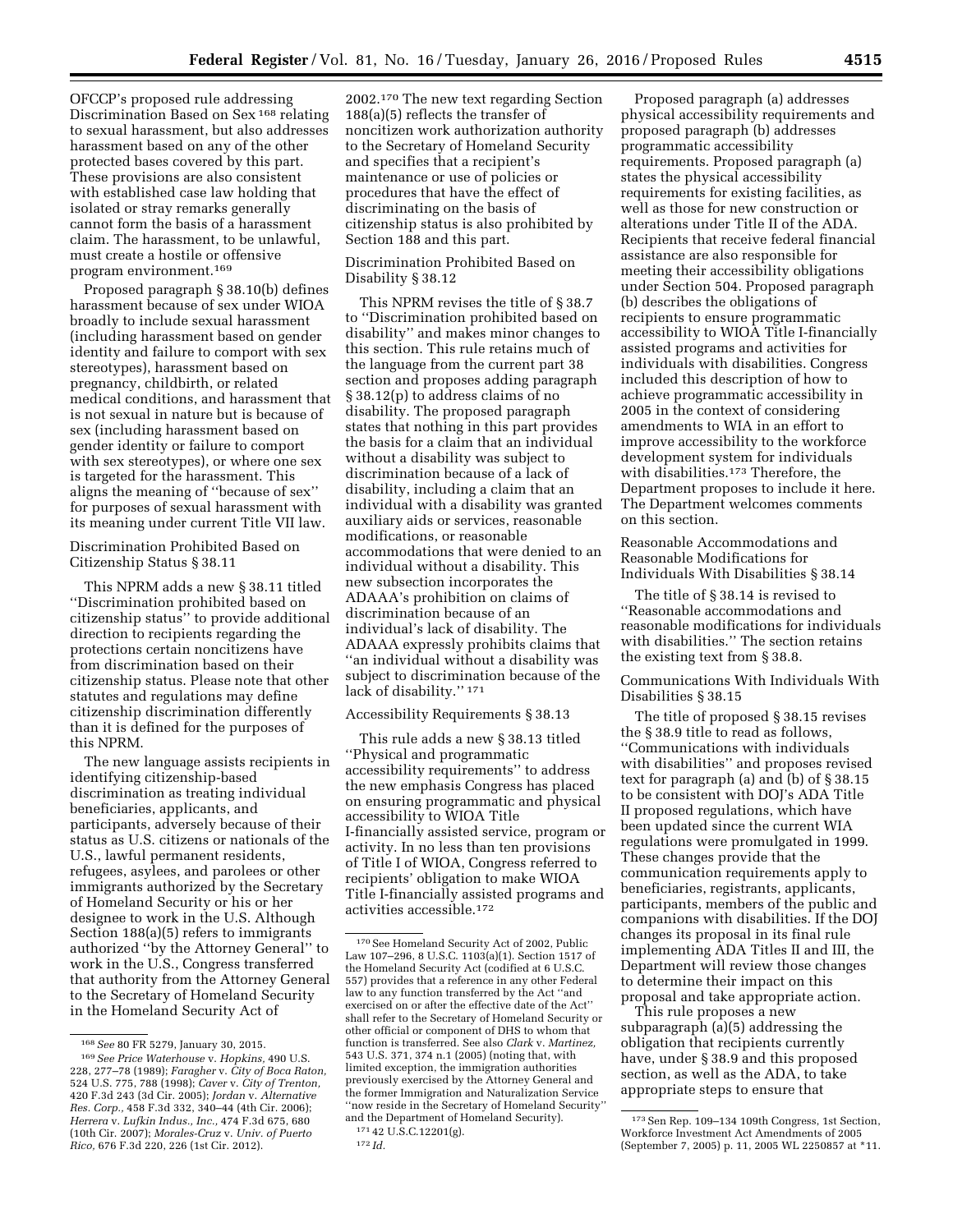communications with individuals with disabilities are as effective as communications with others. This responsibility includes, for example, the provision of auxiliary aids and services to afford an individual with a disability an equal opportunity to participate in, and enjoy the benefits of, a service, program or activity.174 Thus, the proposed language states that when developing, procuring, maintaining, or using electronic and information technology, a recipient must utilize electronic and information technologies, applications, or adaptations which incorporate accessibility features for individuals with disabilities in order to achieve the goal of equally effective communication.

The section defines the term ''companion'' for the purposes of this part and provides detailed descriptions of requirements for telecommunications in subpart (b) and communications of information and signage in subpart (c). It also explains the limitations of fundamental alterations in subpart (d), *i.e.,* that a recipient is not required to take action that it can demonstrate would result in a fundamental alteration in the nature of a service, program or activity. CRC has drawn these provisions from the ADA Title II regulations to ensure that recipients' responsibilities under this part are consistent with those under the ADA.

#### Service Animals § 38.16

This NPRM adds a new § 38.16 entitled ''Service animals'' to provide direction to recipients regarding their obligation to modify their policies, practices or procedures to permit the use of a service animal by an individual with a disability. This proposed section tracks the ADA Title II regulations issued by the DOJ found at 28 CFR part 35.136 because applicants, beneficiaries of and participants in WIOA Title I financially-assisted programs include individuals with disabilities with service animals. The Department's discussions with recipients' EO Officers demonstrate that there has been some confusion on the part of recipients as to what constitutes a service animal and what constitutes a pet. This section is intended to resolve that confusion. This provision as to service animals is also in direct response to the inclusion of disability accessibility obligations throughout Title I of WIOA.175

# Mobility Aids and Devices § 38.17

This NPRM adds a new § 38.17 entitled ''Mobility aids and devices'' to provide direction to recipients regarding the use of wheelchairs and manuallypowered mobility aids by program participants and employees. This language is taken from the DOJ ADA Title II regulations at 28 CFR 35.137. This new section is being added in direct response to the inclusion of disability accessibility obligations throughout Title I of WIOA.176

### Employment Practices Covered § 38.18

The NPRM proposes to change the title of § 38.10 to ''Employment practices covered'' and makes minor changes to section (a) that only restructures the introductory language to read ''It is an unlawful employment practice to discriminate on the basis of race, color, religion, sex (including pregnancy, childbirth, and related medical conditions, transgender status, and gender identity), national origin, age, disability, or political affiliation or belief in the administration of, or in connection with. . . .'' The word ''basis'' is included instead of ''ground.'' Consistent with existing law, the Department proposes to add a parenthetical to define the scope of the sex discrimination prohibition to include: Pregnancy, child birth, related medical conditions, transgender status, and gender identity.

Intimidation and Retaliation Prohibited § 38.19; Administration of This Part § 38.20; Interpretations of This Part § 38.21; Delegation of Administration and Interpretation This Part § 38.22

This rule proposes revising only the titles and section numbers of the following sections: § 38.11 to § 38.19, ''Intimidation and retaliation prohibited;'' § 38.12 to § 38.20, 'Administration of this part," § 38.21, ''Interpretations of this part,'' and § 38.22, Delegation of the administration and interpretation of this part.''

Coordination With Other Agencies § 38.23

This rule revises the title and number for § 38.15, ''Coordination with other agencies.''

### Effect on Other Laws and Policies § 38.24

The proposed rule includes a new title and section number for § 38.16, of § 38.23, ''Effect on other laws and policies'' and one minor change. In

paragraph (a), CRC proposes to change ''ground'' to ''basis.''

## *Subpart B—Recordkeeping and Other Affirmative Obligations of Recipients*

In describing the recordkeeping and other affirmative obligations that recipients must meet in order to comply with the nondiscrimination and equal opportunity provisions of WIOA and this part, the Department proposes to set forth several changes to the role of the Equal Opportunity Officer and the responsibilities of recipients previously set forth in the counterpart provisions of WIA and current part 38.

A Grant Applicant's Obligation To Provide a Written Assurance § 38.25

Proposed § 38.25 generally contains the same requirements as § 38.20 with some revisions and new requirements for grant applicants. This rule proposes revising the title for this section to, ''A grant applicant's obligation to provide a written assurance.'' Proposed § 38.25(a)(1) emphasizes an existing obligation that, as a condition of an award of financial assistance under Title I of WIOA, a grant applicant assures that it ''has the ability to comply with the nondiscrimination and equal opportunity provisions of the following laws and will remain in compliance for the duration of the award of federal financial assistance.'' The existing part 38 rule does not explain that this requirement applies for the duration of the award. This new language makes explicit the existing continuing obligation for grant applicants and is intended to better effectuate compliance. The Department's experience is that when a grant applicant fully understands its legal obligations at the outset of the grant application process, there is greater compliance and greater transparency between the Department and grant applicants that become recipients.

Duration and Scope of Assurance § 38.26 and Covenants § 38.27

Proposed § 38.26 and § 38.27 retain the exact language of § 38.21 and § 38.22, respectively, with the exception of section headings. This rule proposes as the heading for § 38.21, ''Duration and scope of the assurance,'' rather than the current heading of § 38.21. This rule also proposes as the heading for § 38.26, ''Covenants,'' rather than the heading of § 38.22.

### Designation of Equal Opportunity Officer § 38.28

Proposed § 38.28 makes significant changes to current § 38.23. This rule proposes changing the title of § 38.23 to,

<sup>174</sup> 28 CFR 35.160(b)(1).

<sup>175</sup>*See, e.g.,* WIOA sections 102(b)(2)(C)(vii); 102(b)(2)(E)(vi); 107(b)(4)(iii). The EEOC has not addressed whether or not this definition would apply to employers and employment agencies covered under Title I of the ADA or Section 501 of the Rehabilitation Act.

<sup>176</sup>*See, e.g.,* WIOA sections 102(b)(2)(C)(vii); 102(b)(2)(E)(vi); 107(b)(4)(iii).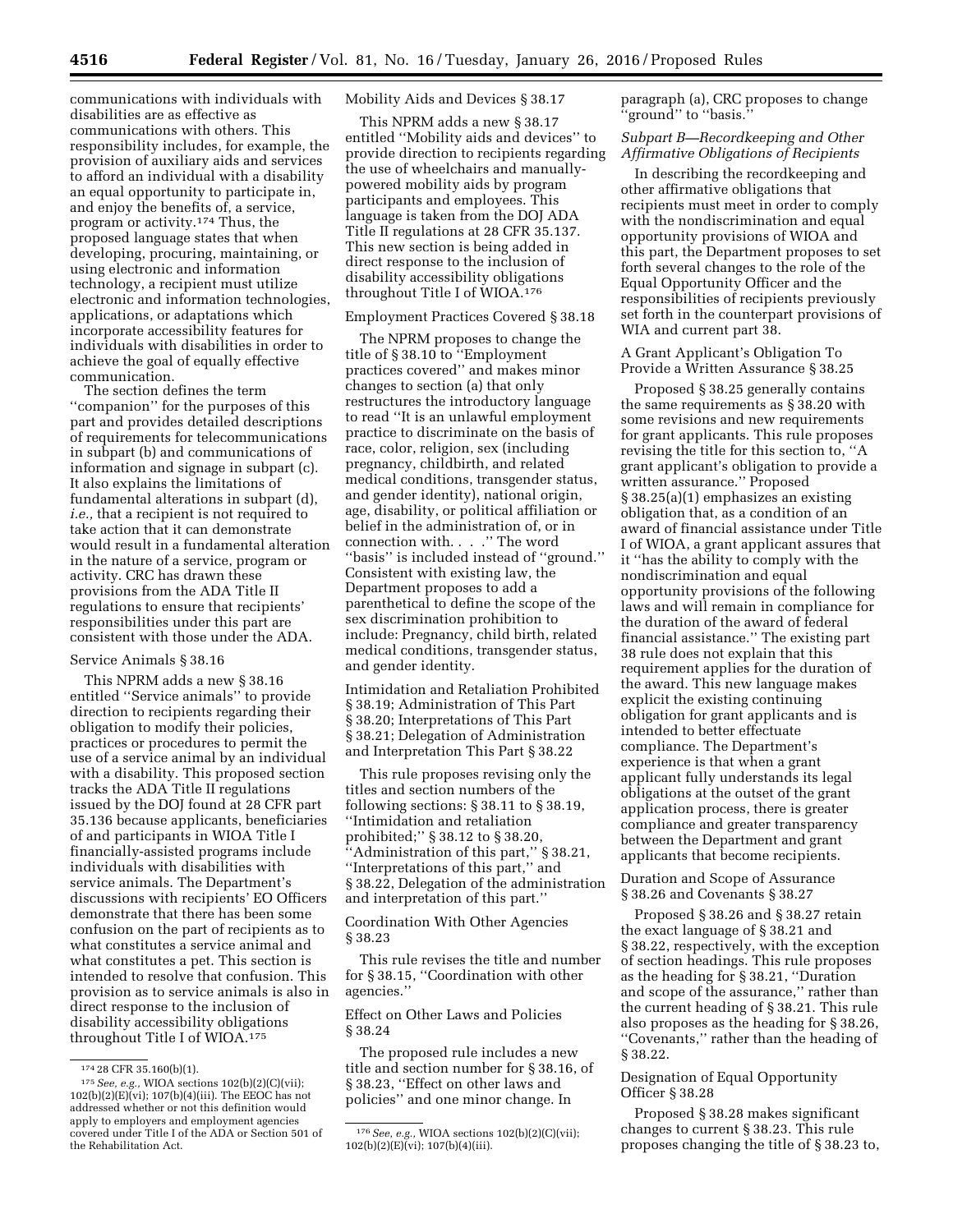''Designation of Equal Opportunity Officer.'' All states currently have at least one EO Officer who coordinates the Governor's equal opportunity and nondiscrimination requirements, so this provision formalizes an existing practice. This change is intended to address feedback from EO Officers at the State level that they lack sufficient authority to carry out their responsibilities. The rule also proposes that the Governor is responsible for making that designation, to avoid confusion about who is authorized to designate the EO Officer for the Governor at the State level and in the Governor's role as a recipient.

Under the current rule at § 38.27, every recipient, including Governors in their capacity as recipients, is required to designate an EO Officer. Proposed paragraph (a) requires the Governor to designate a State level EO Officer who reports directly to the Governor. Proposed § 38.27(a) would also require that the State level EO Officer have sufficient staff and resources to carry out the requirements of this section. Within each state, the Governor is a unique recipient because the State is responsible for disseminating WIOA Title I funds. As a recipient, the Governor must designate an EO Officer like all other recipients; however, the State level EO Officer has distinct responsibilities for coordinating compliance with the nondiscrimination and equal opportunity provisions in WIOA and this part, throughout the State, as described in the Nondiscrimination Plan, formerly the Methods of Administration. Requiring the Governor to designate a State level EO Officer and imbuing that Officer with the requisite authority is intended to address the concerns raised to the Department by the EO Officers.

EO Officers at the recipient level also have reported to CRC staff that they have neither the staff nor the resources to carry out their responsibilities, including investigating complaints, and conducting necessary monitoring of nondiscrimination policies as required in their Nondiscrimination Plans. Thus, proposed § 38.28(b) provides that EO Officers at the recipient level be provided with resources sufficient to carry out the requirements of this part. The changes made to this section are intended to ensure that the EO officers at all levels are able to fulfill their responsibilities.

Recipient Obligations Regarding Its Equal Opportunity Officer § 38.29

The NPRM proposes moving existing § 38.26 to proposed § 38.29. The rule proposes as a new title, ''Recipient

obligations regarding its Equal Opportunity Officer.'' This section is moved up in the subpart to elevate the importance of the recipient's responsibilities regarding its EO Officer. This section, together with §§ 38.29 and 38.30, describes the obligations of all recipients as to their EO Officers. Thus, these provisions also apply to the EO Officers designated by the Governors in their role as recipients, as well as to the State level EO Officer that the Governor must designate to coordinate statewide compliance pursuant to proposed § 38.27(a).

In addition, proposed § 38.29 adds a new paragraph (a) retaining the existing obligation in § 38.29, consistent with the language about the EO Officer in § 38.28, that the EO Officer of recipients be a senior level employee. The rule proposes a new provision requiring the recipient's EO Officer to report directly to the Chief Executive Officer, Chief Operating Officer, or equivalent toplevel official. In response to the feedback from EO Officers described above, the rule proposes this change to ensure that EO Officers have the authority they need to complete their responsibilities. Proposed paragraph (b) of this section adds a requirement that the recipient designate an EO Officer who can fulfill the responsibilities of an EO Officer as described in § 38.29. This provision was added to ensure that recipients' designated EO Officers have the knowledge, skills and abilities to comply with their obligations under this part.

Requisite Skill and Authority of Equal Opportunity Officer § 38.30

This rule proposes a new title for § 38.24 to ''Requisite skill and authority of Equal Opportunity Officer'' and a new paragraph section number 38.30. This proposed rule adds language to the existing provisions in this section that is consistent with the other sections in this subpart addressing the EO Officer's skills and authority. The proposed provision explains that the EO Officer must be a senior level employee of the recipient who possesses the knowledge, skills, and abilities necessary to carry out the responsibilities of the role as described in this subpart. This provision is intended to emphasize the level of authority that recipients must give to the Equal Opportunity Officer and the importance that the recipient places on the role of the EO officer in effecting compliance with Section 188 and this part. Much (though by no means all) of the responsibility for a recipient's nondiscrimination and equal opportunity program rests on the shoulders of the EO Officer. While the

proposed regulatory text is new, the Department recognized the importance of the EO Officer role when it issued the WIA Section 188 regulations in 1999. As stated in that preamble:

CRC's experience has demonstrated that in order for such programs to function fairly and effectively, the EO Officer must be a senior-level employee whose responsibilities in the position present no conflicts of interest with his or her other responsibilities. In addition, the recipient must establish clear lines of authority and accountability for the program, and must provide the EO Officer with appropriate levels of support.<sup>177</sup>

### Equal Opportunity Officer Responsibilities § 38.31

The proposed rule has a new title and section number for current § 38.25, ''Equal Opportunity Officer responsibilities.'' Section 38.31 proposes new language in paragraph (d) specifying that the EO Officer's obligation to develop and publish the recipient's procedures for processing discrimination complaints includes development of procedures for investigating, resolving, and tracking complaints filed against the recipient and making available to the public, in appropriate languages and formats, the procedures for filing a complaint. These additions are intended to provide consistency in the processing of complaints and increase efficiency through the use of standardized procedures for processing discrimination complaints. The provision also reiterates existing responsibilities of recipients, including Governors, in this part of this section.

Proposed paragraph (e) adds to the EO Officer's responsibilities an outreach and education requirement, which recipients are already required to undertake pursuant to § 38.40. This proposal is intended to ensure that specific individuals are charged with carrying out this mandate. Further, as the recipient's employee who is most familiar with equal opportunity and nondiscrimination requirements, the EO Officer is likely to be best suited to conduct such outreach. The required outreach and education includes activities such as community presentations to groups who may benefit from the recipient's covered programs, and outreach to advise current and potential beneficiaries of their rights and recipient obligations under this part. CRC believes that the EO Officers, who serve in the recipient's

<sup>177</sup> Implementation of the Nondiscrimination and Equal Opportunity Provisions of the Workforce Investment Act of 1998 (WIA), 64 FR 61692 at 61702 (November 12, 1999), Section-by-Section Analysis, discussion of §§ 37.24–25.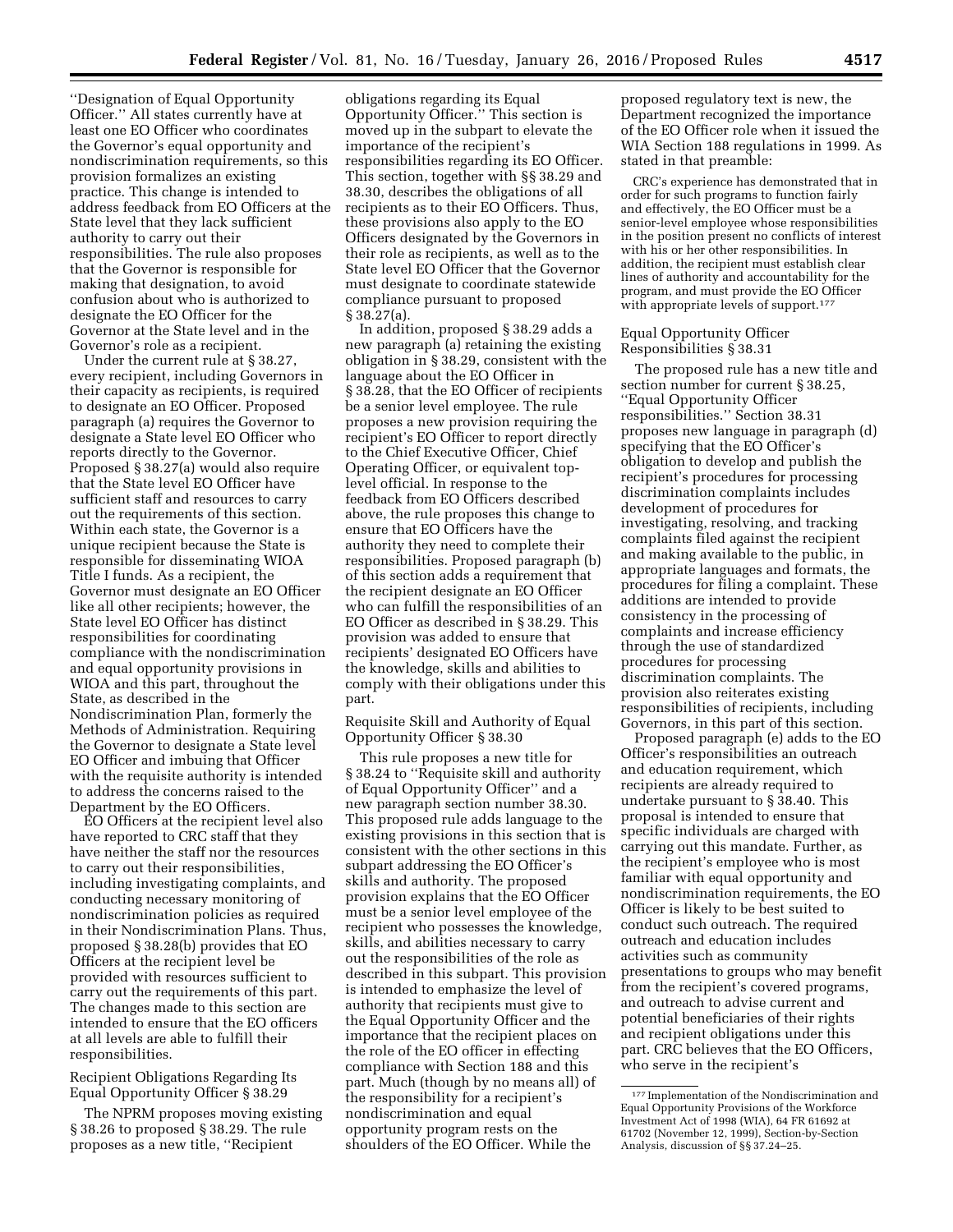communities, will be in the best position to identify and implement the most effective means of outreach and education for their community. In addition, the rule proposes deleting § 38.25(e), which addresses reporting lines of authority for the Equal Opportunity Officer, because it is addressed in § 38.29(a).

Finally, this rule proposes language in paragraph (f) clarifying that the existing training obligation for the EO Officer includes EO Officer staff training. EO Officers report that they are unable to attend trainings for budgetary reasons. This rule adds the reference to staff training to put recipients on notice that they must permit their EO Officers and staff to participate in such training.

Small Recipient Equal Opportunity Officer Obligations § 38.32

The NPRM proposes changing the title of § 38.27 to ''Small recipient Equal Opportunity Obligations'' and the section number to 38.32. It also replaces the word ''developing'' with ''adopting'' because small recipients may not be required to develop complaint procedures and process complaints. Governors have the discretion to prescribe the complaint processing procedures applicable to small recipients pursuant to § 38.73.

Service Provider Equal Opportunity Officer Obligations § 38.33

The NPRM changes the title of § 38.28 to ''Service provider Equal Opportunity Officer obligations,'' and renumbers it as § 38.33.

#### *Notice and Communication*

Recipients' Obligations To Disseminate Equal Opportunity Notice § 38.34

Proposed § 38.34 retains the language from current § 38.29 and makes clear in minor revisions to subparagraphs (a)(6) and (b) that recipients have an existing obligation to take appropriate steps to ensure that communications with individuals with disabilities are as effective as communications with others and that the Equal Opportunity notice is provided in appropriate languages to ensure meaningful access for LEP individuals. This proposed section contains appropriate cross-references to § 38.9, that addresses recipients' obligation to provide translations for LEP populations.

### Equal Opportunity Notice/Poster § 38.35

The proposed new title for § 38.30 is ''Equal opportunity notice/poster'' and the new section number is 38.35. The title change in this section is important because the rule adds ''poster,'' an explicit requirement of this section. The

rule also proposes language that ''sex'' as a prohibited basis for discrimination includes pregnancy, child birth, or related medical conditions, sex stereotyping, transgender status, and gender identity and ''national origin'' includes LEP to be consistent with current law and serves to remind beneficiaries that discrimination based on these subcategories is prohibited. The NPRM also proposes language in the poster stating that the CRC will accept complaints via U.S. Mail and email at an address provided on the CRC's Web site.178

Recipients' Obligations To Publish Equal Opportunity Notice § 38.36

The NPRM proposes revising the title of § 38.31 to ''Recipients' obligations to publish equal opportunity notice'' and the section number to 38.36. The proposal retains the language in paragraph (a)(1) of this section that the Equal Opportunity Notice be posted prominently in reasonable numbers and places, and adds that the notice must also be posted in available and conspicuous physical locations as well as the recipient's Web site pages. These additions reflect the current widespread use of Web site pages to convey program and employment information. The reference to available and conspicuous places is intended to ensure that the notice will be posted in places to which employees, beneficiaries and program participants have access and in places where the notice is easily visible. Similarly, the proposal retains language in paragraph (a)(3) stating that the notice must be included in employee and participant handbooks, and includes a new reference to electronic forms to account for their current widespread use. Proposed paragraph (a)(4) is updated so that the notice must be made a part of each participant's and employee's electronic and paper file, if one of each is kept.

The above-proposed changes provide that these notice obligations apply to both employees and participants because employees of recipients are also protected under this part. Previously, this section only applied the notice requirement to participants.

Similarly, proposed changes to paragraph (b) of § 38.36 require that this notice must be provided in appropriate formats for registrants, applicants, eligible applicants/registrants, applicants for employment and employees and participants with visual impairments. The prior rule at § 37.31(b), due to oversight or error, only required that notice in an

accessible format be provided to participants. This rule expands the categories of individuals for whom notice must be provided in alternate formats because each category of individuals listed above is protected under the WIOA nondiscrimination obligation.

Paragraph (c) of § 38.36 states that the notice must be provided to participants in appropriate languages other than English as required in this part. This provision was added because recipients have an existing obligation under § 38.35 to provide limited English proficient individuals with meaningful access to this notice, as set out in proposed § 38.9. As discussed in the preamble, the population served by WIOA Title I-financially assisted programs and activities has grown increasingly diverse, as the overall population in the U.S. has become more diverse, including a higher percentage of individuals who are not proficient in English. This requirement ensures that LEP individuals will receive the notice in a language they can understand.

Paragraph (d) of § 38.36 states that the notice required by §§ 38.34 and 38.35 must be initially published and provided within 90 days of the effective date of this part, or of the date this part first applies to the recipient, whichever comes later.

Notice Requirement for Service Providers § 38.37

Proposed § 38.37 contains the same requirements as current § 38.32. This rule proposes revising the heading to, ''Notice requirement for service providers,'' rather than the heading of current § 38.32.

Publications, Broadcasts, and Other Communications § 38.38

Proposed § 38.38 generally contains the same requirements as current § 38.34. This rule proposes revising the title to, ''Publications, broadcasts, and other communications.'' Proposed § 38.38(a) also provides that, where materials indicate that the recipient may be reached by voice telephone, the materials must also prominently provide the telephone number of the text telephone (TTY) or equally effective telecommunication system such as a relay service used by the recipient. This proposal updates this section to reflect current technology used by individuals with hearing impairments. Proposed paragraph (c) of this section replaces ''prohibited ground'' with ''prohibited basis'' for consistency with this part.

<sup>178</sup>*<http://www.dol.gov/crc>*.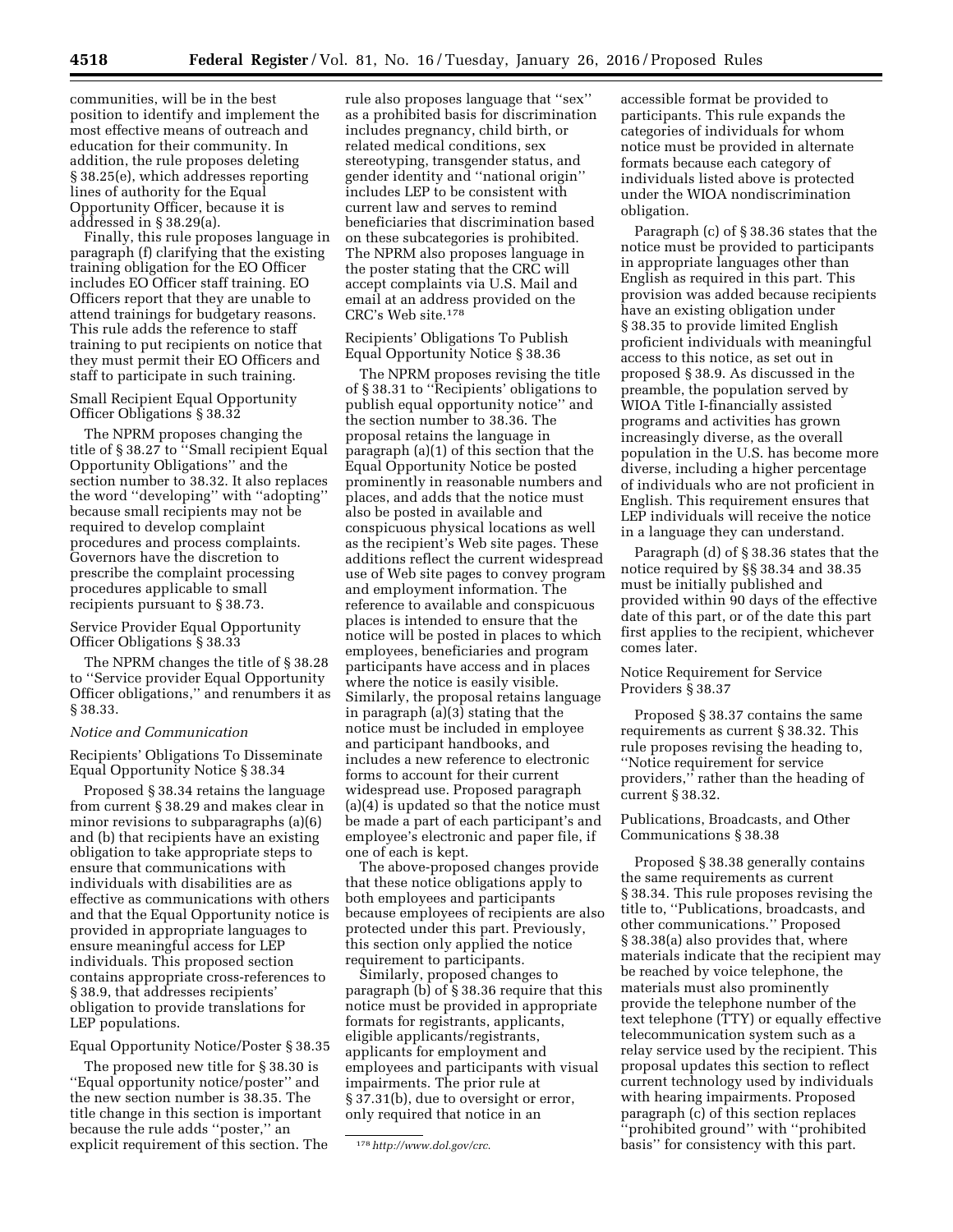# Communication of Notice in Orientations § 38.39

Proposed § 38.39 generally contains the same requirements as current § 38.36. This rule proposes a revised title, ''Communication of notice in orientations.'' The proposed rule adds language stating that orientations provided not just in person but also remotely over the internet or using other technology are subject to these notice requirements. Proposed § 38.39 also revises this section consistent with current law to ensure equal opportunity for individuals with disabilities and meaningful access for individuals who are LEP. This rule proposes language stating that the information contained in the notice must be communicated in appropriate languages to ensure language access as required in § 38.9 of this part and in accessible formats as required in § 38.15 of this part. These requirements are consistent with the recipient's obligation to provide meaningful access to LEP individuals as discussed in § 38.9 of the preamble, and the recipient's obligation to provide accessible communications to individuals with disabilities under the ADA as provided in § 38.15 of this part.

### Affirmative Outreach § 38.40

Proposed § 38.40 generally contains the same requirements as current § 38.42. The rule proposes changing the title to ''Affirmative outreach'' rather than the heading of current § 38.42 which is in question format and refers to a recipient's responsibilities to provide ''universal access.'' The title change in this section is important because the Department removes the term ''universal access'' from the rule entirely. The use of ''universal access'' in the current rule has caused confusion because the provision was intended to require recipients to perform affirmative outreach in order to ensure broad access to WIA Title I financially assisted programs; however, ''universal access'' is a term of art with a different meaning in the disability context.179 Moreover, ''affirmative outreach'' is more descriptive of the requirements contained in this section. This rule proposes some limited updates to this section to state that the required affirmative outreach steps should involve reasonable efforts to include more complete categories of the various

groups protected under this part, including persons of different sexes, to replace ''both'' sexes and avoid binary terminology and be inclusive of individuals who may not identify as male or female, as well as various racial and ethnic/national origin groups, various religions, individuals with limited English proficiency, individuals with disabilities and individuals in different age groups.

# *Data and Information Collection and Maintenance*

This rule proposes limited changes and additions to the sections covering data and information collection and maintenance to provide additional direction to recipients regarding the already existing obligations related to data and information collection, and maintenance. The Department welcomes comments on these changes.

Collection and Maintenance of Equal Opportunity Data and Other Information § 38.41

Proposed § 38.41 generally contains the same requirements as current § 38.37. This rule proposes changing the title to, ''Collection and maintenance of equal opportunity data and other information.'' Proposed paragraph (a) retains the same language as the current § 38.37(a).

Proposed paragraph (b)(2) adds ''limited English proficiency and preferred language'' to the list of categories of information that each recipient must record about each applicant, registrant, eligible applicant/ registrant, participant, and terminee. The proposal does not apply this data collection obligation to applicants for employment and employees because the obligation as to LEP individuals does not apply to those categories of individuals. This change is intended to ensure that recipients collect information related to serving limited English proficient individuals. The Department believes that the term ''preferred language'' best attempts to capture this information as to LEP individuals and is also used by many states with language access laws.180

Limited English proficiency data is already being collected by recipients that offer core, intensive and training services and is reported to the Employment and Training Administration of the Department. Thus, use of some of the same terminology is intended to minimize any burden on recipients.181 In addition, the Department proposes to delay enforcement regarding collection of these two new data points for two years from the effective date of the final rule to allow recipients adequate time to update their data collection and maintenance systems. The Department seeks comments on the use of these terms as proposed in § 38.41.

This NPRM proposes new language in paragraph (b)(3) specifically explaining a recipient's responsibilities to keep the medical or disability-related information it collects about a particular individual on a separate form, and in separate files. The paragraph also lists the range of persons who may have access to such files. Similarly, new language in paragraph (b)(3) of this section contains information about the persons who may be informed that a particular individual is an individual with a disability, and the circumstances under which this information may be shared. These requirements have been separated to emphasize that the range of persons who may be permitted to have access to files containing medical and disability-related information about a particular individual is narrower than the range of persons who may be permitted to know generally that an individual has a disability. These changes make the regulations consistent with DOL's regulations implementing § 504 of the Rehabilitation Act, and with the EEOC's regulations implementing Title I of the ADA.182 The change is also intended to provide recipients with information necessary to enable them to develop protocols that are consistent with these requirements.

181*See, e.g.,* FY 2012 WIASRD Data Book at 23, Social Policy Research Associates for Office of Performance and Technology, Employment and Training Administration, U.S. Department of Labor at (December 2, 2013).

182*See* 29 CFR 1630.14(b)(1)(i)–(iii).

 $^{179\,\textrm{''}}$ Universal access,'' also known as ''universal design,'' is a strategy for making products, environments, operational systems, and services welcoming and usable to the most diverse range of people possible. Disability Employment Policy Resources by Topic/Universal Design *[http://www.](http://www.dol.gov/odep/topics/UniversalDesign.htm) [dol.gov/odep/topics/UniversalDesign.htm](http://www.dol.gov/odep/topics/UniversalDesign.htm)* (last accessed March 19, 2015).

<sup>180</sup>For example, pursuant to the D.C. Language Access Act, the D.C. Office of Human Rights requires covered entities to collect data on the number of LEP individuals served in an annual report. *See* Final rulemaking at 55 DCR 6348 (June 8, 2008), as amended by Final Rulemaking published at 61 DCR 9836 (September 26, 2014). The question on the D.C. Office of Human Right Complaint Form for the purposes of capturing this information is ''What language do you prefer to communicate in? '' D.C. Government Employment Intake Questionnaire Form, Available at *[http://](http://dcforms.dc.gov/webform/employment-intake-questionnaire-form) [dcforms.dc.gov/webform/employment-intake](http://dcforms.dc.gov/webform/employment-intake-questionnaire-form)[questionnaire-form](http://dcforms.dc.gov/webform/employment-intake-questionnaire-form)* (last accessed March 19, 2015). Hawaii passed their language access law in 2006.

*See* Hawaii Rev. Stat. §§ 371–31 to 37. In California, the Dymally-Alatorre Bilingual Services Act requires local agencies to provide language access to limited English-proficient speakers. Ca. Govt. Code § 7290–7299.8. The Bilingual Services Program at the California Department of Human Resources provides oversight, including conducting language surveys on implementation. California Department of Human Resources, Bilingual Services program, available at *[http://www.calhr.ca.gov/state](http://www.calhr.ca.gov/state-hr-professionals/Pages/Bilingual-Services.aspx)[hr-professionals/Pages/Bilingual-Services.aspx](http://www.calhr.ca.gov/state-hr-professionals/Pages/Bilingual-Services.aspx)* (last accessed (March 19, 2015).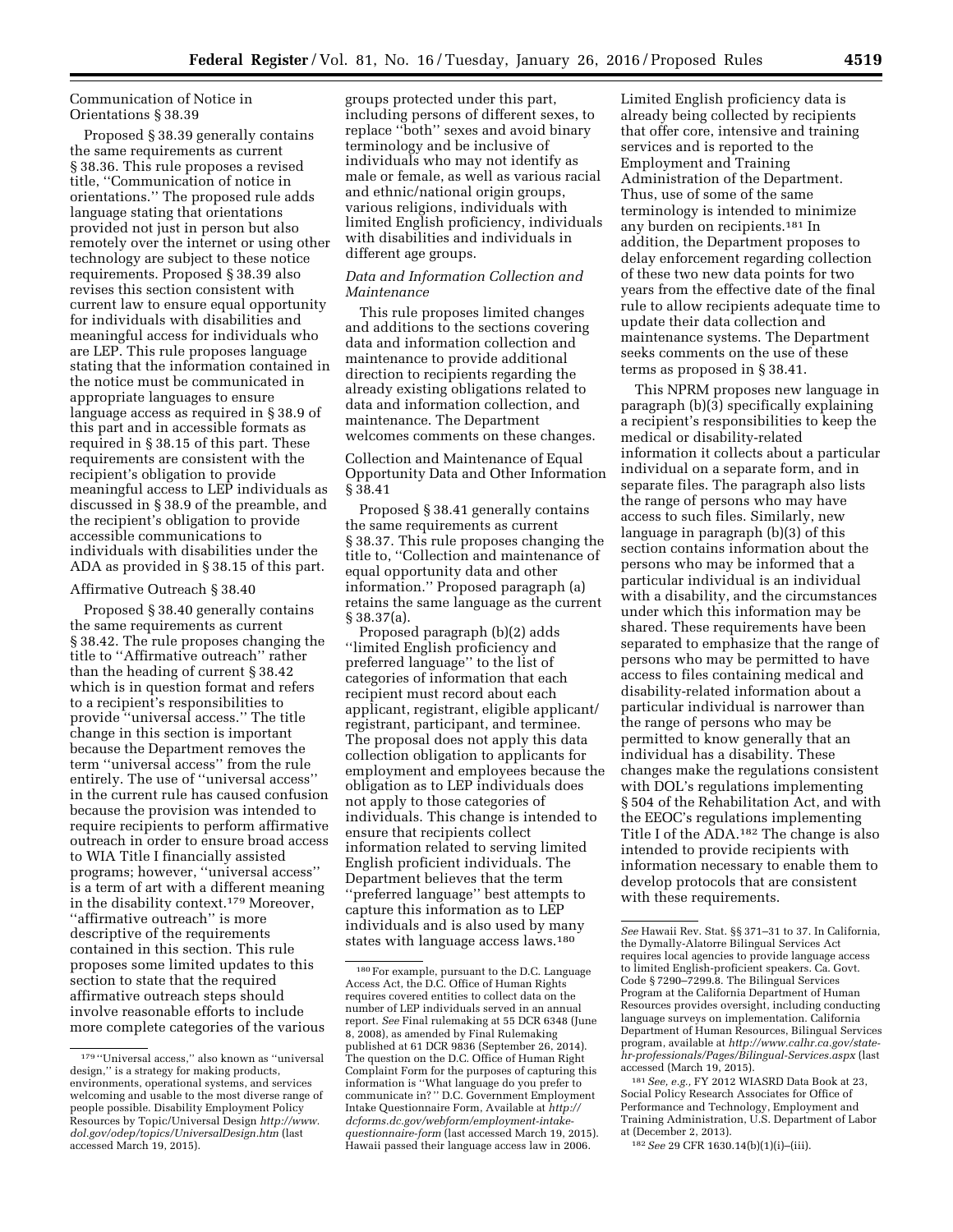Information To Be Provided to CRC by Grant Applicants and Recipients § 38.42

The NPRM proposes a new title for § 38.38, ''Information to be provided to CRC by grant applicants and recipients'' and the new section number is 38.42. Subsection (a) requires recipients to notify the Director when administrative enforcement actions or lawsuits are filed against them on any basis prohibited under Section 188 and this part. Proposed § 38.42(a) adds pregnancy, child birth or related medical conditions, transgender status, and gender identity in parentheses as forms of sex discrimination prohibited under this part and ''limited English proficiency'' in parentheticals as a form of national origin discrimination prohibited by this part. Pregnancy and gender identity have been listed as bases of sex discrimination on CRC's complaint form since 2014, and limited English proficiency has been listed on the complaint form as a form of national origin based discrimination since 2011. These additions are designed to make the information provision requirement consistent with the protected bases on the complaint form. In addition, the NPRM proposes removing the reference to grant applicants from § 38.42(b). Removal of this reference will sharpen the focus of § 38.42 on the information needed for compliance reviews and monitoring activities, as required under §§ 38.63 and 38.65.

Finally, the proposed rule includes the phrase ''that the Director considers'' in front of the word ''necessary'' in paragraph (c) and (e) of this section to inform recipients that the Director of CRC determines the information that is necessary for CRC to investigate complaints and conduct compliance reviews as well as to determine whether the grant applicant would be able to comply with the nondiscrimination and equal opportunity provisions of WIOA or this part. Proposed § 38.42(e) confirms the CRC's ability to engage in pre-award reviews of grant applicants but does not contemplate the delay or denial of an award. Processes that may result in the delay or denial of an award to a grant applicant are addressed in § 38.62.

Required Maintenance of Records by Recipients § 38.43

The NPRM proposes a new title for current § 38.39, ''Required maintenance of records by recipients,'' and a new section number 38.43. Grant applicants and recipients are already required to maintain records under current § 38.39. Proposed § 38.43 adds the preservation of ''electronic records'' to this existing

requirement. The rule proposes that recipients that maintain electronic records, in addition to hard copies, keep the electronic records for the same three-year period. Finally, the NPRM proposes revisions to paragraph (b) of this section to require preservation of records once a discrimination complaint or compliance review is initiated.

In this regard, CRC interprets ''relevant'' or ''relevance'' broadly and expects recipients to similarly interpret relevance broadly when determining the documents that must be preserved. The Department has heard from recipients that their obligations to retain compliance review records were uncertain. The Department proposes including compliance reviews in this retention section because the same preservation of records is necessary for the duration of a compliance review as for a complaint investigation—to provide CRC with access to all records relevant to compliance and to ensure that recipients do not dispose of records to avoid a finding of noncompliance. CRC believes this may have been an oversight in the part 37 regulations. The Department welcomes comments on these proposed changes.

CRC Access to Information and Information Sources § 38.44

Proposed § 38.44 generally contains the same requirements as current § 38.40. The NPRM proposes revising the title to ''CRC access to information and information sources.'' In addition, it proposes revising paragraph (a) to require that each grant applicant and recipient must permit access by the Director ''or the Director's designee'' to premises, employees, and participants for the purpose of conducting investigations, compliance review, monitoring activities, or other similar activities outlined in this section. This change acknowledges that it is the Director's staff who ordinarily conducts these procedures on behalf of the Director.

Confidentiality Responsibilities of Grant Applicants, Recipients, and the Department § 38.45

Proposed § 38.45 generally contains the same requirements as current § 38.41. This rule proposes revising the title of this section to, ''Confidentiality responsibilities of grant applicants, recipients, and the Department.'' In addition, this section begins: ''Grant applicants, recipients, and the Department must keep confidential to the extent possible . . . consistent with a fair determination of the issues.'' This small reorganization is intended to make this easier to read and incorporate the language at the beginning of this section.

*Subpart C—Governor's Responsibilities To Implement the Nondiscrimination and Equal Opportunity Requirements of WIOA* 

Subpart Application to State Programs § 38.50

The NPRM proposes a new title for § 38.50, ''Subpart application to State Programs.'' This NPRM also updates the term ''State Employment Security Agencies'' to ''State Workforce Agencies'' which is used in WIOA and the proposed ETA regulations implementing Title I of WIOA.183

Governor's Oversight and Monitoring Responsibilities for State Programs § 38.51

The NPRM proposes a new title for § 38.51, ''Governor's oversight and monitoring responsibilities for State Programs.'' Proposed § 38.51 generally retains the requirements of current § 38.51 but incorporates several subparagraphs found at current  $\S 38.54(d)(2)(ii)(A-C)$  and thus does not impose altogether new responsibilities.

Proposed § 38.51(a) incorporates the Governor's oversight responsibilities set out in current § 38.51, which include ensuring compliance with the nondiscrimination and equal opportunity provisions of WIOA and this part, and negotiating, where appropriate, with a recipient to secure voluntary compliance when noncompliance is found under § 38.94(b).

Proposed § 38.51(b) requires the Governor to monitor on an annual basis the compliance of State Programs with WIOA Section 188 and this part. Under current  $\S 38.54(d)(2)(ii)$ , the requirement to ''periodically'' monitor was ambiguous and led to infrequent monitoring. The Department's experience with State-conducted monitoring reveals inconsistent and infrequent monitoring—some States monitor the compliance of State Programs as infrequently as every five years. The proposed annual monitoring requirement is intended to: (1) Enable the timely identification and elimination of discriminatory policies and practices, thereby reducing the number of individuals impacted by discrimination; (2) be consistent with ETA proposed regulations requiring annual oversight of One-Stop Career Centers; 184 and (3) establish a

<sup>183</sup>*See* 80 FR 20690 (April 16, 2015). 184 *Id.* at 20752.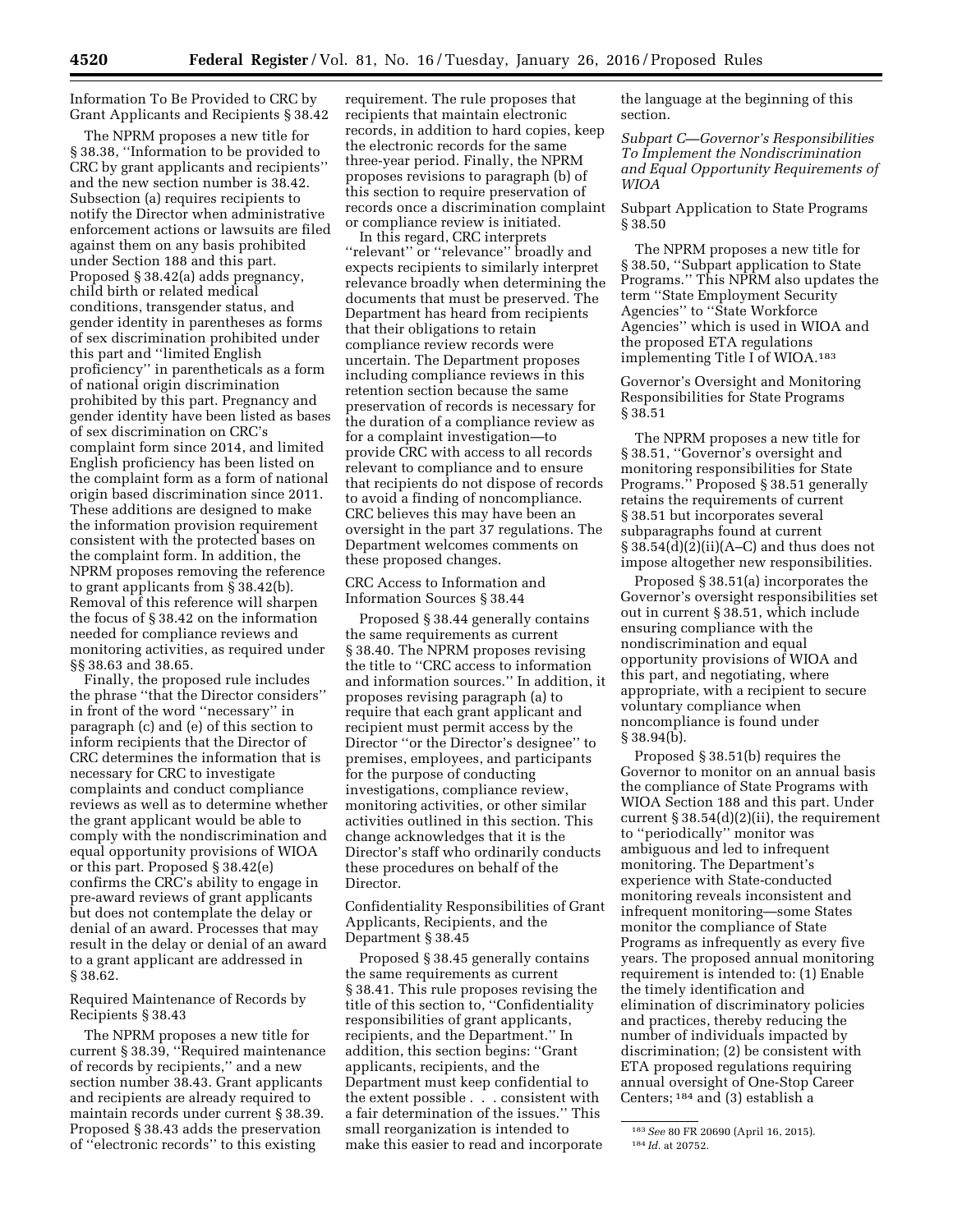consistent State-level practice nationwide.

Proposed § 38.51(b) incorporates the Governor's monitoring responsibilities currently required by § 38.54(d)(2). Moving the monitoring obligations from the Methods of Administration section at § 38.54(d)(2) to this section does not change the Governor's oversight responsibilities but underscores the importance of the Governor's monitoring responsibilities and highlights that monitoring is more than just a paper responsibility. By this minor reorganization, the Department intends to distinguish the required components of a Nondiscrimination Plan from the Governor's requirements for implementing the Nondiscrimination Plan. Section 38.51 is now the section that sets forth all of the Governor's monitoring and oversight responsibilities, which include implementation of the Nondiscrimination Plan. As discussed below, § 38.54 sets forth all the required components of the Nondiscrimination Plan.

Proposed § 38.51(b) brings in three requirements that were previously incorporated into the Governor's Method of Administration required by § 38.54. First, at a minimum, each monitoring review must include a statistical or other quantifiable analysis of records and data kept by the recipient under § 38.41, including analysis by race/ethnicity, sex, limited English proficiency, age, and disability status. Governors are already required under § 38.54(d)(2)(ii)(A) (Methods of Administration) to conduct this analysis during their monitoring reviews. Second, monitoring must also include an investigation of any significant differences identified in paragraph (b)(1) of this section in participation in the programs, activities, or employment provided by the recipient to determine whether these differences may be caused by discrimination prohibited by this part. This investigation must be conducted through review of the recipient's records and any other appropriate means, which may include interviewing staff, participants and beneficiaries, reviewing documents, and on-site review of the facility and other investigative methods. Again, this requirement is not new; it is set out in § 38.54(d)(2)(ii)(B). Third, the monitoring review must include an assessment to determine whether the recipient has fulfilled its administrative obligations under Section 188 of WIOA or this part (for example, recordkeeping, notice and communication) and any duties assigned to it under the Nondiscrimination Plan. This

requirement is set out in  $§ 38.54(d)(2)(ii)(C).$ 

Proposed § 38.51(b)(1) adds ''limited English proficiency'' to the list of categories of records and data that must be analyzed. This addition is consistent with the recipients' need to collect data to enable them to serve limited English proficient individuals in accordance with the nondiscrimination and equal opportunity provisions of WIOA and this part. CRC invites comment on the addition of ''primary language'' to the list of categories of records and data that must be analyzed, including whether there is a more effective method or term to use to determine or measure the relevant population of limited English proficient individuals and the language services to be provided.

Governor's Liability for Actions of Recipients the Governor Has Financially Assisted Under Title I of WIOA § 38.52

The NPRM proposes a new title for § 38.52, ''Governor's liability for actions of recipients the Governor has financially assisted under Title I of WIOA.'' This section changes the word ''adhered to'' to ''implemented'' in paragraph (a)(1) because it more accurately describes the responsibility of the Governor. In addition, proposed § 38.52 (a)(1) changes, in title only, the term ''Methods of Administration'' to ''Nondiscrimination Plan.'' The new title for this document is more descriptive of its purpose.

Governor's Oversight Responsibility Regarding Recipients' Recordkeeping § 38.53

Proposed § 38.53 generally retains the language of current § 38.53. The NPRM proposes a new title for § 38.53, ''Governor's oversight responsibility regarding recipients' recordkeeping.''

Governor's Obligations To Develop and Implement a Nondiscrimination Plan § 38.54

Proposed § 38.54 generally retains the language of current § 38.54 other than the sections moved to § 38.51, already discussed. The NPRM proposes a new title for § 38.54, ''Governor's obligations to develop and implement a Nondiscrimination Plan.'' Proposed § 38.54(a) requires Governors to ''establish and implement,'' rather than ''establish and adhere to'' a Nondiscrimination Plan for State programs. This section proposes to replace ''should'' with ''must'' in the second sentence in paragraph (a)(1) to require that, in states in which one agency contains both a State Workforce Agency (formerly a SESA) or unemployment insurance and WIOA

Title I-financially assisted programs, the Governor must develop a combined Nondiscrimination Plan. The Governor is responsible for completion of the Nondiscrimination Plan in both instances. This change formalizes current practice in that every state submits one WIA Methods of Administration. This proposal would also eliminate unnecessary duplication in that most components of the Plan would be the same for both types of entities, and both plans would be overseen by the State Level EO Officer.

The proposed rule has one minor change to paragraph  $(c)(1)(v)$  of this section: Changing reference to an existing section of 29 CFR part 38 titled ''Universal Access'' to reflect its new title in this rule, ''Affirmative Outreach.'' The NPRM adds a new paragraph (c)(2)(iv) to include procedures for compliance in the Nondiscrimination Plan for protected categories other than disability, which is addressed in  $\S 38.54(c)(2)(iv)$ , and was addressed in current § 37.54(d)(2)(v). The part 38 rule did not require the Governor to include procedures to ensure compliance as to these protected categories. This proposal corrects that oversight. Proposed § 38.54(c)(2)(v) adds a provision requiring the procedures discussed in this subsection to ensure that recipients comply not just with Section 504 and WIOA Section 188 and this part, but also with Title II of the ADA, as amended, if applicable to that recipient. Title II of the ADA applies only to ''public entities,'' which include State or local governments and any of their departments, agencies, or other instrumentalities.185

Schedule of the Governor's Obligations Regarding the Nondiscrimination Plan § 38.55

The NPRM proposes a new title to § 38.55, ''Schedule of the Governor's obligations regarding the Nondiscrimination Plan.'' Proposed § 38.55 generally retains the existing schedule that Governors follow for their WIA Methods of Administration in current § 38.55. This section is intended to minimize the Governor's burden by allowing sufficient time to update the existing WIA Methods of Administration to comply with requirements for the WIOA Nondiscrimination Plan under this part. Therefore, proposed § 38.55 changes paragraph (a) to require Governors to develop and implement a Nondiscrimination Plan consistent with the requirements of this part either within 180 days of the date on which

<sup>185</sup> 42 U.S.C. 12131.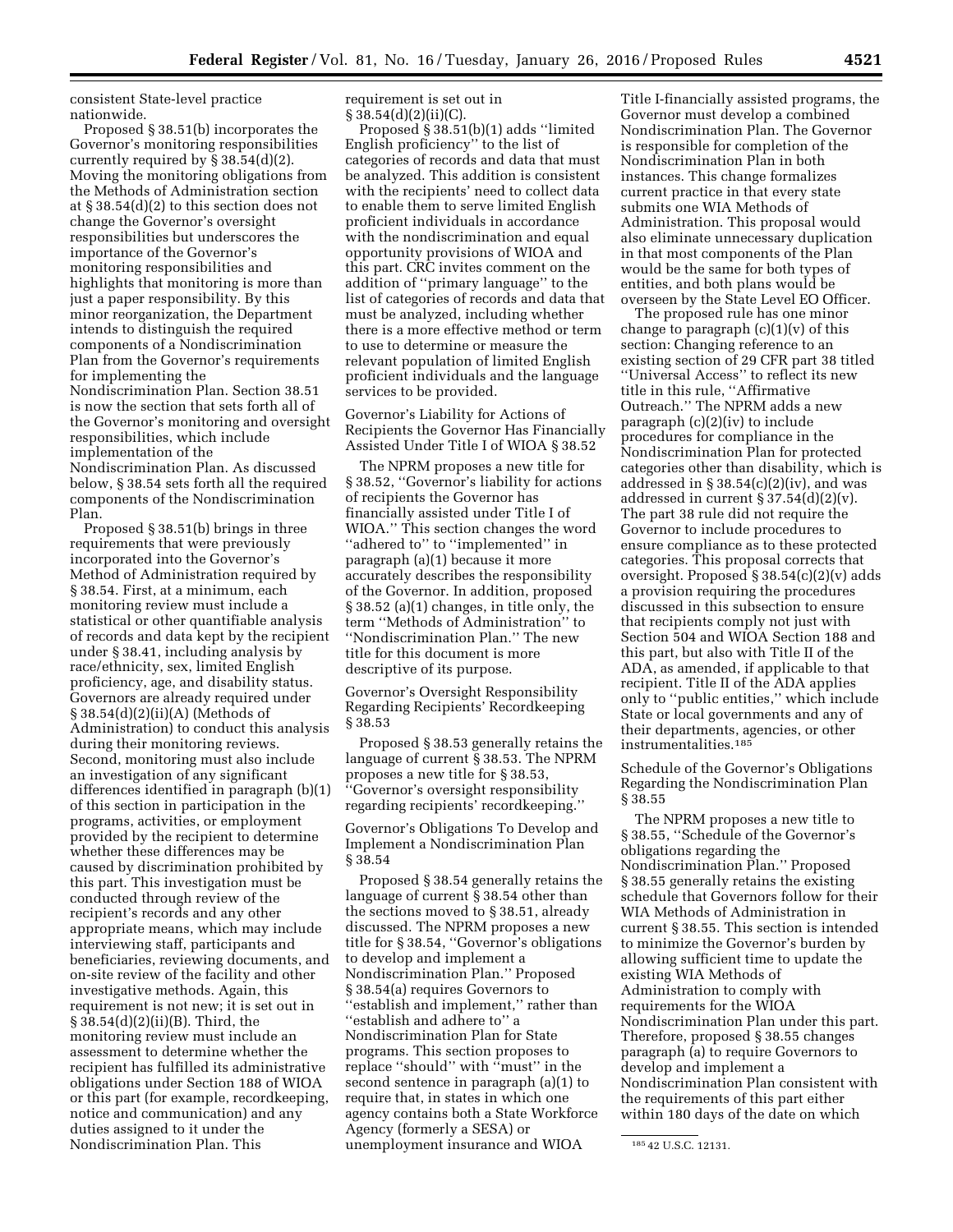this final rule is effective or by the date determined by current § 38.55, whichever is later.

As in current § 38.55(b), proposed § 38.55(b) requires the Governor to promptly update the Nondiscrimination Plan whenever necessary and submit the changes made to the Director in writing at the time the updates are made. This requirement ensures that the Director will continue to have current versions of each Governor's Plan, rather than notification of changes without the actual revisions, as is permitted under current part 38. Under both the current part 38 rule and proposed § 38.55(a)(2), the Governor is required to submit the initial plan to the Director. Pursuant to proposed § 38.55(c) and current § 38.55(c), the Governor must review its plan every two years, determine whether changes are necessary, and, if so, make the changes and submit them to the Director.

# *Subpart D—Compliance Procedures*

#### Evaluation of Compliance § 38.60

Proposed § 38.60 retains the same language of current § 38.60, with the exception of the title and a minor technical edit. The NPRM proposes to change the title of § 38.60 to ''Evaluation of compliance.'' The rule also proposes to add ''the ability to comply or,'' in the first sentence to explain that the goal of the pre-approval compliance reviews of grant applicants for, and post-approval compliance reviews of recipients of WIOA Title I financial assistance is to determine ability to comply, for applicants, or compliance with, for recipients, with the nondiscrimination and equal opportunity provisions of WIOA and this part. This language is parallel to the language proposed in § 38.25.

### Authority To Issue Subpoenas § 38.61

The NPRM proposes changing the title of § 38.61 to ''Authority to issue subpoenas,'' rather than the title of § 37.61. The paragraph also cites to Section 183(c), the WIOA provision that authorizes the issuance of subpoenas, 29 U.S.C. 3243(c).

#### *Compliance Reviews*

Authority and Procedures for Pre-Approval Compliance Reviews § 38.62

The NPRM makes several changes to the existing language of current § 38.62 in proposed § 38.62. First, the NPRM revises the title of § 38.62 to ''Authority and procedures for pre-approval compliance reviews.''

Second, the NPRM adds a new provision as paragraph (b) requiring that Departmental grantmaking agencies

consult with the Director to review whether the CRC has issued a Notice to Show Cause under § 38.66(b) or a Final Determination for violating the nondiscrimination and equal opportunity provisions of WIOA and this part against an applicant that has been identified as a probable awardee. The provision requires that this consultation include the grantmaker's consideration of the current compliance status of the grant applicant if such applicant was already subject to the laws enforced by CRC through existing financial assistance. The Department has selected the Notice to Show Cause and Final Determination because those documents represent steps in the enforcement process after CRC has issued findings based on its investigation, the recipient has had the opportunity to submit information to rebut the adverse findings, and CRC has concluded after review of the recipient's submission that a violation exists. This consultation and review of compliance status is necessary for effective enforcement because it ensures that Department financial assistance will not go to grant applicants that are not in compliance, and have made insufficient attempts to come into compliance, with the laws that DOL enforces.

Third, the NPRM adds a new paragraph (c) to § 38.62 providing that the grantmaking agency will consider, in consultation with the Director, the information obtained through the consultation described in subsection (b), as well as any other information provided by the Director in determining whether to award a grant or grants. Departmental grantmaking agencies must consider refraining from awarding new grants to applicants or must consider including special terms in the grant agreement for entities named by the Director as described in subsection (b). Special terms will not be lifted until a compliance review has been conducted by the Director, and the Director has approved a determination that the applicant is likely to comply with the nondiscrimination and equal opportunity requirements of WIOA and this part.

CRC has received feedback from recipients and advocacy organizations asking for clarity regarding the possible ramifications of the preaward review. This addition provides transparency about the possible consequences if an applicant or recipient is found to be unlikely to comply with the nondiscrimination and equal opportunity requirements of this part and Section 188 of WIOA.

Authority and Procedures for Conducting Post-Approval Compliance Reviews § 38.63 and Procedures for Concluding Post-Approval Compliance Reviews § 38.64

Proposed § 38.63 and § 38.64 retain the exact same language of current § 38.60 and § 38.61, with the exception of the titles. The NPRM proposes a new title for § 38.63 of ''Authority and procedures for conducting postapproval compliance reviews.'' The NPRM proposes as a new title for § 38.64, ''Procedures for concluding post-approval compliance reviews.''

Authority To Monitor the Activities of a Governor § 38.65

The NPRM retains the language in paragraphs (a) and (b) of current § 38.65. The NPRM proposes a new paragraph (c) for § 38.65 that specifies the ways in which the Director may enforce the nondiscrimination and equal opportunity provisions of WIOA and this part regarding Governors' obligations for monitoring and oversight. Specifically, if the Director determines that the Governor has not complied with this part and Section 188 of WIOA, the Director may issue a Letter of Findings. The Letter must advise the Governor of the preliminary findings, the proposed remedial or corrective action and the timeframe for that action, whether it will be necessary for the Governor to enter into a conciliation agreement, and the opportunity to conciliate. If the Governor fails to take remedial or corrective actions or to enter into a conciliation agreement, the Director may follow the procedures in §§ 38.95 and 38.96. These additional provisions are intended to respond to questions that the Department has received from stakeholders (EO Officers and other State officials) regarding the possible ramifications if the Governor refuses to participate in efforts to come into voluntary compliance or if the Governor fails to enter into a conciliation agreement.

These provisions are also intended to address a gap in the existing regulations which did not establish enforcement procedures related to the Governors' monitoring obligations under the Nondiscrimination Plan, thus leading to the Department's inability to enforce these provisions when Governors do not come into compliance voluntarily. This additional language allows the Department to hold the Governors accountable if they fail to comply with their monitoring obligations. Since 2010, CRC has found during compliance reviews that no State has complied fully with its monitoring and oversight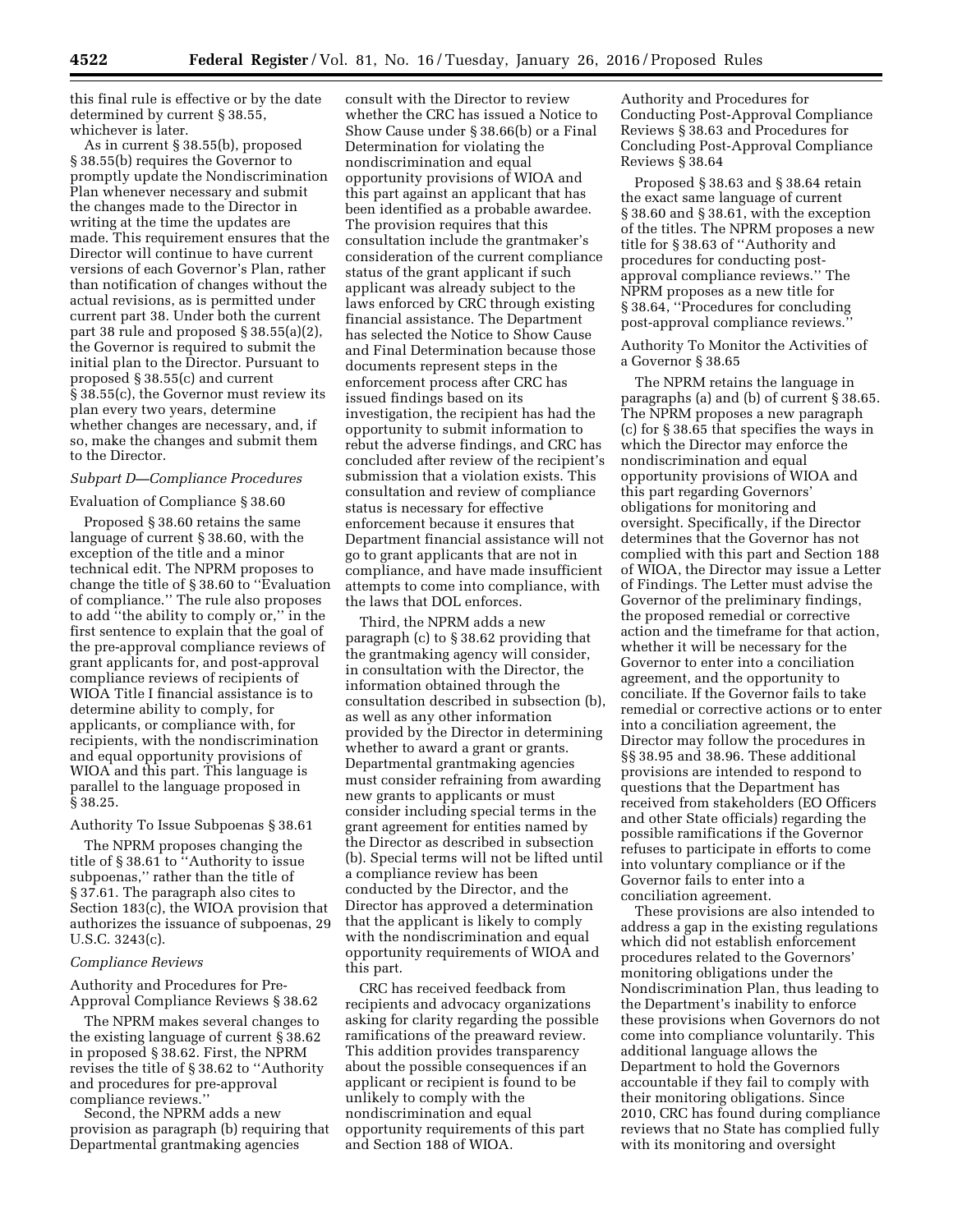responsibilities. For example, States have not conducted the data analysis, set forth in existing  $§ 38.54(d)(2)(ii)(A)(C)$ , to determine if there is systemic discrimination. The new provisions of this section provide the Department with the enforcement tools to secure the Governors' compliance with these and similar monitoring obligations. We welcome comments on these proposed changes.

#### Notice To Show Cause Issued to a Recipient § 38.66

The NPRM proposes a new title for § 38.66, ''Notice to show cause issued to a recipient.'' It also proposes merging existing § 38.66 and § 38.67, the latter of which previously outlined the contents of a notice to show cause. Although the two sections were previously adjacent, by combining in one section when a notice to show cause may be issued by the Director to a recipient with the required contents of such a notice, the Department intends to make the show cause provision more comprehensive.

The NPRM retains in proposed § 38.66 most of the language in current § 38.66 and all of the language in current § 38.67. Paragraph (a), consistent with current § 38.66, provides that the Director may issue a Notice to Show Cause when a recipient's failure to comply with the requirements of this part results in the inability of the Director to make a finding. This paragraph retains the three examples from current § 38.66(a)–(c). The proposal revises the example in current § 38.66(a), now proposed 38.66(a)(1) to state, ''Submit requested information, records, and/or data within the timeframe specified in a Notification Letter issued pursuant to § 38.63,'' rather than ''within 30 days of receiving a Notification Letter.'' CRC has proposed this change because the Notification Letter contains a timeframe for response. Thus, setting out the timeframe in the regulations is redundant. This revision is also consistent with § 38.63(b)(3) which permits the Director to modify the timeframe for response in the notification letter.

The new language in § 38.66(b) states that the Director may issue a Notice to Show Cause to a recipient when the Director has reasonable cause to believe that a recipient is failing to comply with the requirements of this part, after the Director has issued a Letter of Findings and/or an Initial Determination, and after a reasonable period of time has passed within which the recipient refuses to enter into a conciliation agreement to resolve the identified violations. The Department proposes

this change to expand the circumstances in which the Director may issue a Notice to Show Cause. Under the existing regulations in § 38.66(a), the Director could only issue a Notice to Show Cause when the Director had insufficient information to make a determination on a recipient's compliance because the recipient failed or refused to submit information, records and/or data in response to a Notification letter or during a compliance review or complaint investigation. This limitation meant that the Director could not use this tool effectively at other points in the process, after finding reasonable cause to believe that a violation occurred. The proposal seeks to use the Notice to Show Cause at this later stage because it has been the Department's experience that, after issuing a letter of findings, the Governor or other recipients agree in principle to enter into a conciliation agreement that resolves the identified violations, but then frequently fail to respond to correspondence from the CRC regarding finalizing and signing the agreement. With proposed § 38.66(b), the Director could issue a Notice to Show Cause prior to issuing a Final Determination, providing Governors and other recipients another opportunity to take the corrective or remedial actions required by the Director to bring the recipient into compliance before enforcement proceedings are initiated. In this way, § 38.66 provides the States with another notice and opportunity to resolve violations and avoid the issuance of a Final Determination.

Methods by Which a Recipient May Show Cause Why Enforcement Proceedings Should Not Be Instituted § 38.67

The NPRM retains all of the existing language of current § 38.68 in § 38.67 except that it proposes changing the title to ''Methods by which a recipient may show cause why enforcement proceedings should not be instituted'' and removes reference to the letter of assurance since the Department has proposed to discontinue its use of this letter. See discussion below regarding the proposed revision of § 38.96, which addresses letters of assurance.

#### Failing To Show Cause § 38.68

The NPRM retains almost all the language of current § 38.69 in proposed § 38.68 except that it proposes changing the title to ''Failing to show cause.'' The NPRM also proposes to change the provision to state that the Director ''may,'' not ''must,'' follow the enforcement procedures contained in §§ 38.94 and 38.95 if a recipient fails to

show cause why enforcement proceedings should not be initiated. This revision is intended to more accurately reflect the Director's prosecutorial discretion in bringing matters to enforcement. Nothing in Section 188 compels the Director to refer for enforcement every violation of Section 188 or this part.

### *Complaint Processing Procedures*

### Complaint Filing § 38.69

The NPRM combines existing §§ 38.70, 38.71 and 38.72 into proposed § 38.69 titled ''Complaint filing,'' with revisions to the text. The Department proposes merging these sections to improve readability.

Proposed § 38.69(a) retains the language from current § 38.70 which explains that a complaint may be filed by any person or the person's representative, if that person believes that the complainant or class of persons has been discriminated against as prohibited by this part. Proposed subparagraph (a)(1) adds a list of the bases upon which a complaint may be filed—race, color, religion, sex (including pregnancy, child birth or related medical conditions, gender identity and transgender status), national origin (including limited English proficiency), age, disability, political affiliation or belief, citizenship status, or participation in any WIOA Title I-financially assisted program or activity. Proposed subparagraph (a)(2) adds retaliation as a basis for filing a complaint, consistent with the existing non-retaliation provision at current § 38.11 and proposed § 38.11. Proposed subparagraph (b) also includes the option of filing a complaint electronically in addition to U.S. Mail. Proposed subparagraph (c) removes reference to the Director and states that a complaint must be filed within 180 days. This language was removed because subparagraph (b) already states with whom the complaint must be filed.

### Required Contents of Complaint § 38.70

The NPRM proposes merging current §§ 38.73 and 38.74 into § 38.70 titled ''Required contents of complaint'' and retains almost all of the language in these existing sections. The proposed changes in this section provide complainants the choice between filing complaints electronically or by hard copy, request that complainants provide in the complaint their email address, where available, in addition to their mailing address, and state that complaint forms are available on the Department's Web site at *[http://](http://www.dol.gov/oasam/programs/crc/external-enforc-complaints.htm)*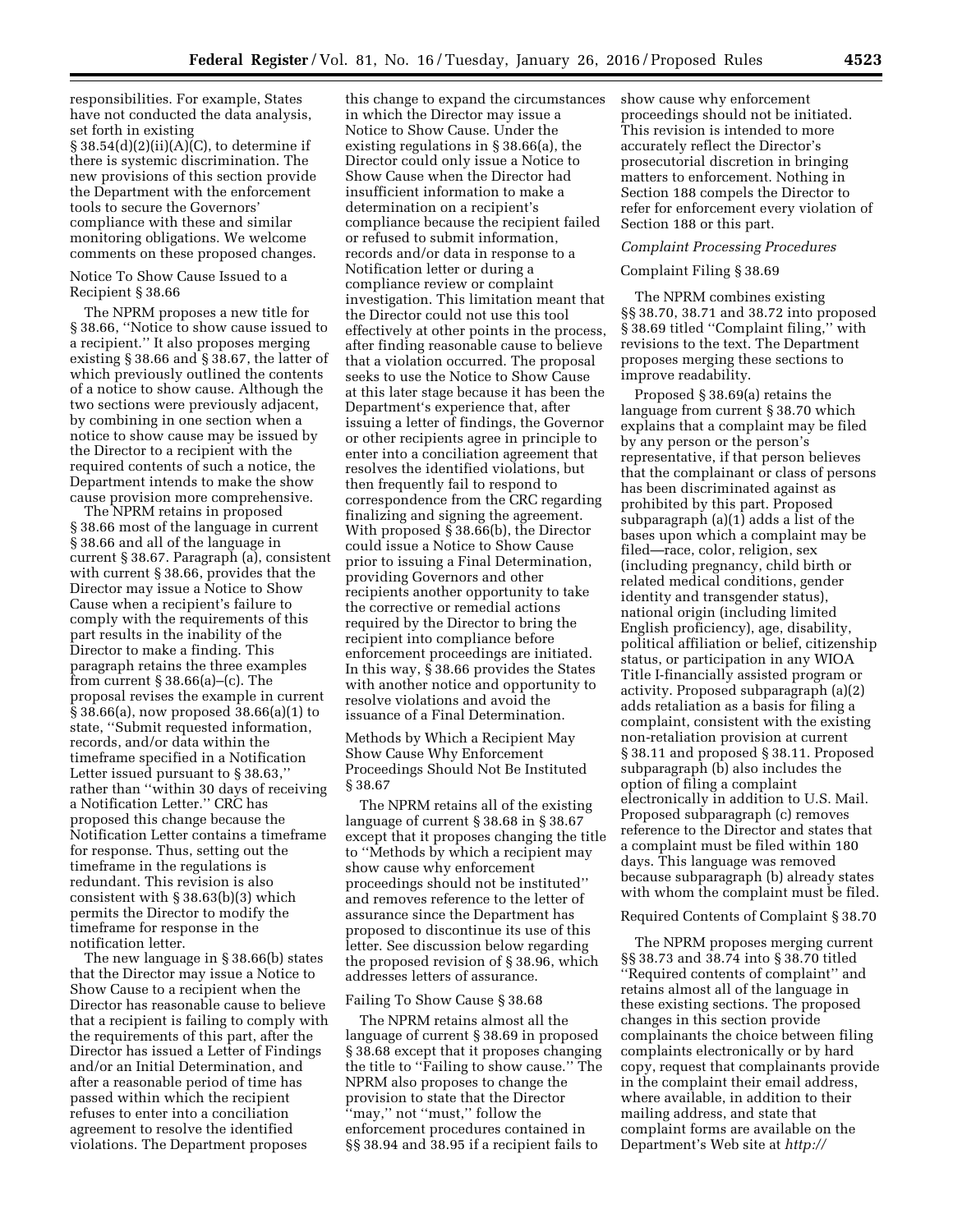# *[www.dol.gov/oasam/programs/crc/](http://www.dol.gov/oasam/programs/crc/external-enforc-complaints.htm) [external-enforc-complaints.htm](http://www.dol.gov/oasam/programs/crc/external-enforc-complaints.htm)*.

### Right to Representation § 38.71

The NPRM proposes to change the title of § 38.75 to ''Right to Representation'' and renumber it as § 38.71. Otherwise, it retains the existing language of this section.

# Required Elements of a Recipient's Complaint Processing Procedures § 38.72

The NPRM proposes minimal additions to the language of current § 38.76, including renumbering it as § 38.72 and changing the title to ''Required elements of a recipient's complaint processing procedures.'' The proposed language retains the requirement in current § 38.76 that recipients adopt procedures specifically to process complaints. The NPRM proposes adding to the procedures that the recipient must adopt and publish the requirement that recipients provide complainants a copy of the notice of rights contained in § 38.35, along with the already-required initial written acknowledgement of receipt of the complaint and notice of the complainant's right to representation. This requirement is designed to ensure that complainants are aware of their rights, including that they have the option of filing with the recipient or with CRC, and that they are aware of the deadlines applicable to filing a subsequent complaint with CRC once they file initially with the recipient. This notice is the same notice that the recipient is already required to post and disseminate pursuant to § 38.35, and this change ensures that the notice is included in the documents provided to the complainant at this critical juncture. The NPRM also proposes requiring inclusion of notice that the complainant has the right to request and receive, at no cost, auxiliary aids and services, language assistance services, and that this notice will be translated into the non-English languages of the recipient's service area; this is similar to the accessibility requirements found at § 38.34 and § 38.36.

The NPRM proposes to remove reference to ''he or she'' in this section as is consistent throughout the part and replace them with ''complainant.'' The NPRM also proposes adding a new subparagraph (c)(1), affirmatively stating that ADR may be attempted any time after a written complaint has been filed with the recipient. This language advises complainants and recipients that ADR may be initiated very early on to resolve the complaint. This requirement is intended to encourage

prompt resolution of complaints at the earliest possible stage of the process.

This rule proposes changing the language in the last sentence in subparagraph (c)(3)(ii) to state, ''If the Director determines that the agreement has been breached, the complaint will be reinstated and processed in accordance with the recipient's procedures.'' This change from the language in current § 38.76(c)(3)(ii) which stated: ''If he or she determines that the agreement has been breached, the complainant may file a complaint with the CRC based upon his/her original allegation(s), and the Director will waive the time deadline for filing such a complaint.'' This language change is proposed because the proper procedure, if the agreement reached under ADR is breached, is for the recipient and the complainant to return to the original complaint processing procedures.

### Responsibility for Developing and Publishing Complaint Processing Procedures for Service Providers § 38.73

The NPRM proposes to retain the language from current § 38.77, changing the title to ''Responsibility for developing and publishing complaint processing procedures for service providers'' for proposed § 38.73.

Recipient's Obligations When It Determines That It Has No Jurisdiction Over a Complaint § 38.74

The NPRM essentially retains the language of existing § 38.79 in § 38.74, but changes the title to ''Recipient's obligations when it determines that it has no jurisdiction over a complaint'' and replaces the term ''immediate'' with ''within five business days of making such determination'' as the time frame in which a recipient must notify the complainant in writing that it does not have jurisdiction. This change reduces ambiguity by providing a defined timeframe within which the recipient must notify a complainant about the recipient's lack of jurisdiction so that the complainant may timely pursue the allegations in an appropriate forum.

### If the Complainant Is Dissatisfied After Receiving a Notice of Final Action § 38.75

Proposed § 38.75 retains the language of existing § 38.79, with the exception of the title and two minor revisions. The NPRM changes the title of current § 38.79 to ''If the complainant is dissatisfied after receiving a Notice of Final Action.'' In addition, the Department proposes changing the first sentence from ''If, during the 90-day period'' to ''If the recipient issues its

Notice of Final Action before the end of the 90-day period.'' This change states more clearly that this section addresses the situation where the recipient issues its Notice before the 90-day period ends. The Department also proposes changing ''his or her'' to ''the complainant's'' representative consistent with the changes to this part.

If a Recipient Fails To Issue a Notice of Final Action Within 90 Days After the Complaint Was Filed § 38.76

Proposed § 38.76 retains all of the language in existing § 38.80, with the exception of the title that states ''If a recipient fails to issue a Notice of Final Action within 90 days after the complaint was filed.''

## Extension of Deadline To File Complaint § 38.77

The NPRM retains current § 37.81 in its entirety in proposed § 38.77, and changes the title to ''Extension of deadline to file complaint.''

## Determinations Regarding Acceptance of Complaints § 38.78

The NPRM retains all of the language in existing § 38.82, except the title and two words. The proposed title of § 38.78 is ''Determinations regarding acceptance of complaints.'' The Department proposes to delete ''No'' at the beginning of the section in response to the question in the heading, because the new heading is no longer in question format. The Department proposes changing the word ''determine'' to ''decide'' to distinguish the Director's decision whether to accept a complaint from the Director's Initial and Final Determinations.

## When a Complaint Contains Insufficient Information § 38.79

The NPRM retains all of the language in existing § 38.83, except for removing and replacing gender-specific pronouns and the title of § 38.79 to ''When a complaint contains insufficient information.'' It also proposes adding a provision to subparagraph (a) stating that, if the complaint does not contain enough information ''to identify the respondent or the basis of the alleged discrimination, the timeliness of the complaint, or the apparent merit of the complaint,'' the Director must try to get the needed information from the complainant. This proposed new language specifies the circumstances under which the Director must try to get information from the complainant. In subparagraph (c) the NPRM proposes that, when the Director closes the complainant's file, the Director must send a written notice to the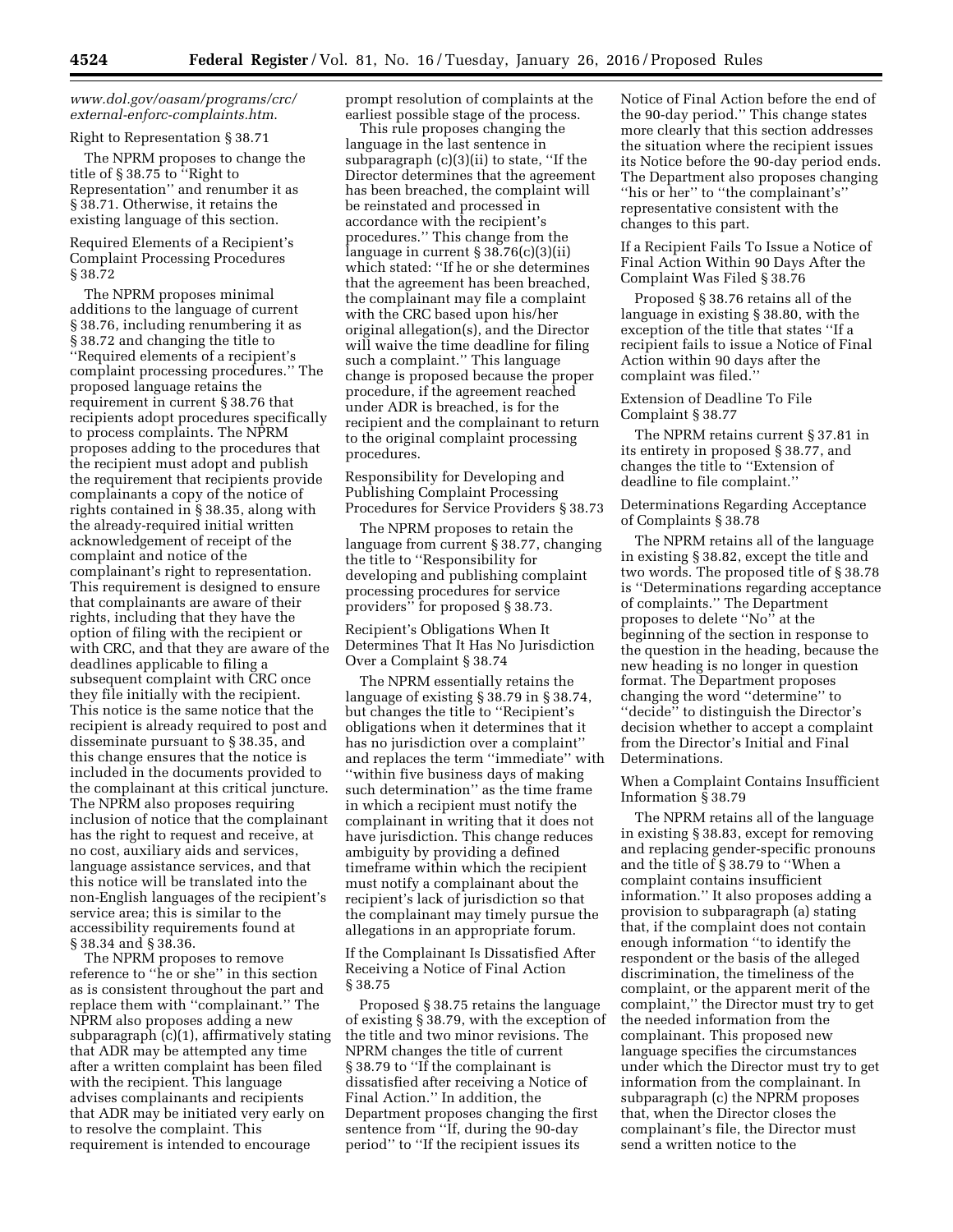complainant's last known address, ''email address (or other known method of contacting the complainant in writing.'' This change recognizes that there are more methods of written communication than mail now available.

The NPRM makes no changes to the language of existing §§ 38.84–38.88 besides revising the titles and section numbers to §§ 38.80–38.84. The new headings are, respectively, ''Lack of jurisdiction," "Complaint referral," ''Notice that complaint will not be accepted,'' ''Notice of complaint acceptance,'' and ''Contacting CRC about a complaint.''

#### Alternative Dispute Resolution § 38.85

The NPRM makes some changes to existing § 38.89, including changing it to § 38.85 with the title "Alternative dispute resolution.'' The Department proposes replacing reference to mediation with alternative dispute resolution (ADR) to encompass a broader array of procedures that may be used. ''The term ADR means any procedure, agreed to by the parties of a dispute, in which they use the services of a neutral party to assist them in reaching agreement and avoiding litigation. Types of ADR include arbitration, mediation, negotiated rulemaking, neutral fact-finding, and mini-trials. With the exception of binding arbitration, the goal of ADR is to provide a forum for the parties to work toward a voluntary, consensual agreement, as opposed to having a judge, or other authority, decide the case.'' 186 CRC also notes that current § 38.76, which sets out the required elements of a recipient's discrimination complaint processing procedures, already refers to ADR, not mediation, at § 38.76(c).

In addition, the NPRM proposes removing the references to ''the parties'' in this section, and replacing them with references to ''the complainant and the respondent.'' This change has been made for legal accuracy: the real parties in interest to a complaint alleging violations of WIOA Section 188 or this part by a recipient are the recipient/ respondent alleged to have committed the violation and CRC. There is no private right of action under WIOA Section 188; the complainant stands in the position of a witness who has notified CRC of the existence of a potential violation.

Proposed paragraph (b) removes the word ''issued'' from the sentence in

current § 38.89(b), ''The mediation will be conducted under guidance issued by the Director'' because the guidance from the Director on ADR may be provided informally. In addition, the NPRM revises paragraph (c) to state that ADR may take place at any time after a complaint has been filed to maximize the opportunity for resolution of complaints through the ADR process. Finally, the NPRM proposes revising paragraph (d) to state that ADR does not suspend investigation and complaint processes so that it is clear, that while ADR is taking place, CRC will continue complaint processing and investigation so that the complaint and evidence will not become stale while the complainant and recipient attempt informal resolution. CRC's continuing investigative activity will preclude recipients from using ADR as a vehicle to preclude CRC from reaching timely findings.

#### *Complaint Determinations*

Notice at Conclusion of Complaint Investigation § 38.86

The NPRM changes the title to ''Notice of conclusion of complaint investigation'' and the section number to 38.86. The NPRM adds a reference at the end of paragraph (b) to the sections of this part that describe the notification process described in §§ 38.34 and 38.36, so that the recipient, complainant and grantmaking agency are aware of the procedural steps that CRC will follow.

Director's Initial Determination That Reasonable Cause Exists To Believe That a Violation Has Taken Place § 38.87

The NPRM proposes to retain all of the existing language in § 38.91, and changes the title of § 38.87 to ''Director's Initial Determination that reasonable cause to believe that a violation has taken place.''

Director's Final Determination Finding That No Reasonable Cause Exists To Believe That a Violation Has Taken Place § 38.88

The NPRM proposes to retain all of the existing language in § 38.92, changing the title of § 38.88 to ''Director's Final Determination that no reasonable cause exists to believe that a violation has taken place.''

When the Recipient Fails or Refuses To Take Corrective Action Listed in the Initial Determination § 38.89

(accessed March 19, 2015). The corrective action listed in the Initial and  $18729$  U.S.C. 3248(b)(1). The NPRM proposes retaining the language from current § 38.93 for § 38.89, changing the title to ''When the recipient fails or refuses to take

Determination.'' Section 38.93 states that if the recipient failed or refused to take the corrective action listed in the Initial Determination, the Department must take corrective action, which included referring the matter to the Attorney General, or taking such other action as provided by law. This proposal has been made because the Department has prosecutorial discretion to pursue or not pursue further enforcement action after issuing an Initial Determination.187

Corrective or Remedial Action That May Be Imposed When the Director Finds a Violation § 38.90

The NPRM proposes retaining the language from current § 38.94 for § 38.90, changing the title to ''Corrective or remedial action that may be imposed when the Director finds a violation.''

#### Post-Violation Procedures § 38.91

The NPRM proposes retaining all of the existing language in the § 38.95, but changes the title. The Department proposes, ''Post violation procedures'' as the title for § 38.91. Because the circumstances under which a written assurance will be used has been revised, as discussed in § 38.92, this section deletes paragraphs (b)(1)(iii)(C) and paragraph (b)(3)(iii), which referred to using ''both'' a written assurance and a conciliation agreement as closing documents for the same set of violations. The Department proposes to remove the inadvertent reference to a nonexistent paragraph (d) at the end of paragraph (a).

#### Written Assurance § 38.92

The NPRM proposes revising current § 38.96 to explain the circumstances in which a written assurance will be used as a resolution document. The Department proposes retaining the title from current § 38.96 for § 38.92. Current Section 38.96 required that ''a written assurance must provide documentation that violations listed in the Letter of Findings, Notice to Show Cause or Initial Determination, as applicable, have been corrected.'' That provision did not adequately explain when a written assurance rather than a conciliation agreement would be the appropriate resolution document and this confusion has caused delay in bringing recipients into compliance. The proposed rule states, ''A written assurance is the resolution document used when the Director determines that a recipient has taken all corrective actions to remedy the violations specified in the Letter of Findings or

<sup>186</sup> Department of Labor/Labor Relations/ Alternative Dispute Resolution, available at *[http://](http://www.dol.gov/dol/topic/labor-relations/adr.htm) [www.dol.gov/dol/topic/labor-relations/adr.htm](http://www.dol.gov/dol/topic/labor-relations/adr.htm)*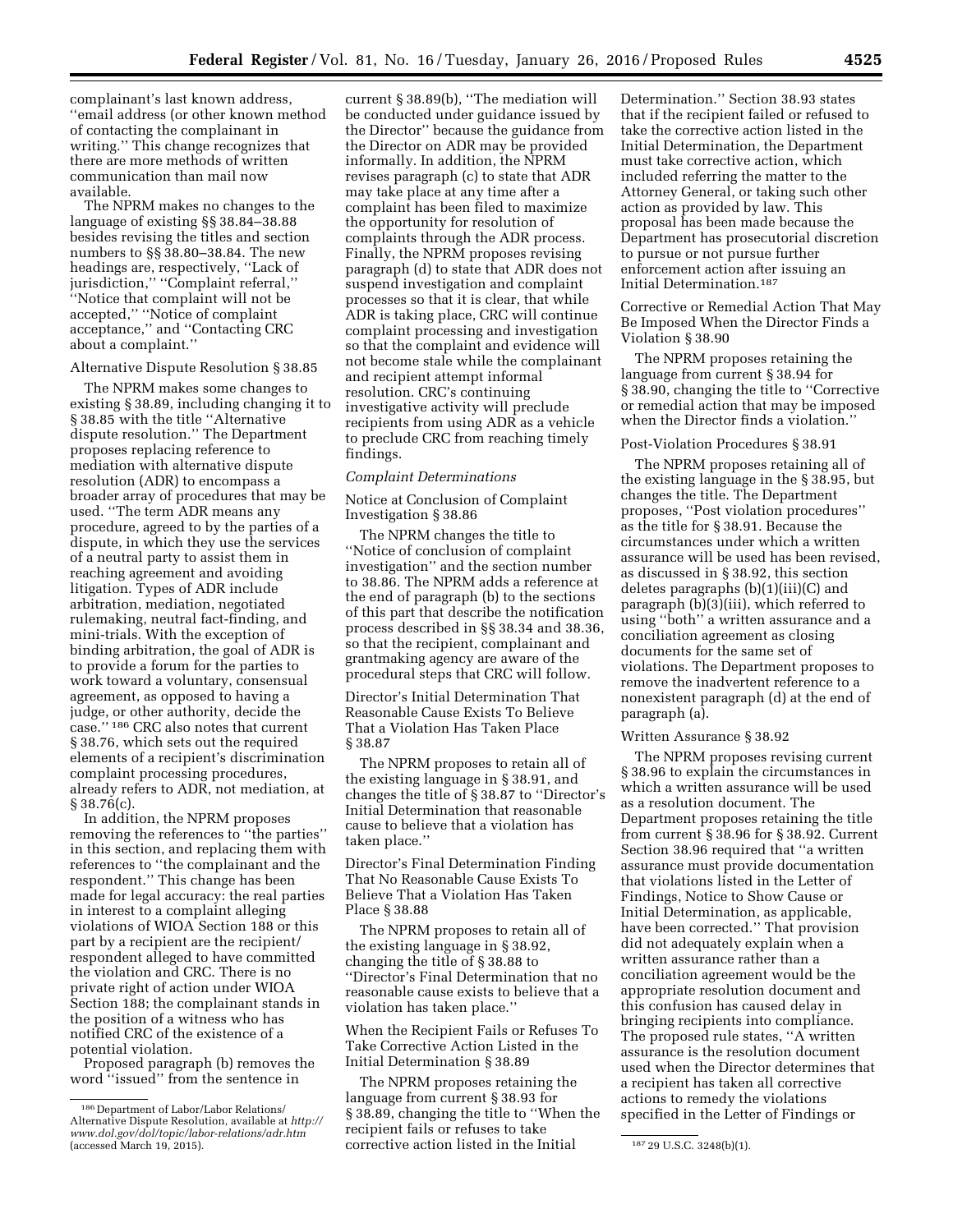Initial Determination identifying the violations within fifteen business days after receipt of the Letter or Determination.'' This proposed revision is intended to reduce the protracted negotiations over the form of the final resolution document that have become commonplace over recent years.

# Required Elements of a Conciliation Agreement § 38.93

The NPRM proposes to retain the language in current § 38.97 for proposed § 38.93 titled ''Required elements of a conciliation agreement.'' It retains current paragraph (a) and adds a new paragraph (b) ''Address the legal and contractual obligations of the recipient.'' It re-numbers current paragraph (b) as new paragraph (c), current paragraph (c) as paragraph (d), current paragraph (d) as paragraph (e) and current paragraph (f) as new paragraph (i). The NPRM proposes a new paragraph (g) to require that a conciliation agreement provide that nothing in the agreement prohibits CRC from sending it to the complainant, making it available to the public, or posting it on the CRC or the recipient's Web site. The NPRM also proposes a new paragraph (h) to require that a conciliation agreement provide that in any proceeding involving an alleged violation of the conciliation agreement, CRC may seek enforcement of the agreement itself and shall not be required to present proof of the underlying violations resolved by the agreement. This change brings the regulations in line with current practice and with other nondiscrimination enforcement agencies in DOL. For example, OFCCP has incorporated similar language into their conciliation agreements pursuant to their regulations at 41 CFR 60–1.34(d).

The proposal is consistent with the well-settled principle under Title VII case law that a conciliation agreement entered to resolve discrimination claims is specifically enforceable independent of a finding that the employer did, in fact, engage in discriminatory practices, so long as regular contract rules are satisfied and enforcement does not conflict with the purposes of Title VII.188 The courts have concluded that conciliation agreements would be rendered worthless as a means of securing voluntary compliance with Title VII, if a finding on the merits were required before any voluntary agreement to resolve discrimination claims could be enforced.189 Likewise, respondents

that enter into conciliation agreements to resolve findings of discrimination or other substantive violations do so voluntarily and knowingly. Respondents are under no compulsion to execute conciliation agreements; they are free to reject the terms of settlement and have the matter resolved through the contested litigation. However, if a respondent voluntarily and knowingly accepts an offer to conciliate a matter, both parties, including the Government, are entitled to rely on the representations contained in the conciliation agreement. The conciliation agreement, as a contract, binds both parties and thus inequities would result if one or the other party was allowed to ignore its agreement and return to "square one." 190

### When Voluntary Compliance Cannot Be Secured § 38.94

The NPRM proposes retaining the language in current § 38.98 in proposed § 38.94 titled ''When voluntary compliance cannot be secured'' and adds ''the Governor'' in paragraphs (a) and (b)(1) to the list of other entities grant applicants and recipients—to which these provisions apply. Although the Governor is also a recipient in certain circumstances, these provisions add the Governor as a separate entity to address violations that are not based on the Governor's status as a recipient. As set forth in Subpart C, the Governor has additional obligations to conduct oversight and monitoring of WIOA Title I-financially assisted State programs and to develop a Nondiscrimination Plan that are not based on the Governor's role as a recipient. The Governor can be found in violation of this part for failure to comply with those obligations.

Enforcement When Voluntary Compliance Cannot Be Secured § 38.95

The NPRM retains the language of current § 38.99 in proposed § 38.95 titled ''Enforcement when voluntary compliance cannot be secured.''

Contents of a Final Determination of a Violation § 38.96

The NPRM retains the language in current § 38.100 in proposed § 38.96 titled ''Contents of a final determination of a violation.''

## Notification of Finding of Noncompliance § 38.97

The NPRM proposes to retain the language in current § 38.101 in new § 38.97 titled ''Notification of finding of noncompliance.''

## *Breaches of Conciliation Agreements*

Notice of Breach of Conciliation Agreement § 38.98

The NPRM proposes merging and retaining the language in current § 38.102 and § 38.103 in new § 38.98 titled ''Notice of breach of conciliation agreement.''

Contents of Notice of Breach of Conciliation Agreement § 38.99

The NPRM proposes retaining the language in current § 38.104 in § 38.99 titled ''Contents of notice of breach of conciliation agreement.''

Notification of an Enforcement Action Based on Breach of Conciliation Agreement § 38.100

The NPRM proposes retaining the language in current § 38.105 in § 38.100 titled ''Notification of an enforcement action based on breach of conciliation agreement.''

### *Subpart E—Federal Procedures for Effecting Compliance*

In describing the procedures the Department will follow in effecting compliance with the nondiscrimination and equal opportunity provisions of WIOA and this part, the Department proposes a few minor changes to the process it had followed in effecting compliance with the counterpart provisions of WIA and part 37.

#### Enforcement Procedures § 38.110

Proposed § 38.110 generally contains the same requirements of current § 38.110. The Department proposes as the title for this section, ''Enforcement Procedures,'' rather than the current heading of § 38.110, which is in question format. The proposed rule adds language at the end of subsection (a)(3) stating that the Secretary may take such action as may be provided by law ''which may include seeking injunctive relief.'' This additional language is intended to provide transparency by advising recipients that the Secretary may seek corrective actions that go beyond make-whole relief, and provides an example of such other actions.

#### Hearing Procedures § 38.111

Proposed § 38.111 contains the same requirements of current § 38.111. The Department proposes as the title for this section, ''Hearing Procedures,'' rather than using the current heading of § 38.111, which is in question format. Proposed § 38.111(b)(3) specifies where a grant applicant or recipient must serve a copy of their filings under this section and substitutes ''Civil Rights and Labor-Management Division, Room N–2474''

<sup>188</sup>*See, e.g., EEOC* v. *Safeway Stores, Inc.,* 714 F.2d 567 (5th Cir. 1983), *cert. denied,* 467 U.S. 1204

<sup>(1984). 189</sup>*Eatmon* v. *Bristol Steel & Iron Works, Inc.,* <sup>769</sup> F.2d 1503, 1509 (11th Cir. 1985); *EEOC* v. *Henry* 

*Beck Co.,* 729 F.2d 301, 305 (4th Cir. 1984); *EEOC*  v. *Safeway Stores, supra,* 714 F.2d at 574. 190 62 FR 44186, Aug. 19, 1997.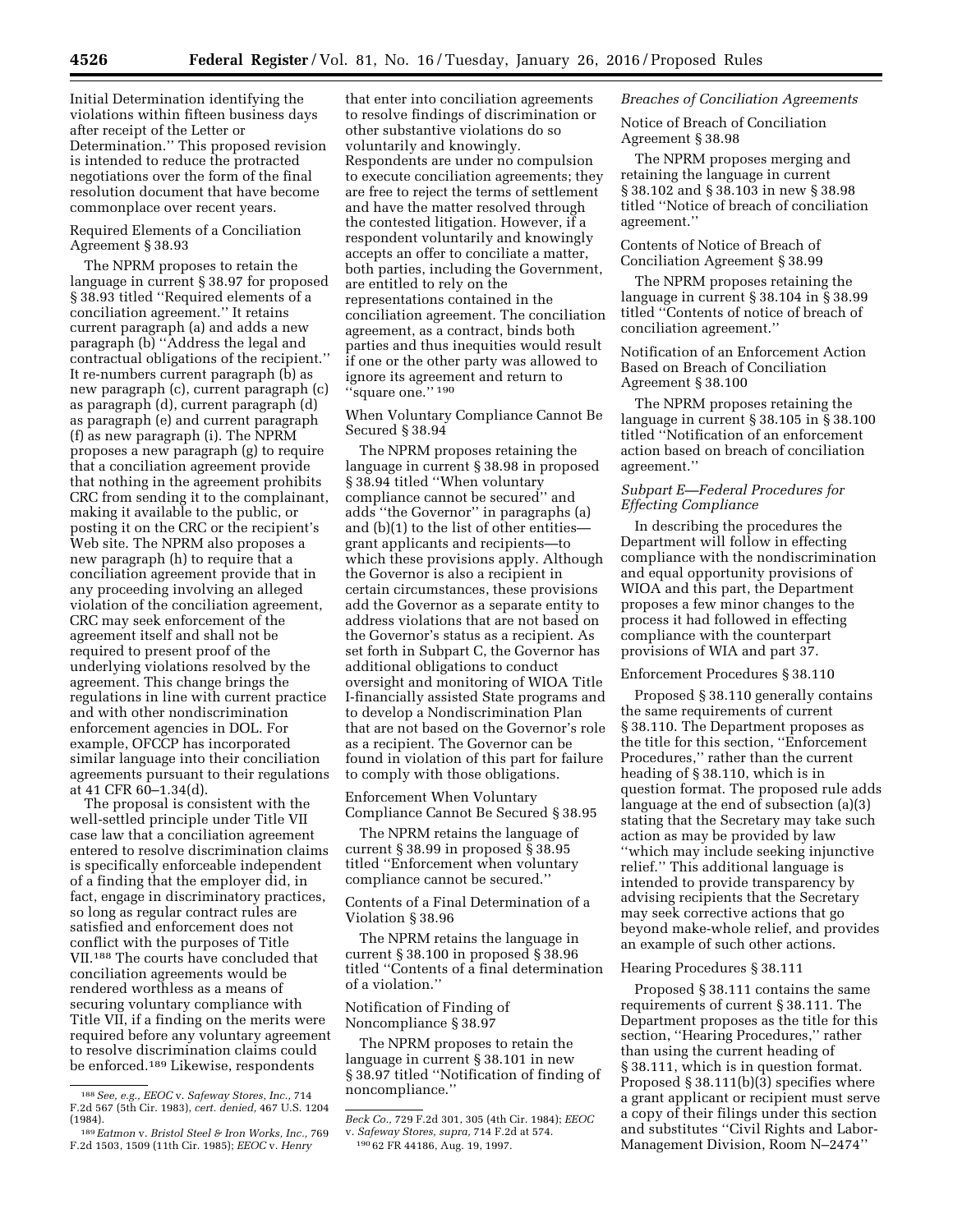for ''Civil Rights Division, Room N– 2464'' to capture the current title and location of the Office of the Solicitor Division to which filings must be sent. Proposed § 38.111(d)(2) deletes the word ''Uniform'' as used in current § 38.111 (d)(2), ''Uniform Rules of Evidence issued by the Department of Labor's Office of Administrative Law Judges'' to reflect the current title of that rule at 29 CFR part 18.

### Initial and Final Decision Procedures § 38.112

Proposed § 38.112 generally contains the same requirements of current § 38.112. The Department proposes as the title for this section, ''Initial and final decision procedures,'' rather than the heading of current § 38.112, which is in question format. Proposed Section 38.112 is composed of one paragraph that describes Initial Decisions by an Administrative Law Judge and multiple paragraphs concerning Final Decisions and Orders by the Secretary. Proposed § 38.112 substitutes ''Administrative Review Board'' for the word ''Secretary'' where it appears in current § 38.112 paragraphs (b)(1), (b)(1)(i), (b)(1)(ii),  $(b)(1)(v), (b)(1)(vi), (b)(1)(vii)(A),$  $(b)(1)(vii)(B), (b)(1)(viii), and (b)(2)(ii).$ The NPRM substitutes ''Administrative Review Board'' (ARB) for the Secretary so that the part 38 rule accurately reflects the ARB's role in issuing final agency decisions in cases brought to enforce WIOA Section 188. In 1996, the Secretary issued Secretary's Order 2–96 creating the ARB and delegating to the ARB the Secretary's authority to issue final agency decisions under 38 enumerated statutes, among them the Comprehensive Employment and Training Act, 29 U.S.C. 801 *et seq.,* and the Job Training Partnership Act, 20 U.S.C. 1576, predecessor statutes to WIA and WIOA. Secretary's Order 1– 2002 included a delegation to the ARB for matters arising under Section 188 of the Workforce Investment Act. 67 FR 64272 (October 17, 2002), as did Secretary's Order 02–2012, 77 FR 69376 (November 16, 2012). These delegation orders also contain a catch-all provision to extend the delegation to subsequently enacted statutes or rules, including: ''Any laws or regulation subsequently enacted or promulgated that provide for final decisions by the Secretary of Labor upon appeal or review of decisions, or recommended Decisions, issued by ALJs, and any Federal law that extends or supplements unemployment compensation and Provides for final decisions by the Secretary of Labor.'' 191 Thus, even absent a new delegation

order, the ARB would issue final agency decisions under Section 188 of WIOA.

The subparagraphs of proposed § 38.112(b) set forth procedures for filing exceptions to the Administrative Law Judge's initial decision and order and issuance of a Final Decision and Order by the Department. Proposed § 38.112(b)(1)(iii) deletes the sentence ''[a]ny exception not specifically urged is waived'' from this subparagraph. The Department no longer believes that this is an accurate statement of the ARB's scope of review of initial decisions. The Administrative Procedure Act provides that, on appeal from or review of the initial decision, the agency has all the powers which it would have in making the initial decision except as it may limit the issues on notice or by rule.192 Where, as here, the applicable rule does not specify the standard of review, ''the Board is not bound by either the ALJ's findings of fact or conclusions of law, but reviews both de novo.'' 193

Finally, proposed § 38.112(b)(2)(ii) adds language providing that, when a Final Determination or Notification of a Breach of Conciliation Agreement becomes the Final Decision, the ARB may, within 45 days, issue an order terminating or denying the grant or continuation of assistance or imposing appropriate sanctions not just for failure of the grant recipient or recipient to comply with the required corrective and/or remedial actions, but also for the Governor's failure to comply. The NPRM inserts ''the Governor'' because the Governor would have obligations under this part that are independent of his or her role as a recipient. For example, Sections 38.50–55 impose on the Governor the obligation to conduct oversight, and monitor the compliance, of WIOA title I financially assisted State programs, and to develop and maintain a Nondiscrimination Plan for State programs as defined in § 38.4. Proposed § 38.112(b)(2)(ii) retains the language in current  $\S 38.112(b)(2)(ii)$  that the Secretary may refer the matter to the Attorney General for further enforcement action. The NPRM retains the reference to the Secretary's role here

because this referral function has not been delegated to the ARB.

Suspension, Termination, Withholding, Denial, or Discontinuation of Financial Assistance § 38.113

Proposed § 38.113 contains the same requirements of current § 38.113. The Department proposes as the title for this section, ''Suspension, termination, withholding, denial or discontinuation of financial assistance,'' rather than the heading of current § 38.113, which is in question format. Consistent with the analysis set forth in the proposed § 38.112, the Department proposes in § 38.113(c) to substitute "Administrative Review Board'' for ''Secretary.''

Distribution of WIOA Title I Financial Assistance to an Alternate Recipient § 38.114

Proposed § 38.114 contains the same requirements of current § 38.114. The Department proposes as the title for this section, ''Distribution of WIOA Title I financial assistance to an alternate recipient,'' rather than the heading of current § 38.114, which is in question format.

### Post-Termination Proceedings § 38.115

Proposed § 38.115 contains the same requirements of current § 38.115. The Department proposes as the heading for this section, ''Post-termination proceedings,'' rather than the heading of current § 38.115, which is in question format. Consistent with the reasoning provided in proposed § 38.112, and § 38.113, the Department proposes in § 38.115 substituting ''Administrative Review Board'' for ''Secretary'' throughout this section. This change has been made in paragraphs (c)(2) and (c)(5) of this section. Consistent with the reasoning provided in proposed § 38.111, the Department proposes in § 38.115 substituting "Civil Rights and Labor-Management Division'' for ''Civil Rights Division'' in paragraph (c)(3) of this section.

### *Appendix to § 38.9*

Recipient Language Assistance Plan (LEP Plan): Promising Practices

The proposed rule contains an Appendix that is intended to provide further direction as to the obligations of recipients to take reasonable steps to provide meaningful language access to LEP individuals. The proposed Appendix provides a clear framework for recipients that choose to develop a written LEP plan. The Appendix states that, while written LEP plans are not required under Section 188 or this proposed part, development and implementation of such a plan has the

<sup>191</sup> 77 FR at 63279.

<sup>192</sup> 5 U.S.C. 557(b).

<sup>193</sup>Masek v. The Cadle Co*.,* ARB No.97–069, ALJ No. 1995–WPC–1 (ARB Apr. 25, 2000) at 7 (citations omitted). *See also Jones* v. *U.S. Dep't of Labor,* 148 F.App'x 490, 2005 WL 2173769 (6th Cir Sept. 8, 2005) (ARB acted within its authority in drawing its own conclusions based on its independent review of the evidence); *Phillips* v. *Stanley Smith Security, Inc.,* ARB No. 98–020, ALJ No. 1996–ERA–30 (ARB Jan. 31, 2001 (ARB reviews ALJ decisions under the ERA *de novo,* but accords special weight to an ALJ's demeanor-based credibility determinations.); *Berkman* v. *U.S. Coast Guard Academy,* ARB No. 98–056, ALJ No. 1997– CAA–2 and 9 (ARB Feb. 29, 2000).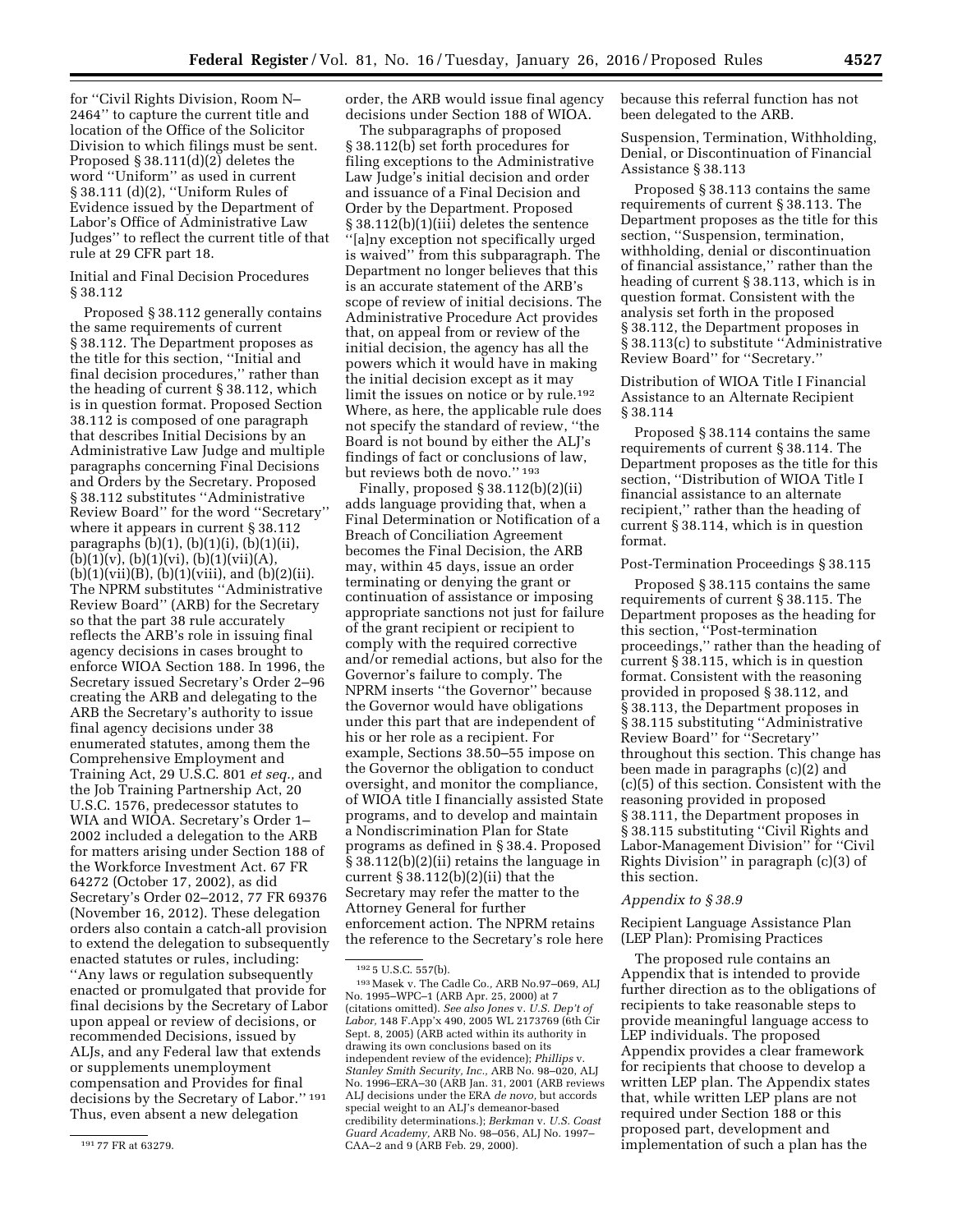benefit of providing the recipient with a roadmap for establishing and documenting compliance with its LEP obligations.

As the proposed Appendix explains, the elements of an effective written plan are not fixed, nor will they be the same for all recipients. Rather, each recipient must tailor the plan to its specific programs and activities, and should revise the plan, as appropriate, to reflect updated government guidance, the recipients' experiences, changes in the recipient's operations, changing demographics, and stakeholder feedback. Based on its recent experiences in addressing issues related to recipient compliance with LEP obligations, the Department has set forth 14 suggested elements of a successful recipient LEP plan.

### Illustrative Applications in Recipient Programs and Activities

The proposed Appendix also contains several examples that illustrate the types of reasonable steps that recipients may be required to take to provide meaningful access to LEP individuals. In the first example, an LEP individual who speaks Urdu seeks information about unemployment insurance from a State's telephone call center. Because of the nature and importance of unemployment insurance, the resources of the State, and the wide availability of low-cost commercial language services, such as telephonic oral interpretation services, the State must, at a minimum, provide the LEP individual with telephonic interpretation services to ensure meaningful access to the unemployment insurance program even if Urdu is a non-frequently encountered non-English language.

The second example illustrates that a recipient has some flexibility as to reasonable steps that it may be required to take to provide language assistance to LEP individuals. If an LEP individual who speaks Tagalog requests a recipient that provides career services to translate a brochure about an upcoming job fair, the reasonable steps that the recipient must take will vary depending on whether Tagalog is spoken by a significant number or proportion of the population eligible to be served and is a language frequently encountered in the career services program. The recipient would be required to provide a written translation of vital information in the brochure if the above factors were answered in the affirmative, but it would satisfy the obligation to take reasonable steps for the recipient to provide an oral summary of the brochure's contents if Tagalog were not

as commonly spoken in that service area.

The proposed Appendix also provides direction to recipients regarding the provision of English language learning opportunities as one of the possible reasonable steps a recipient may take to provide an LEP individual meaningful access to its program or activity. The Appendix also clarifies that taking reasonable steps may be a collaborative process, although each recipient remains independently obligated to take reasonable steps. The Appendix uses the example of an LEP individual who learns through a One Stop Center of welding training offered in English that is being provided by an eligible training provider. In such a situation, the One Stop Center and eligible training provider may work together to provide meaningful access. This coordination may involve ensuring that the LEP individual receives appropriate English learning from the One Stop or from another organization that provides English language training at no cost to the individual. Depending on the circumstances, the English language training may be offered before or concurrently with enrollment in the welding class.

#### **III. Rulemaking Analyses and Notices**

*A. Executive Orders 12866 (Regulatory Planning and Review) and Executive Order 13563 (Improving Regulation and Regulatory Review)* 

Executive Order (E.O.) 12866 directs agencies, in deciding whether and how to regulate, to assess all costs and benefits of available regulatory alternatives, including the alternative of not regulating. E.O. 13563 is supplemental to and reaffirms E.O. 12866. It emphasizes the importance of quantifying present and future benefits and costs; directs that regulations be adopted with public participation; and, where relevant and feasible, directs that regulatory approaches be considered that reduce burdens, harmonize rules across agencies, and maintain flexibility and freedom of choice for the public. Costs and benefits shall be understood to include both quantifiable measures and qualitative assessments of possible impacts that are difficult to quantify. If regulation is necessary, agencies should select regulatory approaches that maximize net benefits. The Office of Management and Budget (OMB) determines whether a regulatory action is significant and, therefore, subject to review.

Section 3(f) of E.O. 12866 defines a ''significant regulatory action'' as any action that is likely to result in a rule that may:

(1) Have an annual effect on the economy of \$100 million or more or adversely affect in a material way the economy, a sector of the economy, productivity, competition, jobs, the environment, public health or safety, or State, local, or tribal governments or communities;

(2) Create a serious inconsistency or otherwise interfere with an action taken or planned by another agency;

(3) Materially alter the budgetary impact of entitlements, grants, user fees, or loan programs or the rights and obligations of recipients thereof; or

(4) Raise novel legal or policy issues arising from legal mandates, the President's priorities, or the principles set forth in E.O. 12866.

*Summary of the analysis.* The Department provides the following summary of the regulatory impact analysis:

(1) The proposed rule is a ''significant regulatory action'' under Section 3(f)(4) of E.O. 12866; therefore, OMB has reviewed the proposed rule.

(2) The proposed rule would have a negligible net direct cost impact on small entities beyond the baseline of the current costs required by the Workforce Innovation and Opportunity Act (WIOA) program as it is currently implemented in regulation.

(3) The proposed rule would not impose an unfunded mandate on Federal, State, local, or tribal governments as defined by the Unfunded Mandates Reform Act.

In total, the Department estimates that this NPRM would have a first year cost of \$28,250,547and second and futureyear cost of \$ 9,487,711 as detailed in Table 3 and Table 4. The proposals in the NPRM would not create significant new costs or burdens for Governors, recipients, or beneficiaries. The primary administrative burden created for recipients in the first year would be the cost of regulatory familiarization, which the Department calculates to be just over \$12 million. The primary administrative burden created for Governors in the first year would be the cost of conducting monitoring of recipients for compliance with the nondiscrimination and equal opportunity provisions, which the Department calculates to be approximately \$6.55 million. The other new cost burdens created for recipients in the first year would be: (1) The cost of pregnancy accommodations, which the Department calculates to be just over \$100,000; (2) the cost of compliance with record keeping, translation, and interpretation obligations related to limited English proficient beneficiaries,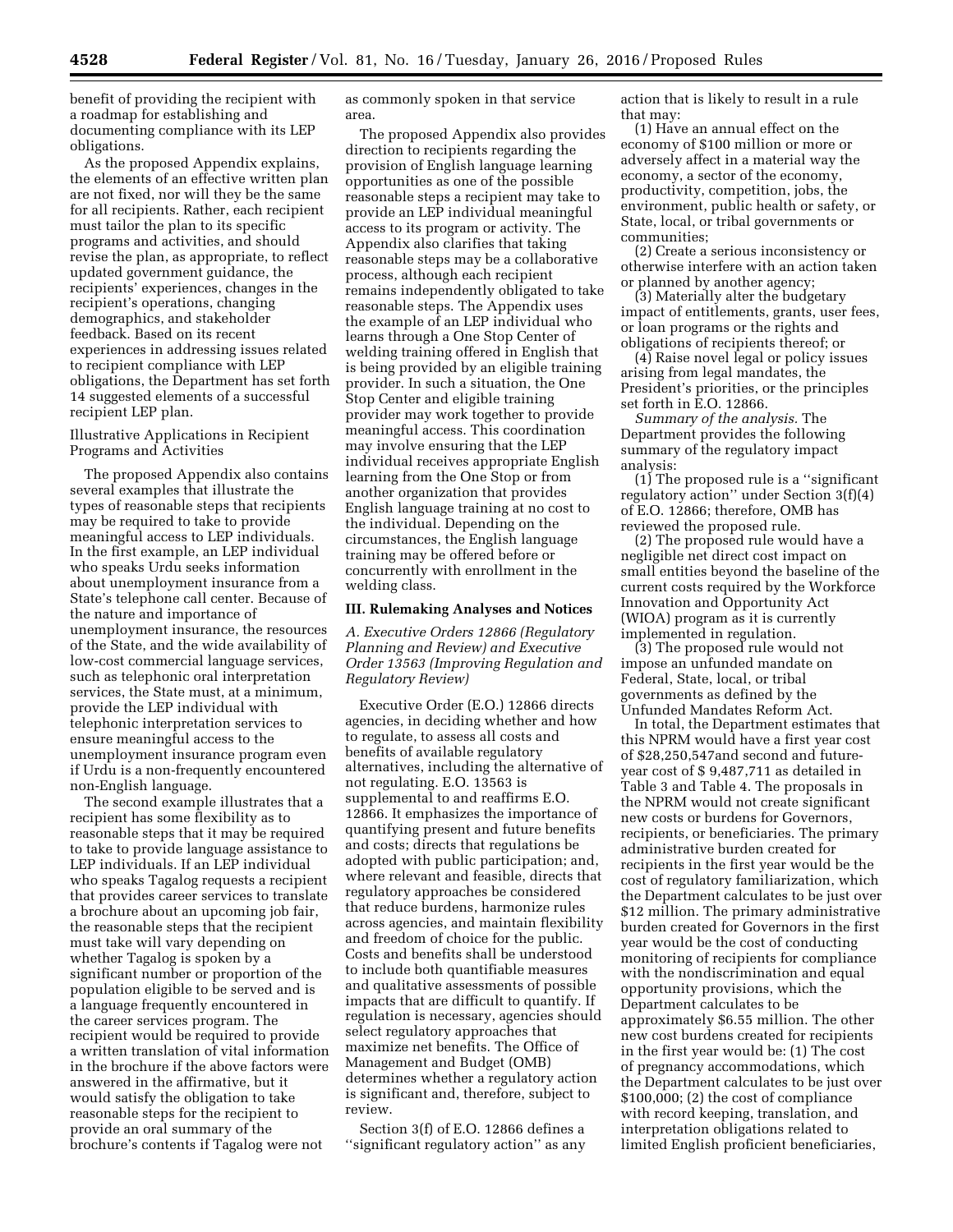which the Department is currently unable to calculate, and about which the Department seeks comment; (3) the cost of updating and disseminating equal opportunity notices and posters, which the Department calculates to be approximately \$4 million; (4) the cost of incorporating two new categories of demographic data collection on limited English proficiency and preferred language, which the Department calculates to be approximately \$3.75 million; and (5) the cost of updating complaint processing procedures, which the Department calculates to be approximately \$1.5 million.

The Department was unable to quantify estimates of several important benefits to society due to data limitations or lack of existing data or evaluation findings on particular items. However, overall many of the proposed revisions to 29 CFR part 38 contained in the NPRM will improve readability and provide additional guidance to Governors and recipients, in several instances in response to feedback from stakeholders, to their benefit. For example, additional language in §§ 38.28–38.31 regarding the obligations of Equal Opportunity Officers (EO Officers) and recipients' obligations regarding their EO Officers provides detailed direction that benefits recipients. Similarly, language in § 38.92 provides additional detail regarding the use of written assurances in the enforcement of nondiscrimination and equal opportunity requirements that resolves confusion that recipients raised about its use. In addition, by including updates to the nondiscrimination provisions in §§ 38.7–38.17, the NPRM makes it easier for Governors and recipients to meet their equal opportunity and nondiscrimination obligations under Section 188 of WIOA because the implementing regulations contain provisions consistent with requirements with which they are already required to comply under Federal laws such as Title VI and Title VII of the Civil Rights Act of 1964, as amended; Title IX of the Education Amendments of 1972; Americans with Disabilities Act of 1990, as amended; and Section 504 of the Rehabilitation Act.

The Department requests comment on the costs and benefits of this NPRM with the goal of ensuring a thorough consideration and discussion at the Final Rule stage.

#### 1. The Need for the Regulation

Signed by President Obama on July 22, 2014, the Workforce Investment and Opportunity Act (WIOA) supersedes the Workforce Investment Act of 1998

(WIA) as the Department's primary mechanism for providing financial assistance for a comprehensive system of job training and placement services for adults and eligible youth. Section 188 of WIOA contains the identical provisions of Section 188 as appeared in WIA and prohibits the exclusion of an individual from participation in, denial of the benefits of, discrimination in, or denial of employment in the administration of or in connection with, any programs and activities funded or otherwise financially assisted in whole or in part under Title I of WIOA because of race, color, religion, sex, national origin, age, disability, political affiliation or belief, and for beneficiaries only, citizenship status, or participation in a program or activity that receives financial assistance under Title I of WIOA. Section 188(e) of WIOA requires that the Department issue regulations implementing Section 188.

2. Technical Update of Section 188 versus publication of a simultaneous NPRM

The Department considered two possible alternatives:

(1) To publish a Final Rule as 29 CFR part 38 implementing Section 188 of WIOA with only technical updates to the regulations at 29 CFR part 37 which implements Section 188 of WIA; or

(2) To publish the above mentioned Final Rule followed by an NPRM. The above mentioned Final Rule would apply until issuance of a Final Rule based on the NPRM. The NPRM would update part 38 consistent with current law and address its application to current workforce development and workplace practices and issues.

The Department has considered these options in accordance with the provisions of E.O. 12866 and has chosen to publish this NPRM soon after a technically updated Final Rule implementing Section 188 of WIOA (*i.e.,* alternative 2). The Department believes that the current rule does not reflect recent developments in equal opportunity and nondiscrimination jurisprudence. Moreover, procedures and processes for enforcement of the nondiscrimination and equal opportunity provisions of Section 188 have not been revised to reflect changes in the practices of recipients since 1999, including the use of computer-based and internet-based systems to provide aid, benefits, services, and training through WIOA Title I-financially assisted programs and activities. Thus, only reissuing the existing regulations with technical updates (*i.e.,* alternative 1) would have the negative effect of

continuing to impose ongoing compliance costs on recipients.

#### 3. Analysis Considerations

The Department derives its estimates by comparing the existing program baseline, that is, the program benefits and costs estimated as a part of the regulations implementing Section 188 of WIA, found at 29 CFR part 37.

For a proper evaluation of the benefits and costs of the NPRM, the Department explains how the newly required actions by States and recipients under the proposed regulations at part 38 are linked to the expected benefits and estimated costs. The Department also considered, when appropriate, the unintended consequences of the proposed regulations introduced by the NPRM. The Department makes every effort, when feasible, to quantify and monetize the benefits and costs of the NPRM. When the Department is unable to quantify them—for example, due to data limitations—the Department describes the benefits and costs qualitatively.

In accordance with the regulatory analysis guidance contained in OMB Circular A–4 and consistent with the Department's practices in previous rulemakings, this regulatory analysis focuses on the likely consequences (benefits and costs that accrue to citizens and residents of the United States) of the WIOA-required NPRM.

Table 1 presents the estimated annual number of recipients expected to experience an increase in level of effort (workload) due to the proposed language in this NPRM. These estimates are used extensively throughout this document to calculate the estimated costs for each provision. Note that several recipients are likely counted more than once under different categories because they receive more than one source of WIOA Title I financial assistance. For example, the Texas Workforce Commission is both a recipient of a Senior Community Service Employment Program Grant as well as an Adult WIOA Title I grantee. However, the Department decided to include them in both the ''States'' category of recipient and under a ''National Programs'' category to avoid the risk of being under-inclusive in the calculations. At the same time, there are entities that local workforce boards may include in the One-Stop delivery system, and thus, may be recipients if they become partners. These optional partners include the Supplemental Nutritional Assistance Program employment and training program, Ticket-to-Work and the Self-Sufficiency Program of the Social Security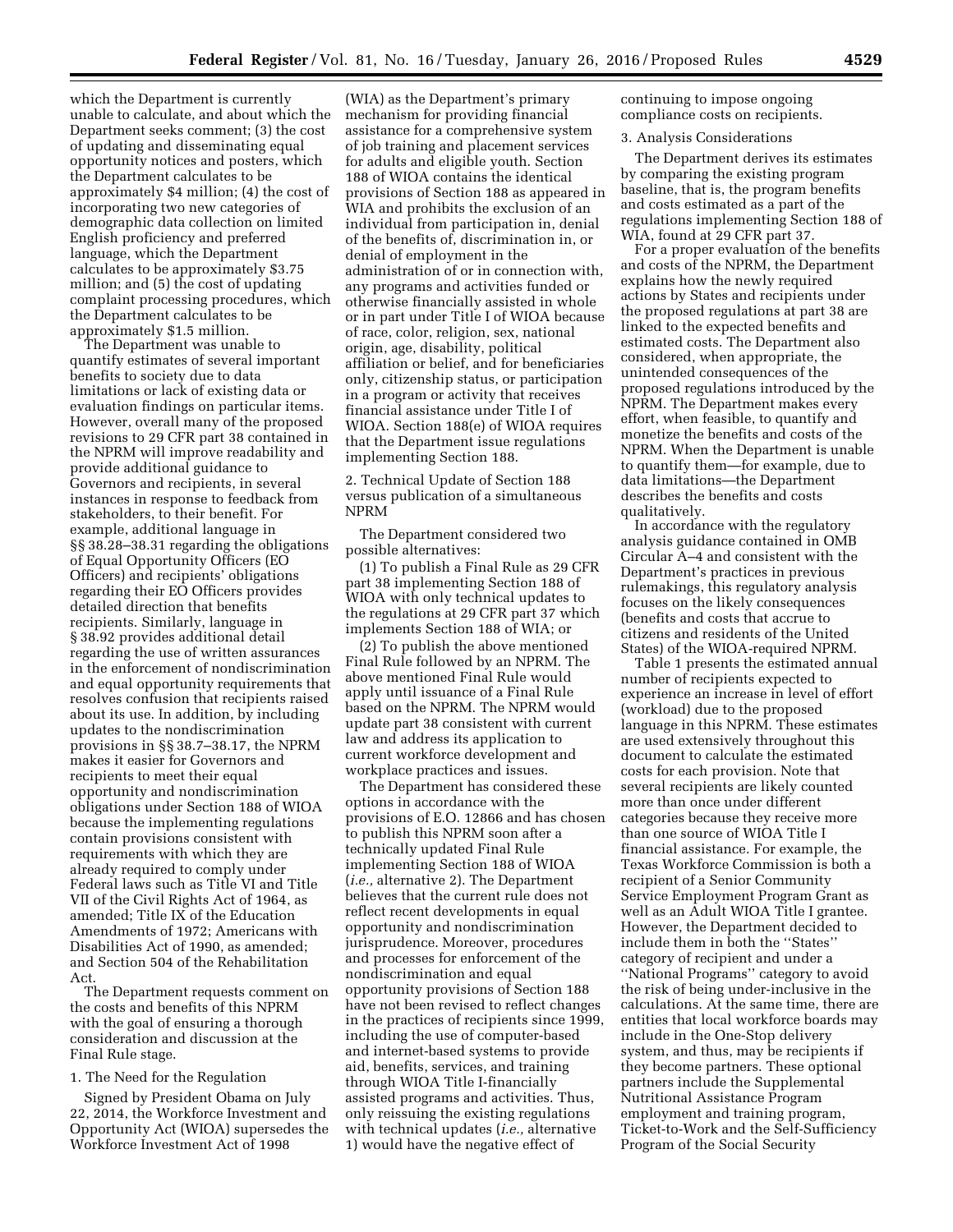Administration. Similarly, the beneficiary estimate may be overinclusive because several beneficiaries are likely counted more than once under different categories because they receive

aid, service, training or benefit from more than one recipient. However, the Department decided to include them in both the State Workforce Agencies category of recipient and National

Programs category in an effort to be over-inclusive, rather than risking being under-inclusive in our calculations.

# TABLE 1—ESTIMATED ANNUAL NUMBER OF RECIPIENTS, BENEFICIARIES, AND NON-FEDERAL FULL-TIME EMPLOYEES OF **RECIPIENTS**

| Recipients                                                                                                               | Estimated<br>annual number<br>of recipients | Estimated<br>annual number<br>of beneficiaries | Estimated<br>annual number<br>of non-federal<br>full-time<br>employees of<br>recipients |
|--------------------------------------------------------------------------------------------------------------------------|---------------------------------------------|------------------------------------------------|-----------------------------------------------------------------------------------------|
|                                                                                                                          | 19556                                       |                                                |                                                                                         |
|                                                                                                                          | /195                                        |                                                | 196 65,655                                                                              |
|                                                                                                                          | 195                                         |                                                | (196)                                                                                   |
|                                                                                                                          | ∕195∖                                       | 197,045                                        | ∕196)                                                                                   |
| Wagner-Peyser Act Program (Wagner-Peyser Act, as amended by Title III of WIOA)                                           | (195)                                       | 198 16,619,943                                 | (196)                                                                                   |
|                                                                                                                          | 195)                                        | 199 2.012.163                                  | 200 67,293                                                                              |
|                                                                                                                          | 195)                                        | 201573.086                                     | 202 68,000                                                                              |
|                                                                                                                          | (195)                                       | 20362.706                                      | (196)                                                                                   |
|                                                                                                                          | 195)                                        | 204 2.451.464                                  | 20562,138                                                                               |
|                                                                                                                          | (195)                                       |                                                |                                                                                         |
|                                                                                                                          | 195)                                        | 206 450,843<br>208 12,052,217                  | 207 2.700<br>(196)                                                                      |
|                                                                                                                          | 195)                                        | 209 16,000,000                                 | 196∫                                                                                    |
|                                                                                                                          | /195)                                       | 2104,417,000                                   | (196)                                                                                   |
|                                                                                                                          | 211,580                                     |                                                | 2129,280                                                                                |
|                                                                                                                          | 21318                                       | 214 215 109.627                                | 216 2173,050                                                                            |
| Job Corps Outreach and Admissions Operators <b>Manual Accord Corps Outreach Admissions Operators Manual Accord Corps</b> | 218 24                                      | (215)                                          | (217)                                                                                   |
| Job Corps national training contractors/Career Transition Services Operators                                             | 219 21                                      | (215)                                          | (217)                                                                                   |
| Service providers, including eligible training providers and on-the-job training employers <sup>220</sup>                | 221 11.400                                  | 222 122,693                                    | 223 439,936                                                                             |
|                                                                                                                          | 225 2,481                                   | 226 864,936                                    | 227 2,481                                                                               |
| National Programs Include:                                                                                               |                                             |                                                |                                                                                         |
|                                                                                                                          | 22871                                       | 229 67,814                                     | (196)                                                                                   |
|                                                                                                                          | 231 1 25                                    | 232 26.221                                     | 233 9.280                                                                               |
|                                                                                                                          | 235 28                                      | 236 6,800                                      | 237 555                                                                                 |
|                                                                                                                          | 23936                                       | 240 22.543                                     | 241774                                                                                  |
|                                                                                                                          | 243,30<br>246 178                           | 244 11, 200                                    | 245 183                                                                                 |
|                                                                                                                          | 24969                                       | 24740.102<br>250 35.192                        | 248 994<br>251 60.965                                                                   |
| YouthBuild                                                                                                               | 25282                                       | 2537.604                                       | 254 2.408                                                                               |
|                                                                                                                          | 255 19.259                                  | 256 170,500                                    | 257 85.317                                                                              |
|                                                                                                                          | 34,458                                      | 56,321,699                                     | 881,009                                                                                 |

 $^{\rm 194}$  The 56 State entities are the recipients for the twelve programs below.

 $195$  This number includes the 50 states as well as the District of Columbia, American Samoa, Guam, Northern Mariana Islands, Puerto Rico, and U.S. Virgin Islands. These 56 entities are the recipients for the following programs and are thus counted only once: Adult Program (Title I of WIOA), Dislocated Worker Program (Title I of WIOA), Youth Program (Title I of WIOA), Wagner-Peyser Act Program (Wagner-Peyser Act, as amended by Title III of WIOA), Adult Education and Literacy Program (Title II of WIOA), Vocational Rehabilitation Program, Trade Adjustment Program, Unemployment Compensation Program, Local Veterans' Employment Representatives and Disabled Veterans' Outreach Program, Career and Technical Education (Perkins), Community Service Block Grants, and Temporary Assistance for Needy Families (TANF).

196This number is an estimate based on the average number of employees at state-level Department of Labor equivalents. These same 65,655 employees account for the non-federal fulltime employees in the following programs and are thus counted only once: Adult Program (Title I of WIOA), Dislocated Worker Program (Title I of WIOA), Wagner-Peyser Act Program (Wagner-Peyser Act, as amended by Title III of WIOA), Trade Adjustment Assistance Program, Career and

Technical Education (Perkins), Community Service Block Grants, Temporary Assistance for Needy Families (TANF), and Senior Community Service

Employment Grants.<br><sup>197</sup> Employment and Training Administration, *Workforce System Results: For the Quarter ending June 03, 2014,* U.S. Department of Labor 2, *[http://www.doleta.gov/performance/results/pdf/](http://www.doleta.gov/performance/results/pdf/workforceSystemResultsJune2014.pdf) [workforceSystemResultsJune2014.pdf](http://www.doleta.gov/performance/results/pdf/workforceSystemResultsJune2014.pdf)* [hereinafter *Workforce System Results*] (last visited June 24, 2015). 198*National—Wagner-Peyser: Program Year 2013,* 

U.S. Department of Labor Employment and Training Administration 1, *[http://www.doleta.gov/](http://www.doleta.gov/performance/results/pdf/WagnerPeyserPY2013.pdf) [performance/results/pdf/WagnerPeyserPY2013.pdf](http://www.doleta.gov/performance/results/pdf/WagnerPeyserPY2013.pdf)* 

<sup>199</sup> Office of Vocational and Adult Education, *Adult Education and Family Literacy Act of 1998: Annual Report to Congress Program Year 2010– 2011,* U.S. Department of Education xii, *[http://](http://www2.ed.gov/about/offices/list/ovae/resource/aefla-report-to-congress-2010.pdf) [www2.ed.gov/about/offices/list/ovae/resource/](http://www2.ed.gov/about/offices/list/ovae/resource/aefla-report-to-congress-2010.pdf) [aefla-report-to-congress-2010.pdf](http://www2.ed.gov/about/offices/list/ovae/resource/aefla-report-to-congress-2010.pdf)* (last visited June

24, 2015). 200*Adult Education Personnel,* National Reporting System 1, *[http://www.nrsweb.org/docs/](http://www.nrsweb.org/docs/NRS_Fast_Facts_508_rev.pdf) NRS*\_*Fast*\_*Facts*\_*508*\_*[rev.pdf](http://www.nrsweb.org/docs/NRS_Fast_Facts_508_rev.pdf)* (last visited June 24, 2015).

201Office of Special Education and Rehabilitative Services, *Annual Report Fiscal Year 2012,* U.S. Department of Education 21, *[http://www2.ed.gov/](http://www2.ed.gov/about/reports/annual/rsa/2012/rsa-2012-annual-report.pdf) [about/reports/annual/rsa/2012/rsa-2012-annual](http://www2.ed.gov/about/reports/annual/rsa/2012/rsa-2012-annual-report.pdf)[report.pdf](http://www2.ed.gov/about/reports/annual/rsa/2012/rsa-2012-annual-report.pdf)* (last visited June 24, 2015).

202This is an estimate based on the average number of employees at state-level Department of Labor equivalents.

203*Workforce System Results, supra* note 188, at 2.

205This is an estimate based on the average number of employees at state-level Department of Labor equivalents.

206 Veterans' Employment & Training Service, *Annual Report to Congress: Fiscal Year 2013,* U.S. Department of Labor 9, *[http://www.dol.gov/vets/](http://www.dol.gov/vets/media/DOL-VETS-FY2013_ANNUAL_REPORT-OMB-CLEARED_10-16-14.pdf) [media/DOL-VETS-FY2013](http://www.dol.gov/vets/media/DOL-VETS-FY2013_ANNUAL_REPORT-OMB-CLEARED_10-16-14.pdf)*\_*ANNUAL*\_*REPORT-[OMB-CLEARED](http://www.dol.gov/vets/media/DOL-VETS-FY2013_ANNUAL_REPORT-OMB-CLEARED_10-16-14.pdf)*\_*10-16-14.pdf* (last visited June 24, 2015). This number is for PY 2012. *Id.* 

207 *LVER and DVOP Fact Sheet,* U.S. Department of Veterans Affairs 1–2, *[http://www.benefits.va.gov/](http://www.benefits.va.gov/VOW/docs/LVER_DVOP_Factsheet.pdf) [VOW/docs/LVER](http://www.benefits.va.gov/VOW/docs/LVER_DVOP_Factsheet.pdf)*\_*DVOP*\_*Factsheet.pdf* (last visited June 24, 2015).

208*Carl D. Perkins Career and Technical Education Act of 2006: Report to Congress on State Performance Program Year 2010–2011,* U.S. Department of Education 12, *[https://](https://s3.amazonaws.com/PCRN/docs/Rpt_to_Congress/Perkins_RTC_2010-11.pdf) [s3.amazonaws.com/PCRN/docs/Rpt](https://s3.amazonaws.com/PCRN/docs/Rpt_to_Congress/Perkins_RTC_2010-11.pdf)*\_*to*\_*Congress/ Perkins*\_*RTC*\_*[2010-11.pdf](https://s3.amazonaws.com/PCRN/docs/Rpt_to_Congress/Perkins_RTC_2010-11.pdf)* (last visited June 24, 2015).

209 *Fiscal Year 2015: Justification of Estimates for Appropriations Committees,* Administration for Children & Families 171, *[https://www.acf.hhs.gov/](https://www.acf.hhs.gov/sites/default/files/olab/fy_2015_congressional_budget_justification.pdf)  [sites/default/files/olab/fy](https://www.acf.hhs.gov/sites/default/files/olab/fy_2015_congressional_budget_justification.pdf)*\_*2015*\_*congressional*\_

<sup>204</sup> *Id.*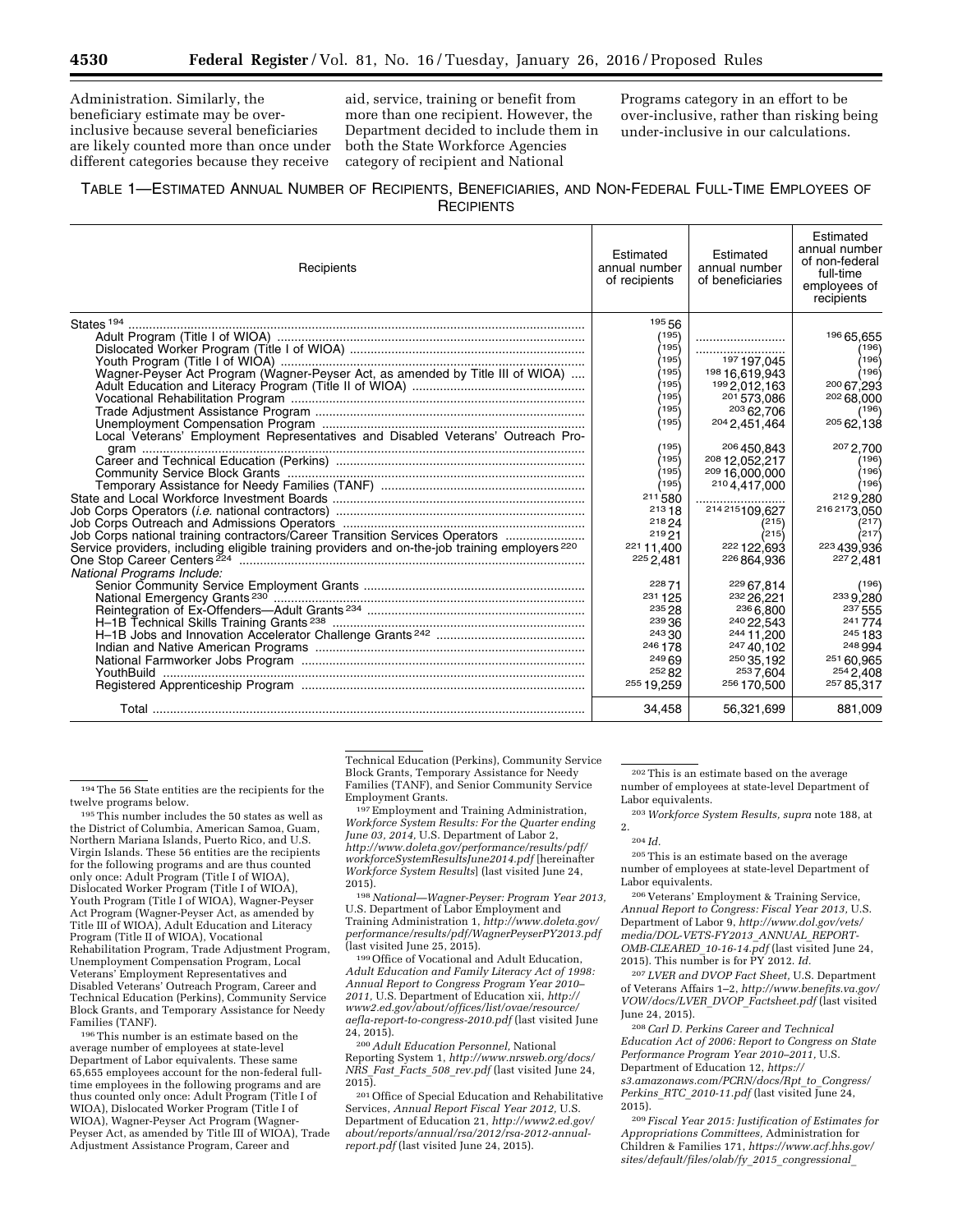*budget*\_*[justification.pdf](https://www.acf.hhs.gov/sites/default/files/olab/fy_2015_congressional_budget_justification.pdf)* (last accessed June 25, 2015).

210*Welfare Indicators and Risk Factors: Thirteenth Report to Congress,* U.S. Department of Health and Human Services A–8, *[http://](http://aspe.hhs.gov/hsp/14/indicators/rpt_indicators.pdf) [aspe.hhs.gov/hsp/14/indicators/rpt](http://aspe.hhs.gov/hsp/14/indicators/rpt_indicators.pdf)*\_*indicators.pdf*  (last visited June 24, 2015).

211Provided by the Employment and Training Administration (ETA), U.S. Department of Labor, from the burden analysis contained in WIOA NPRM implementing Titles I and III available at *[https://](https://www.federalregister.gov/articles/2015/04/16/2015-05530/workforce-innovation-and-opportunity-act) [www.federalregister.gov/articles/2015/04/16/2015-](https://www.federalregister.gov/articles/2015/04/16/2015-05530/workforce-innovation-and-opportunity-act) [05530/workforce-innovation-and-opportunity-act](https://www.federalregister.gov/articles/2015/04/16/2015-05530/workforce-innovation-and-opportunity-act)*  [hereinafter ETA NPRM] (last visited June 24, 2015).

212This number is an estimate based on the average number of full-time employees from fourteen boards multiplied by the number of recipients. The fourteen boards include three from North Carolina, three from West Virginia, one from Virginia, three from Washington, three from Wisconsin, and one from Illinois.

213*PY 08: U.S. Department of Labor Job Corps Annual Report,* U.S. Department of Labor 13, *[http://www.jobcorps.gov/Libraries/pdf/](http://www.jobcorps.gov/Libraries/pdf/py08report.sflb) [py08report.sflb](http://www.jobcorps.gov/Libraries/pdf/py08report.sflb)* [hereinafter *PY 08*] (last visited June 24, 2015).

214*Workforce System Results, supra* note 188 at 2.

215 Job Corps Operators, Job Corps Outreach and Admissions Operators, and Job Corps national training contractors/Career Transition Services Operators serve the same beneficiaries, so they are only counted once.

216This number is an estimate based on the assumption that there twenty-five employees at each of the Job Corps centers.

217 Job Corps Operators, Job Corps Outreach and Admissions Operators, and Job Corps national training contractors/Career Transition Services Operators utilize the same employees, so they are only counted once.

218*PY 08, supra* note 204, at 13.

219*PY 08, supra* note 204, at 13.

220PY 2012 estimated, see *[http://www.doleta.gov/](http://www.doleta.gov/performance/results/pdf/PY2012WIATrends.pdf) [performance/results/pdf/PY2012WIATrends.pdf.](http://www.doleta.gov/performance/results/pdf/PY2012WIATrends.pdf)* 

221ETA NPRM, *supra* note 202. 222Senior Policy Research Associates, *PY 2012 WIA Trends Over Time,* U.S. Department of Labor Employment and Training Administration 26, *[http://www.doleta.gov/performance/results/pdf/](http://www.doleta.gov/performance/results/pdf/PY2012WIATrends.pdf) [PY2012WIATrends.pdf](http://www.doleta.gov/performance/results/pdf/PY2012WIATrends.pdf)* [hereinafter *WIA Trends Over Time*] (last visited June 24, 2015).

223This number is an estimate based on the average number of employees at five different community colleges multiplied by 56 (the 50 states, the District of Columbia, and American Samoa, Guam, Northern Mariana Islands, Puerto Rico, and U.S. Virgin Islands). One college each came from the following states: Alabama, North Carolina, Virginia, Kentucky, and Colorado.

224PY 2012 see *[http://www.doleta.gov/](http://www.doleta.gov/performance/results/pdf/PY2012WIATrends.pdf)*

*[performance/results/pdf/PY2012WIATrends.pdf.](http://www.doleta.gov/performance/results/pdf/PY2012WIATrends.pdf)*  225ETA NPRM, *supra* note 202.

226*WIA Trends Over Time, supra* note 213, at 26.

227This is an estimate based on the assumption that there is usually one point of contact per One-Stop. *See Regional, State, and Local Contacts,* U.S. Department of Labor Employment and Training Administration, *<http://wdr.doleta.gov/contacts/>* (last visited June 24, 2015).

228*Senior Community Service Employment Program,* U.S. Department of Labor Employment and Training Administration, *[http://](http://www.doleta.gov/seniors/) [www.doleta.gov/seniors/](http://www.doleta.gov/seniors/)* (last updated Apr. 18, 2014).

229*Workforce System Results, supra* note 188, at 2.

230PY 2012 see *[http://www.doleta.gov/](http://www.doleta.gov/performance/results/pdf/PY2012WIATrends.pdf)*

*Awards by State,* U.S. Department of Labor

*[performance/results/pdf/PY2012WIATrends.pdf.](http://www.doleta.gov/performance/results/pdf/PY2012WIATrends.pdf)*  231*See Total Active National Emergency Grant* 

Employment and Labor Administration, *[http://](http://www.doleta.gov/neg/neg_map_data.cfm) [www.doleta.gov/neg/neg](http://www.doleta.gov/neg/neg_map_data.cfm)*\_*map*\_*data.cfm* (last updated Aug. 11, 2014).

232*WIA Trends Over Time, supra* note 213, at 32. 233This number is an estimate based on the average number of full-time employees from fourteen boards. The fourteen boards include three from North Carolina, three from West Virginia, one from Virginia, three from Washington, three from Wisconsin, and one from Illinois.

234PY 2011 announcement, see *[http://](http://www.doleta.gov/grants/pdf/sga_dfa_py_11_02_final_1_11_2012.pdf) [www.doleta.gov/grants/pdf/sga](http://www.doleta.gov/grants/pdf/sga_dfa_py_11_02_final_1_11_2012.pdf)*\_*dfa*\_*py*\_*11*\_*02*\_ *final*\_*1*\_*11*\_*[2012.pdf.](http://www.doleta.gov/grants/pdf/sga_dfa_py_11_02_final_1_11_2012.pdf)* 

235*Reentry Employment Opportunities (REO),*  Department of Labor Employment and Training Administration, *[http://www.doleta.gov/REO/](http://www.doleta.gov/REO/trainingtowork_grantees.cfm) [trainingtowork](http://www.doleta.gov/REO/trainingtowork_grantees.cfm)*\_*grantees.cfm* (last accessed June 24, 2015).

236*Notice of Availability of Funds and Solicitation for Grant Applications for Reintegration of Ex-Offenders (RExO) Adult Generation 5,* U.S. Department of Labor Employment and Training Administration 6, *[http://www.doleta.gov/grants/](http://www.doleta.gov/grants/pdf/sga_dfa_py_11_02_final_1_11_2012.pdf) pdf/sga*\_*dfa*\_*py*\_*11*\_*02*\_*final*\_*1*\_*11*\_*[2012.pdf](http://www.doleta.gov/grants/pdf/sga_dfa_py_11_02_final_1_11_2012.pdf)* (last visited June 24, 2015).

237This number is an estimate based on the average number of full-time employees at grantee organizations (17) multiplied by the average number of full-time employees at 11 Training to Work 2 grantees (32.64).

238PY 2011, *[http://www.doleta.gov/business/pdf/](http://www.doleta.gov/business/pdf/H-1B_TST_R1-R2_Grant_Summaries_Final.pdf) H-1B*\_*TST*\_*R1-R2*\_*Grant*\_*[Summaries](http://www.doleta.gov/business/pdf/H-1B_TST_R1-R2_Grant_Summaries_Final.pdf)*\_*Final.pdf.* 

239*Overview of the H–1B Technical Skills Training (TST) Grants,* U.S. Department of Labor Employment and Training Administration 1, *[http://www.doleta.gov/business/pdf/H-1B](http://www.doleta.gov/business/pdf/H-1B_TST_R1-R2_Grant_Summaries_Final.pdf)*\_*TST*\_*R1- R2*\_*Grant*\_*[Summaries](http://www.doleta.gov/business/pdf/H-1B_TST_R1-R2_Grant_Summaries_Final.pdf)*\_*Final.pdf* (last visited June  $24, 2015$ . This is the most recent data available and assumes no variation from year to year of total national programs, although the names of the individual grant programs may shift from year to year. Similar grant activities continue from year to year, even if they are not these same grants.

240 *Id.* This number is an estimate based on the total number of each grantee's projections.

241This number is an estimate based on the average number of full-time employees at six grantees (21.5) multiplied by the number of recipients (36).

242 2011, *[http://manufacturing.gov/docs/2011](http://manufacturing.gov/docs/2011-jobs-accelerator-overviews.pdf) [jobs-accelerator-overviews.pdf.](http://manufacturing.gov/docs/2011-jobs-accelerator-overviews.pdf)* 

243*Overview of the H–1B Jobs and Innovation Accelerator Challenge (Jobs Accelerator) Grants,*  U.S. Department of Labor Employment and Training Administration 1, *[http://www.doleta.gov/](http://www.doleta.gov/business/pdf/H-1B_Jobs_Accelerator_R1-R2_Project_Summaries_FINAL.pdf) [business/pdf/H-1B](http://www.doleta.gov/business/pdf/H-1B_Jobs_Accelerator_R1-R2_Project_Summaries_FINAL.pdf)*\_*Jobs*\_*Accelerator*\_*R1-R2*\_ *Project*\_*[Summaries](http://www.doleta.gov/business/pdf/H-1B_Jobs_Accelerator_R1-R2_Project_Summaries_FINAL.pdf)*\_*FINAL.pdf* (last visited June 24, 2015).

244*See The 2011 Jobs and Innovation Accelerator Challenge,* manufacturing.gov 1, *[http://](http://manufacturing.gov/docs/2011-jobs-accelerator-overviews.pdf) [manufacturing.gov/docs/2011-jobs-accelerator](http://manufacturing.gov/docs/2011-jobs-accelerator-overviews.pdf)[overviews.pdf](http://manufacturing.gov/docs/2011-jobs-accelerator-overviews.pdf)* (last visited June 24, 2015).

245This number is an estimate based on the average number of full-time employees at six grantees.

246 *FY 2015 Congressional Budget Justification,*  U.S. Department of Labor 74, *[http://www.dol.gov/](http://www.dol.gov/dol/budget/2015/PDF/CBJ-2015-V1-04.pdf) [dol/budget/2015/PDF/CBJ-2015-V1-04.pdf](http://www.dol.gov/dol/budget/2015/PDF/CBJ-2015-V1-04.pdf)* (last visited June 24, 2015).

247*See Workforce System Results, supra* note 188, at 2. This number was derived from adding the number of beneficiaries of the Indian and Native American Adult Program and the program for Indian and Native American Youth.

248This number is an estimate based on the assumption that American Indian and Alaskan Natives make up 1.6% of the total number of non-Federal full-time employees as with the total population.

249*See National Farmworker Jobs Program,* U.S. Department of Labor Employment and Training Administration, *[http://www.doleta.gov/](http://www.doleta.gov/Farmworker/html/NFJP_factsheet.cfm)*

Table 2, below, presents the compensation rates for the occupational categories expected to experience an increase in level of effort (workload) due to the proposed rule. The Department used mean hourly wage rates from the Bureau of Labor Statistics' Occupational Employment Statistics (OES) program for private, State and local employees.258 The Department adjusted the wage rates using a loaded wage factor to reflect total compensation, which includes health and retirement benefits. For these State and local sectors, the Department used a loaded wage factor of 1.55, which represents the ratio of total compensation to wages.259 The Department then multiplied the loaded wage factor by each occupational category's wage rate to calculate an hourly compensation rate. The Department used the hourly compensation rates presented in Table 2 extensively throughout this document to calculate the estimated labor costs for each provision. This analysis uses the wages of managers and computer programmers and the Federal minimum wage for beneficiaries. Throughout this analysis, the Department assumes Equal Opportunity Officers (EO Officers), at

*[Farmworker/html/NFJP](http://www.doleta.gov/Farmworker/html/NFJP_factsheet.cfm)*\_*factsheet.cfm* (last visited June 24, 2015). 250*Workforce System Results, supra* note 188, at

2. 251This number is an estimate based on the average number of full-time employees at state-level Department of Labor equivalents multiplied by the

<sup>252</sup> *FY* 2016 Department of Labor Budget in Brief, U.S. Department of Labor 14, *[http://www.dol.gov/](http://www.dol.gov/dol/budget/2016/PDF/FY2016BIB.pdf) [dol/budget/2016/PDF/FY2016BIB.pdf](http://www.dol.gov/dol/budget/2016/PDF/FY2016BIB.pdf)* (last visited

June 24, 2015). 253*Workforce System Results, supra* note 188, at

2. 254This number is based on the average number of employees at twenty-three grantees multiplied by

<sup>255</sup>This number was provided by the Apprenticeship Program Office at the Department of

Labor.<br><sup>256</sup> Registered Apprenticeship National Results:<br>*Fiscal Year 2014,* U.S. Department of Labor Employment and Training Administration, *[http://](http://doleta.gov/oa/data_statistics.cfm) [doleta.gov/oa/data](http://doleta.gov/oa/data_statistics.cfm)*\_*statistics.cfm* (last updated Feb. 23, 2015). In FY 2014, more than 170,500 individuals nationwide entered the apprenticeship system. We estimate in FY 2014, 5.9% (9,488 active female apprentices/159,773 total active apprentices in the Registered Apprenticeship Partners Information Management Data System (RAPIDS) database) of active apprentices were women.

257This number is an estimate based on the average number of paid employees per firm (4.43) multiplied by the number of recipients. *See Statistics about Business Size (including Small Business) from the U.S. Census Bureau,* U.S. Census Bureau, *<http://www.census.gov/econ/smallbus.html>* (last visited June 24, 2015).

258*[http://www.bls.gov/oes/current/oes](http://www.bls.gov/oes/current/oes_nat.htm)*\_*nat.htm*. 259 Discerning the number of State and localsector employees and private-sector employees at the local level is difficult; therefore, the CRC used the State and local-sector loaded wage factor (1.55) instead of the private-sector wage factor (1.42) for all employees to avoid underestimating the costs.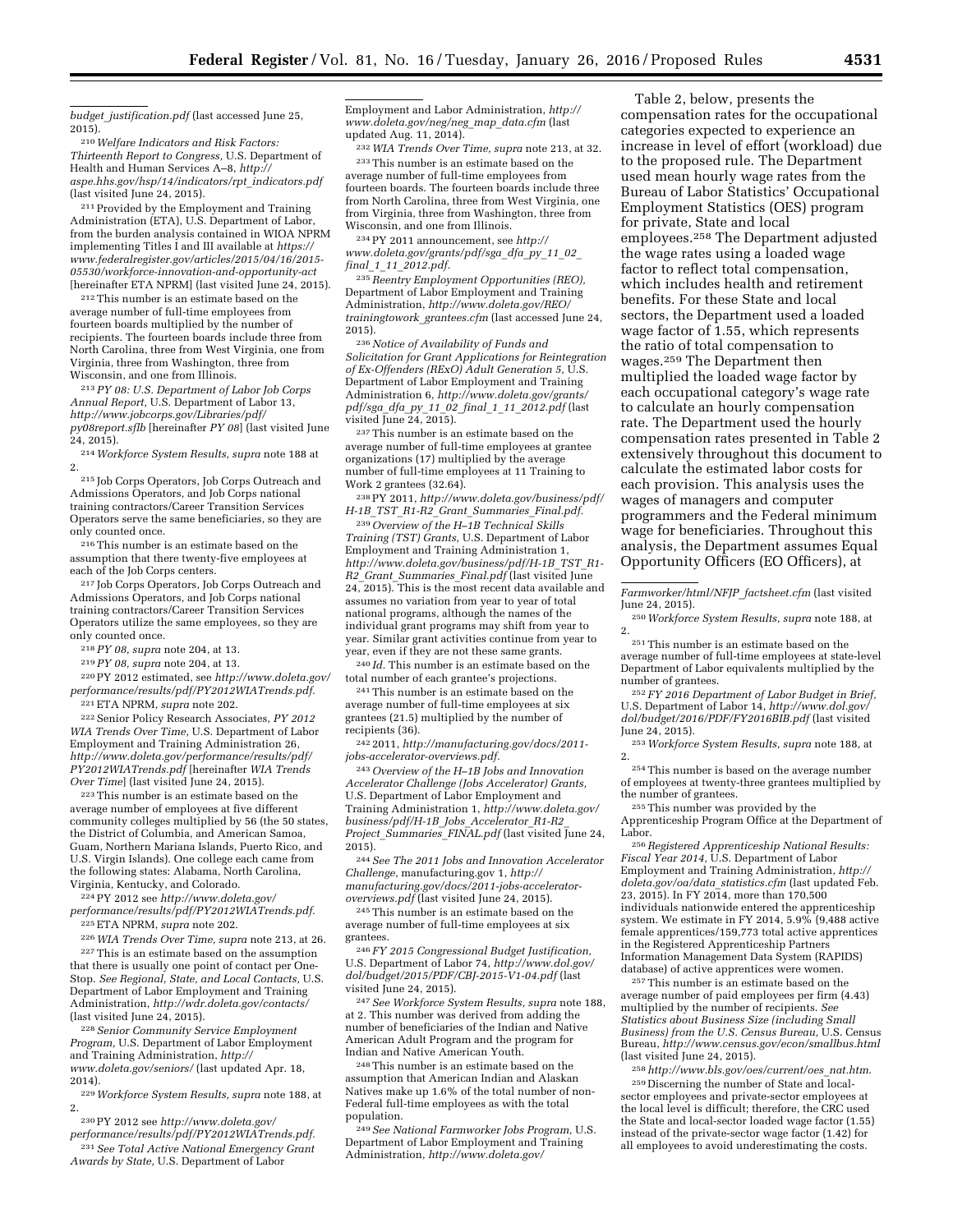both the state and local level, are managers. This assumption is based upon our experience with recipients combined with the proposed language in the NPRM in which the Department states that the EO Officer must report directly to the Governor or the chief operating officer or equivalent of the recipient.260 Further, the Department is aware that administrative support workers may perform some of the functions where the need for computer

programmers is indicated. However, since there is currently no data to indicate the proportion of computer programmer versus administrative support staff that would be used for the various functions, this analysis uses the wages for computer programmers in estimating the NPRM costs, thereby providing an upper-bound of cost for these functions. The beneficiary wage rate in Table 2 is used in this document to calculate the estimated costs to

beneficiaries throughout this document. Throughout this analysis, the Department assumes that beneficiaries would be paid at least the Federal minimum wage.

The Department invites comments regarding data sources for the wages and the loaded wage factors that reflect employee benefits used in the analysis as well as other assumptions used in calculating burden and costs.

## TABLE 2—CALCULATION OF HOURLY COMPENSATION RATES

| Position                     | Mean hourly<br>wage      | Loaded wage<br>factor | Hourly<br>compensation<br>rate |
|------------------------------|--------------------------|-----------------------|--------------------------------|
|                              |                          | в                     | $C = A \times B$               |
| Beneficiaries <sup>263</sup> | \$56.35<br>39.75<br>7.25 | 55.،<br><br>          | \$87.34<br>61.61<br>7.25       |

# 4. Subject-by-Subject Benefit-Cost Analysis

The Department's analysis below covers the expected impacts of the following proposed provisions of the WIOA NPRM against the baseline of practice under WIA Section 188 and implementing regulations at part 37.

The Department emphasizes that many of the NPRM provisions are also existing requirements under WIA. For example, 29 CFR 38.5 prohibits recipients from excluding an individual from participation in, denial of the benefits of, discrimination in or denial of employment in the administration of or in connection with, any WIOA Title I-financially assisted program or activity on the basis of race, color, religion, sex, national origin, age, disability, political affiliation or belief, and for beneficiaries only, citizenship status or participation in any WIOA Title I-financially assisted program or activity. The NPRM retains these requirements, but revises the language to make it easier to read, and also provides separate sections in the rule defining discrimination based on national origin, sex, and citizenship status to aid recipients in meeting their obligations.264 Accordingly, this regulatory analysis focuses on ''new'' benefits and costs that can be attributed to revisions of existing obligations and new requirements contained in this NPRM. Much of WIA's infrastructure and operations are carried forward under the WIOA and therefore are not

considered ''new'' cost burdens under this proposed rulemaking.

# Request for Comments

This NPRM implements the nondiscrimination and equal opportunity provisions of Section 188 of WIOA, and requests comments about the burden and costs associated with this NPRM including from: State and local governments, public interest groups, current and potential grant applicants for and recipients of WIOA Title I-federal financial assistance (particularly current and potential providers of training services), current and potential beneficiaries of such Federal financial assistance, and the public.

#### Discussion of Impacts

In this section, the Department presents a summary of the costs associated with the new requirements of the regulations.

The NPRM proposes revising 29 CFR part 38, issuing new regulations that set forth the requirements that recipients must meet in fulfilling their obligations under Section 188 of WIOA to ensure nondiscrimination and equal opportunity in WIOA Title I-federally assisted programs, services, aid, and activities.

There will be approximately 34,458 recipients of WIOA Title I federal financial assistance annually who will serve approximately 56,321,699

beneficiaries annually with approximately 881,009 non-Federal employees of recipients annually based on our informed estimates.265

#### Cost of Regulatory Familiarization

Agencies are required to include in the burden analysis the estimated time it takes for recipients to review and understand the instructions for compliance.266

Based on its experience with recipients' compliance with the laws the Civil Rights Center (CRC) enforces and the mandate of the existing and revised regulations that each recipient has an EO Officer (see 29 CFR 38.28 and 38.29), CRC believes that EO Officers at each recipient will be responsible for understanding or becoming familiar with the new requirements. Therefore, the Department estimates that it will take 4 hours for the EO Officer at each recipient to read the rule. Consequently, the estimated burden for rule familiarization for these managers is 137,832 hours (34,458 × 4 hours). The Department calculates the total estimated cost as \$12,038,247 (137,832  $\times$  \$87.34/hour).<sup>267</sup>

The following is a description of additional costs and burdens as a result of this NPRM. It follows the organization of the NPRM for ease of reference.

<sup>260</sup>*See* proposed §§ 38.28–38.31.

<sup>261</sup>BLS OES, May 2014, 11–1021 General and Operations Managers (*[http://www.bls.gov/oes/](http://www.bls.gov/oes/current/oes111021.htm) [current/oes111021.htm](http://www.bls.gov/oes/current/oes111021.htm)*).

<sup>262</sup>BLS OES, May 2014, 15–1131 Computer Programmers (*[http://www.bls.gov/oes/current/](http://www.bls.gov/oes/current/oes151131.htm) [oes151131.htm](http://www.bls.gov/oes/current/oes151131.htm)*).

<sup>263</sup>This is the current Federal minimum wage. 29 U.S.C. 206(a)(1)(C).

<sup>264</sup>*See* 29 CFR 38.9, 38.7, and 38.11.

<sup>265</sup>*See* Table 1 for a breakdown of these numbers. 266*See* 5 CFR 1320.3(b)(1)(i).

<sup>267</sup>Throughout this proposed rule, the

Department assumes that EO Officers are managers.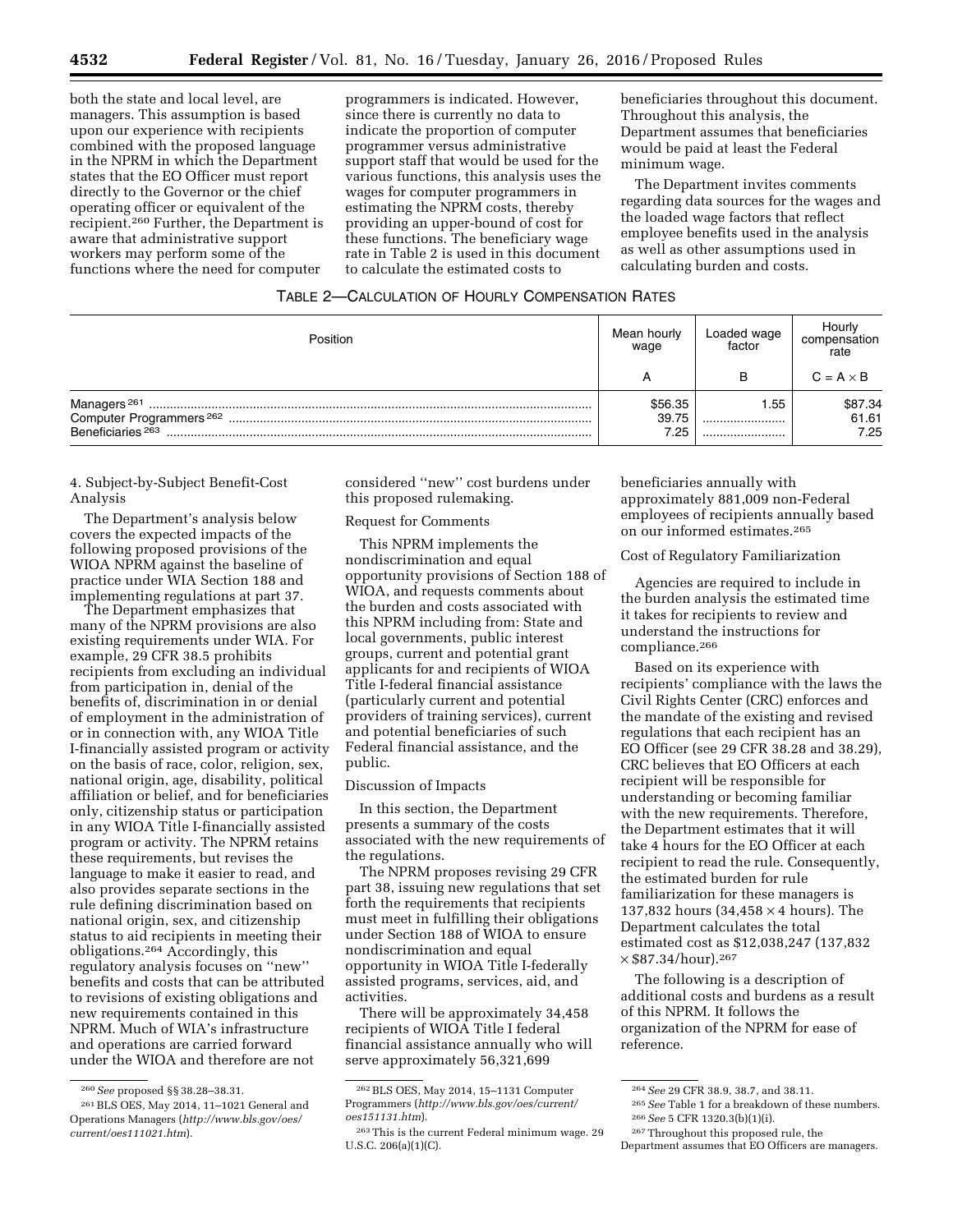#### **Subpart A—General Provisions**

Discrimination Prohibited Based on Pregnancy § 38.8

The rule proposes a new § 38.8 titled, ''Discrimination Prohibited Based on Pregnancy.''

The language in the NPRM requires recipients in certain situations to provide reasonable accommodations or modifications to a pregnant applicant or participant who is temporarily unable to participate in some portions of a WIOA Title I-financially assisted training program or activity because of pregnancy, childbirth, and/or related medical conditions, when such accommodations or modifications are provided, or are required to be provided, by a recipient's policy or by other relevant laws, to other applicants or participants not so affected but similar in their ability or inability to participate.

To determine the burden of this accommodation provision, the Department estimated the number of beneficiaries of WIOA Title I-financially assisted programs and activities and the number of employees of recipients of WIOA Title I-financially assisted programs who may need an accommodation during pregnancy in a year. No specific data sets detail the characteristics of beneficiaries and employees of WIOA Title I-financially assisted programs or activities relating to pregnancy. Thus, the Department relied on the data sets available from the Employment and Training Administration for beneficiaries of WIOA Title I-financially assisted training programs, including the Job Corps Program, and estimated the number of employees of recipients and the data sets available for the general population and general labor force.268 The Department believes that the characteristics of the general labor force are similar to the WIOA Title Ifinancially assisted workforce.

Not every pregnant employee of a recipient in the WIOA Title I-financially assisted workforce will require an accommodation that might involve more than a *de minimis* cost. In fact, the Department believes most will not. Many will have no medical condition associated with their pregnancies that require such accommodation. Providing light duty or accommodations for pregnancy generally involves adjusting work schedules or allowing more frequent breaks, both of which the Department believes would incur little

to no additional cost in most cases. However, for those who do have such conditions, the positions held by employees or training opportunities that beneficiaries may participate in that require such accommodation generally involve physical exertion or standing; such positions are likely to be found in the job categories of craft workers, operatives, laborers, and service workers. The majority of employees of recipients and beneficiaries of WIOA Title I-financial assistance will not be undertaking employment or training requiring accommodations for pregnancy related medical conditions.

Similarly, only beneficiaries who participate in the job training opportunities for occupations that require physical exertion or standing will require accommodations. For example, the number of women who are pregnant of the individuals who are beneficiaries of unemployment insurance will not need accommodations as services are obtained in large part electronically. As stated above, providing light duty or accommodation for pregnancy involves adjusting schedules or allowing more frequent breaks at little or no additional cost. However, a small percentage of the adult women who will annually receive training from eligible training providers, on-the-job training programs or Registered Apprenticeship programs and a small percentage of the female students who will receive Job Corps Center services annually will participate in training opportunities that may require physical exertion or standing for long periods of time and may need accommodations. The Department estimates that of the women who are employees of recipients or participants in training programs or in Job Corps Centers, 21 percent work in or are in training for job categories likely to require accommodations that might involve more than a *de minimis* cost.269

Because these data do not indicate gender demographics, the Department used data from the Bureau of Labor Statistics that indicate that 47 percent of the workforce is female.<sup>270</sup> Therefore, the Department estimates that 57,666  $(122,693 \times .47)$  adult women are beneficiaries of eligible training providers and on the job training

employers annually.271 In addition, the Department estimates that 10,060  $(170,500 \times 0.059)$  adult women were beneficiaries of Registered Apprenticeship programs annually.272 Moreover, the Department estimates that there are 43,851 girls and women who are annual beneficiaries of the Job Corps program (109,627  $\times$  .40).<sup>273</sup> In addition, the Department estimated the number of individuals employed by recipients of WIOA Title I financial assistance to be 528,303 non-Federal employees of eligible training providers and on-thejob training programs, Registered Apprenticeship programs, and Job Corps Centers.  $(439,936 + 85,317 + 3,050)$ . Because these data do not indicate gender demographics, the Department again used data from the Bureau of Labor Statistics that indicate that 47 percent of the workforce is female.274 Using these assumptions there are 248,302 (528,303 × .47) adult women non-Federal employees of recipients.

Based on these data, in the following paragraphs, the Department estimates the approximate number of beneficiaries and employees in (1) eligible training provider programs and on-the-job training programs, (2) Job Corps Centers and (3) Registered Apprenticeship Programs who are pregnant in a given year. Following the analysis adopted by the Office of Federal Contract Compliance Programs (OFCCP) to calculate similar costs, the Department turned to data from the U.S. Census (Census). U.S. Census American Fact Finder does not report on pregnancy, but does report on births. Census data also shows whether the mother was in the labor force. The definition of labor force used by Census includes individuals in the civilian labor force who are employed or unemployed, and the term unemployed, as used by Census, includes those who were actively looking for work during the last four weeks and were available to accept a job. The Department determined that this number would be the best data

272 5.9 percent of active beneficiaries in the Registered Apprenticeship program in 2014 were female. Registered Apprenticeship Partners Information Management Data System (RAPIDS) managed by Department of Labor staff only.

273Forty percent of the students benefiting from Job Corps programs annually are girls and young women. See *[http://www.jobcorps.gov/libraries/pdf/](http://www.jobcorps.gov/libraries/pdf/who_job_corps_serves.sflb) who*\_*job*\_*corps*\_*[serves.sflb](http://www.jobcorps.gov/libraries/pdf/who_job_corps_serves.sflb)*.

274*Women in the Labor Force: A Databook,* BLS Reports, available at *[http://www.bls.gov/cps/wlf](http://www.bls.gov/cps/wlf-databook-2012.pdf)[databook-2012.pdf](http://www.bls.gov/cps/wlf-databook-2012.pdf)* (last accessed Oct. 6, 2014).

<sup>268</sup>Note that the analysis used is modeled after that used by OFCCP in its Sex Discrimination NPRM issued on January 30, 2015 at 80 FR 5246.

<sup>269</sup>Note that the analysis used is modeled after that used by OFCCP in their Sex Discrimination NPRM issued on January 30, 2015 at 80 FR 5246, 5248. OFCCP based this estimation on data from the Employer Information Report EEO–1. See 80 FR 5246, 5262.

<sup>270</sup>*Women in the Labor Force: A Databook,* BLS Reports, available at *[http://www.bls.gov/cps/wlf](http://www.bls.gov/cps/wlf-databook-2012.pdf)[databook-2012.pdf](http://www.bls.gov/cps/wlf-databook-2012.pdf)* (last accessed Oct. 6, 2014).

<sup>271</sup>Provided by the Employment and Training Administration (ETA), U.S. Department of Labor, from the burden analysis contained in WIOA NPRM implementing Titles I and III available at *[https://](https://www.federalregister.gov/articles/2015/04/16/2015-05530/workforce-innovation-and-opportunity-act) [www.federalregister.gov/articles/2015/04/16/2015-](https://www.federalregister.gov/articles/2015/04/16/2015-05530/workforce-innovation-and-opportunity-act) [05530/workforce-innovation-and-opportunity-act](https://www.federalregister.gov/articles/2015/04/16/2015-05530/workforce-innovation-and-opportunity-act)*  [hereinafter ETA NPRM] (last visited June 24, 2015).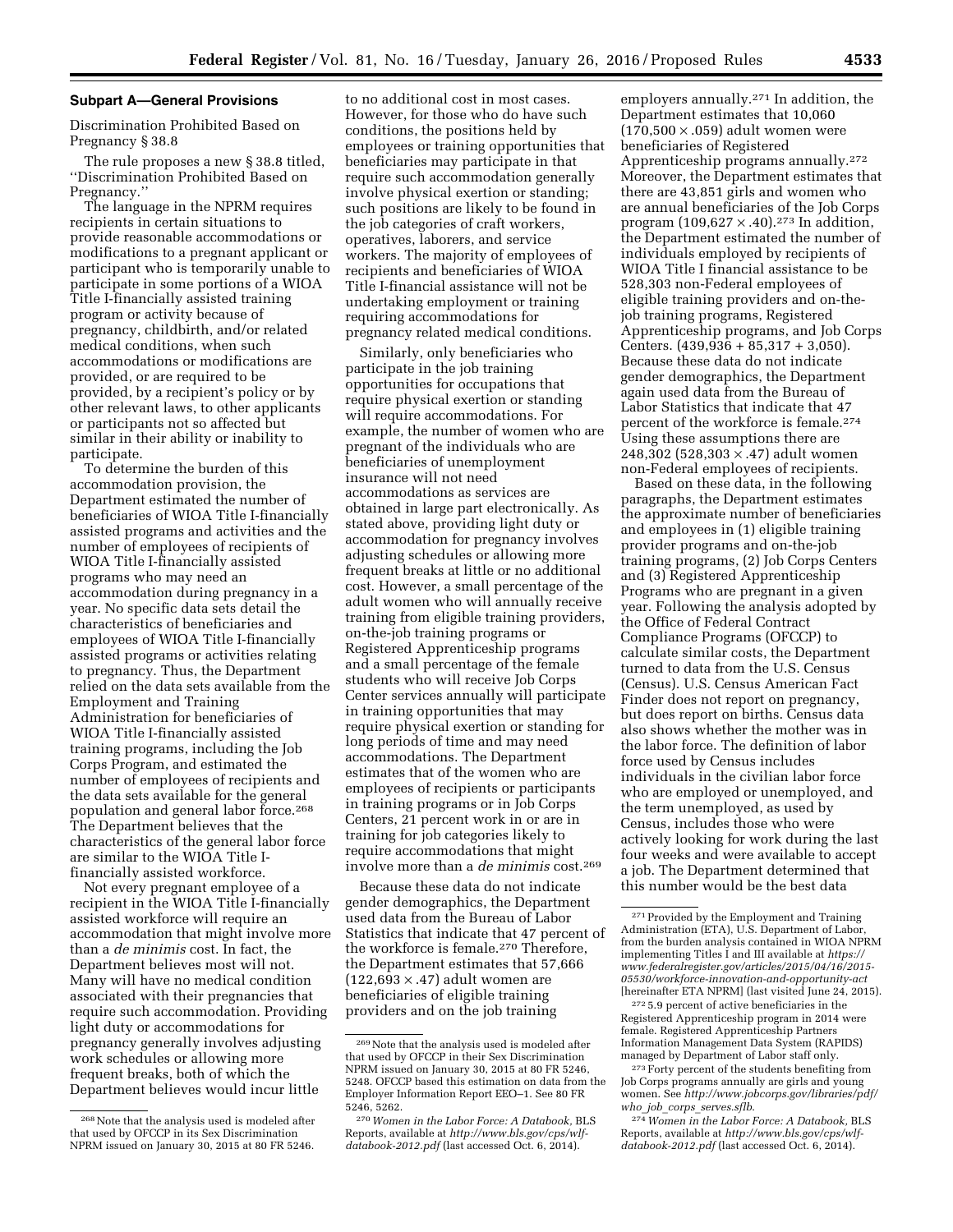available to use to estimate the percentage of participants in programs and activities receiving financial assistance from Title I of WIOA as well as employees of WIOA Title Ifinancially assisted programs and activities. As the Department believes these are the best data available, the Department used the ratio of births among working and non-working mothers to determine the pregnancy rate of women in the workforce. Thus, the Department determined that the pregnancy rate for women in the workforce is approximately 61 percent of the rate for women in the general population, translating to a pregnancy rate of 6.7 percent of women who are beneficiaries of WIOA Title I-financially assisted programs and activities and employees of WIOA Title I-financially assisted programs and activities.275

#### **Training Program Beneficiaries**

As calculated above, approximately 57,666 women annually participate in eligible training provider or on-the-job training provider programs that receive WIOA Title I financial assistance. Of this number, using the pregnancy rate data above, 3,864 (57,666  $\times$  .067) women might be pregnant annually. Of this number, the Department estimates that no more than 21 percent, or 811 women  $(.21 \times 3,864)$ , would be participating in job training categories likely to require accommodations that might involve more than a *de minimis* cost.

### **Registered Apprenticeship Beneficiaries**

As calculated above, approximately 10,060 women annually benefit from Registered Apprenticeship programs. Of this number, using the pregnancy rate data above, 674 (10,060  $\times$  .67) women might be pregnant annually. Of this number, the Department estimates that no more than 21 percent, or 142 women  $(.21 \times 674)$ , would be participating in job training categories likely to require accommodations that might involve more than a *de minimis* cost.

## **Job Corps Program Beneficiaries**

Job Corps does not keep data on the percentage of students who are pregnant. The Job Corps program serves youth and young adults between the ages of 16 and 24.276 Forty percent of Job Corps students or approximately 43,851 are female.277 Applying the .067 rate of pregnancies used above to all female Job Corps students approximately 2,938 of them may become pregnant annually (43,851 × .067). The Job Corps Program has three stages through which participants move: Career Preparation Period, Career Development Period, and Career Transition Period. Not all of those students will be in the Career Development Period of their Job Corps Center experience, which is the stage when they would participate in technical training and most need accommodations. The Department estimates that at any given time, no more than a third of students are in the Career Development Period, so approximately 970  $(2,938 \times .33)$ pregnant young women would be in this part of their educational experience annually. Of this number, the Department estimates that no more than 21 percent would be participating in job training that requires physical exertion or standing for long periods of time, so at most 204 (970 × .21) Job Corps students may be participating in job training categories likely to require accommodations that might involve more than a *de minimis* cost.

## **Non-Federal Employees of Recipients**

The Department determined that there are approximately 528,303 non-Federal employees who work for recipients of training programs, Job Corps Programs and Registered Apprenticeships. Because these data do not indicate gender demographics, CRC used data from the Bureau of Labor Statistics that indicate that 47 percent of the workforce is female.278 Since approximately 248,302 of the employees of recipients are women, 16,636 (248,302  $\times$  .067) may be pregnant annually based on the data

278*Women in the Labor Force: A Databook,* BLS Reports, available at *[http://www.bls.gov/cps/wlf](http://www.bls.gov/cps/wlf-databook-2012.pdf)[databook-2012.pdf](http://www.bls.gov/cps/wlf-databook-2012.pdf)* (last accessed Oct. 6, 2014) .

provided above. Since the majority of the employees of recipients have office jobs that do not require physical exertion or standing, the Department anticipates that no more than 21 percent,<sup>279</sup> or 3,494 women (.21  $\times$ 16,636) of these pregnant employees who are trainers at One Stop Career Centers or at Job Corps Centers, may be participating in job training categories likely to require accommodations that might involve more than a *de minimis*  cost.

Therefore, a total of 4,651 women (811 + 142 + 204 + 3,494) who are beneficiaries or non-Federal employees of WIOA Title I-financially assisted programs may be participating in job training categories likely to require accommodations that might involve more than a *de minimis* cost.

#### **Limited Need for Accommodations**

Reports from NIH show that the incidence of medical conditions during pregnancy that require accommodations ranges from 0.5 percent (placenta previa) to 50 percent (back issues).280 Thus, the Department estimates that of the approximately 4,651 (811 job training beneficiaries + 142 Registered Apprenticeship beneficiaries + 204 Job Corps beneficiaries + 3,494 non-Federal employees of recipients) women beneficiaries and employees in positions that may require physical exertion or standing according to our previous calculations, 50 percent (2,326) may require some type of an accommodation or light duty.281

The types of accommodations needed during pregnancy also vary. They range from time off for medical appointments and more frequent breaks to stools for sitting and assistance with heavy lifting.282 Reports from the W.K. Kellogg Foundation on women's child bearing experiences and the National Women's Law Center on accommodating pregnant workers state that the costs associated with accommodating pregnant workers are minimal and generally involve schedule adjustments or modified work

281This is the same data used by OFCCP in Discrimination on the Basis of Sex, Proposed Rule 80 FR 46 (January 30, 2015).

<sup>275</sup>U.S. Census Bureau, *American Fact Finder,*  Women 16 to 50 Years Who Had a Birth in the Past 12 Months by Marital Status and Labor Force Status, 2009 to 2011 American Community Survey 3-Year Estimates, available at *[http://](http://factfinder2.census.gov/faces/tableservices/jsf/pages/productview.xhtml?pid=ACS_11_3YR_B13012&prodType=table) [factfinder2.census.gov/faces/tableservices/jsf/](http://factfinder2.census.gov/faces/tableservices/jsf/pages/productview.xhtml?pid=ACS_11_3YR_B13012&prodType=table) [pages/productview.xhtml?pid=ACS](http://factfinder2.census.gov/faces/tableservices/jsf/pages/productview.xhtml?pid=ACS_11_3YR_B13012&prodType=table)*\_*11*\_*3YR*\_ *[B13012&prodType=table](http://factfinder2.census.gov/faces/tableservices/jsf/pages/productview.xhtml?pid=ACS_11_3YR_B13012&prodType=table)* (last accessed Feb. 12, 2015). The data table reports birth rates for women in the labor force at 5.1 percent, compared to women not in the labor force at 8.4 percent. Comparing the two rates (5.1 percent to 8.4 percent), the birth rate of women in the labor force was 61 percent that of women not in the labor force. Therefore, multiplying the pregnancy rate among women of working age, 10.9 percent, by 61 percent results in a 6.7 percent pregnancy rate.

<sup>276</sup> Job Corps Eligibility Information available at *[http://www.jobcorps.gov/AboutJobCorps/program](http://www.jobcorps.gov/AboutJobCorps/program_design.aspx)*\_ *[design.aspx](http://www.jobcorps.gov/AboutJobCorps/program_design.aspx)*.

<sup>277</sup>Workforce System Results, for the Quarter ending June 30, 2013, ETA, DOL. Annual data for the four quarters ending June 2013. Includes the number of students active on the start date, number of students enrolled during the timeframe, number of graduates separated prior to the start date and in the placement service window during the timeframe, and number of former enrollees separated prior to the start date and in the placement service window during the timeframe.

<sup>279</sup>*See* 80 FR 5262 (January 30, 2015).

<sup>280</sup>S. Malmqvist et. al., *Prevalence of low back and pelvic pain during pregnancy* (Abstract), J. Manipulative Physiological Therapy, National Center for Biotechnology Information (2012), *available at [http://www.ncbi.nlm.nih.gov/pubmed/](http://www.ncbi.nlm.nih.gov/pubmed/22632586) [22632586](http://www.ncbi.nlm.nih.gov/pubmed/22632586)* (last accessed Oct. 6, 2014).

<sup>282</sup>*Unlawful Discrimination Against Pregnant Workers and Workers with Caregiving Responsibilities: Meeting of the U.S. Equal Emp. Opportunity Comm'n* 8 (Feb. 15, 2012) (statement of Dr. Stephen Benard, Professor of Sociology, Indiana University), available at *[http://www.eeoc.gov/eeoc/meetings/2-15-12/](http://www.eeoc.gov/eeoc/meetings/2-15-12/transcript.cfm) [transcript.cfm](http://www.eeoc.gov/eeoc/meetings/2-15-12/transcript.cfm)* (last accessed Oct. 6, 2014).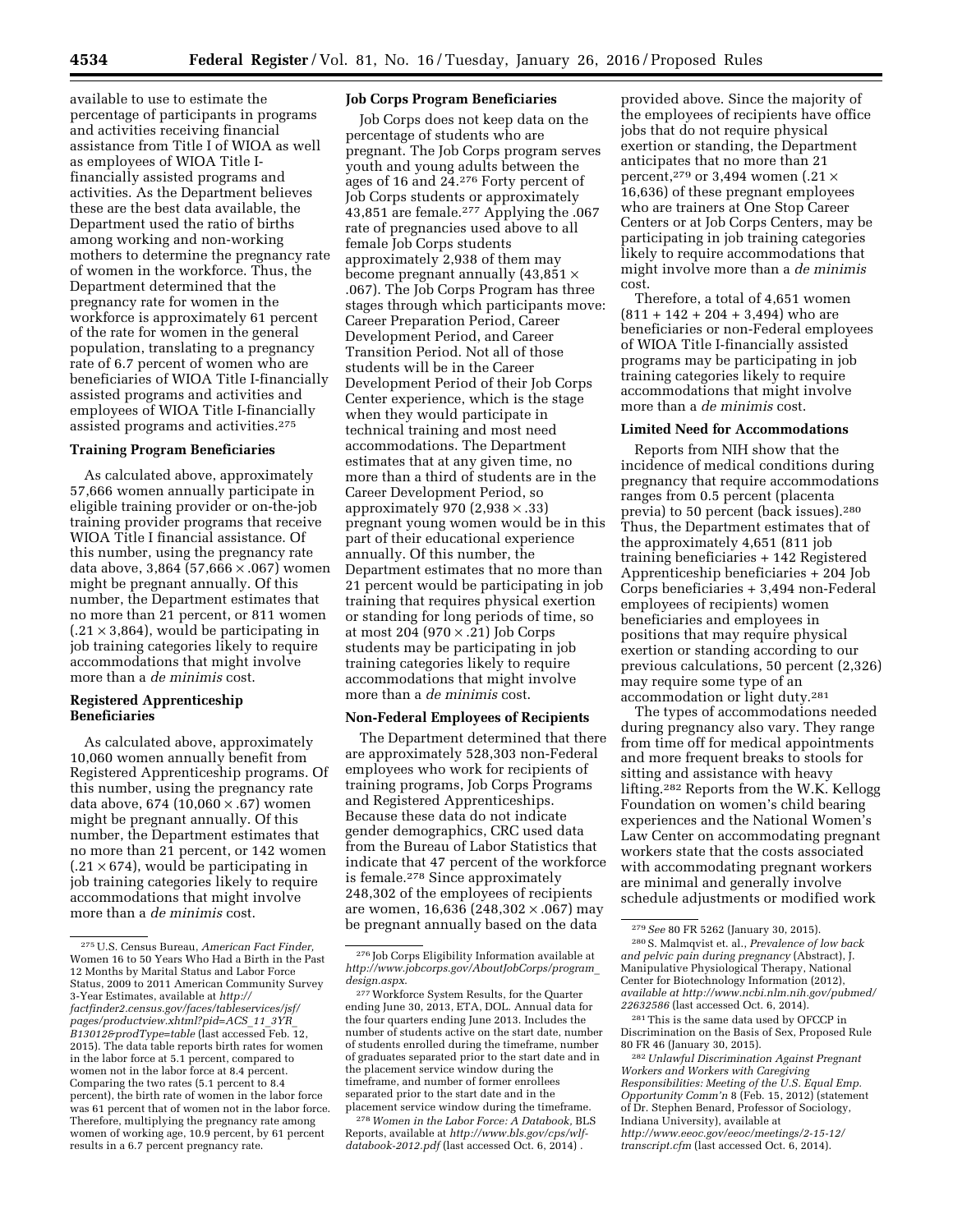duties.283 One study found that when faced with a pregnancy-related need for accommodation, between 62 percent and 74 percent of pregnant women asked their employer to address their needs. The study further found that between 87 percent and 95 percent of the pregnant women who requested an adjustment to their work schedule or job duties worked for employers that attempted to address those requests. The study specifically found that 63 percent of pregnant women who needed a change in duties such as less lifting or more sitting asked their employers to address that need, and 91 percent of those women worked for employers that attempted to address their needs.284 Based on this study, the Department believes that most employers and training providers do provide some form of accommodation to employees and participants when requested.

To determine the cost of accommodation or light duty imposed by the proposed rule, the Department considered the types of light duty or accommodations needed for employees of recipients of WIOA Title I-financial assistance and participants in WIOA Title I-financially assisted programs and activities. Generally, providing light duty or accommodation for pregnancy involves adjusting work schedules or allowing more frequent breaks. The Department believes that these accommodations would incur little to no additional cost.

Additional accommodations may involve either modifications to work environments (providing a stool for sitting rather than standing) or to job duties—for example, lifting restrictions. In making such an accommodation, recipients of WIOA Title I financial assistance have discretion regarding how they would make such modifications. For example, a recipient may provide an employee with an existing stool, or a recipient may have other employees assist when heavy lifting is required. To determine the cost of such accommodations, the Department referred to the Job Accommodation Network (JAN). JAN reports that the average cost of accommodation is \$500.285

As stated above, 63 percent of pregnant women who needed a change in duties related to less lifting or more sitting requested such an accommodation from their employers. Thus, the Department estimates that 1,465 women  $(2,326 \times .63)$  who may require accommodations would have made such a request, and 91 percent, or 1,333 of those requests  $(1,465 \times .91)$ would have been addressed. In addition, the Department assumes that of the remaining 37 percent (2,326 × .37 = 861 women) who did not make such a request for a pregnancy accommodation, had they made the request, the needs of 91 percent of them  $(861 \times .91 = 784)$ women) would also have been addressed. Thus, this proposed rule would require recipients of WIOA Title I financial assistance to accommodate the remaining 9 percent of pregnant women whose needs were not addressed. Therefore, the Department estimates that the cost, accounting for those pregnant women who made requests and those additional women who could make requests, would be  $$104,500 ((1,465 - 1,333 - 132) + (861$  $-784 = 71$  = 209  $\times$  \$500). This is a first year cost and a recurring cost.

The Department believes that this cost estimate may be an overestimate because recipients with 15 or more employees are covered by a similar requirement found in Title VII and 36 states have requirements that apply to employers with fewer than 15 employees.286 Although the Department seeks comments on all aspects of its calculation of burden and costs, the agency specifically seeks comments on the burden associated with providing accommodations to pregnant employees.

Discrimination Prohibited Based on National Origin, Including Limited English Proficiency § 38.9

The NPRM proposes language regarding the limited circumstances

when a limited English proficient (LEP) individual may elect to use their own interpreter and how that choice must be documented by the recipient. In § 38.9(f)(2), the proposed rule states that an accompanying adult may interpret or facilitate communication when ''the information conveyed is of minimal importance to the services to be provided or when the LEP individual specifically requests that the accompanying adult provides language assistance, the accompanying adult agreed to provide assistance, and reliance on that adult for such assistance is appropriate under the circumstances.'' The NPRM goes on to state that, ''when the recipient permits the accompanying adult to provide such assistance, it must make and retain a record of the LEP individual's decision to use their own interpreter.'' There is currently no data available regarding the number of LEP individuals who are beneficiaries of recipients and the Department cannot determine how often an LEP individual will request that the accompanying adult provide language assistance, the accompanying adult agrees to provide it, and when reliance on that adult is appropriate. However, the Department estimates that all of these conditions will be met infrequently, creating a *de minimis* cost. Therefore, the Department seeks comment on any potential sources of data on the number of LEP individuals who are beneficiaries of recipients who would decide to use their own interpreter.

In addition, provisions are included in § 38.9(g) regarding a recipient's obligations to provide translation of vital information. Section 38.9(g)(1) addresses that obligation for languages spoken by a significant number or portion of the population eligible to be served, or likely to be encountered, stating that ''a recipient must translate vital information in written materials into these languages and make the translations readily available in hard copy, upon request, or electronically such as on a Web site.'' Importantly, written training materials offered or used within employment-related training programs as defined under this part are excluded from these requirements. Section 38.9(g)(2) addresses the obligations of recipients for languages not spoken by a significant number or portion of the population eligible to be served, or likely to be encountered, stating that ''a recipient must make reasonable steps to meet the particularized language needs of LEP individuals who seek to learn about, participate in, and/or access the aid,

<sup>283</sup>National Women's Law Center & A Better Balance, It Shouldn't Be a Heavy Lift: Fair Treatment for Pregnant Workers 12 (2013), available at *[http://www.nwlc.org/sites/default/files/pdfs/](http://www.nwlc.org/sites/default/files/pdfs/pregnant_workers.pdf) pregnant*\_*[workers.pdf](http://www.nwlc.org/sites/default/files/pdfs/pregnant_workers.pdf)* (last accessed Dec. 30, 2014).

<sup>284</sup>Eugene Declerq et al., W.K. Kellogg Foundation, Listening to Mothers III: New Mothers Speak Out, 36, (2013).

<sup>285</sup>Beth Loy, Job Accommodation Network, *Workplace Accommodations: Low Cost, High Impact, available at [http://askjan.org/media/](http://askjan.org/media/lowcosthighimpact.html) [lowcosthighimpact.html](http://askjan.org/media/lowcosthighimpact.html)* (last updated Sept. 1, 2014) (last accessed Oct. 6, 2014).

<sup>286</sup>State laws covering employers with one employee: Alaska, Colorado, Hawaii, Maine, Michigan, Minnesota, Montana, New Jersey, North Dakota, Oklahoma, Oregon, South Dakota, Vermont, and Wisconsin; state laws covering employers with two employees: Wyoming; state laws covering employers with three employees: Connecticut; state laws covering employers with four employees: Delaware, Iowa, Kansas, New Mexico, New York, Ohio, Pennsylvania, and Rhode Island; state laws covering employers with five employees: California and Idaho; state laws covering employers with six employees: Indiana, Massachusetts, Missouri, New Hampshire, and Virginia; state laws covering employers with eight or more employees: Kentucky, Tennessee, and Washington; state laws covering employers with nine or more employees: Arkansas; state laws covering employers with 12 or more employees: West Virginia. In addition, the District of Columbia and Puerto Rico's laws cover employers with one employee.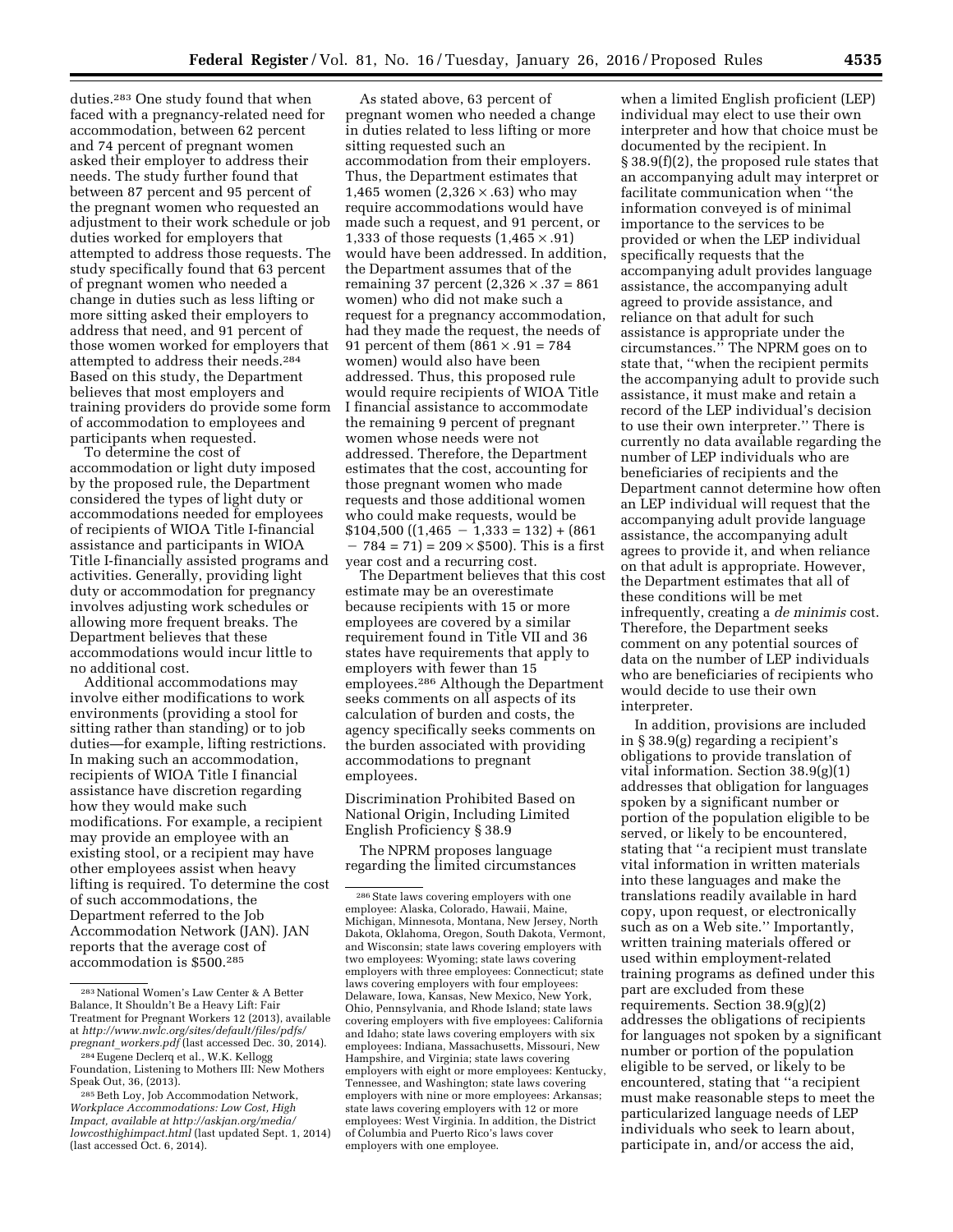benefit, service or training that the recipient provides.'' This section also allows that vital information may be conveyed orally if not translated. These requirements are contained in a DOL LEP guidance issued in 2003<sup>287</sup> and regulations implementing Section 188 of WIA contained at 29 CFR 35.37, which address a recipient's language access requirements. However, their more detailed inclusion in the regulations is new. The Department is aware that, although these obligations are not new to recipients, not all recipients currently provide language access consistent with these proposed requirements; as a result, many recipients may incur cost associated with the burden to come into compliance with these provisions. The Department cannot determine with accuracy based on its enforcement experiences how many recipients are currently meeting their obligations as to LEP individuals, nor is it aware of data from which to base a calculation for these costs. Similarly, the Department is unable to determine what information each recipient will determine is vital, and thus needs to be translated, or what language(s) they would be translated into, because both factors are based on individual recipient assessments. The Department seeks comment on the current compliance status of recipients as to their LEP obligations, the availability of data related to the languages for which translations would be required, and a method by which to estimate the quantity of vital information that recipients generally will need to translate to be in compliance. Furthermore, as discussed in § 38.9, the Department has not defined ''significant number or portion of the population,'' and is considering other methods of determining when the obligations related to that determination would be triggered in this section. The Department welcomes comments on ways to calculate any new burden and costs incurred as a result of these proposed provisions.

# *Subpart B—Recordkeeping and Other Affirmative Obligations of Recipients*

Recipients' Obligations To Publish Equal Opportunity Notice § 38.36

The NPRM proposes changes to the specific language provided by the Department for recipients to use in the equal opportunity notice and poster that they are required to post prominently in physical locations and on the recipient's Web site.288 The changes state that ''sex discrimination includes pregnancy,

childbirth and related medical conditions, transgender status, and gender identity; and that national origin discrimination may include limited English proficiency.'' 289 This notice and other notices throughout this NPRM are required to be provided in English as well as appropriate languages other than English. The Department will make translations of this notice available to recipients in the ten most frequently spoken languages in the U.S. other than English. The NPRM also proposes language in the poster stating that the CRC will accept complaints via U.S. Mail and email at an address provided on the CRC's Web site.290

The NPRM requires that the notice be placed in employee and participant handbooks, including electronic and paper form if both are available, provided to each employee and placed in each employee's file, both paper and electronic, if both are available.<sup>291</sup>

The Department estimates that it would take each EO Officer approximately 15 minutes to print out the notices, and another 15 minutes to ensure that new notices and posters are disseminated. Dissemination includes posting the notice in conspicuous locations in the physical space of the recipient as well as posting it on appropriate Web pages on the recipient's Web site. Consequently, the estimated first year dissemination burden is 17,229 hours (34,458 recipients  $\times$  .5 hours). The Department calculated the total estimated first year and dissemination cost for the EO Officers as \$1,504,781 (17,229 × \$87.34/ hour). The Department also calculated that each EO Officer will make thirty copies of the notice (this assumes ten copies each in no more than three of the appropriate languages) for posting in his or her establishment for a first year operational and maintenance cost of  $$82,699$  (34,458  $\times$  \$.08  $\times$  30).

Additionally, the Department assumes it will take a computer programmer 30 minutes to place the notice on appropriate Web pages of the recipient's Web site. The Department assumes that each recipient has one Web site. The Department calculates the first year burden to update their Web sites to be an additional 17,229 hours  $(34,458 \times .5$ hours) and the first year costs for recipients to update their Web sites to be an additional \$1,061,479 (17,229 × \$61.61/hour). The Department also calculates it will take an EO Officer 30 minutes to disseminate to all employees of recipients a copy of the notice and

place a copy in the employees' files. The Department estimates an additional first year burden for dissemination to be 17,229 hours (34,458 × .5 hours) and an additional first year cost to be  $$1,504,781$  (17,229  $\times$  \$87.34/hour).

Moreover, there is a recurring burden each time an employee is hired. The Department assumes a 1.5 percent 292 employee turnover rate per year for a total of 13,215 new employees the second and future years (881,009 (total number of recipients' employees) × .015). The Department estimates it will take an EO Officer fifteen minutes to disseminate the notice to only new recipient's employees each year, which equates to a burden of 8,615 hours  $(34,458 \times .25 \text{ hours})$  and the total recurring cost to be \$752,434 (8,615 hours  $\times$  \$87.34). The first year operation and maintenance cost for printing the two copies of the notice (one to disseminate to the employee and one to place in their file) for the first year is \$140,961 (881,009 total number of recipients' employees  $\times$  \$.08  $\times$  2) and the second and future years operation and maintenance cost is \$2,114 (13,215 new employees  $\times$  \$.08  $\times$  2) for copies made for new employees each year.

Data and Information Collection, Analysis, and Maintenance § 38.41

Proposed paragraph (a)(2) adds ''limited English proficient'' and ''preferred language'' to the list of categories of information that each recipient must collect about each applicant, registrant, and participant. The proposal does not apply these data collection obligations to applicants for employment and employees of recipients because the obligation as to LEP individuals does not apply to those categories of individuals. This change is intended to ensure that recipients collect information related to serving LEP individuals. The Department believes that these terms best capture this information as to LEP individuals and is also used by several states with language access laws.293 The

<sup>287</sup> 68 FR 32290, May 29, 2003.

<sup>288</sup>Proposed 29 CFR 38.35; 29 CFR 38.36(a)(1).

<sup>289</sup>Proposed 29 CFR 38.35.

<sup>290</sup> *Id.* 

<sup>291</sup>Proposed 29 CFR 38.36(b).

<sup>292</sup>*<http://www.bls.gov/jlt/#news>*State and local government preliminary ''hires'' data for February 2015.

<sup>293</sup>Pursuant to the DC Language Access Act, the DC Office of Human Rights requires covered entities to collect data on the number of LEP individuals served in an annual report. See Final rulemaking at 55 DCR 6348 (June 8, 2008); as amended by Final Rulemaking published at 61 DCR 9836 (September 26, 2014). The question on the DC Office of Human Rights Complaint Form for the purposes of capturing this information is ''What language do you prefer to communicate in?'' Available at *[http://dcforms.dc.gov/webform/employment-intake](http://dcforms.dc.gov/webform/employment-intake-questionnaire-form)[questionnaire-form](http://dcforms.dc.gov/webform/employment-intake-questionnaire-form)* (last visited March 3, 2015). Hawaii passed their language access law in 2006 See Hawaii Rev. Stat. §§ 371–31 to 37. In California, the Dymally-Alatorre Bilingual Services Act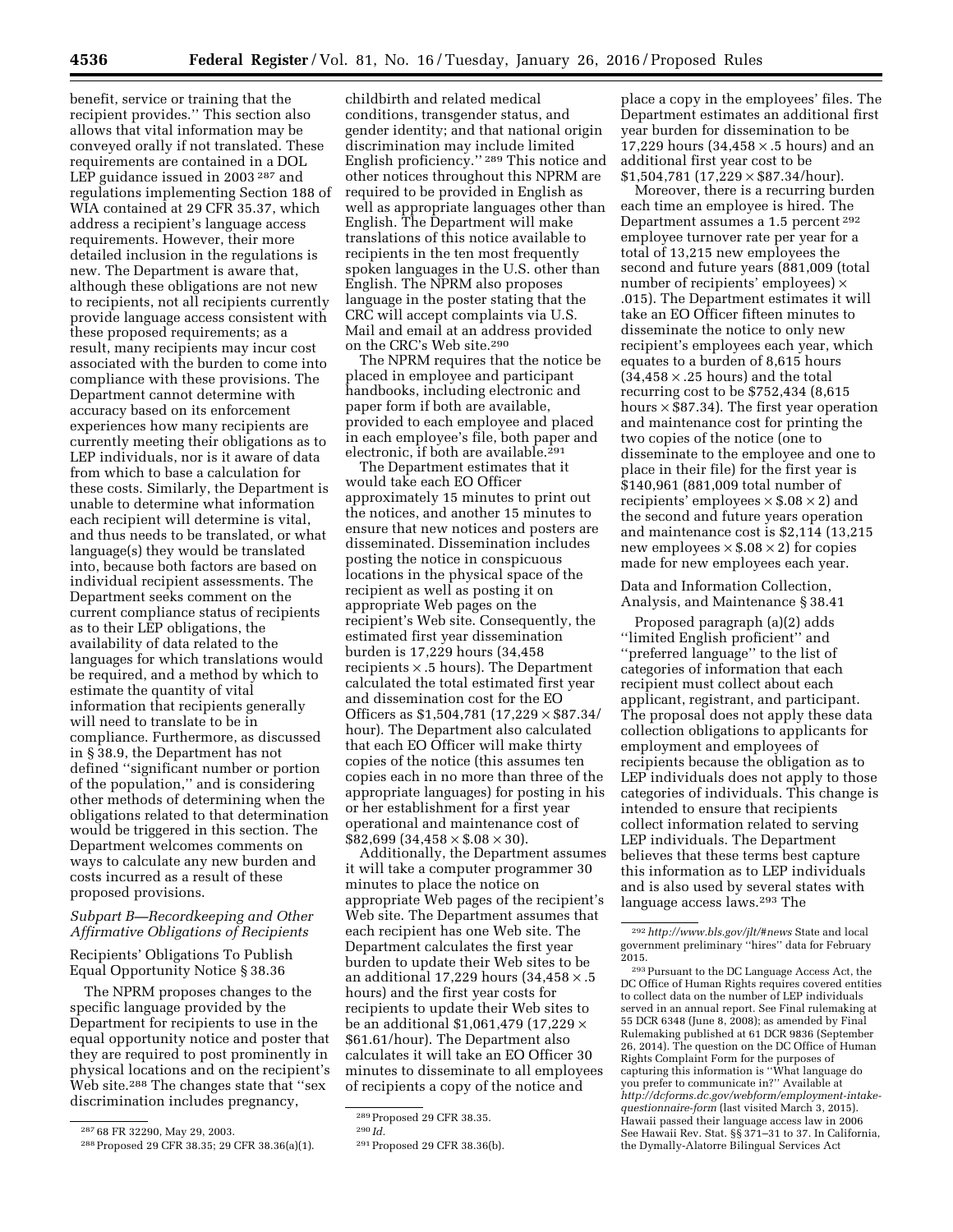Department calculates the cost of adding this category to the list of categories of information that each recipient must collect about each applicant and participant as *de minimis* for the recipient because they are already collecting demographic data from beneficiaries in several other categories and these additions will be added to this existing process. Further, it is estimated on average it will take beneficiaries 5 seconds to provide LEP information including preferred language, where applicable, voluntarily. This equates to a cost of \$567,131  $(56,321,699 \times 5$  seconds = 281,608,495/  $60 = 4,693,475$  minutes/ $60 = 78,225$ hours  $\times$  \$7.25 = \$567,131).

For those recipients that are not already collecting this information,294 the Department estimates that there will be a first year cost to each recipient of 1.5 hours of a computer programmer's personnel time to incorporate these new categories into an online form for data collection. The Department believes that all recipients use computer-based data collection methods, and the one-time burden is \$3,184,436 (34,458 recipients  $\times$  1.5 hours = 51,687  $\times$  \$61.61/hour).

# Required Maintenance of Records by Recipients § 38.43

The NPRM proposes language that specifies the types of records that need to be retained by a recipient when a complaint has been filed, and also requires that records be kept if a compliance review has been initiated. Records that must be kept include any type of hard-copy or electronic record related to the complaint or the compliance review.

The Department assumes that the only additional burden and associated cost would be in identifying any additional files that a recipient must retain beyond three years if they are under a compliance review. The Department further assumes this cost to be *de minimis*.

*Subpart C—Governor's Responsibilities To Implement the Nondiscrimination and Equal Opportunity Requirements of WIOA.* 

Governor's Oversight and Monitoring Responsibilities for State Programs § 38.51

Proposed § 38.51(b) requires the Governor to monitor on an annual basis the compliance of State Programs with WIOA Section 188 and this part. Under § 37.54(d)(2)(ii), Governors are currently required to ''periodically'' monitor compliance of recipients. The proposed annual monitoring requirement is intended to: (1) Enable the timely identification and elimination of discriminatory policies and practices, thereby reducing the number of individuals impacted by discrimination; (2) be consistent with ETA proposed regulations requiring annual oversight of One-Stop Career Centers; 295 and (3) establish a consistent State-level practice nationwide. It is anticipated that this change will pose burden on some Governors who are not already interpreting the term ''periodically'' in the current regulations to require annual oversight.

The Department anticipates that this change will not impose a burden on all states because approximately half of them are currently conducting this monitoring annually, pursuant to their Methods of Administration.296 Thus, the Department estimates the burden would be imposed on 28 of the 56 States subject to this requirement that currently do not annually monitor their recipients for compliance with Section 188 of WIA. Of the states that do not conduct annual monitoring, CRC is aware that the monitoring is conducted on average every three years. So, for those 28 states, they will need to increase their monitoring to be two thirds more frequent. Based on CRC's experience and interaction with several states with varying populations and geographic sizes, the average amount of time that it takes to conduct this annual monitoring is approximately 4,000 total hours carried out by multiple people. The additional burden on each of the 28 states that previously conduct monitoring every three years versus every year is estimated to be 2,680 hours

 $(4,000 \text{ hours} \times .67)^{297}$  per state or 75,040 for all 28 states. The Department calculates the total estimated annual cost for states as \$6,553,994 (2,680 hours  $\times$  28 states  $\times$  \$87.34/hour) since the EO Officer and similar managers are likely to conduct the monitoring.

Governor's Obligation To Develop and Implement a Nondiscrimination Plan § 38.54

This rule changes the name ''Methods of Administration'' for the document described in § 37.54 to ''Nondiscrimination Plan,'' but retains the definition and contents of the document. Since the contents of the Plan do not change, the change of the title of the document is presumed to be incurred in the total cost of the issuance of the Plan. The Department welcomes comments on this assumption.

#### *Subpart D—Compliance Procedures*

Notice To Show Cause Issued to a Recipient § 38.66

The new language in § 38.66, paragraph (b), states that the Director may issue a Notice to Show Cause to a recipient ''after a Letter of Findings and/ or an Initial Determination has been issued, and after a reasonable period of time has passed within which the recipient refuses to negotiate a conciliation agreement with the Director regarding the violation(s).'' The Department proposes this change to expand the circumstances in which the Director may issue a Notice to Show Cause. The proposal seeks to use the Notice to Show Cause at this later stage because it has been the Department's experience that, after issuing a letter of findings, the Governor or other recipients agree in principle to enter into a conciliation agreement that resolves the identified violations, but then frequently fail to respond to correspondence from the CRC regarding finalizing and signing the agreement. With proposed § 38.66(b), the Director could issue a Notice to Show Cause prior to issuing a Final Determination, providing Governors and other recipients another opportunity to take the corrective or remedial actions required by the Director to bring the recipient into compliance before enforcement proceedings are initiated. Recipients are already familiar with the Notice to Show Cause since it is currently described and contained in the implementing regulations found at 29 CFR 37.67, so these changes are slight, and the proposed language is

requires local agencies to provide language access to limited English-proficient speakers. Ca. Govt. Code § 7290–7299.8. The Bilingual Services Program at the California Department of Human Resources provides oversight, including conducting language surveys on implementation. *[http://](http://www.calhr.ca.gov/state-hr-professionals/Pages/Bilingual-Services.aspx) [www.calhr.ca.gov/state-hr-professionals/Pages/](http://www.calhr.ca.gov/state-hr-professionals/Pages/Bilingual-Services.aspx) [Bilingual-Services.aspx](http://www.calhr.ca.gov/state-hr-professionals/Pages/Bilingual-Services.aspx)*.

<sup>294</sup>Programs providing core and intensive services through the One Stop delivery system currently collect information regarding LEP status and some may be doing so voluntarily, however, we have no way of knowing how many recipients overall are currently collecting information from beneficiaries regarding LEP status, so we are including the cost to all recipients for this analysis.

<sup>295</sup>WIOA NPRM implementing Titles I and III available at *[https://www.federalregister.gov/articles/](https://www.federalregister.gov/articles/2015/04/16/2015-05530/workforce-innovation-and-opportunity-act)  [2015/04/16/2015-05530/workforce-innovation-and](https://www.federalregister.gov/articles/2015/04/16/2015-05530/workforce-innovation-and-opportunity-act)[opportunity-act](https://www.federalregister.gov/articles/2015/04/16/2015-05530/workforce-innovation-and-opportunity-act)*.

<sup>296</sup>This is based on CRC's records of reporting and discussions with EO Officers for the states over the past few years.

<sup>297</sup>Based on information from CRC's experience working with the states and asking less than 6 EO Officers these questions.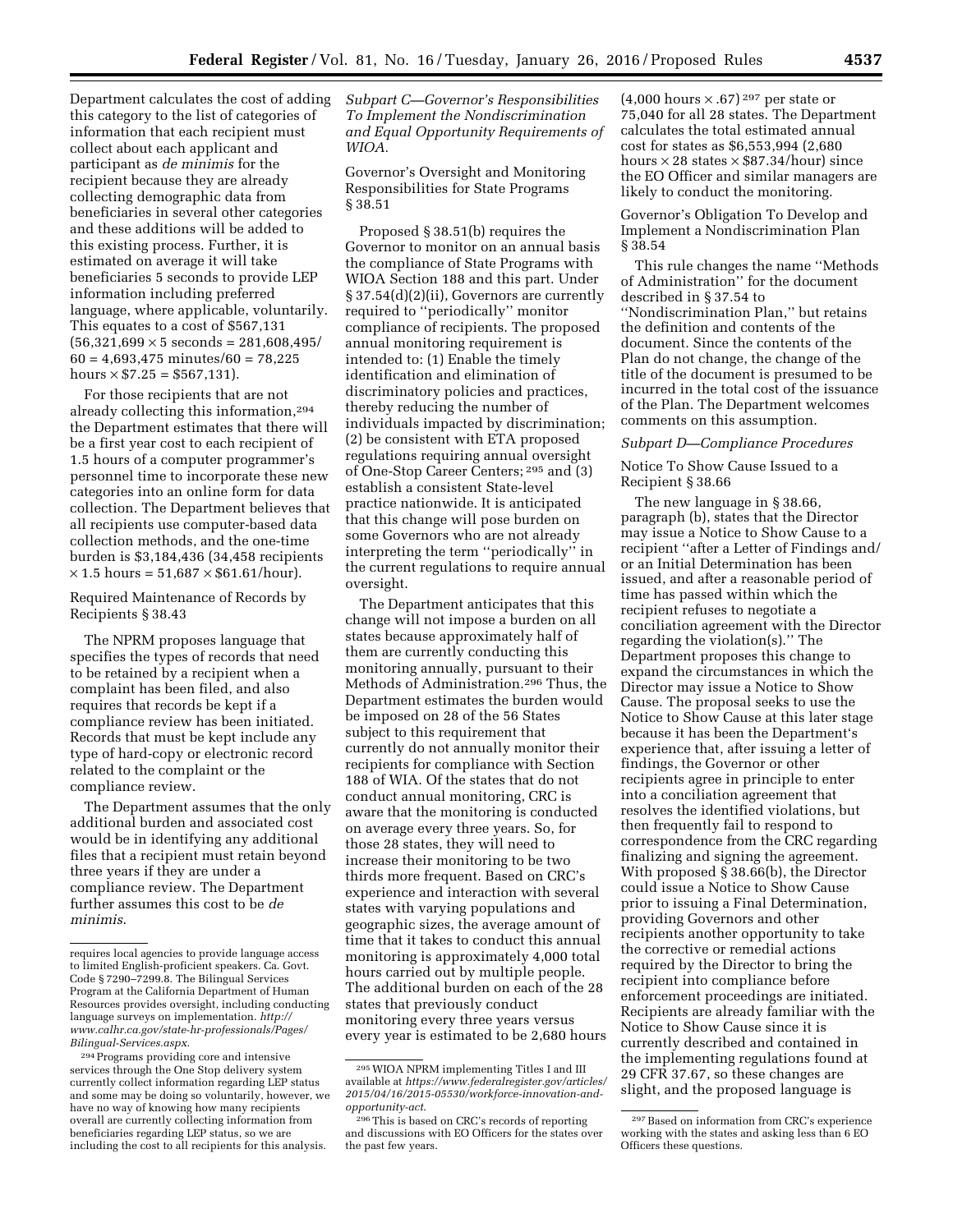clear in terms of the new circumstances under which the Director can issue them. The Department estimates that it will issue at most two additional Show Cause Notices per year on average as a result of this change. As a result, the CRC estimates the burden incurred to be *de minimis* and invites comment on the burden associated with this provision.

Required Elements of a Recipient's Complaint Processing Procedures § 38.72

The NPRM proposes adding to the procedures that the recipient must adopt and publish the requirement that recipients provide complainants a copy of the notice of rights contained in § 38.35, along with the already-required initial written acknowledgement of

receipt of the complaint and notice of the complainant's right to representation. This requirement is designed to ensure that complainants are aware of their rights, including that they have the option of filing with the recipient or with CRC, and that they are aware of the deadlines applicable to filing a subsequent complaint with CRC once they file initially with the recipient.

The Department anticipates that this requirement, under which recipients provide complainants a copy of the notice of rights contained in § 38.35, is limited to the operational costs of making additional copies of the notice for this purpose, and the first year personnel cost of 30 minutes of the EO Officer's time, who is most likely to be

# TABLE 3—FIRST YEAR BURDEN AND COSTS

responsible for implementing this requirement, to include it in the documents routinely provided to complainants. Based upon complaint log data from 2003 to 2008, CRC estimates that on average, each recipient will receive one Section 188 complaint each year. The Department assumes that the EO Officer will handle the complaint for each recipient and it will take them approximately 30 minutes to process the complaint. The total annual burden is estimated to be 17,229 hours  $(34, 458 \times .5 \text{ hours})$  for a total cost of \$1,504,781 (17,229 hours × \$87.34/hr). Additionally, the Department estimates there are first year and recurring operation and maintenance costs of \$2,757 (\$.08  $\times$  34,458) to copy the equal opportunity notice for complainants.

| First year burden and costs | Burden hours | Costs        |
|-----------------------------|--------------|--------------|
|                             | 137,832      | \$12,038,247 |
|                             |              | 104.500      |
|                             | 51.687       | 4.071.041    |
|                             | 129.912      | 3.751.567    |
|                             | 75.040       | 6.553.994    |
|                             | 17.229       | 1.504.781    |
|                             |              | 226.417      |
| ГоtаI                       | 411.700      | 28.250.547   |

# TABLE 4—SECOND AND FUTURE-YEAR BURDEN AND COSTS

| Second and future-year burden and costs | Burden hours                        | Costs                                                     |
|-----------------------------------------|-------------------------------------|-----------------------------------------------------------|
|                                         | 8.615<br>78.225<br>75.040<br>17.229 | \$104.500<br>752.434<br>567.131<br>6.553.994<br>1.504.781 |
|                                         |                                     | 4.871                                                     |
|                                         | 179.109                             | 9.487.711                                                 |

### *B. Paperwork Reduction Act*

The purposes of the Paperwork Reduction Act of 1995 (PRA), 44 U.S.C. 3501 *et seq.,* include minimizing the paperwork burden on affected entities. The PRA requires certain actions before an agency can adopt or revise a collection of information, including publishing the information collection for public comment.

As part of continuing efforts to reduce paperwork and respondent burden, the Department conducts preclearance consultation activities to provide the general public and Federal agencies with an opportunity to comment on proposed and continuing collections of information in accordance with the

PRA.298 This activity helps to ensure that: (1) The public understands the collection instructions; (2) respondents can provide the requested data in the desired format; (3) reporting burden (time and financial resources) is minimized; (4) respondents clearly understand the collection instruments; and (5) the Department can properly assess the impact of collection requirements on respondents. Furthermore, the PRA requires all Federal agencies to analyze proposed regulations for potential burdens on the regulated community created by provisions in the proposed regulations, which require the submission of information. The information collection requirements must also be submitted to the OMB for approval.

The Department notes that a Federal agency generally cannot conduct or sponsor a collection of information, and the public is generally not required to respond to an information collection, unless it is approved by the OMB under the PRA and displays a currently valid OMB Control Number. In addition, notwithstanding any other provisions of law, no person shall generally be subject to penalty for failing to comply with a collection of information that does not display a valid Control Number.299 The Department obtains approval for Nondiscrimination Compliance

<sup>298</sup>*See* 44 U.S.C. 3506(c)(2)(A).

<sup>299</sup>*See* 44 U.S.C. 3512; 5 CFR 1320.5(a) and 1320.6).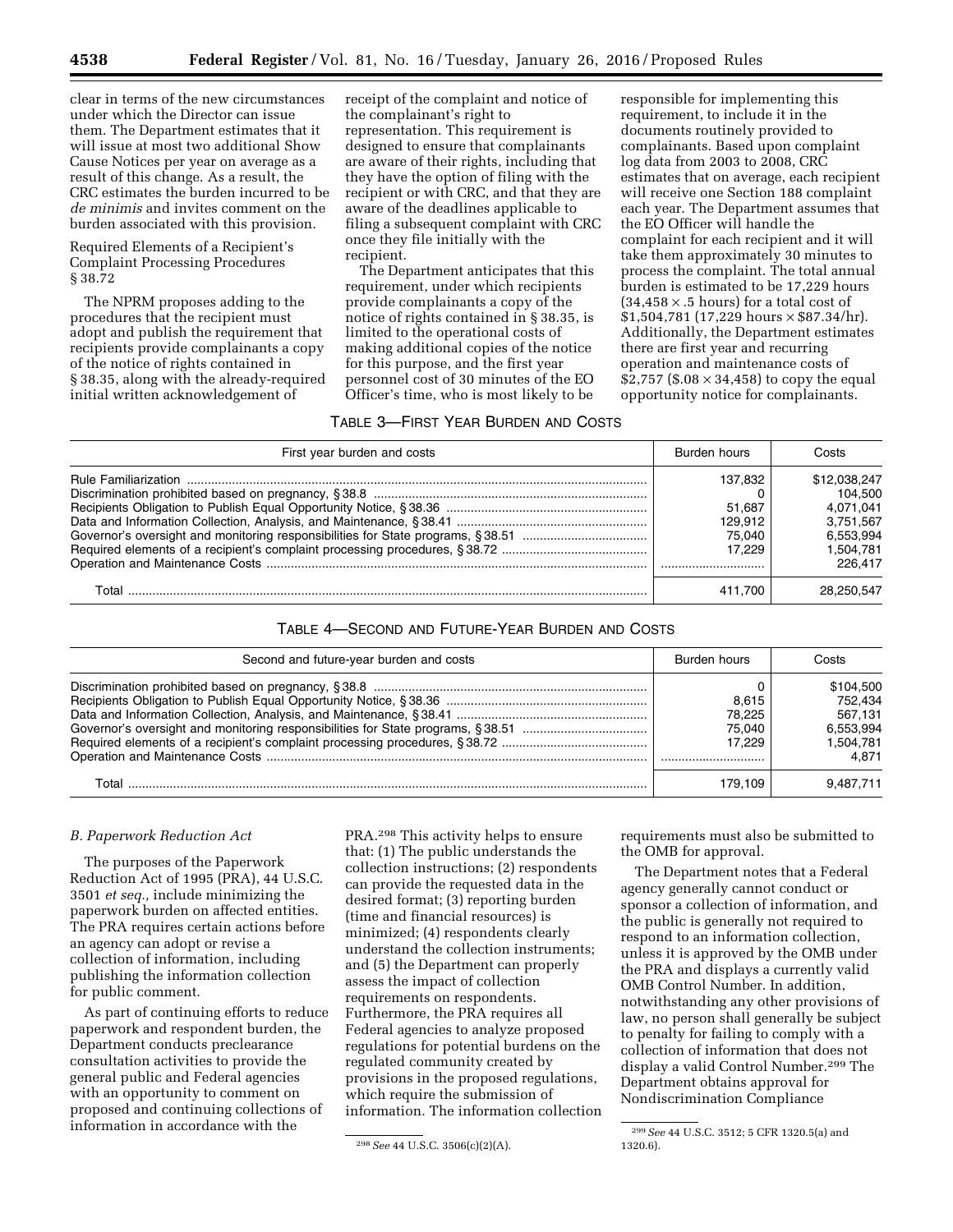Information Reporting under Control Number 1225–0077.

The information collections in this NPRM are summarized in the sectionby-section discussion of this NPRM, Section II. The Department has identified that the following proposed sections contain information collections: 29 CFR 38.14, 38.16f, 25, 38.27, 38.29, 38.34–38.36, 38.38, 38.39– 38.43, 38.51, 38.52-.54, 38.55, 387.69, 38.70, 38.72, 38.73, 38.74, and 38.77. Additional information collections approved under Control Number 1225– 0077 appear in part 37, encompassing similar nondiscrimination requirements under the Workforce Investment Act (WIA), of this title; they will be maintained on a temporary basis while existing WIA grants remain in effect.

Concurrent with the publication of this proposed rule, the Department is submitting an associated information collection request to the Office of Management and Budget for approval. Interested parties may obtain a copy free of charge of one or more of the information collection requests submitted to the OMB on the reginfo.gov Web site at *[http://](http://www.reginfo.gov/public/do/PRAMain) [www.reginfo.gov/public/do/PRAMain](http://www.reginfo.gov/public/do/PRAMain)*. From the *Information Collection Review*  tab, select *Information Collection Review*. Then select the *Department of Labor* from the *Currently Under Review*  dropdown menu, and lookup Control Number 1225–0077. A free copy of the requests may also be obtained by contacting the person named in the **ADDRESSES** section of this preamble.

As noted in the **ADDRESSES** section of this NPRM, interested parties may send comments about the information collections to the Department throughout the 60-day comment period and/or to the OMB within 30 days of publication of this document in the **Federal Register**. In order to help ensure appropriate consideration, comments should mention the applicable OMB Control Number(s). The Departments and OMB are particularly interested in comments that:

• Evaluate whether the proposed collection of information is necessary for the proper performance of the functions of the agency, including whether the information will have practical utility;

• Evaluate the accuracy of the agency's estimate of the burden of the proposed collection of information, including the validity of the methodology and assumptions used;

• Enhance the quality, utility, and clarity of the information to be collected; and

• Minimize the burden of the collection of information on those who are to respond, including through the use of appropriate automated, electronic, mechanical, or other technological collection techniques or other forms of information technology, *e.g.,* permitting electronic submission of responses.

The information collections are summarized as follows:

*Agency:* DOL–OASAM.

*Title of Collection:* Nondiscrimination Compliance Information Reporting.

*OMB Control Number:* 1225–0077. *Affected Public:* Individuals or Households and Private Sector businesses or other for profits and not for profit institutions.

*Total Estimated Number of Respondents:* 105,259.

*Total Estimated Number of Responses:* 56,324,784.

*Total Estimated Annual Time Burden:*  315,339.

*Total Estimated Annual Other Costs Burden:* \$0.

## *C. Executive Order 13132 (Federalism)*

The Department has reviewed this proposed rule in accordance with Executive Order 13132 regarding federalism, and has determined that it does not have ''federalism implications.'' This proposed rule will not ''have substantial direct effects on the States, on the relationship between the national government and the States, or on the distribution of power and responsibilities among the various levels of government.''

# *D. Unfunded Mandates Reform Act of 1995*

This rule will not include any increased expenditures by State, local, and tribal governments in the aggregate of \$100 million or more, or increased expenditures by the private sector of \$100 million or more.

### *E. Plain Language*

The Department drafted this NPRM in plain language.

# *F. Assessment of Federal Regulations and Policies on Families*

The undersigned hereby certifies that the NPRM would not adverse effect the will-being of families, as discussed under section 654 of the Treasure and General Government Appropriations Act, 1999. To the contrary, by better ensuring that customers, including job seekers and applicants for unemployment insurance, do not suffer illegal discrimination in accessing DOL financially-assisted programs, services, and activities, the NPRM would have a positive effect on the economic wellbeing of families.

# *G. Regulatory Flexibility Act and Executive Order 13272*

The Regulatory Flexibility Act (RFA), 5 U.S.C. 603, requires agencies to prepare a regulatory flexibility analysis to determine whether a regulation will have a significant economic impact on a substantial number of small entities. Section 605 of the RFA allows an agency to certify a rule in lieu of preparing an analysis if the regulation is not expected to have a significant economic impact on a substantial number of small entities. Further, under the Small Business Regulatory Enforcement Fairness Act of 1996, 5 U.S.C 801 (SBREFA), an agency is required to produce compliance guidance for small entities if the rule has a significant economic impact. The Small Business Administration (SBA) defines a small business as one that is ''independently owned and operated and which is not dominant in its field of operation.'' The definition of small business varies from industry to industry to the extent necessary to reflect industry size differences properly. An agency must either use the SBA definition for a small entity or establish an alternative definition, in this instance, for the workforce industry. The Department has adopted the SBA definition for the purposes of this certification. The Department has notified the Chief Counsel for Advocacy, SBA, under the RFA at 5 U.S.C. 605(b), and proposes to certify that this rule will not have a significant economic impact on a substantial number of small entities. This finding is supported, in large measure, by the fact that small entities are already receiving financial assistance under the WIA program and will likely continue to do so under the WIOA program as articulated in this NPRM. Having made these determinations and pursuant to section 605(b) of the Regulatory Flexibility Act, 5 U.S.C. 605(b), CRC certifies that this rule will not have a significant economic impact on a substantial number of small entities. In making this determination, the agency used the SBA definition of small business, found at 13 CFR 121.201

#### Affected Small Entities

The proposed rule can be expected to impact small one-stop center operators. One-stop operators can be a single entity (public, private, or nonprofit) or a consortium of entities. The types of entities that might be a one-stop operator include: (1) An institution of higher education; 545 (2) an employment service State agency established under the Wagner-Peyser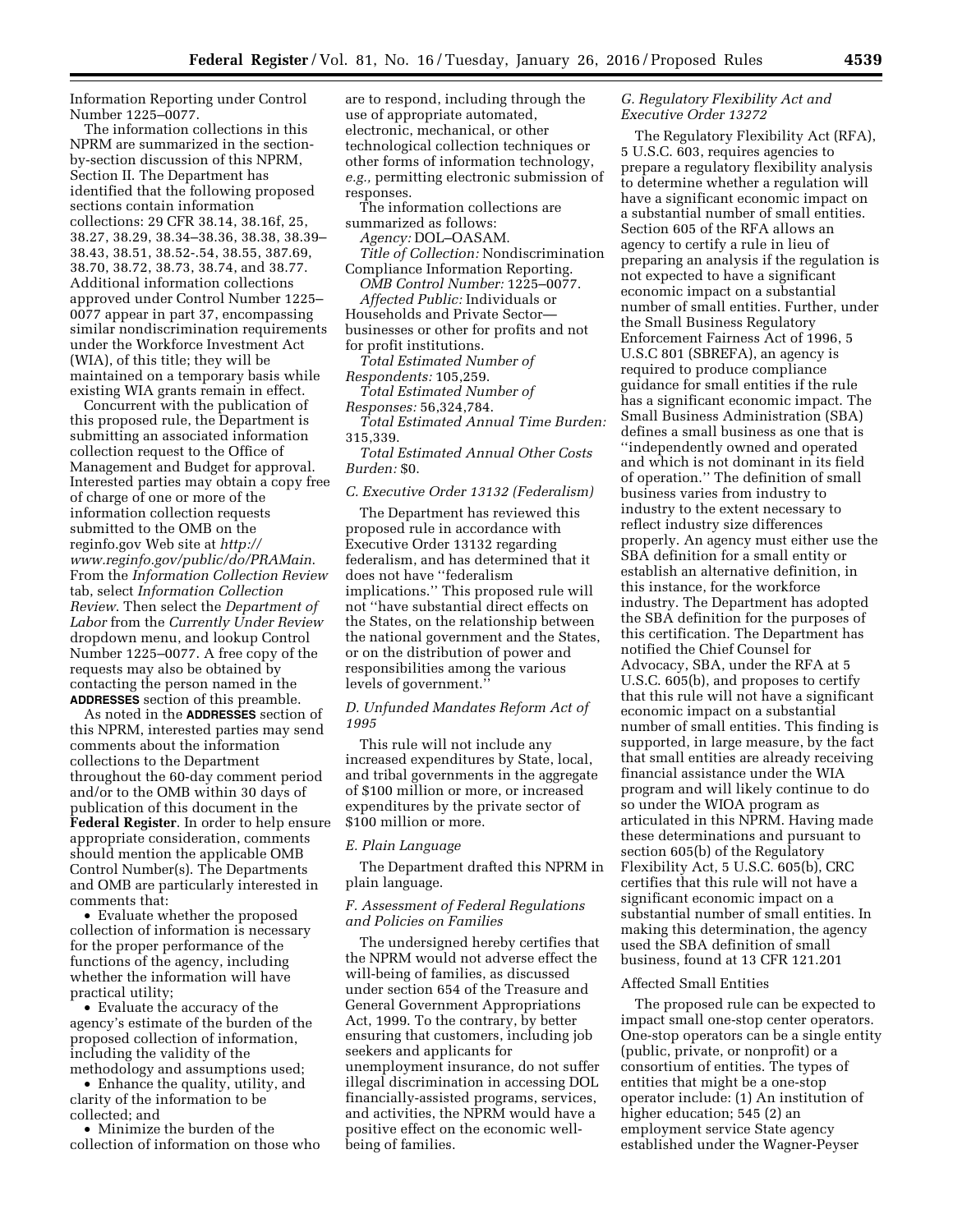Act; (3) a community-based organization, nonprofit organization, or workforce intermediary; (4) a private for-profit entity; (5) a government agency; (6) a Local Board, with the approval of the local CEO and the Governor; or (7) another interested organization or entity that can carry out the duties of the one-stop operator. Examples include, but are not limited to, a local chamber of commerce or other business organization, or a labor organization.

### Impact on Small Entities

The Department indicates that transfer payments are a significant aspect of this analysis in that the majority of WIOA program cost burdens on State and Local WDBs will be fully financed through Federal transfer payments to States. CRC has highlighted costs that are new to WIOA implementation in this NPRM. Therefore, the Department expects that the WIOA NPRM will have negligible net cost impact on small entities.

# *H. Small Business Regulatory Enforcement Fairness Act of 1996*

This rule is not a major rule as defined by Section 804 of the Small Business Regulatory Enforcement Fairness Act of 1996. This rule will not result in an annual effect on the economy of \$100 or more; a major increase in costs or prices; or significant adverse effects on competition, employment, investment, productivity, innovation, or on the ability of the United States-based companies to compete with foreign-based companies in domestic and export markets.

# *I. Executive Order 13175 (Indian Tribal Governments)*

This proposed rule does not have tribal implications under Executive Order 13175 that would require a tribal summary impact statement. The proposed rule would not have substantial direct effects on one or more Indian tribes, on the relationship between the Federal government and Indian tribes, or on the distribution of power and responsibilities between the Federal government and Indian tribes.

# *J. Executive Order 12630 (Government Actions and Interference With Constitutionally Protected Property Rights)*

This NPRM is not subject to Executive Order 12630 because it does not involve implementation of a policy that has takings implications or that could impose limitations on private property use.

# *K. Executive Order 12988 (Civil Justice Reform)*

The NPRM was drafted and reviewed in accordance with Executive Order 12988 and will not unduly burden the Federal court system. The NPRM was: (1) reviewed to eliminate drafting errors and ambiguities; (2) written to minimize litigation; and (3) written to provide a clear legal standard for affected conduct and to promote burden reduction.

*L. Executive Order 13211 (Energy Supply)* 

This NPRM is not subject to Executive Order 13211. It will not have a significant adverse effect on the supply, distribution, or use of energy.

# **List of Subjects in 29 CFR Part 38**

Civil rights, Discrimination in employment, Equal opportunity, Nondiscrimination, Workforce development.

#### **Edward C. Hugler,**

*Deputy Assistant Secretary for Operations, Office of the Assistant Secretary for Administration and Management, U.S. Department of Labor.* 

For reasons set forth in the preamble, the Department proposes to revise 29 CFR part 38 to read as follows:

# **TITLE 29—LABOR**

# **PART 38—IMPLEMENTATION OF THE NONDISCRIMINATION AND EQUAL OPPORTUNITY PROVISIONS OF THE WORKFORCE INNOVATION AND OPPORTUNITY ACT**

### **Subpart A—General Provisions**

Sec.<br>38.1

- 38.1 Purpose.
- 38.2 Applicability.<br>38.3 Effect on other
- 38.3 Effect on other obligations.<br>38.4 Definitions
- 38.4 Definitions.<br>38.5 General pro
- General prohibitions on discrimination.
- 38.6 Specific discriminatory actions prohibited on bases other than disability.
- 38.7 Discrimination prohibited based on sex.
- 38.8 Discrimination prohibited based on pregnancy.
- 38.9 Discrimination prohibited based on national origin, including limited English proficiency.
- 38.10 Harassment prohibited.
- 38.11 Discrimination prohibited based on citizenship status.
- 38.12 Discrimination prohibited based on disability.
- 38.13 Accessibility requirements.
- 38.14 Reasonable accommodations and reasonable modifications for individuals with disabilities.
- 38.15 Communications with individuals with disabilities.
- 38.16 Service animals.<br>38.17 Mobility aids an
- Mobility aids and devices.
- 38.18 Employment practices covered. 38.19 Intimidation and retaliation
- prohibited.
- 38.20 Administration of this part.
- 38.21 Interpretation of this part.
- 38.22 Delegation of administration and interpretation of this part.

38.23 Coordination with other agencies. 38.24 Effect on other laws and policies.

### **Subpart B—Recordkeeping and Other Affirmative Obligations of Recipients.**

## **Assurances**

- 38.25 A grant applicant's obligation to provide a written assurance.
- 38.26 Duration and scope of the assurance.
- 38.27 Covenants.

# **Equal Opportunity Officers**

- 38.28 Designation of Equal Opportunity Officer.
- 38.29 Recipient obligations regarding its Equal Opportunity Officer.
- 38.30 Requisite skill and authority of Equal Opportunity Officer.
- 38.31 Equal Opportunity Officer responsibilities.
- 38.32 Small recipient Equal Opportunity Officer obligations.
- 38.33 Service provider Equal Opportunity Officer obligations.

#### **Notice and Communication**

- 38.34 Recipients' obligations to disseminate equal opportunity notice.<br>38.35 Equal Opportunity not
- Equal Opportunity notice/poster. 38.36 Recipients' obligations to publish
- equal opportunity notice. 38.37 Notice requirement for service
- providers.
- 38.38 Publications, broadcasts and other communications.
- 38.39 Communication of notice in orientations.
- 38.40 Affirmative outreach.

### **Data and Information Collection Maintenance**

- 38.41 Collection and maintenance of equal opportunity data and other information.
- 38.42 Information to be provided to CRC by grant applicants and recipients.
- 38.43 Required maintenance of records by grant applicants and recipients.
- 38.44 CRC access to information and information sources.
- 38.45 Confidentiality responsibilities of grant applicants, recipients, and the Department.

#### **Subpart C—Governor's Responsibilities To Implement the Nondiscrimination and Equal Opportunity Requirements of WIOA**

- 38.50 Subpart application to State Programs.
- 38.51 Governor's oversight and monitoring responsibilities for State Programs.
- 38.52 Governor's liability for actions of recipients the Governor has financially assisted under Title I of WIOA.
- 38.53 Governor's oversight responsibility regarding recipients' recordkeeping.
- 38.54 Governor's obligations to develop and implement a Nondiscrimination Plan.
- 38.55 Schedule of the Governor's obligations regarding the Nondiscrimination Plan.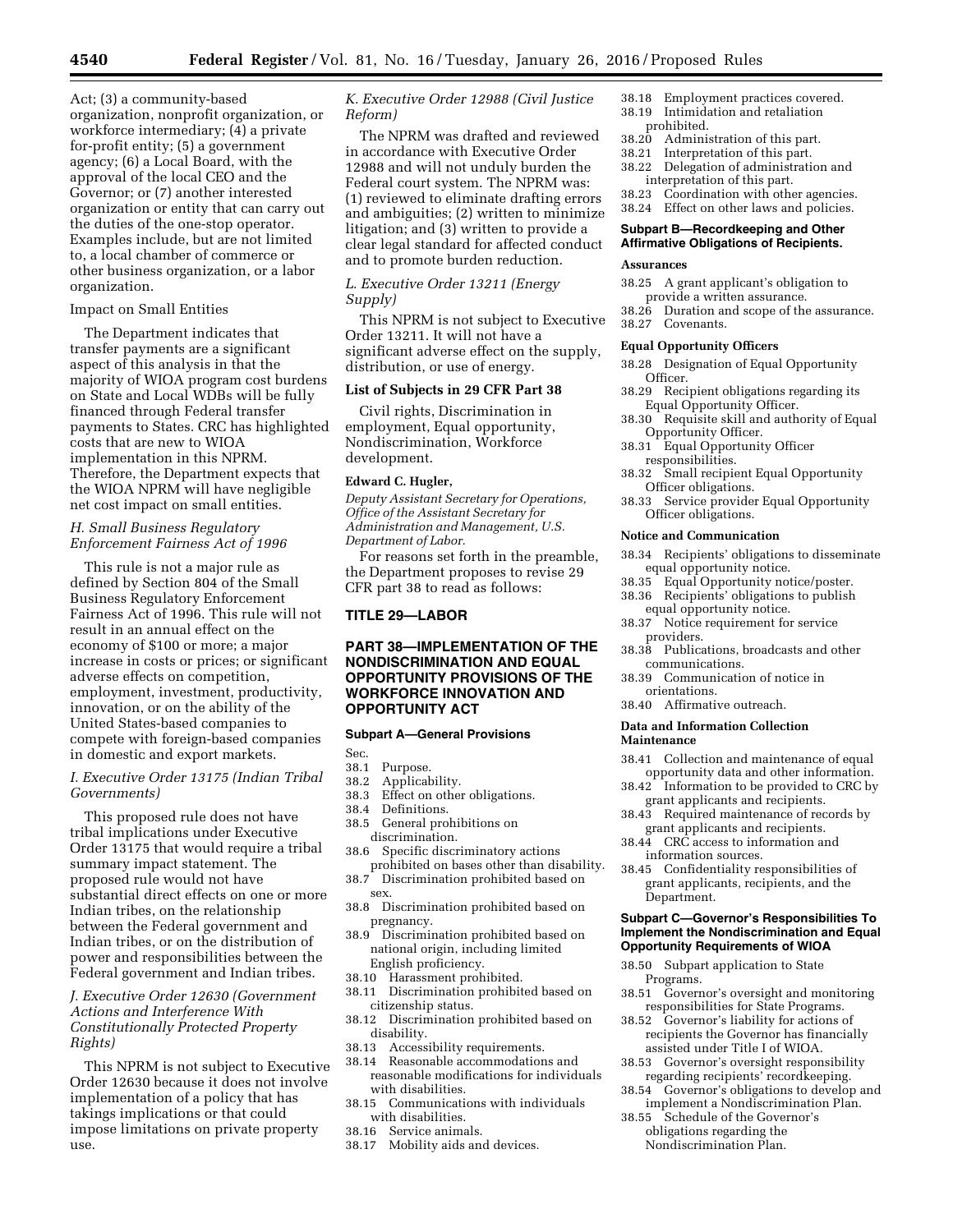#### **Subpart D—Compliance Procedures**

38.60 Evaluation of compliance. 38.61 Authority to issue subpoenas.

## **Compliance Reviews**

- 38.62 Authority and procedures for preapproval compliance reviews.
- 38.63 Authority and procedures for conducting post-approval compliance reviews.
- 38.64 Procedures for concluding postapproval compliance reviews.
- 38.65 Authority to monitor the activities of a Governor.
- 38.66 Notice to show cause issued to a recipient.
- 38.67 Methods by which a recipient may show cause why enforcement proceedings should not be instituted. 38.68 Failing to show cause.

#### **Complaint Processing Procedures**

- 38.69 Complaint filing.
- 38.70 Required contents of complaint.
- 
- 38.71 Right to representation. Required elements of a recipient's complaint processing procedures.
- 38.73 Responsibility for developing and publishing complaint processing procedures for service providers.
- 38.74 Recipient's obligations when it determines that it has no jurisdiction over a complaint.
- 38.75 If the complainant is dissatisfied after receiving a Notice of Final Action.
- 38.76 If a recipient fails to issue a Notice of Final Action within 90 days after the complaint was filed.
- 38.77 Extension of deadline to file complaint.
- 38.78 Determinations regarding acceptance of complaints.
- 38.79 When a complaint contains insufficient information.
- 38.80 Lack of jurisdiction.
- 
- 38.81 Complaint referral.<br>38.82 Notice that compla Notice that complaint will not be accepted.
- 38.83 Notice of complaint acceptance.
- 38.84 Contacting CRC about a complaint.
- 38.85 Alternative dispute resolution.

#### **Complaint Determinations**

- 38.86 Notice at conclusion of complaint investigation.
- 38.87 Director's Initial Determination that reasonable cause exists to believe that a violation has taken place.
- 38.88 Director's Final Determination that no reasonable cause exists to believe that a violation has taken place.
- 38.89 When the recipient fails or refuses to take corrective action listed in the Initial Determination.
- 38.90 Corrective or remedial action that may be imposed when the Director finds
- a violation.<br>38.91 Post-vio 38.91 Post-violation procedures.<br>38.92 Written assurance.
- Written assurance.
- 38.93 Required elements of a conciliation agreement.
- 38.94 When voluntary compliance cannot be secured.
- 38.95 Enforcement when voluntary compliance cannot be secured.
- 38.96 Contents of a Final Determination of a violation.

38.97 Notification of finding of noncompliance.

#### **Breaches of Conciliation Agreements**

- 38.98 Notice of breach of conciliation agreement.
- 38.99 Contents of notice of breach of conciliation agreement.
- 38.100 Notification of an enforcement action under based on breach of conciliation agreement.

#### **Subpart E—Federal Procedures for Effecting Compliance**

- 38.110 Enforcement procedures.<br>38.111 Hearing procedures.
- Hearing procedures.
- 38.112 Initial and final decision procedures.
- 38.113 Suspension, termination, withholding, denial or discontinuation of financial assistance.
- 38.114 Distribution of WIOA Title I financial assistance to an alternative
- recipient.

38.115 Post-termination proceedings.

**Authority:** 29 U.S.C. 3101 *et seq.;* 42 U.S.C. 2000d *et seq.;* 29 U.S.C. 794; 42 U.S.C. 6101 *et seq.;* and 20 U.S.C. 1681 *et seq.* 

#### **Subpart A—General Provisions**

#### **§ 38.1 Purpose.**

The purpose of this part is to implement the nondiscrimination and equal opportunity provisions of the Workforce Innovation and Opportunity Act (WIOA), which are contained in section 188 of WIOA.<sup>1</sup> Section 188 prohibits discrimination on the basis of race, color, religion, sex, national origin, age, disability, political affiliation or belief, and for beneficiaries only, citizenship status or participation in a WIOA Title I-financially assisted program or activity. This part clarifies the application of the nondiscrimination and equal opportunity provisions of WIOA and provides uniform procedures for implementing them.

### **§ 38.2 Applicability.**

(a) This part applies to:

(1) Any recipient, as defined in § 38.4; (2) Programs and activities that are

part of the One-Stop delivery system and that are operated by One-Stop partners listed in section 121(b) of WIOA, to the extent that the programs and activities are being conducted as part of the One-Stop delivery system; and

(3) As provided in § 38.18, the employment practices of a recipient and/or One-Stop partner, to the extent that the employment is in the administration of or in connection with programs and activities that are being conducted as a part of WIOA Title I or the One-Stop delivery system.

(b) *Limitation of Application.* This part does not apply to:

(1) Programs or activities that are financially assisted by the Department exclusively under laws other than Title I of WIOA, and that are not part of the One-Stop delivery system (including programs or activities implemented under, authorized by, and/or financially assisted by the Department under the Workforce Investment Act of 1998 (WIA));

(2) Contracts of insurance or guaranty;

(3) The ultimate beneficiary to a program of Federal financial assistance; and

(4) Federal procurement contracts, with the exception of contracts to operate or provide services to Job Corps Centers.

### **§ 38.3 Effect on other obligations.**

(a) A recipient's compliance with this part will satisfy any obligation of the recipient to comply with 29 CFR part 31, the Department's regulations implementing Title VI of the Civil Rights Act of 1964, as amended (Title VI), and with Subparts A, D and E of 29 CFR part 32, the Department's regulations implementing Section 504 of the Rehabilitation Act of 1973, as amended (Section 504).

(b) 29 CFR part 32, subparts B and C and Appendix A, the Department's regulations which implement the requirements of Section 504 pertaining to employment practices and employment-related training, program accessibility, and reasonable accommodation, are hereby incorporated into this part by reference. Therefore, recipients must comply with the requirements set forth in those regulatory sections as well as the requirements listed in this part.

(c) This part does not invalidate or limit the obligations, remedies, rights, and procedures under any Federal law, or the law of any State or political subdivision, that provides greater or equal protection for the rights of persons as compared to this part:

(1) Recipients that are also public entities or public accommodations, as defined by Titles II and III of the Americans with Disabilities Act of 1990 (ADA), should be aware of obligations imposed by those titles.

(2) Similarly, recipients that are also employers, employment agencies, or other entities covered by Title I of the ADA should be aware of obligations imposed by that title.

(d) Compliance with this part does not affect, in any way, any additional obligations that a recipient may have to comply with applicable federal laws

<sup>1</sup> 29 U.S.C. 3248*.*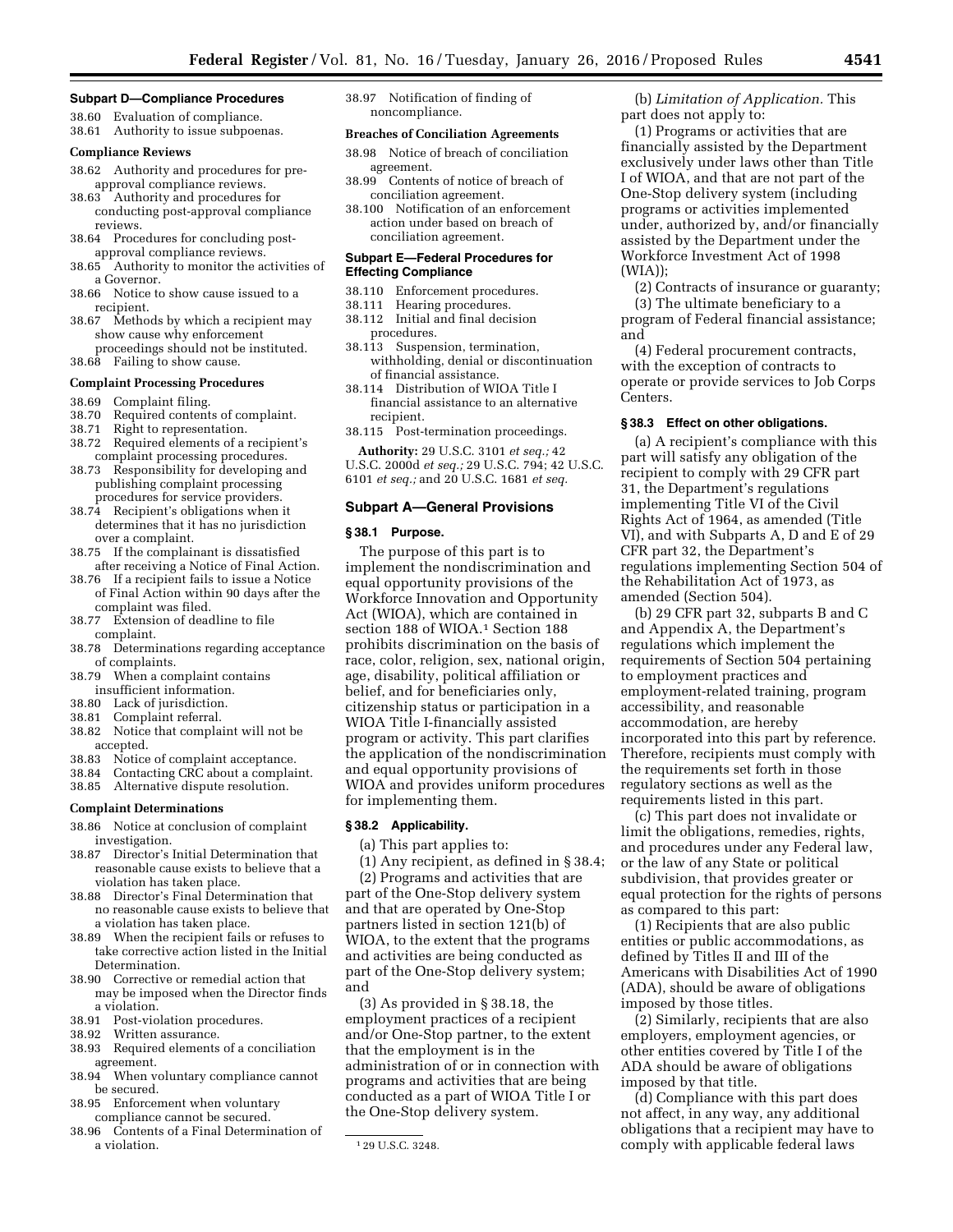and their implementing regulations, such as the following: (1) Executive Order 11246, as

amended;

(2) Executive Order 13160;

(3) Sections 503 and 504 of the Rehabilitation Act of 1973, as amended

(29 U.S.C. 793 and 794); (4) The affirmative action provisions

of the Vietnam Era Veterans'

Readjustment Assistance Act of 1974, as amended (38 U.S.C. 4212);

(5) The Equal Pay Act of 1963, as amended (29 U.S.C. 206d);

(6) Title VII of the Civil Rights Act of 1964, as amended (42 U.S.C. 2000e *et seq.*);

(7) The Age Discrimination Act of 1975, as amended (42 U.S.C. 6101);

(8) The Age Discrimination in Employment Act of 1967, as amended

(29 U.S.C. 621);

(9) Title IX of the Education Amendments of 1972, as amended (Title IX) (20 U.S.C. 1681);

(10) The Americans with Disabilities Act of 1990, as amended (42 U.S.C. 12101 *et seq.*); and

(11) The anti-discrimination provision of the Immigration and Nationality Act, as amended (8 U.S.C. 1324b).

#### **§ 38.4 Definitions.**

For the purpose of this part:

(a) *Administrative Law Judge* means a person appointed as provided in 5 U.S.C. 3105 and 5 CFR 930.203, and qualified under 5 U.S.C. 557, to preside at hearings held under the nondiscrimination and equal opportunity provisions of WOIA and this part.

(b) *Aid, benefit, service, or training*  means WIOA Title I-financially assisted services, financial or other aid, training, or benefits provided by or through a recipient or its employees, or by others through contract or other arrangements with the recipient. As used in this part, the term includes any aid, benefits, services, or training provided in or through a facility that has been constructed, expanded, altered, leased, rented, or otherwise obtained, in whole or in part, with Federal financial assistance under Title I of WIOA. ''Aid, benefit, service, or training'' includes, but is not limited to:

(1) Career Services;

(2) Education or training;

(3) Health, welfare, housing, social service, rehabilitation, or other supportive services;

(4) Work opportunities; and (5) Cash, loans, or other financial

assistance to individuals.

(c) *Applicant* means an individual who is interested in being considered for WIOA-Title I financially assisted aid, benefit, service, or training by a recipient, and who has signified that interest by submitting personal information in response to a request by the recipient. *See also* the definitions of ''application for benefits,'' ''eligible applicant/registrant,'' ''participant,'' ''participation,'' and ''recipient'' in this section.

(d) *Applicant for employment* means a person or persons who make(s) an application for employment with a recipient of Federal financial assistance under WIOA Title I.

(e) *Application for benefits* means the process by which information, including but not limited to a completed application form, is provided by applicants or eligible applicants before and as a condition of receiving WIOA Title I-financially assisted aid, benefit, service, or training from a recipient.

(f) *Assistant Attorney General* means the Assistant Attorney General, Civil Rights Division, United States Department of Justice.

(g) *Assistant Secretary* means the Assistant Secretary for Administration and Management, United States Department of Labor.

(h) *Auxiliary aids or services*  includes:

(1) Qualified interpreters on-site or through video remote interpreting (VRI) services; notetakers; real-time computeraided transcription services; written materials; exchange of written notes; telephone handset amplifiers; assistive listening devices; assistive listening systems; telephones compatible with hearing aids; closed caption decoders; open and closed captioning, including real-time captioning; voice, text, and video-based telecommunications products and systems, including text telephones (TTYs), videophones, and captioned telephones, or equally effective telecommunications devices; videotext displays; accessible electronic and information technology; or other effective means of making aurally delivered materials available to individuals with hearing impairments;

(2) Qualified readers; taped texts; audio recordings; Brailled materials and displays; screen reader software; magnification software; optical readers; secondary auditory programs (SAP); large print materials; accessible electronic and information technology; or other effective methods of making visually delivered materials available to individuals who are blind or have low vision;

(3) Acquisition or modification of equipment or devices; and

(4) Other similar services, devices, and actions.

(i) *Babel Notice* means a short notice included in a document or electronic medium (*e.g.,* Web site, ''app,'' email) in multiple languages informing the reader that the communication contains vital information, and explaining how to access language services to have the contents of the communication provided in other languages.

(j) *Beneficiary* means the individual or individuals intended by Congress to receive aid, benefits, services, or training from a recipient.

(k) *Citizenship* See ''Discrimination prohibited based on citizenship status.'' in § 38.11.

(l) *CRC* means the Civil Rights Center, Office of the Assistant Secretary for Administration and Management, U.S. Department of Labor.

(m) *Department* means the U.S. Department of Labor (DOL), including its agencies and organizational units.

(n) *Departmental grantmaking agency*  means a grantmaking agency within the U.S. Department of Labor.

(o) *Director* means the Director, Civil Rights Center (CRC), Office of the Assistant Secretary for Administration and Management, U.S. Department of Labor, or a designee authorized to act for the Director.

(p) *Direct threat* means a significant risk of substantial harm to the health or safety of others that cannot be eliminated or reduced by auxiliary aids and services, reasonable accommodations, or reasonable modifications in policies, practices and/ or procedures. The determination whether an individual with a disability poses a direct threat must be based on an individualized assessment of the individual's present ability safely to either: (1) satisfy the essential eligibility requirements of the program or activity (in the case of aid, benefits, services, or training); or (2) perform the essential functions of the job (in the case of employment). This assessment must be based on a reasonable medical judgment that relies on the most current medical knowledge and/or on the best available objective evidence. In determining whether an individual would pose a direct threat, the factors to be considered include:

(1) The duration of the risk;

(2) The nature and severity of the potential harm;

(3) The likelihood that the potential harm will occur; and

(4) The imminence of the potential harm.

(q) *Disability—*(1) *General.* (i) The term ''disability'' means, with respect to an individual:

(A) A physical or mental impairment that substantially limits one or more of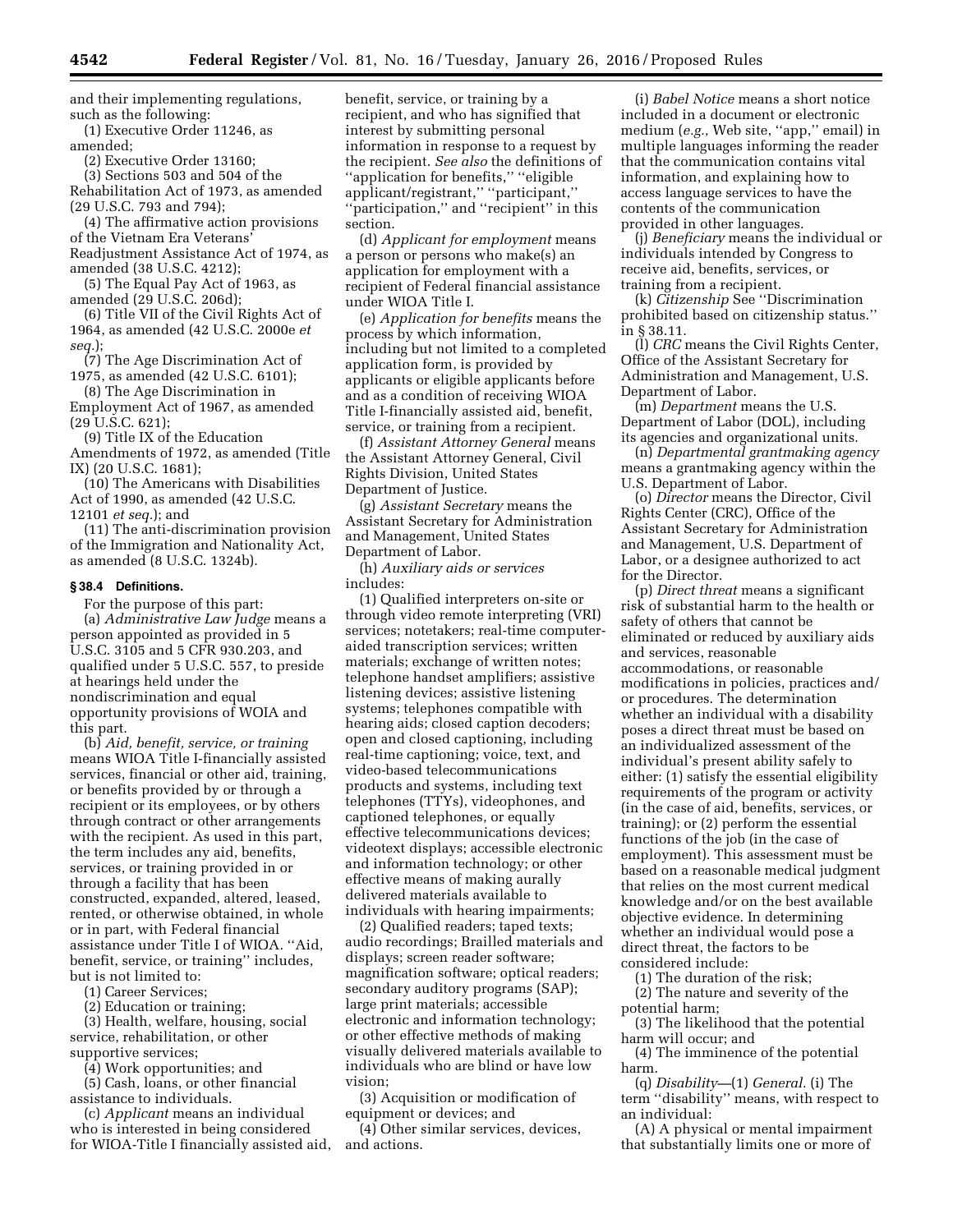the major life activities of such individual;

(B) A record of such an impairment; or

(C) Being regarded as having such an impairment.

(ii) *Rules of construction.* (A) Coverage of a particular individual may be established under any one or more of the three prongs of the general definition in paragraph (1)(i) of this defintion: the ''actual disability'' prong in paragraph  $(1)(i)(A)$ , the "record of" prong in paragraph (1)(i)(B), or the ''regarded as'' prong in paragraph  $(1)(i)(C)$ .

(B) Where a covered entity's failure to provide reasonable accommodations or reasonable modifications under § 38.14(a) or (b), is not being challenged in a particular case, it is generally unnecessary to proceed under the ''actual disability'' or ''record of'' prongs, which require a showing of an impairment that substantially limits a major life activity or a record of such an impairment. In these cases, the evaluation of coverage can be made solely under the ''regarded as'' prong of the definition of disability, which does not require a showing of an impairment that substantially limits a major life activity or a record of such an impairment. However, a case may proceed under the ''actual disability'' or ''record of'' prong regardless of whether the case is challenging a covered entity's failure to provide reasonable accommodations, or reasonable modifications.

(2) The definition of disability must be construed in favor of broad coverage of individuals, to the maximum extent permitted by Federal disability nondiscrimination law and this part.

(3) *Physical or mental impairment.* (i) The phrase ''physical or mental impairment'' means—

(A) Any physiological disorder or condition, cosmetic disfigurement, or anatomical loss affecting one or more of the following body systems: neurological, musculoskeletal, special sense organs, respiratory (including speech organs), cardiovascular, reproductive, digestive, genitourinary, immune, circulatory, hemic and lymphatic, skin, and endocrine; or

(B) Any mental or psychological disorder such as an intellectual disability, organic brain syndrome, emotional or mental illness, and specific learning disabilities.

(ii) The phrase ''physical or mental impairment'' includes, but is not limited to, such contagious and noncontagious diseases and conditions as orthopedic, visual, speech and hearing impairments, cerebral palsy, epilepsy, muscular

dystrophy, multiple sclerosis, cancer, heart disease, diabetes, intellectual disability, emotional illness, pregnancyrelated medical conditions, specific learning disabilities (including but not limited to dyslexia), HIV disease (whether symptomatic or asymptomatic), tuberculosis, drug addiction, and alcoholism.

(iii) The phrase ''physical or mental impairment'' does not include homosexuality or bisexuality.

(4) *Major life activities.* (i) *General.*  Major life activities include, but are not limited to, caring for oneself, performing manual tasks, seeing, hearing, eating, sleeping, walking, standing, sitting, reaching, lifting, bending, speaking, breathing, learning, reading, concentrating, thinking, communicating, interacting with others, and working.

(ii) *Major bodily functions.* A major life activity also includes the operation of a major bodily function, including but not limited to, the functions of the immune system, special sense organs and skin, normal cell growth, and digestive, genitourinary, bowel, bladder, neurological, brain, respiratory, circulatory, cardiovascular, endocrine, hemic, lymphatic, musculoskeletal, and reproductive systems. The operation of a major bodily function includes the operation of an individual organ within a body system.

(iii) In determining other examples of major life activities, the term ''major'' must not be interpreted strictly to create a demanding standard for disability. Whether an activity is a ''major life activity'' is not determined by reference to whether it is of ''central importance to daily life.''

(5) *Substantially limits—*(i) *Rules of construction.* The following rules of construction apply when determining whether an impairment substantially limits an individual in a major life activity.

(A) The term ''substantially limits'' must be construed broadly in favor of expansive coverage, to the maximum extent permitted by Federal disability nondiscrimination law and this part. ''Substantially limits'' is not meant to be a demanding standard.

(B) An impairment is a disability within the meaning of this part if it substantially limits the ability of an individual to perform a major life activity as compared to most people in the general population. An impairment need not prevent, or significantly or severely restrict, the individual from performing a major life activity in order to be considered substantially limiting.

(C) The primary object of attention in disability cases brought under WIOA

Section 188 should be whether covered entities have complied with their obligations and whether discrimination has occurred, not the extent to which an individual's impairment substantially limits a major life activity. Accordingly, the threshold issue of whether an impairment substantially limits a major life activity should not demand extensive analysis.

(D) The determination of whether an impairment substantially limits a major life activity requires an individualized assessment. However, in making this assessment, the term ''substantially limits'' will require a lower degree of functional limitation than the standard for ''substantially limits'' applied prior to the ADA Amendments Act of 2008 (ADAAA).

(E) The comparison of an individual's performance of a major life activity to the performance of the same major life activity by most people in the general population usually will not require scientific, medical, or statistical evidence. Nothing in this paragraph is intended, however, to prohibit or limit the use of scientific, medical, or statistical evidence in making such a comparison where appropriate.

(F)(*1*) The determination of whether an impairment substantially limits a major life activity must be made without regard to the ameliorative effects of mitigating measures.

(*2*) *Mitigating measures* include, but are not limited to:

(*i*) Medication, medical supplies, equipment, appliances, low-vision devices (defined as devices that magnify, enhance, or otherwise augment a visual image, but not including ordinary eyeglasses or contact lenses), prosthetics including limbs and devices, hearing aid(s) and cochlear implant(s) or other implantable hearing devices, mobility devices, and oxygen therapy equipment and supplies;

(*ii*) Use of assistive technology;

(*iii*) Reasonable modifications of policies, practices, and procedures, or auxiliary aids or services;

(*iv*) Learned behavioral or adaptive neurological modifications; or

(*v*) Psychotherapy, behavioral therapy, or physical therapy.

(*3*) However, the ameliorative effects of ordinary eyeglasses or contact lenses will be considered in determining whether an impairment substantially limits a major life activity. Ordinary eyeglasses or contact lenses are lenses that are intended to fully correct visual acuity or to eliminate refractive error.

(G) An impairment that is episodic or in remission is a disability if it would substantially limit a major life activity when active.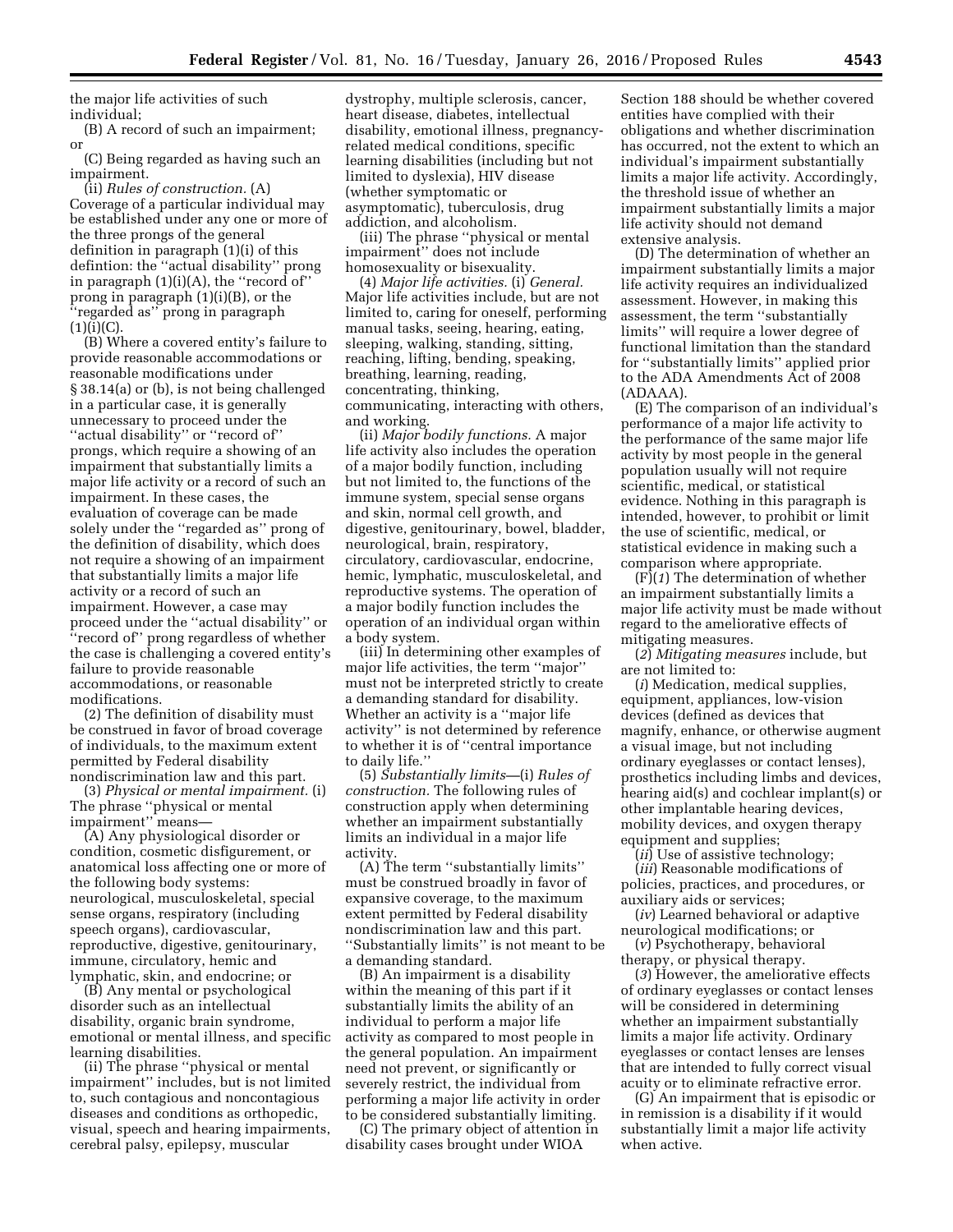(H) An impairment that substantially limits one major life activity need not substantially limit other major life activities in order to be considered a substantially limiting impairment.

(I) The six-month ''transitory'' part of the ''transitory and minor'' exception in paragraph (7) of this definition does not apply to the ''actual disability'' or ''record of'' prongs of the definition of disability. The effects of an impairment lasting or expected to last less than six months can be substantially limiting within the meaning of this section for establishing an actual disability or a record of a disability.

(ii) *Predictable assessments.* (A) The principles set forth in paragraph (5)(i) of this definition are intended to provide for more generous coverage and application of the prohibition on discrimination through a framework that is predictable, consistent, and workable for all individuals and entities with rights and responsibilities with respect to avoiding discrimination on the basis of disability.

(B) Applying the principles set forth in paragraph (5)(i) of this definition, the individualized assessment of some types of impairments will, in virtually all cases, result in a determination of coverage under paragraph (1)(i)(A) (the ''actual disability'' prong) or paragraph (1)(i)(B) (the ''record of'' prong). Given their inherent nature, these types of impairments will, as a factual matter, virtually always be found to impose a substantial limitation on a major life activity. Therefore, with respect to these types of impairments, the necessary individualized assessment should be particularly simple and straightforward.

(C) For example, applying the principles set forth in paragraph (5)(i) of this definition, it should easily be concluded that the following types of impairments, will, at a minimum, substantially limit the major life activities indicated:

(*1*) Deafness substantially limits hearing and auditory function;

(*2*) Blindness substantially limits visual function;

(*3*) An intellectual disability substantially limits reading, learning, and problem solving;

(*4*) Partially or completely missing limbs or mobility impairments requiring the use of a wheelchair substantially limit musculoskeletal function;

(*5*) Autism substantially limits learning, social interaction, and communication;

(*6*) Cancer substantially limits normal cell growth;

(*7*) Cerebral palsy substantially limits brain function;

(*8*) Diabetes substantially limits endocrine function;

(*9*) Epilepsy, muscular dystrophy, and multiple sclerosis substantially limit neurological function;

(*10*) Human Immunodeficiency Virus (HIV) infection substantially limits immune function; and

(*11*) Major depressive disorder, bipolar disorder, post-traumatic stress disorder, traumatic brain injury, obsessive compulsive disorder, and schizophrenia substantially limit brain function. The types of impairments described in this paragraph may substantially limit additional major life activities not explicitly listed above.

(iii) *Condition, manner and duration.*  (A) At all times taking into account the principles in paragraph (5)(i) of this definition, in determining whether an individual is substantially limited in a major life activity, it may be useful in appropriate cases to consider, as compared to most people in the general population, the conditions under which the individual performs the major life activity; the manner in which the individual performs the major life activity; or the duration of time it takes the individual to perform the major life activity, or for which the individual can perform the major life activity.

(B) Consideration of facts such as condition, manner or duration may include, among other things, consideration of the difficulty, effort or time required to perform a major life activity; pain experienced when performing a major life activity; the length of time a major life activity can be performed; or the way an impairment affects the operation of a major bodily function. In addition, the nonameliorative effects of mitigating measures, such as negative side effects of medication or burdens associated with following a particular treatment regimen, may be considered when determining whether an individual's impairment substantially limits a major life activity.

(C) In determining whether an individual has a disability under the ''actual disability'' or ''record of'' prongs of the definition of disability, the focus is on how a major life activity is substantially limited, and not on what outcomes an individual can achieve. For example, someone with a learning disability may achieve a high level of academic success, but may nevertheless be substantially limited in one or more major life activities, including, but not limited to, reading, writing, speaking, or learning, because of the additional time or effort he or she must spend to read, write, speak, or learn compared to most people in the general population.

(6) *A record of such an impairment.*  (i) *General.* An individual has a record of such an impairment if the individual has a history of, or has been misclassified as having, a mental or physical impairment that substantially limits one or more major life activities.

(ii) *Broad construction.* Whether an individual has a record of an impairment that substantially limited a major life activity must be construed broadly to the maximum extent permitted by Federal disability nondiscrimination law and this part and should not demand extensive analysis. An individual will be considered to fall within this prong of the definition of ''disability'' if the individual has a history of an impairment that substantially limited one or more major life activities when compared to most people in the general population, or was misclassified as having had such an impairment. In determining whether an impairment substantially limited a major life activity, the principles articulated in paragraph (5)(i) of this definition apply.

(iii) *Reasonable accommodation or reasonable modification.* An individual with a record of a substantially limiting impairment may be entitled to a reasonable accommodation or reasonable modification if needed and related to the past disability.

(7) *Is regarded as having such an impairment.* (i) An individual is ''regarded as having such an impairment'' if the individual is subjected to an action prohibited by WIOA Section 188 and this part because of an actual or perceived physical or mental impairment, whether or not that impairment substantially limits, or is perceived to substantially limit, a major life activity, except for an impairment that is both transitory and minor. A transitory impairment is an impairment with an actual or expected duration of six months or less.

(ii) An individual is ''regarded as having such an impairment'' any time a covered entity takes a prohibited action against the individual because of an actual or perceived impairment, even if the entity asserts, or may or does ultimately establish, a defense to such action.

(iii) Establishing that an individual is ''regarded as having such an impairment'' does not, by itself, establish liability. Liability is established only when it is proven that a covered entity discriminated on the basis of disability within the meaning of this part.

(r) *Eligible applicant/registrant* means an individual who has been determined eligible to participate in one or more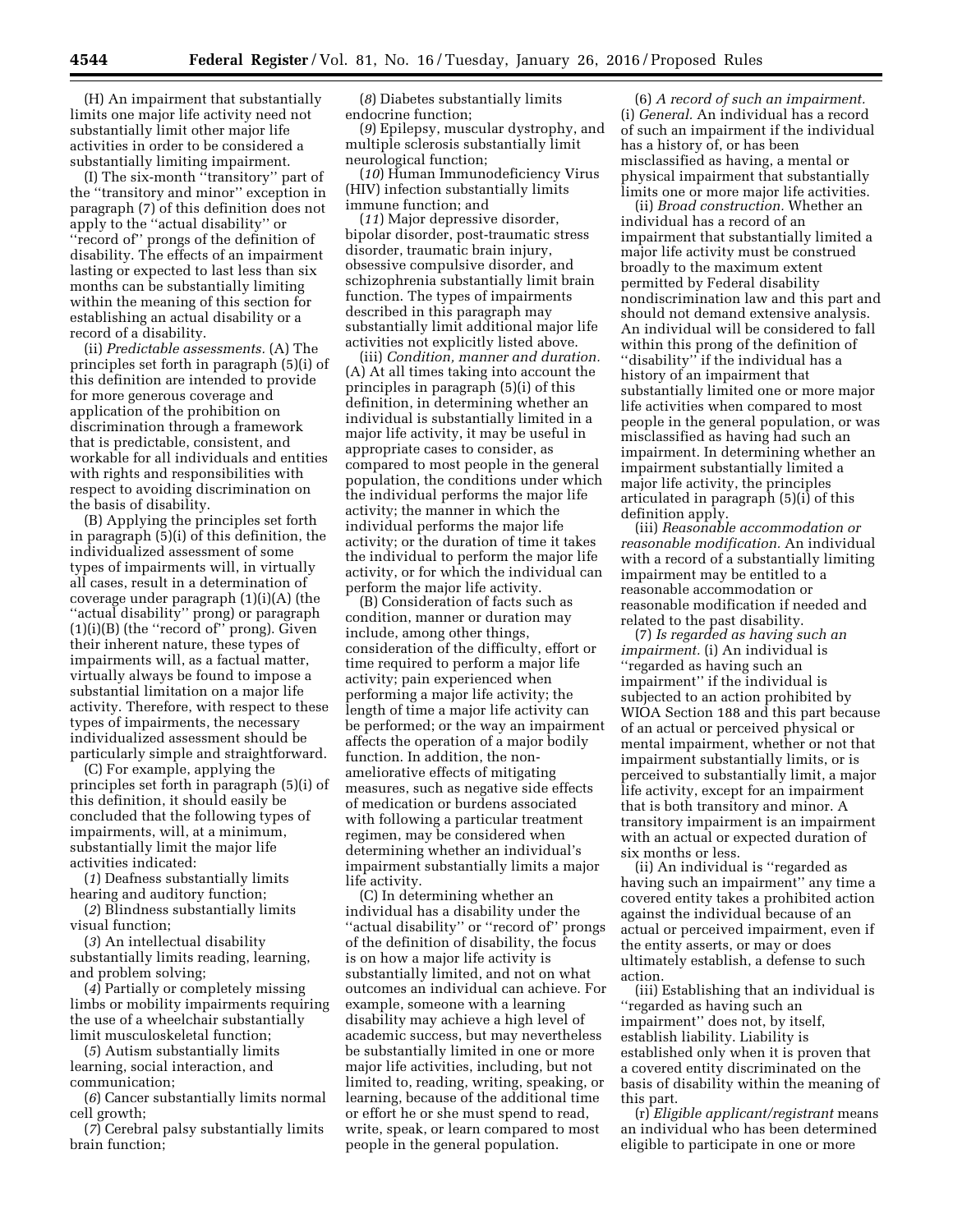WIOA Title I-financially assisted programs or activities.

(s) *Employment practices* of a recipient include, but are not limited to:

(1) Recruitment or recruitment advertising;

(2) Selection, placement, layoff or termination of employees;

(3) Upgrading, promotion, demotion or transfer of employees;

(4) Training, including employmentrelated training;

(5) Participation in upward mobility programs;

(6) Deciding rates of pay or other forms of compensation;

(7) Use of facilities; or

(8) Deciding other terms, conditions, benefits, and/or privileges of employment.

(t) *Employment-related training*  means training that allows or enables an individual to obtain skills, abilities and/ or knowledge that are designed to lead to employment.

(u) *Entity* means any person, corporation, partnership, joint venture, sole proprietorship, unincorporated association, consortium, Native American tribe or tribal organization, Native Hawaiian organization, and/or entity authorized by State or local law; any State or local government; and/or any agency, instrumentality or subdivision of such a government.

(v) *Facility* means all or any portion of buildings, structures, sites, complexes, equipment, roads, walks, passageways, parking lots, rolling stock or other conveyances, or other real or personal property or interest in such property, including the site where the building, property, structure, or equipment is located. The phrase ''real or personal property'' in the preceding sentence includes indoor constructs that may or may not be permanently attached to a building or structure. Such constructs include, but are not limited to, office cubicles, computer kiosks, and similar constructs.

(w) *Federal grantmaking agency*  means a Federal agency that provides financial assistance under any Federal statute.

(x) *Financial assistance* means any of the following:

(1) Any grant, subgrant, loan, or advance of funds, including funds extended to any entity for payment to or on behalf of participants admitted to that recipient for training, or extended directly to such participants for payment to that recipient;

(2) Provision of the services of grantmaking agency personnel, or of other personnel at the grantmaking agency's expense;

(3) A grant or donation of real or personal property or any interest in or use of such property, including:

(i) Transfers or leases of property for less than fair market value or for reduced consideration;

(ii) Proceeds from a subsequent sale, transfer, or lease of such property, if the grantmaking agency's share of the fair market value of the property is not returned to the grantmaking agency; and

(iii) The sale, lease, or license of, and/ or the permission to use (other than on a casual or transient basis), such property or any interest in such property, either:

(A) Without consideration,

(B) At a nominal consideration, or (C) At a consideration that is reduced or waived either for the purpose of assisting the recipient, or in recognition of the public interest to be served by such sale or lease to or use by the recipient;

(4) Waiver of charges that would normally be made for the furnishing of services by the grantmaking agency; and

(5) Any other agreement, arrangement, contract or subcontract (other than a procurement contract or a contract of insurance or guaranty), or other instrument that has as one of its purposes the provision of assistance or benefits under the statute or policy that authorizes assistance by the grantmaking agency.

(y) *Financial assistance under Title I of WIOA* means any of the following, when authorized or extended under WIOA Title I:

(1) Any grant, subgrant, loan, or advance of federal funds, including funds extended to any entity for payment to or on behalf of participants admitted to that recipient for training, or extended directly to such participants for payment to that recipient;

(2) Provision of the services of Federal personnel, or of other personnel at Federal expense;

(3) A grant or donation of Federal real or personal property or any interest in or use of such property, including:

(i) Transfers or leases of property for less than fair market value or for reduced consideration;

(ii) Proceeds from a subsequent sale, transfer, or lease of such property, if the Federal share of the fair market value of the property is not returned to the Federal Government; and

(iii) The sale, lease, or license of, and/ or the permission to use (other than on a casual or transient basis), such property or any interest in such property, either:

(A) Without consideration,

(B) At a nominal consideration, or

(C) At a consideration that is reduced or waived either for the purpose of

assisting the recipient, or in recognition of the public interest to be served by such sale or lease to or use by the recipient;

(4) Waiver of charges that would normally be made for the furnishing of Government services; and

(5) Any other agreement, arrangement, contract or subcontract (other than a Federal procurement contract or a contract of insurance or guaranty), or other instrument that has as one of its purposes the provision of assistance or benefits under WIOA Title I.

(z) *Fundamental alteration* means:

(1) A change in the essential nature of a program or activity as defined in this part, including but not limited to an aid, service, benefit, or training; or

(2) A cost that a recipient can demonstrate would result in an undue burden. Factors to be considered in making the determination whether the cost of a modification would result in such a burden include:

(i) The nature and net cost of the modification needed, taking into consideration the availability of tax credits and deductions, and/or outside financial assistance, for the modification;

(ii) The overall financial resources of the facility or facilities involved in the provision of the modification, including:

(A) The number of persons aided, benefited, served, or trained by, or employed at, the facility or facilities; and

(B) The effect the modification would have on the expenses and resources of the facility or facilities;

(iii) The overall financial resources of the recipient, including:

(A) The overall size of the recipient;

(B) The number of persons aided, benefited, served, trained, or employed by the recipient; and

(C) The number, type and location of the recipient's facilities;

(iv) The type of operation or

operations of the recipient, including: (A) The geographic separateness and administrative or fiscal relationship of the facility or facilities in question to the recipient; and

(B) Where the modification sought is employment-related, the composition, structure and functions of the recipient's workforce; and

(v) The impact of the modification upon the operation of the facility or facilities, including:

(A) The impact on the ability of other participants to receive aid, benefit, service, or training, or of other employees to perform their duties; and

(B) The impact on the facility's ability to carry out its mission.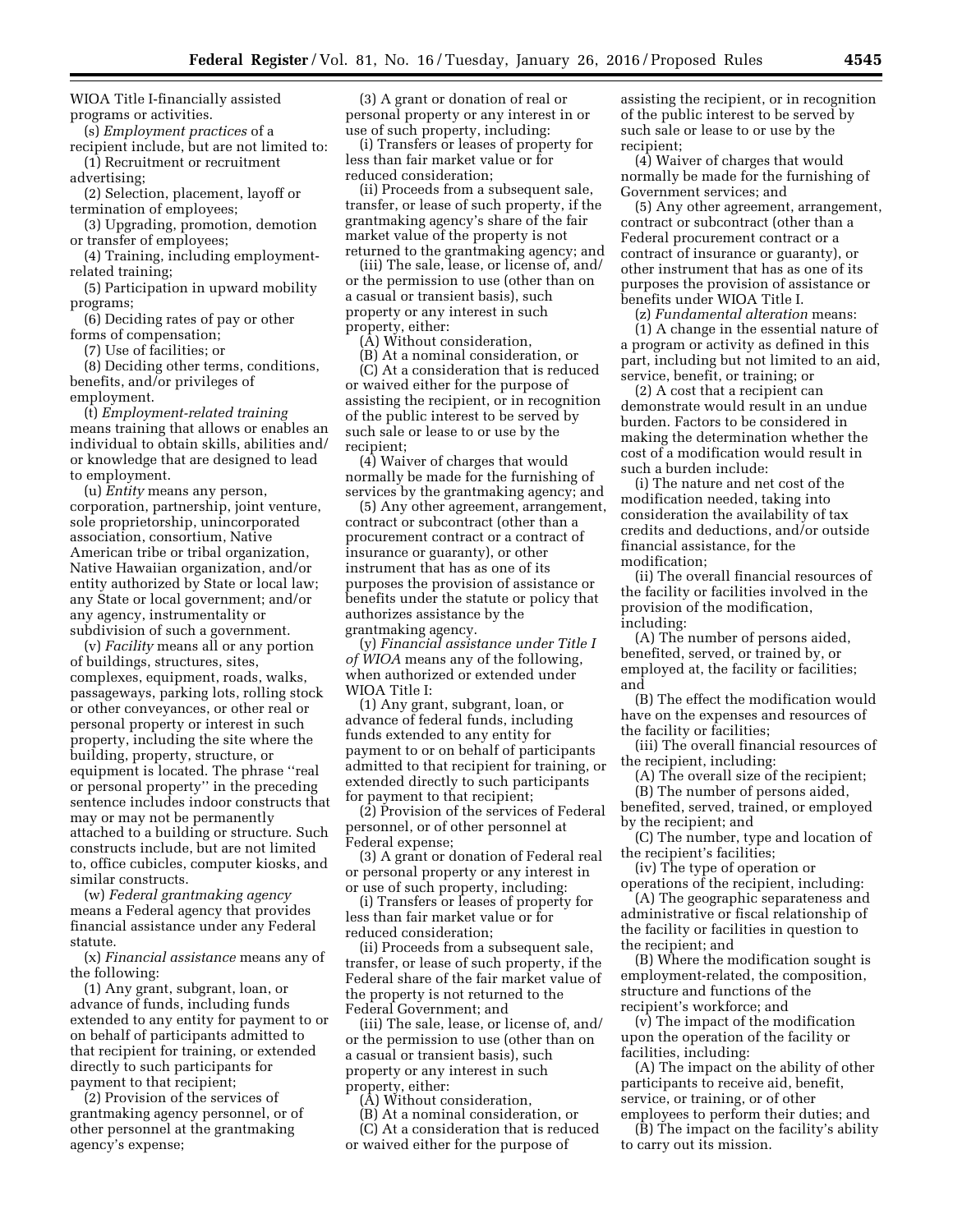(aa) *Governor* means the chief elected official of any State, or the Governor's designee.

(bb) *Grant applicant* means an entity that submits required documentation to the Governor, recipient, or Department, before and as a condition of receiving financial assistance under Title I of WIOA.

(cc) *Grantmaking agency* means an entity that provides Federal financial assistance.

(dd) *Guideline* means written informational material supplementing an agency's regulations and provided to grant applicants and recipients to provide program-specific interpretations of their responsibilities under the regulations.

(ee) *Illegal use of drugs* means the use of drugs, the possession or distribution of which is unlawful under the Controlled Substances Act, as amended (21 U.S.C. 812). ''Illegal use of drugs'' does not include the use of a drug taken under supervision of a licensed health care professional, or other uses authorized by the Controlled Substances Act or other provisions of Federal law.

(ff) *Individual with a disability* means a person who has a disability as previously defined in this section.

(1) The term ''individual with a disability'' does not include an individual on the basis of:

(i) Transvestism, transsexualism, or gender dysphoria not resulting from physical impairments;

(ii) Pedophilia, exhibitionism, voyeurism, or other sexual behavior disorders;

(iii) Compulsive gambling, kleptomania, or pyromania; or

(iv) Psychoactive substance use disorders resulting from current illegal use of drugs.

(2) The term ''individual with a disability'' does not include an individual who is currently engaging in the illegal use of drugs, when a recipient acts on the basis of such use. This limitation does not exclude as an individual with a disability an individual who:

(i) Has successfully completed a supervised drug rehabilitation program and is no longer engaging in the illegal use of drugs, or has otherwise been rehabilitated successfully and is no longer engaging in the illegal use of drugs;

(ii) Is participating in a supervised rehabilitation program and is no longer engaging in such use; or

(iii) Is erroneously regarded as engaging in such use, but is not engaging in such use, except that it is not a violation of the nondiscrimination and equal opportunity provisions of

WIOA or this part for a recipient to adopt or administer reasonable policies or procedures, including but not limited to drug testing, designed to ensure that an individual described in paragraph (2)(i) or (ii) of this definition is no longer engaging in the illegal use of drugs.

(3) With regard to employment, the term ''individual with a disability'' does not include any individual who:

(i) Is an alcoholic if:

(A) The individual's current use of alcohol prevents such individual from performing the duties of the job in question, or

(B) The individual's employment, by reason of such current alcohol abuse, would constitute a direct threat to the individual or the safety of others; or

(ii) Has a currently contagious disease or infection, if:

(A) That disease or infection prevents him or her from performing the essential functions of the job in question, or

(B) The individual's employment, because of that disease or infection, would constitute a direct threat to the health or safety of the individual or others.

(gg) *Labor market area* means an economically integrated geographic area within which individuals can reside and find employment within a reasonable distance or can readily change employment without changing their place of residence. Such an area must be identified in accordance with either criteria used by the Bureau of Labor Statistics of the Department of Labor in defining such areas, or similar criteria established by a Governor.

(hh) *Limited English proficient (LEP) individual* means an individual whose primary language for communication is not English and who has a limited ability to read, speak, write, and/or understand English. LEP individuals may be competent in English for certain types of communication (*e.g.,* speaking or understanding), but still be LEP for other purposes (*e.g.,* reading or writing).

(ii) *LWIA (Local Workforce Investment Area) grant recipient* means the entity that receives WIOA Title I financial assistance for a Local Workforce Investment Area directly from the Governor and disburses those funds for workforce investment activities.

(jj) *National Programs* means:

(1) Job Corps; and

(2) Programs receiving Federal financial assistance under Title I, Subtitle D of WIOA directly from the Department. Such programs include, but are not limited to, the Migrant and Seasonal Farmworkers Programs, Native American Programs, National Dislocated

Worker Grant Programs, and YouthBuild programs.

(kk) *Noncompliance* means a failure of a grant applicant or recipient to comply with any of the applicable requirements of the nondiscrimination and equal opportunity provisions of WIOA and this part.

(ll) *Nondiscrimination Plan* means the written document and supporting documentation developed under § 38.54.

(mm) *On-the-Job Training (OJT)*  means training by an employer that is provided to a paid participant while the participant is engaged in productive work that:

(1) Provides knowledge or skills essential to the full and adequate performance of the job;

(2) Provides reimbursement to the employer of up to 50 percent of the wage rate of the participant, for the extraordinary costs of providing the training and additional supervision related to the training; and

(3) Is limited in duration as appropriate to the occupation for which the participant is being trained, taking into account the content of the training, the prior work experience of the participant, and the service strategy of the participant, as appropriate.

(nn) *Other power-driven mobility device* means any mobility device powered by batteries, fuel, or other engines—whether or not designed primarily for use by individuals with mobility disabilities—that is used by individuals with mobility disabilities for the purpose of locomotion, including golf cars, electronic personal assistance mobility devices (EPAMDs), such as the Segway® PT, or any mobility device designed to operate in areas without defined pedestrian routes, but that is not a wheelchair within the meaning of this section.

(oo) *Participant* means an individual who has been determined to be eligible to participate in, and who is receiving any aid, benefit, service or training under, a program or activity financially assisted in whole or in part under Title I of WIOA. ''Participant'' includes, but is not limited to, individuals receiving any service(s) under state Employment Service programs, and claimants receiving any service(s) or benefits under state Unemployment Insurance programs.

(pp) *Participation* is considered to commence on the first day, following determination of eligibility, on which the participant began receiving subsidized aid, benefit, service, or training provided under Title I of WIOA.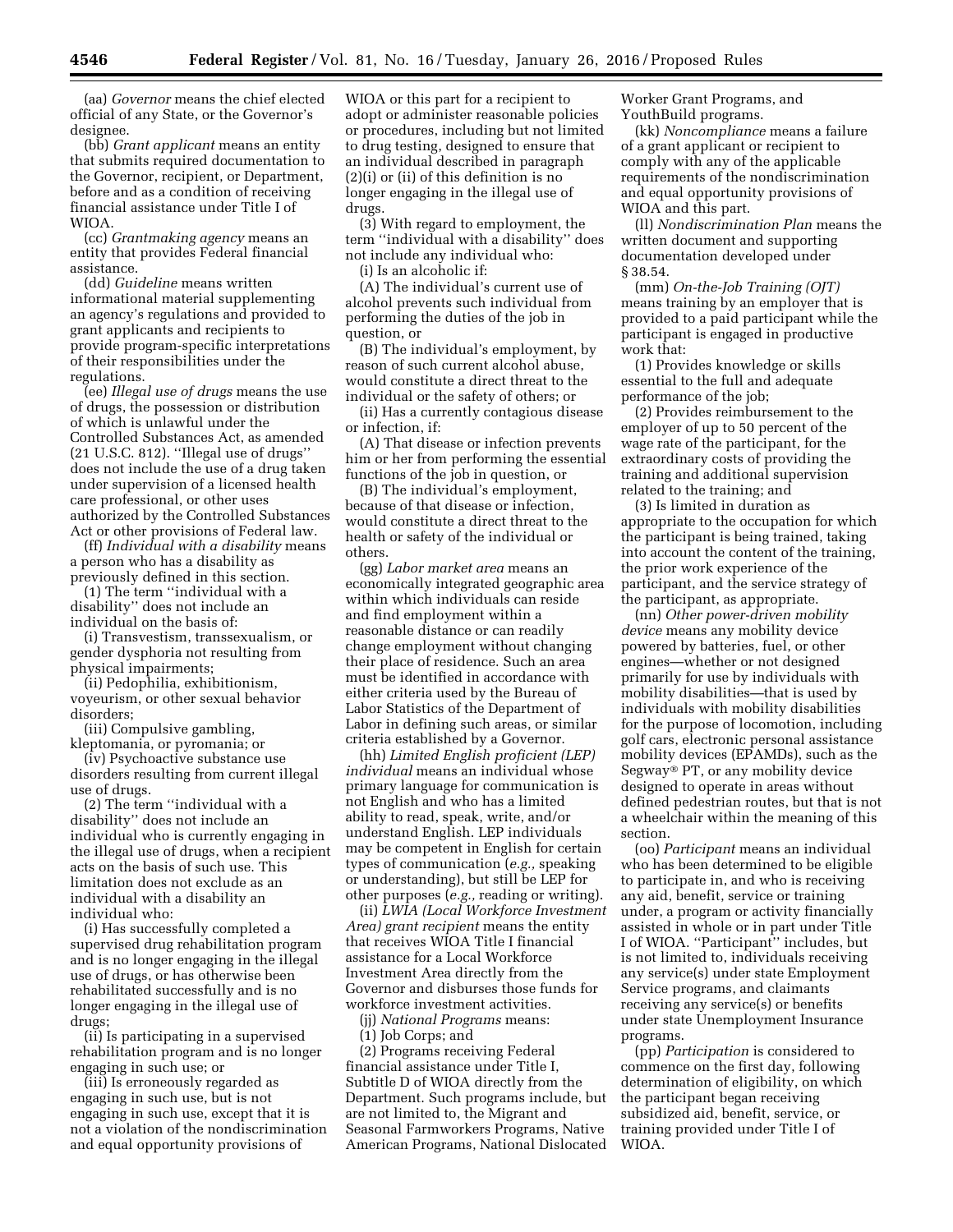(qq) *Parties to a hearing* means the Department and the grant applicant(s), recipient(s), or Governor.

(rr) *Population eligible to be served*  means the total population of adults and eligible youth who reside within the labor market area that is served by a particular recipient, and who are eligible to seek WIOA Title I-financially assisted aid, benefits, services or training from that recipient. See the definition of ''labor market area'' in this section.

(ss) *Program or activity:* See ''WIOA Title I-financially assisted program or activity'' in this section.

*(tt) Programmatic accessibility* means policies, practices, and procedures providing effective and meaningful opportunity for persons with disabilities to participate in or benefit from aid, benefits, services, and training.

(uu) *Prohibited basis* means any basis upon which it is illegal to discriminate under the nondiscrimination and equal opportunity provisions of WIOA or this part, *i.e.,* race, color, religion, sex, national origin, age, disability, political affiliation or belief, and, for beneficiaries only, citizenship status or participation in a WIOA Title Ifinancially assisted program or activity.

(vv) *Public entity* means:

(1) Any State or local government; and

(2) Any department, agency, special purpose district, workforce investment board, or other instrumentality of a State or States or local government.

(ww) *Qualified individual with a disability* means—

(1) With respect to employment, an individual who satisfies the requisite skill, experience, education, and other job-related requirements of the employment position such individual holds or desires, and who, with or without reasonable accommodation, can perform the essential functions of such position;

(2) With respect to aid, benefits, services, or training, an individual who, with or without auxiliary aids and services, reasonable accommodations, and/or reasonable modifications in policies, practices and procedures, meets the essential eligibility requirements for the receipt of such aid, benefits, services, or training.

(xx) *Qualified interpreter* means an interpreter who is able to interpret effectively, accurately, and impartially, either for individuals with disabilities or for individuals who are limited English proficient. The interpreter must be able to interpret both receptively and expressively, using any necessary specialized vocabulary, either in-person, through a telephone, a video remote

interpreting (VRI) service, or via internet, video, or other technological methods.

(1) *Qualified interpreter for an individual with a disability* includes, for example, a sign language interpreter, oral transliterator, and cued-language transliterator. When an interpreter is provided to a person with a disability, the qualified interpreter must be able to sign or otherwise communicate effectively, accurately, and impartially, both receptively and expressively, using any necessary specialized vocabulary.

(2) *Qualified interpreter for an individual who is limited English proficient* means an individual who demonstrates expertise and ability to communicate information effectively, accurately, and impartially, in both English and the other language, and identifies and employs the appropriate mode of interpreting (*e.g.,* consecutive, simultaneous, or sight translation).

(yy) *Reasonable accommodation.* (1) The term ''reasonable accommodation'' means:

(i) Modifications or adjustments to an application/registration process that enables a qualified applicant/registrant with a disability to be considered for the aid, benefits, services, training, or employment that the qualified applicant/registrant desires; or

(ii) Modifications or adjustments that enable a qualified individual with a disability to perform the essential functions of a job, or to receive aid, benefits, services, or training equal to that provided to qualified individuals without disabilities. These modifications or adjustments may be made to:

(A) The environment where work is performed or aid, benefits, services, or training are given; or

(B) The customary manner in which, or circumstances under which, a job is performed or aid, benefits, services, or training are given; or

(iii) Modifications or adjustments that enable a qualified individual with a disability to enjoy the same benefits and privileges of the aid, benefits, services, training, or employment as are enjoyed by other similarly situated individuals without disabilities.

(2) Reasonable accommodation includes, but is not limited to:

(i) Making existing facilities used by applicants, registrants, eligible applicants/registrants, participants, applicants for employment, and employees readily accessible to and usable by individuals with disabilities; and

(ii) Restructuring of a job or a service, or of the way in which aid, benefits, services, or training is/are provided;

part-time or modified work or training schedules; acquisition or modification of equipment or devices; appropriate adjustment or modifications of examinations, training materials, or policies; the provision of readers or interpreters; and other similar accommodations for individuals with disabilities.

(3) To determine the appropriate reasonable accommodation, it may be necessary for the recipient to initiate an informal, interactive process with the qualified individual with a disability in need of the accommodation. This process should identify the precise limitations resulting from the disability and potential reasonable accommodations that could overcome those limitations.

(4) A covered entity is required, absent undue hardship, to provide a reasonable accommodation to an otherwise qualified individual who has an ''actual disability'' or ''record of'' a disability, but is not required to provide a reasonable accommodation to an individual who is only "regarded as" having a disability.

(zz) *Recipient* means entity to which financial assistance under Title I of WIOA is extended, directly from the Department or through the Governor or another recipient (including any successor, assignee, or transferee of a recipient). The term excludes any ultimate beneficiary of the WIOA Title I-financially assisted program or activity. In instances in which a Governor operates a program or activity, either directly or through a State agency, using discretionary funds apportioned to the Governor under WIOA Title I (rather than disbursing the funds to another recipient), the Governor is also a recipient. In addition, for purposes of this part, One-Stop partners, as defined in section 121(b) of WIOA, are treated as ''recipients,'' and are subject to the nondiscrimination and equal opportunity requirements of this part, to the extent that they participate in the One-Stop delivery system. ''Recipient'' includes, but is not limited to:

(1) State-level agencies that administer, or are financed in whole or in part with, WIOA Title I funds;

(2) State Workforce Agencies;

(3) State and local Workforce Investment Boards;

- (4) LWIA grant recipients;
- (5) One-Stop operators;
- (6) Service providers, including eligible training providers;

(7) On-the-Job Training (OJT) employers;

(8) Job Corps contractors and center operators;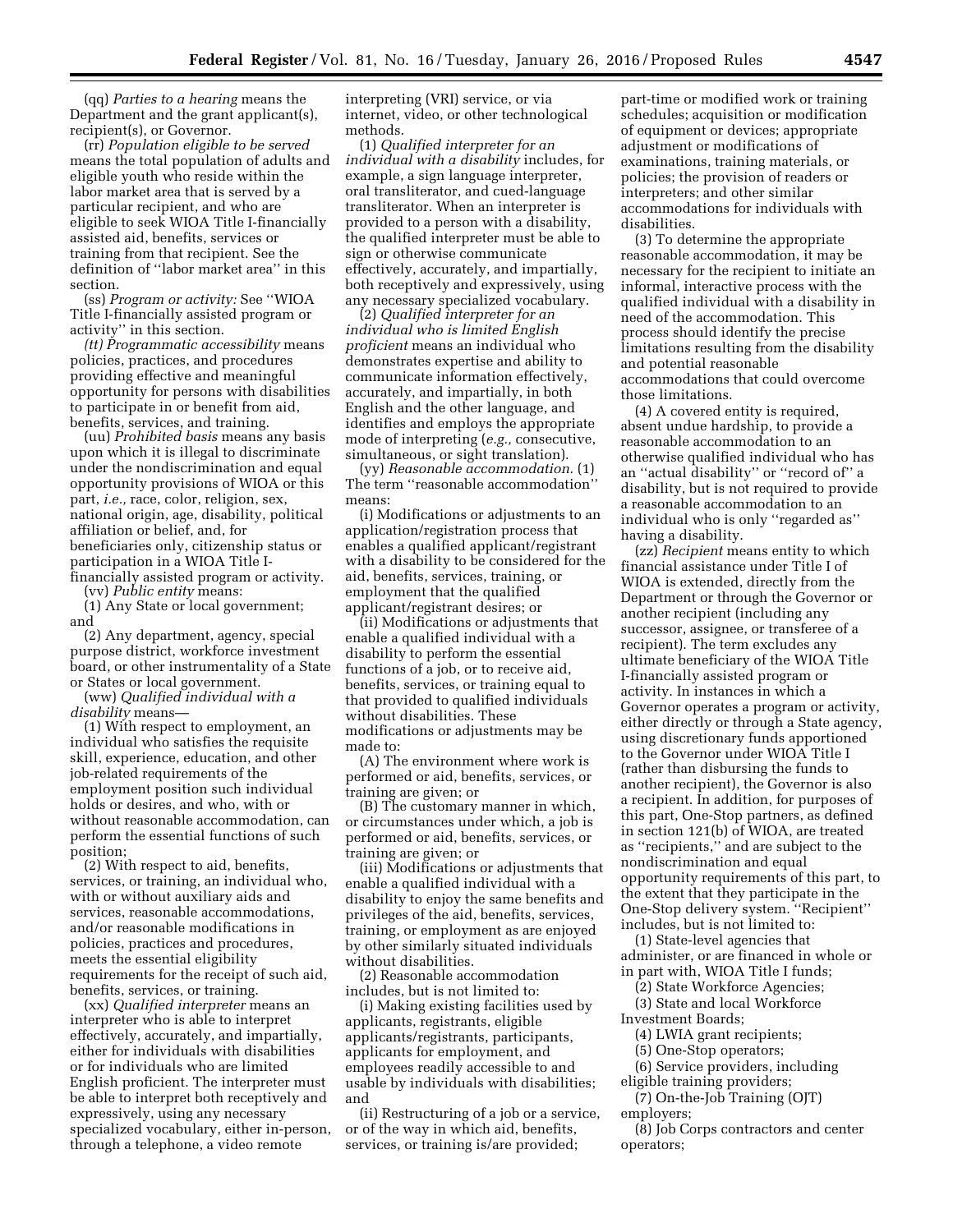(9) Job Corps national training contractors;

(10) Outreach and admissions agencies, including Job Corps contractors that perform these functions;

(11) Placement agencies, including Job Corps contractors that perform these functions;

(12) Other National Program recipients.

(aaa) *Registrant* means the same as ''applicant'' for purposes of this part. *See also* the definitions of ''application for benefits,'' ''eligible applicant/ registrant,'' ''participant,''

"participation," and "recipient" in this section.

(bbb) *Respondent* means a grant applicant or recipient (including a Governor) against which a complaint has been filed under the nondiscrimination and equal opportunity provisions of WIOA or this part.

(ccc) *Secretary* means the Secretary of Labor, U.S. Department of Labor, or the Secretary's designee.

(ddd) *Sectarian activities* means religious worship or ceremony, or sectarian instruction.

(eee) *Section 504* means Section 504 of the Rehabilitation Act of 1973, 29 U.S.C. 794, as amended, which forbids discrimination against qualified individuals with disabilities in federally-financed and conducted programs and activities.

(fff) *Service animal* means any dog that is individually trained to do work or perform tasks for the benefit of an individual with a disability, including a physical, sensory, psychiatric, intellectual, or other mental disability. Other species of animals, whether wild or domestic, trained or untrained, are not service animals for the purposes of this definition. The work or tasks performed by a service animal must be directly related to the individual's disability. Examples of work or tasks include, but are not limited to, assisting individuals who are blind or have low vision with navigation and other tasks, alerting individuals who are deaf or hard of hearing to the presence of people or sounds, providing non-violent protection or rescue work, pulling a wheelchair, assisting an individual during a seizure, alerting individuals to the presence of allergens, retrieving items such as medicine or the telephone, providing physical support and assistance with balance and stability to individuals with mobility disabilities, and helping persons with psychiatric and neurological disabilities by preventing or interrupting impulsive or destructive behaviors. The crime deterrent effects of an animal's presence

and the provision of emotional support, well-being, comfort, or companionship, without more, do not constitute work or tasks for the purposes of this definition. (ggg) *Service provider* means:

(1) Any operator of, or provider of aid, benefits, services, or training to:

(i) Any program or activity that receives WIOA Title I financial assistance from or through any State or LWIA grant recipient; or

(ii) Any participant through that participant's Individual Training Account (ITA); or

(2) Any entity that is selected and/or certified as an eligible provider of training services to participants.

(hhh) *Small recipient* means a recipient who:

(1) Serves a total of fewer than 15 beneficiaries during the entire grant year, and

(2) Employs fewer than 15 employees on any given day during the grant year.

(iii) *Solicitor* means the Solicitor of Labor, U.S. Department of Labor, or the Solicitor's designee.

(jjj) *State* means the individual states of the United States, the District of Columbia, the Commonwealth of Puerto Rico, the Virgin Islands, American Samoa, Guam, Wake Island, the Commonwealth of the Northern Mariana Islands, the Federated States of Micronesia, the Republic of the Marshall Islands, and Palau.

(kkk) *State Programs* means programs financially assisted in whole or in part under Title I of WIOA in which either:

(1) The Governor and/or State receives and disburses the grant to or through LWIA grant recipients; or

(2) The Governor retains the grant funds and operates the programs, either directly or through a State agency.

(3) ''State programs'' also includes State Workforce Agencies, State Employment Service agencies, and/or State unemployment compensation agencies.

(lll) *State Workforce Agency* (SWA) means the State agency that, under the State Administrator, contains both State agencies with responsibility for administering programs authorized under the Wagner-Peyser Act, and unemployment insurance programs authorized under Title III of the Social Security Act.

(mmm) *Supportive services* means services, such as transportation, child care, dependent care, housing, and needs-related payments, that are necessary to enable an individual to participate in WIOA Title I-financially assisted programs and activities, as consistent with the provisions of WIOA Title I.

(nnn) *Terminee* means a participant whose participation in the program or employee whose employment with the program ends voluntarily or involuntarily, during the applicable program year.

(ooo) *Title VI* means Title VI of the Civil Rights Act of 1964, 42 U.S.C. 2000d, *et seq.,* as amended, which forbids recipients of Federal financial assistance from discriminating on the basis of race, color, or national origin.

(ppp) *Transferee* means a person or entity to whom or to which real or personal property, or an interest in such property, is transferred.

(qqq) *Ultimate beneficiary* See the definition of ''beneficiary'' in this section.

(rrr) *Undue burden or undue hardship*  has different meanings, depending upon whether it is used with regard to reasonable accommodation of individuals with disabilities, or with regard to religious accommodation.

(1) *Reasonable accommodation of individuals with disabilities.* (i) In general, ''undue hardship'' means significant difficulty or expense incurred by a recipient, when considered in light of the factors set forth in paragraph (1)(ii) of this definition.

(ii) Factors to be considered in determining whether an accommodation would impose an undue hardship on a recipient include:

(A) The nature and net cost of the accommodation needed, taking into consideration the availability of tax credits and deductions, and/or outside funding, for the accommodation;

(B) The overall financial resources of the facility or facilities involved in the provision of the reasonable accommodation, including:

(*1*) The number of persons aided, benefited, served, or trained by, or employed at, the facility or facilities, and

(*2*) The effect the accommodation would have on the expenses and

resources of the facility or facilities; (C) The overall financial resources of the recipient, including:

(*1*) The overall size of the recipient,

(*2*) The number of persons aided,

benefited, served, trained, or employed by the recipient, and

(*3*) The number, type and location of the recipient's facilities;

(D) The type of operation or operations of the recipient, including:

(*1*) The geographic separateness and administrative or fiscal relationship of the facility or facilities in question to the recipient, and

(*2*) Where the individual is seeking an employment-related accommodation, the composition, structure and functions of the recipient's workforce; and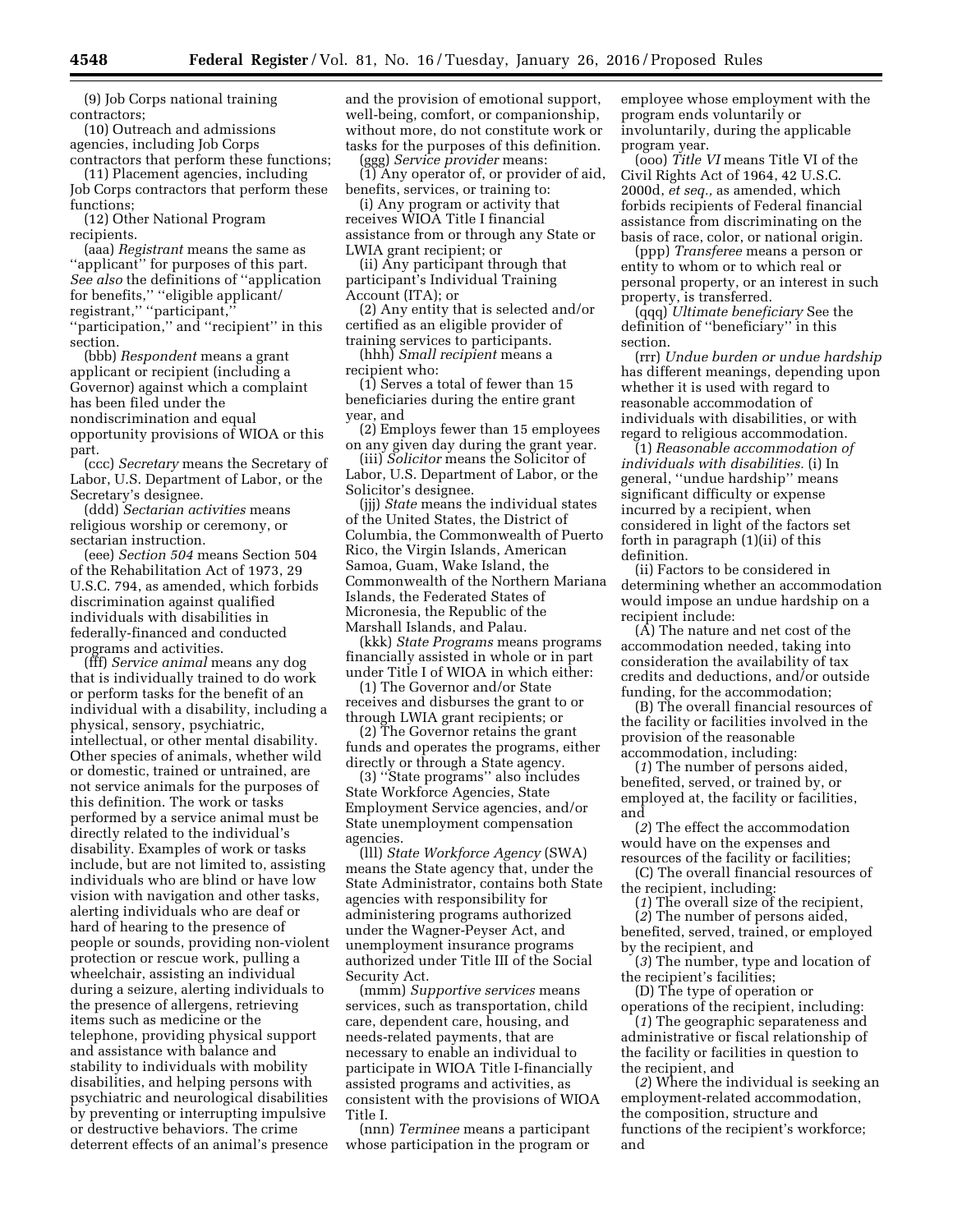(E) The impact of the accommodation upon the operation of the facility or facilities, including:

(*1*) The impact on the ability of other participants to receive aid, benefits, services, or training, or of other employees to perform their duties, and

(*2*) The impact on the facility's ability to carry out its mission.

(2) *Religious accommodation.* For purposes of religious accommodation only, ''undue hardship'' means anything more than a *de minimis* cost or operational burden that a particular accommodation would impose upon a recipient.

(sss) *Video remote interpreting (VRI) service* means an interpreting service that uses video conference technology over dedicated lines or wireless technology offering high-speed, widebandwidth video connection that delivers high-quality video images, as provided in § 38.15.

(ttt) *Vital information* means information, whether written, oral or electronic, that is necessary for an individual to understand how to obtain any aid, benefit, service and/or training; necessary for an individual to obtain any aid, benefit, service, and/or training; or required by law. Examples of documents containing vital information include, but are not limited to applications, consent, and complaint forms; notices of rights and responsibilities; notices advising LEP individuals of their rights under this part, including the availability of free language assistance; rulebooks; written tests that do not assess English language competency, but rather assess competency for a particular license, job, or skill for which English proficiency is not required; and letters or notices that require a response from the beneficiary or applicant, participant, or employee.

(uuu) *Wheelchair* means a manuallyoperated or power-driven device designed primarily for use by an individual with a mobility disability for the main purpose of indoor and/or outdoor locomotion.

(vvv) *WIOA* means the Workforce Innovation and Opportunity Act.

(www) *WIOA Title I financial assistance.* See the definition of ''Financial assistance under WIOA'' in this section.

(xxx) *WIOA Title I-financially assisted program or activity* means:

(1) A program or activity, operated by a recipient and financially assisted, in whole or in part, under Title I of WIOA that provides either:

(i) Any aid, benefit, service, or training to individuals; or

(ii) Facilities for furnishing any aid, benefits, services, or training to individuals;

(2) Aid, benefit, service, or training provided in facilities that are being or were constructed with the aid of Federal financial assistance under WIOA Title I; or

(3) Aid, benefit, service, or training provided with the aid of any non-WIOA Title I financial assistance, property, or other resources that are required to be expended or made available in order for the program to meet matching requirements or other conditions which must be met in order to receive the WIOA Title I financial assistance. See the definition of ''aid, benefit, service, or training'' in this section.

### **§ 38.5 General prohibitions on discrimination.**

No individual in the United States may, on the basis of race, color, religion, sex, national origin, age, disability, political affiliation or belief, and for beneficiaries, applicants, and participants only, citizenship or participation in any WIOA Title I-financially assisted program or activity, be excluded from participation in, denied the benefits of, subjected to discrimination under, or denied employment in the administration of or in connection with any WIOA Title Ifinancially assisted program or activity.

### **§ 38.6 Specific discriminatory actions prohibited on bases other than disability.**

(a) For the purposes of this section, prohibited bases for discrimination are race, color, religion, sex, national origin, age, political affiliation or belief, and for beneficiaries, applicants, and participants only, citizenship or participation in any WIOA Title I-financially assisted program or activity.

(b) A recipient must not, directly or through contractual, licensing, or other arrangements, on a prohibited basis:

(1) Deny an individual any aid, benefit, service, or training provided under a WIOA Title I-financially assisted program or activity;

(2) Provide to an individual any aid, benefit, service, or training that is different, or is provided in a different manner, from that provided to others under a WIOA Title I-financially assisted program or activity;

(3) Subject an individual to segregation or separate treatment in any matter related to receipt of any aid, benefit, service, or training under a WIOA Title I-financially assisted program or activity;

(4) Restrict an individual in any way in the enjoyment of any advantage or

privilege enjoyed by others receiving any aid, benefit, service, or training under a WIOA Title I-financially assisted program or activity;

(5) Treat an individual differently from others in determining whether the individual satisfies any admission, enrollment, eligibility, membership, or other requirement or condition for any aid, benefit, service, or training provided under a WIOA Title I-financially assisted program or activity;

(6) Deny or limit an individual with respect to any opportunity to participate in a WIOA Title I-financially assisted program or activity, or afford the individual an opportunity to do so that is different from the opportunity afforded others under a WIOA Title I-financially assisted program or activity;

(7) Deny an individual the opportunity to participate as a member of a planning or advisory body that is an integral part of the WIOA Title I-financially assisted program or activity; or

(8) Otherwise limit an individual enjoyment of any right, privilege, advantage, or opportunity enjoyed by others receiving any WIOA Title I-financially assisted aid, benefit, service, or training.

(c) A recipient must not, directly or through contractual, licensing, or other arrangements:

(1) Aid or perpetuate discrimination by providing significant assistance to an agency, organization, or person that discriminates on a basis prohibited by WIOA Section 188 or this part in providing any aid, benefit, service, or training, to registrants, applicants or participants in a WIOA Title I-financially assisted program or activity; or

(2) Refuse to accommodate an individual's religious practices or beliefs, unless to do so would result in undue hardship, as defined in  $§ 38.4(rrr)(2).$ 

(d)(1) In making any of the determinations listed in paragraph (d)(2) of this section, either directly or through contractual, licensing, or other arrangements, a recipient must not use standards, procedures, criteria, or administrative methods that have any of the following purposes or effects:

(i) Subjecting individuals to discrimination on a prohibited basis; or

(ii) Defeating or substantially impairing, on a prohibited basis, accomplishment of the objectives of either:

(A) The WIOA Title I-financially assisted program or activity; or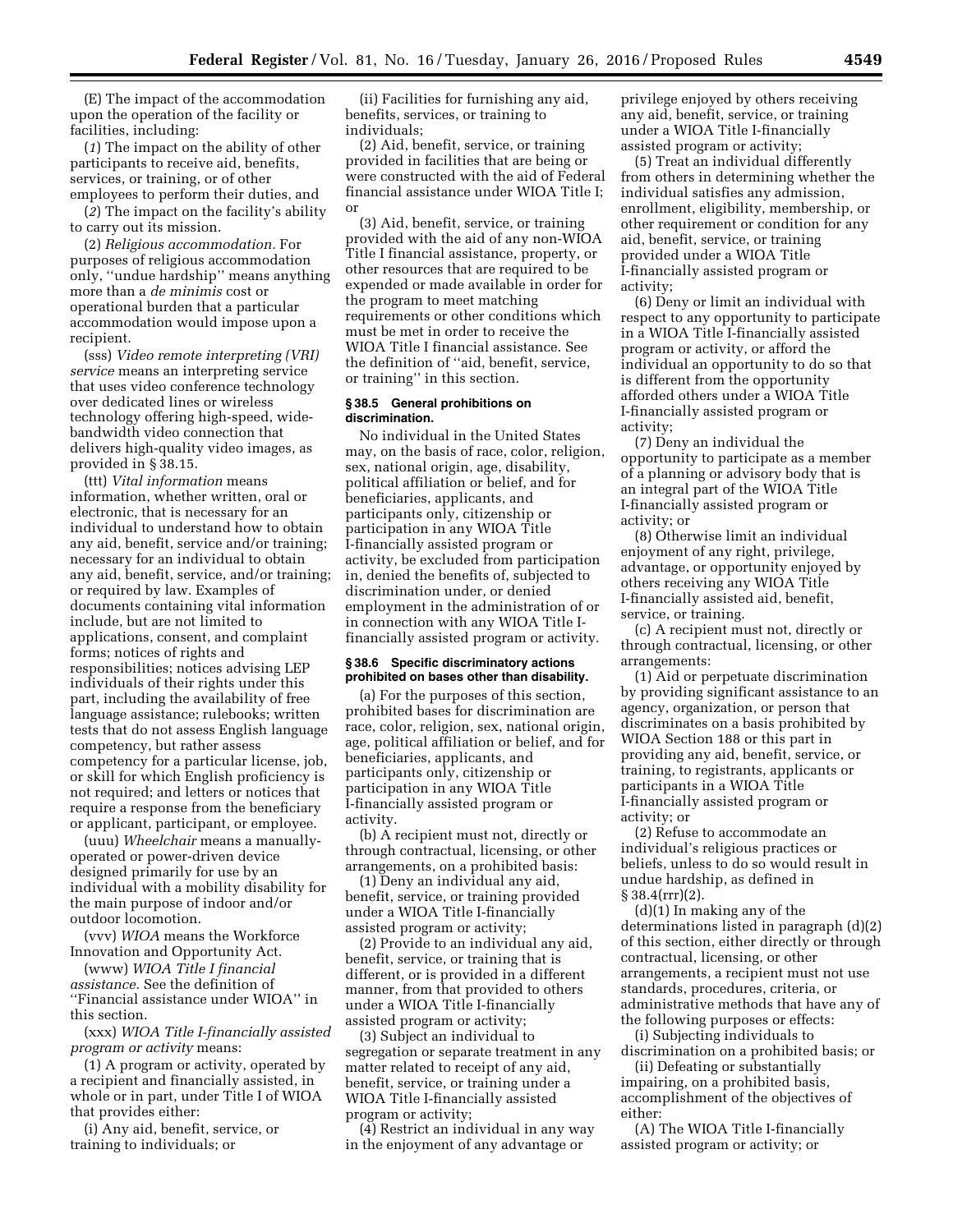(B) The nondiscrimination and equal opportunity provisions of WIOA or this part.

(2) The determinations to which this paragraph applies include, but are not limited to:

(i) The types of aid, benefit, service, training, or facilities that will be provided under any WIOA Title Ifinancially assisted program or activity;

(ii) The class of individuals to whom such aid, benefit, service, training, or facilities will be provided; or

(iii) The situations in which such aid, benefit, service, training, or facilities will be provided.

(3) Paragraph (d) of this section applies to the administration of WIOA Title I-financially assisted programs or activities providing aid, benefit, service, training, or facilities in any manner, including, but not limited to:

(i) Outreach and recruitment;

(ii) Registration;

(iii) Counseling and guidance;

(iv) Testing;

(v) Selection, placement,

appointment, and referral;

(vi) Training; and

(vii) Promotion and retention. (4) A recipient must not take any of the prohibited actions listed in paragraph (d) of this section either directly or through contractual,

licensing, or other arrangements. (e) In determining the site or location of facilities, a grant applicant or recipient must not make selections that

have any of the following purposes or effects:

(1) On a prohibited basis:

(i) Excluding individuals from a WIOA Title I-financially assisted program or activity;

(ii) Denying them the benefits of such a program or activity; or

(iii) Subjecting them to

discrimination; or

(2) Defeating or substantially impairing the accomplishment of the objectives of either:

(i) The WIOA Title I-financially assisted program or activity; or

(ii) The nondiscrimination and equal opportunity provisions of WIOA or this part.

(f)(1) 29 CFR part 2, subpart D governs the circumstances under which DOL support, including under WIOA Title Ifinancial assistance, may be used to employ or train participants in religious activities. Under that subpart, such assistance may be used for such employment or training only when the assistance is provided indirectly within the meaning of the Establishment Clause of the U.S. Constitution, and not when the assistance is provided directly. As explained in that subpart, assistance

provided through an Individual Training Account is generally considered indirect, and other mechanisms may also be considered indirect. See also 20 CFR 667.266 and 667.275. 29 CFR part 2, subpart D also contains requirements related to equal treatment of religious organizations in Department of Labor programs, and to protection of religious liberty for Department of Labor social service providers and beneficiaries.

(2) Except under the circumstances described in paragraph (f)(3) of this section, a recipient must not employ participants to carry out the construction, operation, or maintenance of any part of any facility that is used, or to be used, for religious instruction or as a place for religious worship.

(3) A recipient may employ participants to carry out the maintenance of a facility that is not primarily or inherently devoted to religious instruction or religious worship if the organization operating the facility is part of a program or activity providing services to participants.

(g) The exclusion of an individual from programs or activities limited by Federal statute or Executive Order to a certain class or classes of individuals of which the individual in question is not a member is not prohibited by this part.

### **§ 38.7 Discrimination prohibited based on sex.**

(a) In providing any aid, benefit, service, or training under a WIOA Title I-financially assisted program or activity, a recipient must not directly or through contractual, licensing, or other arrangements, discriminate on the basis of sex. An individual may not be excluded from participation in, denied the benefits of, or subjected to discrimination under any WIOA Title Ifinancially assisted program or activity based on sex. The term sex includes, but is not limited to, pregnancy, childbirth, and related medical conditions, transgender status, and gender identity.

(b) Recipients may not make any distinction based on sex in providing any aid, benefit, service, or training under a WIOA Title I-financially assisted program or activity. Such unlawful sex-based discriminatory practices include, but are not limited to, the following:

(1) Making a distinction between married and unmarried persons that is not applied equally to both sexes;

(2) Denying individuals of one sex who have children access to any aid, benefit, service, or training that is available to individuals of another sex who have children;

(3) Adversely treating unmarried individuals of one sex, but not unmarried individuals of an other sex, who become parents;

(4) Distinguishing on the basis of sex in formal or informal job training and/ or educational programs, other opportunities such as networking, mentoring, individual development plans, or on the job training opportunities;

(5) Posting job announcements for jobs that recruit or advertise for individuals for certain jobs on the basis of sex, including through the use of gender-specific terms for jobs (such as 'waitress'');

(6) Treating an individual adversely because the individual identifies with a gender different from that individual's sex assigned at birth, or the individual has undergone, is undergoing, or is planning to undergo, any processes or procedures designed to facilitate the individual's transition to a sex other than the individual's sex assigned at birth;

(7) Denying individuals who are pregnant, who become pregnant, or who plan to become pregnant, opportunities for or access to aid, benefit, service, or training on the basis of pregnancy;

(8) Making any facilities associated with WIOA Title I-financially assisted program or activities available only to members of one sex, except that if the recipient provides restrooms or changing facilities, the recipient must provide separate or single-user restrooms or changing facilities;

(9) Denying individuals access to the bathrooms used by the gender with which they identify.

(c) A recipient's policies or practices that have an adverse impact on the basis of sex, and are not program-related and consistent with program necessity, constitute sex discrimination in violation of WIOA and this part.

(d) Discrimination on the basis of sex stereotypes, such as stereotypes about how persons of a particular sex are expected to look, speak, or act, is a form of unlawful sex discrimination. Examples of sex stereotyping include, but are not limited to:

(1) Denying an individual access to, or otherwise subjecting the individual to adverse treatment in accessing aid, benefit, service, or training, under a WIOA Title I-financially assisted program or activity because of that individual's failure to comply with gender norms and expectations for dress, appearance and/or behavior, including wearing jewelry, make-up, high-heeled shoes, suits or neckties.

(2) Harassment or adverse treatment of a male applicant, participant, or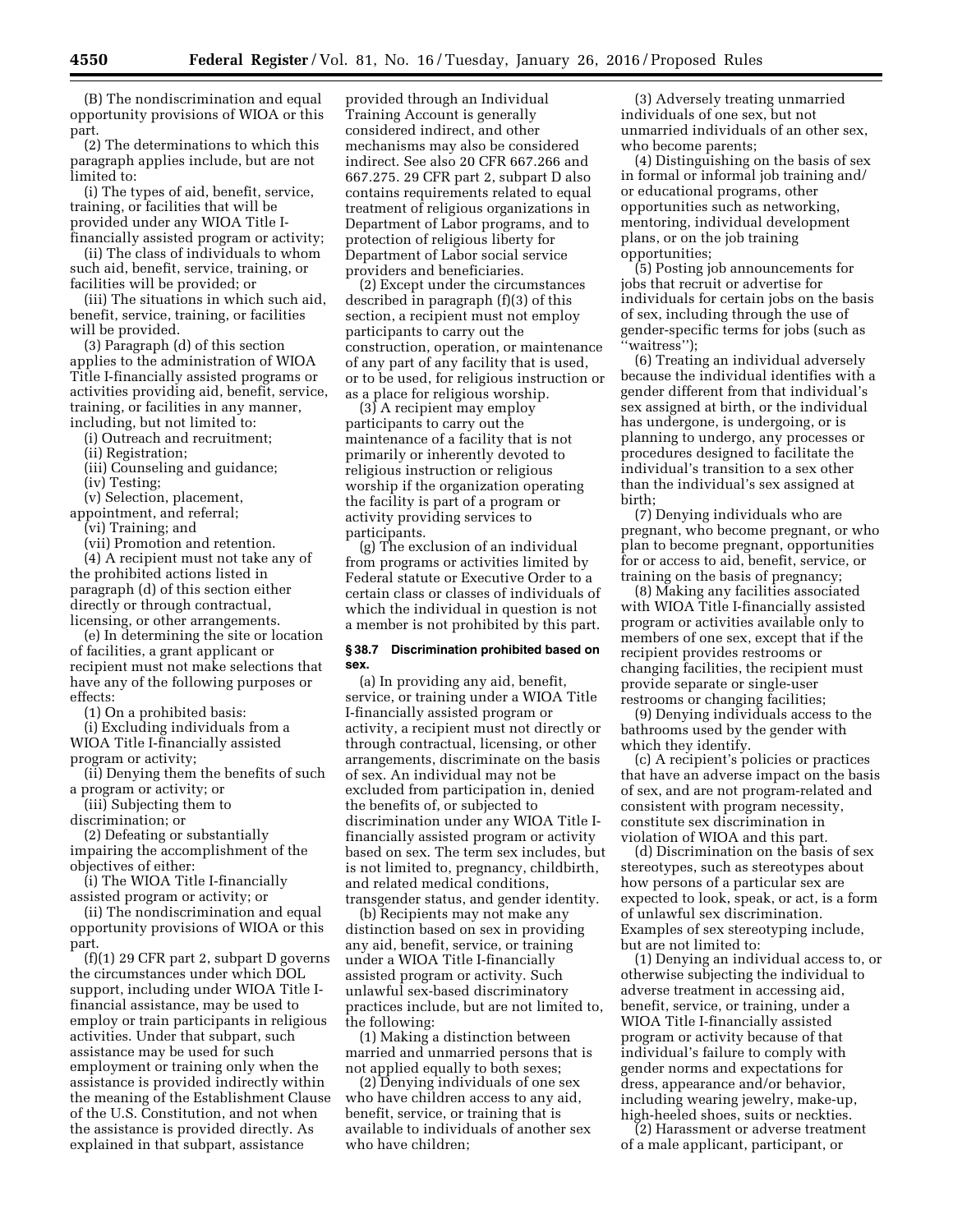beneficiary of a WIOA Title I-financially assisted program or activity because he is considered effeminate or insufficiently masculine.

(3) Adverse treatment of an applicant, participant, or beneficiary of a WIOA Title I-financially assisted program or activity because of the individual's actual or perceived gender identity.

(4) Adverse treatment of an applicant, participant, or beneficiary of a WIOA Title I-financially assisted program or activity based on sex stereotypes about caregiver responsibilities. For example, adverse treatment of a female participant because of a sex assumption that she has (or will have) family caretaking responsibilities, and that those responsibilities will interfere with her ability to access aid, benefit, service or training, is discrimination based on sex.

(5) Adverse treatment of a male applicant, participant, or beneficiary of a WIOA Title I- financially assisted program or activity because he has taken, or is planning to take, care of his newborn or recently adopted or fostered child, based on the sex-stereotyped belief that women, and not men, should care for children.

(6) Denying a woman access to, or otherwise subjecting her to adverse treatment in accessing, aid, benefit, service, or training under a WIOA Title I-financially assisted program or activity, based on the sex-stereotyped belief that women with children should not work long hours, regardless of whether the recipient is acting out of hostility or belief that it is acting in her or her children's best interest.

(7) Denying an individual access to, or otherwise subjecting the individual to adverse treatment in accessing aid, benefit, service, or training, under a WIOA Title I-financially assisted program or activity, based on sex stereotyping including the belief that a victim of domestic violence would disrupt the program or activity and/or may be unable to access any aid, benefit, service, or training.

(8) Adverse treatment of a woman applicant, participant, or beneficiary of a WIOA Title I-financially assisted program or activity because she does not dress or talk in a feminine manner.

(9) Denying an individual access to, or otherwise subjecting the individual to adverse treatment in accessing aid, benefit, service, or training, under a WIOA Title I-financially assisted program or activity, because the individual does not conform to a sex stereotype about individuals of a particular sex working in a specific job, sector, or industry.

### **§ 38.8 Discrimination prohibited based on pregnancy.**

Discrimination on the basis of pregnancy, childbirth, or related medical conditions, including childbearing capacity, is a form of sex discrimination and a violation of the nondiscrimination provisions of WIOA and this part. Recipients may not treat persons of childbearing capacity, or those affected by pregnancy, childbirth, or related medical conditions, adversely in accessing aid, benefit, service, or training, under a WIOA Title Ifinancially assisted program or activity. Related medical conditions include, but are not limited to: Lactation; disorders directly related to pregnancy, such as preeclampsia (pregnancy-induced high blood pressure), placenta previa, and gestational diabetes; symptoms such as back pain; complications requiring bed rest; and the after-effects of a delivery. A pregnancy-related medical condition may also be a disability. *See*  § 38.4(q)(3)(ii). Examples of unlawful pregnancy discrimination may include:

(a) Refusing to provide any aid, benefit, service, or training, under a WIOA Title I-financially assisted program or activity to a pregnant individual or an individual of childbearing capacity, or otherwise subjecting such individuals to adverse treatment on the basis of pregnancy or childbearing capacity;

(b) Limiting an individual's access to any aid, benefit, service, or training under a WIOA Title I-financially assisted program or activity based on her pregnancy, or requiring a doctor's note in order for a pregnant woman to begin or continue participation while pregnant when doctors' notes are not required for participants who are similarly situated;

(c) Denying an individual access to any aid, benefit, service, or training under a WIOA Title I-financially assisted program or activity or requiring the individual to terminate participation in any WIOA Title I-financially assisted program or activity when the individual becomes pregnant or has a child;

(d) Denying reasonable accommodations or modifications of policies, practices, or procedures to a pregnant applicant or participant who is temporarily unable to participate in some portions of a WIOA Title Ifinancially assisted program or activity because of pregnancy, childbirth, and/or related medical conditions, when such accommodations or modifications are provided, or are required to be provided, by a recipient's policy or by other relevant laws, to other applicants or participants not so affected but

similar in their ability or inability to participate.

### **§ 38.9 Discrimination prohibited based on national origin, including limited English proficiency.**

(a) In providing any aid, benefit, service, or training under a WIOA Title I-financially assisted program or activity, a recipient must not, directly or through contractual, licensing, or other arrangements, discriminate on the basis of national origin. An individual must not be excluded from participation in, denied the benefits of, or otherwise subjected to discrimination under, any WIOA Title I-financially assisted program or activity based on national origin. National origin discrimination includes treating individual beneficiaries, participants, or applicants for aid, benefit, service or training under any WIOA Title I-financially assisted program or activity adversely because they (or their families or ancestors) are from a particular country or part of the world, because of ethnicity or accent (including physical, linguistic, and cultural characteristics closely associated with a national origin group), or because the recipient perceives the individual to be of a certain national origin, even if they are not.

(b) A recipient must take reasonable steps to ensure meaningful access to each limited English proficient (LEP) individual served or encountered so that LEP individuals are effectively informed about and/or able to participate in the program or activity.

(1) Reasonable steps generally may include, but are not limited to, an assessment of an LEP individual to determine language assistance needs; providing oral interpretation or written translation of both hard-copy and electronic materials, in the appropriate non-English languages, to LEP individuals; and outreach to LEP communities to improve service delivery in needed languages.

(2) Reasonable steps to provide meaningful access to training programs may include, but are not limited to, providing:

(i) Written training materials in appropriate non-English languages by written translation or by oral interpretation or summarization; and

(ii) Oral training content in appropriate non-English languages through in-person interpretation or telephone interpretation.

(c) A recipient should ensure that every program delivery avenue (*e.g.,*  electronic, in person, telephonic) conveys in the appropriate languages how an individual may effectively learn about, participate in, and/or access any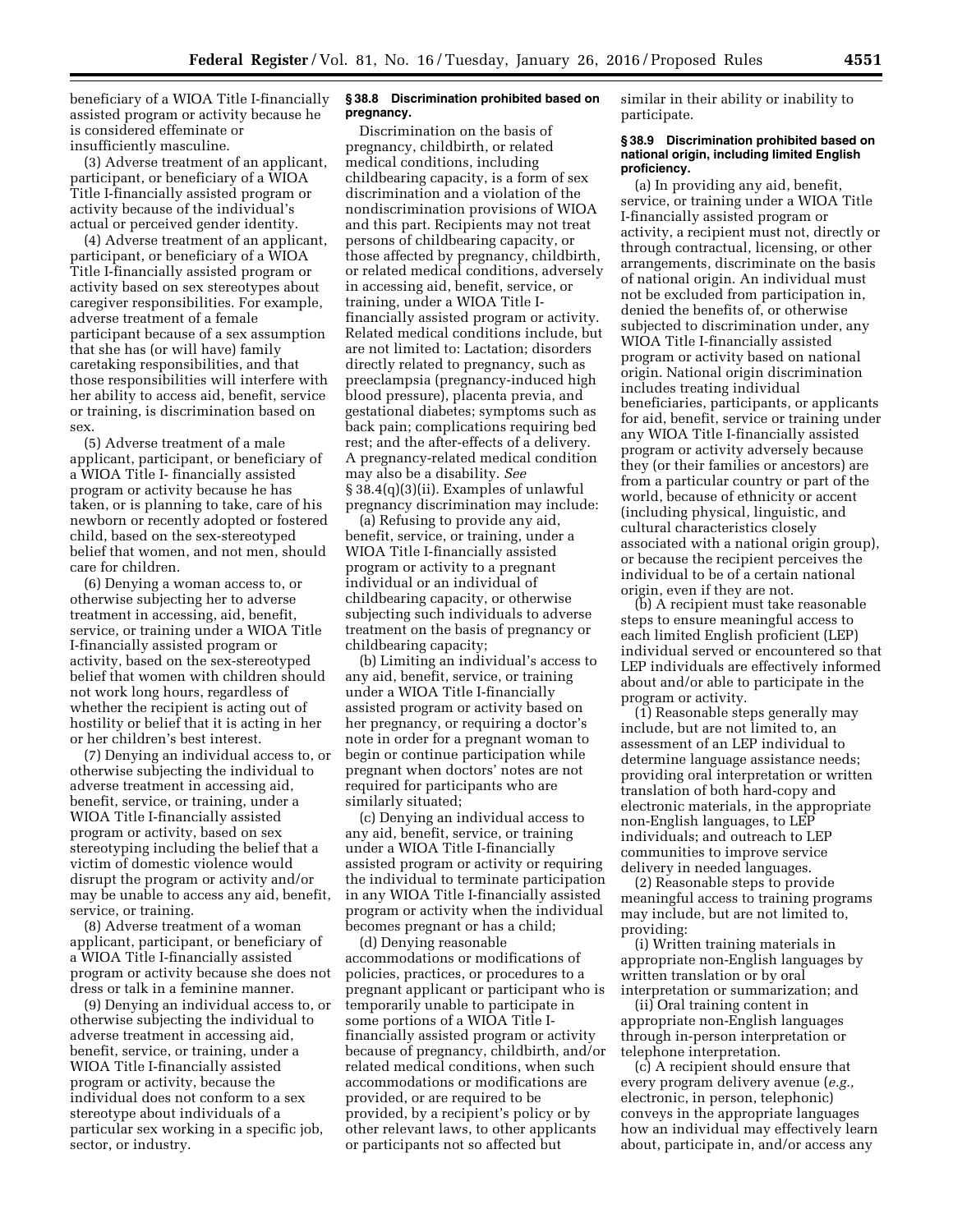aid, benefit, service, or training that the recipient provides. As a recipient develops new methods for delivery of information or assistance, it is required to take reasonable steps to ensure that LEP individuals remain able to learn about, participate in, and/or access any aid, benefit, service, or training that the recipient provides.

(d) Any language assistance services, whether oral interpretation or written translation, must be provided in a timely manner and free of charge. Language assistance will be considered timely when it is provided at a place and time that ensures equal access and avoids the delay or denial of any aid, benefit, service, or training at issue.

(e) A recipient must provide adequate notice to LEP individuals of the existence of interpretation and translation services and that they are available free of charge.

(f)(1) A recipient shall not require an LEP individual to provide their own interpreter.

(2) A recipient also shall not rely on an LEP individual's minor child or adult family or friend(s) to interpret or facilitate communication, except:

(i) An LEP individual's minor child or adult family or friend(s) may interpret or facilitate communication in emergency situations while awaiting a qualified interpreter; or

(ii) The accompanying adult (but not minor child) may interpret or facilitate communication when the information conveyed is of minimal importance to the services to be provided or when the LEP individual specifically requests that the accompanying adult provide language assistance, the accompanying adult agrees to provide assistance, and reliance on that adult for such assistance is appropriate under the circumstances. When the recipient permits the accompanying adult to provide such assistance, it must make and retain a record of the LEP individual's decision to use their own interpreter.

(3) Where precise, complete, and accurate interpretations or translation of information and/or testimony are critical for adjudicatory or legal reasons, or where the competency of the interpreter requested by the LEP individual is not established, a recipient may decide to provide its own, independent interpreter, even if an LEP individual wants to use their own interpreter as well.

(g) With regard to vital information: (1) For languages spoken by a significant number or portion of the population eligible to be served, or likely to be encountered, a recipient must translate vital information in

written materials into these languages and make the translations readily available in hard copy, upon request, or electronically such as on a Web site. Written training materials offered or used within employment-related training programs as defined under § 38.4(t) are excluded from these translation requirements. However, recipients must take reasonable steps to ensure meaningful access as stated in § 38.9(b).

(2) For languages not spoken by a significant number or portion of the population eligible to be served, or likely to be encountered, a recipient must make reasonable steps to meet the particularized language needs of LEP individuals who seek to learn about, participate in, and/or access the aid, benefit, service or training that the recipient provides. Vital information may be conveyed orally if not translated.

(3) Recipients must include a ''Babel notice,'' indicating that language assistance is available, in all communications of vital information, such as hard-copy letters or decisions or those communications posted on Web sites

(h) To the extent otherwise required by this part, once a recipient becomes aware of the non-English preferred language of an LEP beneficiary, participant, or applicant for aid, benefit, service or training, the recipient must convey vital information in that language.

(i) Recipients are required to take reasonable steps to provide language assistance and should develop a written language access plan to ensure that LEP individuals have meaningful access. The Appendix to this section provides guidance to recipients on developing a language access plan.

# **Appendix to § 38.9—Guidance to Recipients**

#### **Recipient Language Assistance Plan (LEP Plan): Promising Practices**

The guidelines in this appendix are consistent with and, in large part, derived from existing federal guidance to federal financial assistance recipients to take reasonable steps to ensure access by limited English proficient (LEP) individuals.

Recipients that develop, implement, and periodically revise a written language assistance plan are more likely to fulfill their obligation of taking reasonable steps to ensure access to programs and activities by LEP individuals. The guidelines set forth below provide a clear framework for developing a written plan that will ensure meaningful access to LEP individuals. Developing and implementing a written plan has many benefits, including providing the recipient with a roadmap for establishing and

documenting compliance with nondiscrimination obligations and ensuring that LEP beneficiaries receive the necessary assistance to participate in the recipient's programs and activities.

The elements of a successful LEP plan are not fixed. Written LEP plans must be tailored to the recipient's specific programs and activities. And, over time, plans will need to be revised to reflect new recommendations and government guidance; changes in the recipient's operations, as well as the recipient's experiences and lessons learned; changing demographics; and stakeholder and beneficiary feedback. Nonetheless, a recipient that develops an LEP plan incorporating the elements identified below will benefit greatly in accomplishing its mission and providing an equal opportunity for LEP individuals to participate in its programs and activities.

A written LEP plan should identify and describe:

- 1. The process the recipient will use to determine the language needs of individuals who may or may seek to participate in the recipient's program and activities (self- or needs-assessment)
- 2. The results of the assessment, *e.g.,*  identifying the LEP populations to be served by the recipient
- 3. Timelines for implementing the written LEP plan
- 4. All language services to be provided to LEP individuals
- 5. The manner in which LEP individuals will be advised of available services
- 6. Steps individuals should take to request language assistance
- 7. The manner in which staff will provide language assistance services
- 8. What steps must be taken to implement the LEP plan, *e.g.*, creating or modifying policy documents, employee manuals, employee training material, posters, Web sites, outreach material, contracts, and electronic and information technologies, applications, or adaptations
- 9. The manner in which staff will be trained
- 10. Steps the recipient will take to ensure quality control, including monitoring implementation, establishing a complaint process, timely addressing complaints, and obtaining feedback from stakeholders and employees
- 11. The manner in which the recipient will document the provision of language services
- 12. The schedule for revising the LEP plan
- 13. The individual(s) assigned to oversee implementation of the plan (*e.g.,* LEP Coordinator or Program Manager)
- 14. Allocation of resources to implement the plan

## **Illustrative Applications in Recipient Programs and Activities**

#### *Unemployment Insurance Program Example*

1. Unemployment insurance programs are recipients covered under this proposed rule, and States must take reasonable steps to provide meaningful access to LEP individuals served or encountered in its unemployment insurance programs and activities. For example, given the nature and importance of unemployment insurance, if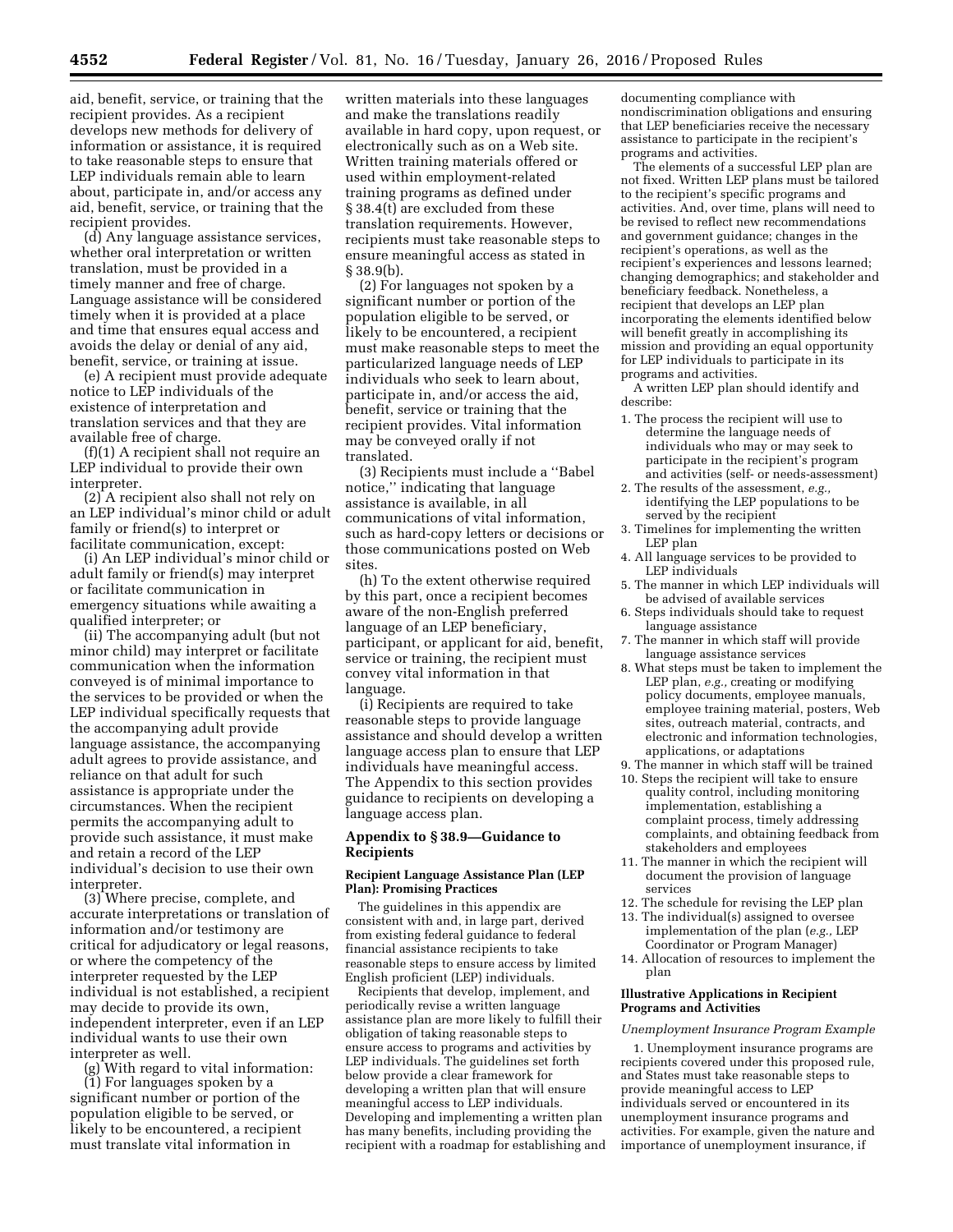an LEP individual who speaks Urdu seeks information about unemployment insurance from a state's telephone call center that assists unemployment insurance enrollees and applicants, the State may consider the proportion of Urdu-speaking LEP individuals served or encountered by the State's unemployment insurance program; the frequency with which Urdu-speaking LEP individuals come in contact with the State's unemployment insurance program; and the resources available to the State and costs in determining how it will provide this LEP individual with language assistance. Urdu is a language that is rarely, if ever, encountered by this State's UI program. Because low-cost commercial language services, such as telephonic oral interpretation services, are widely available, the State should, at a minimum, provide the Urdu-speaking LEP individual telephonic interpretation services to ensure meaningful access to unemployment insurance because, even if Urdu is a non-frequently encountered, non-English language, low-cost commercial language services, such as telephonic oral interpretation services, are widely available.

### *Population Significance as it Pertains to Vital Information*

2. Recipients have some flexibility on the means to provide language assistance services to LEP individuals, as long as they take reasonable steps to provide meaningful access to their program or activity. For instance, if a recipient provides career services to an LEP individual who speaks Tagalog and the individual requests a translated brochure on an upcoming job fair, the recipient should consider the importance of the information in the brochure, and may consider: The proportion of Tagalog-speaking LEP individuals served or encountered; the frequency with which Tagalog-speaking LEP individuals come in contact with the recipient; and the resources available to the recipient. In this instance, the recipient would be required to provide a written translation of the brochure for the LEP individual if Tagalog were a language spoken by a significant number or proportion of the LEP persons in the eligible service population and a language frequently encountered in the career services program. But if Tagalog is not spoken by a significant number or proportion of the population eligible to be served, and was not frequently encountered by the career services program, it would be reasonable for the recipient to provide an oral summary of the brochure's contents in Tagalog.

### *Training Provider Example Incorporating English Language Learning*

3. Providing English language learning opportunities may be one step that a recipient takes in order to take reasonable steps to provide an LEP individual meaningful access to its programs or activities. For example, John, a Koreanspeaking LEP individual, learns through the One Stop Center about available welding positions at ABC Welding, Co. He also learns through the One Stop Center about upcoming welder training courses offered at XYZ Technical Institute, an eligible training

provider. John decides to enroll in one of the XYZ welding courses. XYZ, which conducts its training courses in English, must take reasonable steps to provide John meaningful access to the welder training course.

Recipients may work together to provide meaningful access, but remain independently obligated to take reasonable steps to provide meaningful access to programs and activities. In this regard, XYZ is not required to administer an English language learning class itself. Instead, XYZ may coordinate with the One Stop Center to ensure that John receives appropriate English language learning either directly from the One Stop or from another organization that provides such English language training. The English language class would not be offered to John instead of the training program, but John could attend the English language class at the same time as or prior to the training program. Whether John takes the English class before or concurrently with the welding course will depend on many factors including an objective, individualized analysis of John's English proficiency relative to the welding course. Regardless of how the English language learning is delivered, it must be provided at no cost to John.

In evaluating whether reasonable steps include oral interpretation, written translation, English language learning, another language service, or some combination of these services, XYZ may work with the One-Stop Center to provide meaningful access to John.

## **§ 38.10 Harassment prohibited.**

Harassment of an individual based on race, color, religion, sex, national origin, age, disability, political affiliation or belief, and for beneficiaries, applicants and participants only, citizenship status or participation in any WIOA Title Ifinancially assisted program or activity is a violation of the nondiscrimination provisions of WIOA and this part.

(a) Unwelcome sexual advances, requests for sexual favors, or offensive remarks about a person's race, color, religion, sex, national origin, age, disability, political affiliation or belief, or citizenship or participation, and other unwelcome verbal or physical conduct based on one or more of these protected categories constitutes unlawful harassment on that basi(e)s when:

(1) Submission to such conduct is made either explicitly or implicitly a term or condition of accessing the aid, benefit, service, or training of, or employment in the administration of or in connection with, any WIOA Title Ifinancially assisted program or activity;

(2) Submission to or rejection of such conduct by an individual is used as the basis for limiting that individual's access to any aid, benefit, service, training or employment from, or employment in the administration of or in connection with, any WIOA Title I-

financially assisted program or activity; or

(3) Such conduct has the purpose or effect of unreasonably interfering with an individual's participation in a WIOA Title I-financially assisted program or activity creating an intimidating, hostile or offensive program environment.

(b) Harassment because of sex includes harassment based on gender identity and failure to comport with sex stereotypes; harassment based on pregnancy, childbirth, or related medical conditions; and sex-based harassment that is not sexual in nature but that is because of sex or where one sex is targeted for the harassment.

#### **§ 38.11 Discrimination prohibited based on citizenship status.**

In providing any aid, benefit, service, or training under a WIOA Title Ifinancially assisted program or activity, a recipient must not directly or through contractual, licensing, or other arrangements, discriminate on the basis of citizenship status. Individuals protected under this section include citizens and nationals of the United States, lawfully admitted permanent resident aliens, refugees, asylees, and parolees, and other immigrants authorized by the Secretary of Homeland Security or the Secretary's designee to work in the United States. Citizenship discrimination occurs when a recipient maintains and enforces policies and procedures that have the purpose or effect of discriminating against individual beneficiaries, applicants, and participants, on the basis of their status as citizens or nationals of the United States lawfully admitted permanent resident aliens, refugees, asylees, and parolees, or other immigrants authorized by the Secretary of Homeland Security or the Secretary's designee to work in the United States.

### **§ 38.12 Discrimination prohibited based on disability.**

(a) In providing any aid, benefit, service, or training under a WIOA Title I-financially assisted program or activity, a recipient must not, directly or through contractual, licensing, or other arrangements, on the basis of disability:

(1) Deny a qualified individual with a disability the opportunity to participate in or benefit from the aid, benefit, service, or training;

(2) Afford a qualified individual with a disability an opportunity to participate in or benefit from the aid, benefits, services, or training that is not equal to that afforded others;

(3) Provide a qualified individual with a disability with any aid, benefit, service or training that is not as effective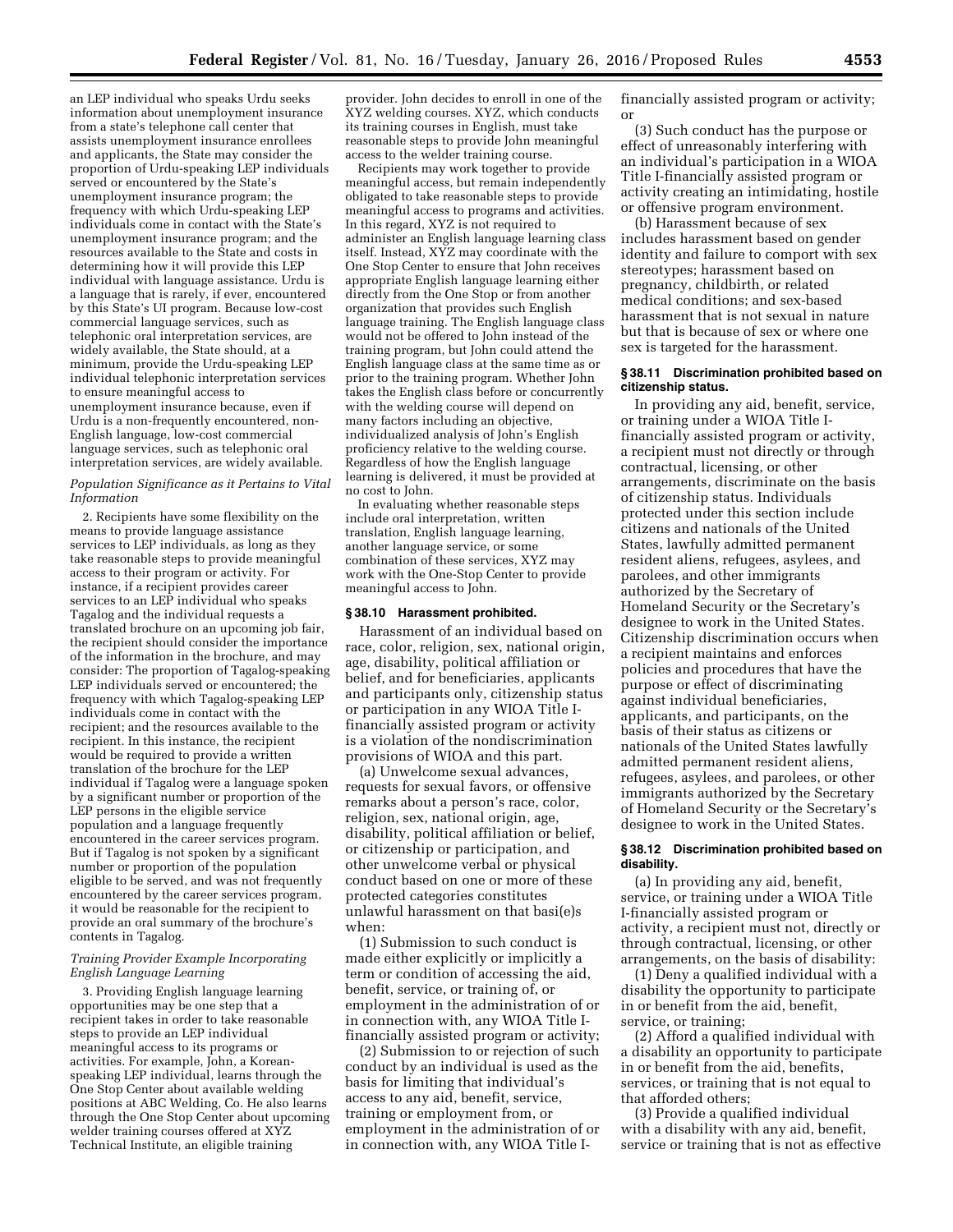in affording equal opportunity to obtain the same result, to gain the same benefit, or to reach the same level of achievement as that provided to others;

(4) Provide different, segregated, or separate aid, benefit, service, or training to individuals with disabilities, or to any class of individuals with disabilities, unless such action is necessary to provide qualified individuals with disabilities with any aid, benefit, service or training that are as effective as those provided to others;

(5) Deny a qualified individual with a disability the opportunity to participate as a member of planning or advisory boards; or

(6) Otherwise limit a qualified individual with a disability in enjoyment of any right, privilege, advantage, or opportunity enjoyed by others receiving any aid, benefit, service or training.

(b) A recipient must not, directly or through contractual, licensing, or other arrangements, aid or perpetuate discrimination against qualified individuals with disabilities by providing significant assistance to an agency, organization, or person that discriminates on the basis of disability in providing any aid, benefit, service or training to registrants, applicants, or participants.

(c) A recipient must not deny a qualified individual with a disability the opportunity to participate in WIOA Title I-financially assisted programs or activities despite the existence of permissibly separate or different programs or activities.

(d) A recipient must administer WIOA Title I-financially assisted programs and activities in the most integrated setting appropriate to the needs of qualified individuals with disabilities.

(e) A recipient must not, directly or through contractual, licensing, or other arrangements, use standards, procedures, criteria, or administrative methods:

(1) That have the purpose or effect of subjecting qualified individuals with disabilities to discrimination on the basis of disability;

(2) That have the purpose or effect of defeating or substantially impairing accomplishment of the objectives of the WIOA Title I-financially assisted program or activity with respect to individuals with disabilities; or

(3) That perpetuate the discrimination of another entity if both entities are subject to common administrative control or are agencies of the same state.

(f) In determining the site or location of facilities, a grant applicant or recipient must not make selections that have any of the following purposes or effects:

(1) On the basis of disability:

(i) Excluding qualified individuals from a WIOA Title I-financially assisted program or activity;

(ii) Denying qualified individuals the benefits of such a program or activity; or (iii) Subjecting qualified individuals

to discrimination; or (2) Defeating or substantially impairing the accomplishment of the

disability-related objectives of either: (i) The WIOA Title I-financially

assisted program or activity; or

(ii) The nondiscrimination and equal opportunity provisions of WIOA or this part.

(g) A recipient, in the selection of contractors, must not use criteria that subject qualified individuals with disabilities to discrimination on the basis of disability.

(h) A recipient must not administer a licensing or certification program in a manner that subjects qualified individuals with disabilities to discrimination on the basis of disability, nor may a recipient establish requirements for the programs or activities of licensees or certified entities that subject qualified individuals with disabilities to discrimination on the basis of disability. The programs or activities of entities that are licensed or certified by a recipient are not, themselves, covered by this part.

(i) A recipient must not impose or apply eligibility criteria that screen out or tend to screen out individuals with disabilities or any class of individuals with disabilities from fully and equally enjoying any aid, benefit, service, training, program, or activity, unless such criteria can be shown to be necessary for the provision of aid, benefit, service, training, program, or activity being offered.

(j) Nothing in this part prohibits a recipient from providing aid, benefit, service, training, or advantages to individuals with disabilities, or to a particular class of individuals with disabilities, beyond those required by this part.

(k) A recipient must not place a surcharge on a particular individual with a disability, or any group of individuals with disabilities, to cover the costs of measures, such as the provision of auxiliary aids or program accessibility, that are required to provide that individual or group with the nondiscriminatory treatment required by WIOA Title I or this part.

(l) A recipient must not exclude, or otherwise deny equal aid, benefits, services, training, programs, or activities to, an individual or entity because of the known disability of an individual with whom the individual or entity is known to have a relationship or association.

(m) The exclusion of an individual without a disability from the benefits of a program limited by federal law to individuals with disabilities, or the exclusion of a specific class of individuals with disabilities from a program limited by Federal statute or Executive Order to a different class of individuals with disabilities, is not prohibited by this part.

(n) This part does not require a recipient to provide any of the following to individuals with disabilities:

(1) Personal devices, such as wheelchairs;

(2) Individually prescribed devices, such as prescription eyeglasses or hearing aids;

(3) Readers for personal use or study; or

(4) Services of a personal nature, including assistance in eating, toileting, or dressing.

(o)(1) Nothing in this part requires an individual with a disability to accept an accommodation, aid, benefit, service, training, or opportunity provided under WIOA Title I or this part that such individual chooses not to accept.

(2) Nothing in this part authorizes the representative or guardian of an individual with a disability to decline food, water, medical treatment, or medical services for that individual.

(p) *Claims of no disability.* Nothing in this part provides the basis for a claim that an individual without a disability was subject to discrimination because of a lack of disability, including a claim that an individual with a disability was granted auxiliary aids or services, reasonable modifications, or reasonable accommodations that were denied to an individual without a disability.

## **§ 38.13 Accessibility requirements.**

(a) *Physical accessibility.* No qualified individual with a disability may be excluded from participation in, or be denied the benefits of a recipient's service, program, or activity or be subjected to discrimination by any recipient because a recipient's facilities are inaccessible or unusable by individuals with disabilities. Recipients that are subject to Title II of the ADA must also ensure that new facilities or alterations of facilities that began construction after January 26, 1992, comply with the applicable federal accessible design standards, such as the ADA Standards for Accessible Design (1991 or 2010) or the Uniform Federal Accessibility Standards. In addition, recipients that receive federal financial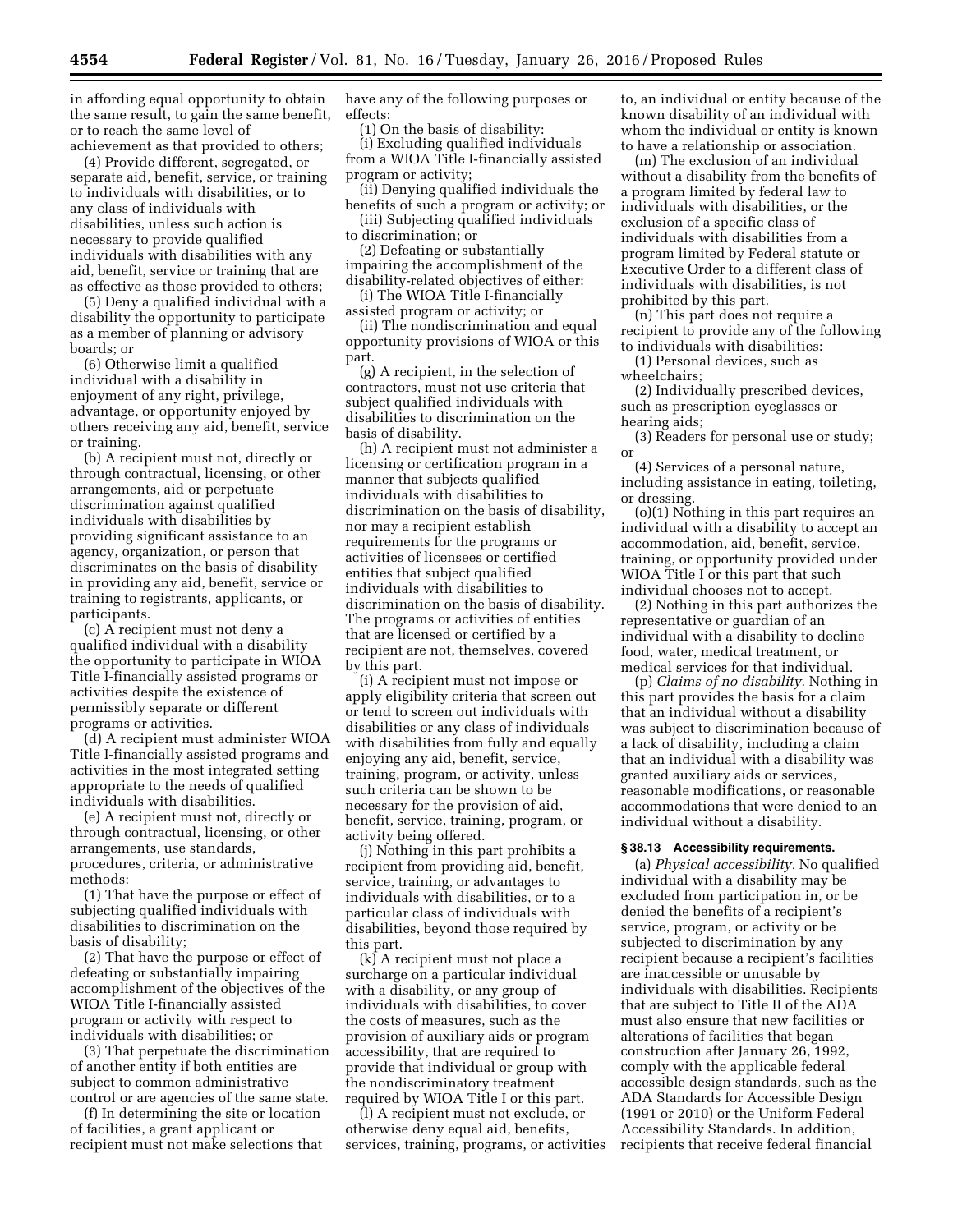assistance must meet their accessibility obligations under Section 504 of the Rehabilitation Act and the implementing regulations at 29 CFR part 32. Some recipients may be subject to additional accessibility requirements under other statutory authority, including Title III of the ADA, that is not enforced by CRC. As indicated in § 38.3(d)(10), compliance with this part does not affect a recipient's obligation to comply with Title III ADA Standards.

(b) *Programmatic accessibility.* All WIOA Title I-financially assisted programs and activities must be programmatically accessible, which includes providing reasonable accommodations for individuals with disabilities, making reasonable modifications to policies, practices, and procedures, administering programs in the most integrated setting appropriate, communicating with persons with disabilities as effectively as with others, and providing appropriate auxiliary aids or services, including assistive technology devices and services, where necessary to afford individuals with disabilities an equal opportunity to participate in, and enjoy the benefits of, the program or activity.

#### **§ 38.14 Reasonable accommodations and reasonable modifications for individuals with disabilities.**

(a) With regard to aid, benefit, service, training, and employment, a recipient must provide reasonable accommodations to qualified individuals with disabilities who are applicants, registrants, eligible applicants/registrants, participants, employees, or applicants for employment, unless providing the accommodation would cause undue hardship. See the definitions of ''reasonable accommodation'' and ''undue hardship'' in § 38.4(rrr)(1).

(1) In those circumstances where a recipient believes that the proposed accommodation would cause undue hardship, the recipient has the burden of proving that the accommodation would result in such hardship.

(2) The recipient must make the decision that the accommodation would cause such hardship only after considering all factors listed in the definition of ''undue hardship'' in § 38.4(rrr)(1). The decision must be accompanied by a written statement of the recipient's reasons for reaching that conclusion. The recipient must provide a copy of the statement of reasons to the individual or individuals who requested the accommodation.

(3) If a requested accommodation would result in undue hardship, the recipient must take any other action that

would not result in such hardship, but would nevertheless ensure that, to the maximum extent possible, individuals with disabilities receive the aid, benefit, service, training, or employment provided by the recipient.

(b) With regard to aid, benefit, service, training, and employment, a recipient must also make reasonable modifications in policies, practices, or procedures when the modifications are necessary to avoid discrimination on the basis of disability, unless making the modifications would fundamentally alter the nature of the service, program, or activity. See the definition of ''fundamental alteration'' in § 38.4(z).

(1) In those circumstances where a recipient believes that the proposed modification would fundamentally alter the program, activity, or service, the recipient has the burden of proving that the modification would result in such an alteration.

(2) The recipient must make the decision that the modification would result in such an alteration only after considering all factors listed in the definition of ''fundamental alteration'' in § 38.4(z). The decision must be accompanied by a written statement of the recipient's reasons for reaching that conclusion. The recipient must provide a copy of the statement of reasons to the individual or individuals who requested the modification.

(3) If a modification would result in a fundamental alteration, the recipient must take any other action that would not result in such an alteration, but would nevertheless ensure that, to the maximum extent possible, individuals with disabilities receive the aid, benefits, services, training, or employment provided by the recipient.

#### **§ 38.15 Communications with individuals with disabilities.**

(a) *General.* (1)(i) A recipient must take appropriate steps to ensure that communications with individuals with disabilities, such as beneficiaries, registrants, applicants, eligible applicants/registrants, participants, applicants for employment, employees, members of the public, and their companions are as effective as communications with others.

(ii) For purposes of this section, "companion" means a family member, friend, or associate of an individual seeking access to an aid, benefit, service, training, program, or activity of a recipient, who, along with such individual, is an appropriate person with whom the recipient should communicate.

(2)(i) A recipient must furnish appropriate auxiliary aids and services

where necessary to afford individuals with disabilities, including beneficiaries, registrants, applicants, eligible applicants/registrants, participants, members of the public, and companions, an equal opportunity to participate in, and enjoy the benefits of, a WIOA Title I-financially assisted service, program, or activity of a recipient.

(ii) The type of auxiliary aid or service necessary to ensure effective communication will vary in accordance with the method of communication used by the individual; the nature, length, and complexity of the communication involved; and the context in which the communication is taking place. In determining what types of auxiliary aids and services are necessary, a recipient must give primary consideration to the requests of individuals with disabilities. In order to be effective, auxiliary aids and services must be provided in accessible formats, in a timely manner, and in such a way as to protect the privacy and independence of the individual with a disability.

(3)(i) A recipient must not require an individual with a disability to bring another individual to interpret for him or her.

(ii) A recipient must not rely on an adult accompanying an individual with a disability to interpret or facilitate communication except—

(A) In an emergency involving an imminent threat to the safety or welfare of an individual or the public where there is no interpreter available; or

(B) Where the individual with a disability specifically requests that an accompanying adult interpret or facilitate communication, the accompanying adult agrees to provide such assistance, and reliance on that adult for such assistance is appropriate under the circumstances.

(iii) A recipient must not rely on a minor child to interpret or facilitate communication, except in an emergency involving an imminent threat to the safety or welfare of an individual or the public where there is no interpreter available.

(4) *Video remote interpreting (VRI) services.* A recipient that chooses to provide qualified interpreters via VRI services must ensure that it provides—

(i) Real-time, full-motion video and audio over a dedicated high-speed, wide-bandwidth video connection or wireless connection that delivers highquality video images that do not produce lags, choppy, blurry, or grainy images, or irregular pauses in communication;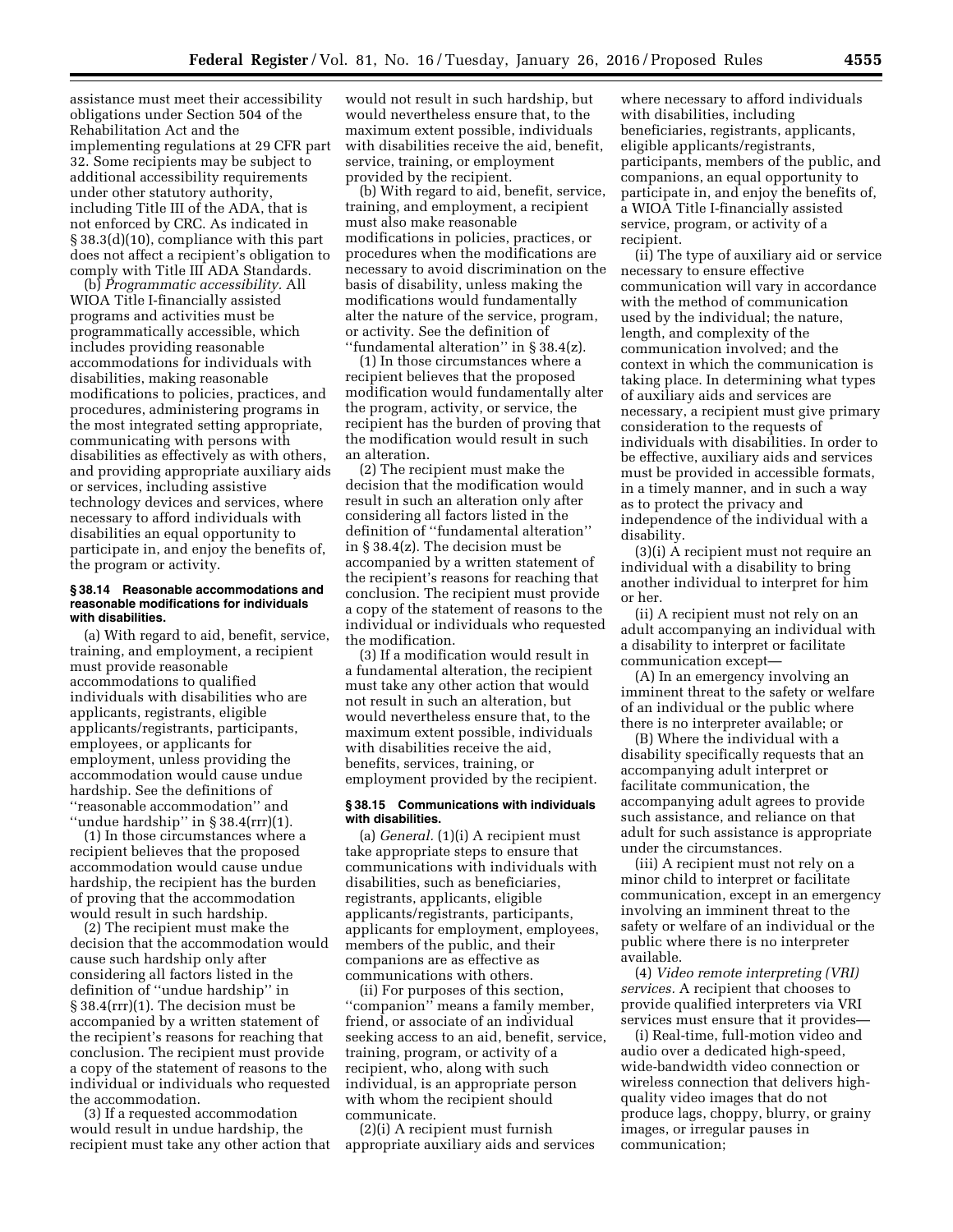(ii) A sharply delineated image that is large enough to display the interpreter's face, arms, hands, and fingers, and the participating individual's face, arms, hands, and fingers, regardless of his or her body position;

(iii) A clear, audible transmission of voices; and

(iv) Adequate training to users of the technology and other involved individuals so that they may quickly and efficiently set up and operate the VRI.

(5) When developing, procuring, maintaining, or using electronic and information technology, a recipient must utilize electronic and information technologies, applications, or adaptations which:

(i) Incorporate accessibility features for individuals with disabilities,

(ii) Comply with applicable accessibility guidelines and standards, including any web accessibility standards under Title II of the Americans with Disabilities Act (ADA*),*  and

(iii) Provide individuals with disabilities access to, and use of, information, resources, programs, and activities that are fully accessible, or ensure that the opportunities and benefits provided by the electronic and information technologies are provided to individuals with disabilities in an equally effective and equally integrated manner.

(b) *Telecommunications.* (1) Where a recipient communicates by telephone with beneficiaries, registrants, applicants, eligible applicants/ registrants, participants, applicants for employment, employees, and/or members of the public, text telephones (TTYs) or equally effective telecommunications systems must be used to communicate with individuals who are deaf or hard of hearing or have speech impairments.

(2) When a recipient uses an automated-attendant system, including, but not limited to, voicemail and messaging, or an interactive voice response system, for receiving and directing incoming telephone calls, that system must provide effective real-time communication with individuals using auxiliary aids and services, including TTYs and all forms of FCC-approved telecommunications relay systems, including Internet-based relay systems.

(3) A recipient must respond to telephone calls from a telecommunications relay service established under title IV of the Americans with Disabilities Act in the same manner that it responds to other telephone calls.

(c) *Information and signage.* (1) A recipient must ensure that interested individuals, including individuals with visual or hearing impairments, can obtain information as to the existence and location of accessible services, activities, and facilities.

(2)(i) A recipient must provide signage at the public entrances to each of its inaccessible facilities, directing users to a location at which they can obtain information about accessible facilities. The signage provided must meet the most current Standards for Accessible Design under the Americans with Disabilities Act, as prescribed by the U.S. Department of Justice. Alternative standards for the signage may be adopted when it is clearly evident that such alternative standards provide equivalent or greater access to the information.

(ii) The international symbol for accessibility must be used at each primary entrance of an accessible facility.

(d) *Fundamental alteration.* This section does not require a recipient to take any action that it can demonstrate would result in a fundamental alteration in the nature of a WIOA Title Ifinancially assisted service, program, or activity.

(1) In those circumstances where a recipient believes that the proposed action would fundamentally alter the WIOA Title I-financially assisted program, activity, or service, the recipient has the burden of proving that compliance with this section would result in such an alteration.

(2) The decision that compliance would result in such an alteration must be made by the recipient after considering all resources available for use in the funding and operation of the WIOA Title I-financially assisted program, activity, or service, and must be accompanied by a written statement of the recipient's reasons for reaching that conclusion.

(3) If an action required to comply with this section would result in the fundamental alteration described in paragraph (d)(1) of this section, the recipient must take any other action that would not result in such an alteration or such burdens, but would nevertheless ensure that, to the maximum extent possible, individuals with disabilities receive the benefits or services provided by the recipient.

# **§ 38.16 Service animals.**

(a) *General.* Generally, a recipient shall modify its policies, practices, or procedures to permit the use of a service animal by an individual with a disability.

(b) *Exceptions.* A recipient may ask an individual with a disability to remove a service animal from the premises if—

(1) The animal is out of control and the animal's handler does not take effective action to control it; or

(2) The animal is not housebroken. (c) *If an animal is properly excluded.*  If a recipient properly excludes a service animal under paragraph (b) of this section, the recipient must give the individual with a disability the opportunity to participate in the WIOA Title I-financially assisted service, program, or activity without having the service animal on the premises.

(d) *Animal under handler's control.* A service animal must be under the control of its handler. A service animal must have a harness, leash, or other tether, unless either the handler is unable because of a disability to use a harness, leash, or other tether, or the use of a harness, leash, or other tether would interfere with the service animal's safe, effective performance of work or tasks, in which case the service animal must be otherwise under the handler's control (*e.g.,* voice control, signals, or other effective means).

(e) *Care or supervision.* A recipient is not responsible for the care or supervision of a service animal.

(f) *Inquiries.* A recipient must not ask about the nature or extent of a person's disability, but may make two inquiries to determine whether an animal qualifies as a service animal. A recipient may ask if the animal is required because of a disability and what work or task the animal has been trained to perform. A recipient must not require documentation, such as proof that the animal has been certified, trained, or licensed as a service animal. Generally, a recipient may not make these inquiries about a service animal when it is readily apparent that an animal is trained to do work or perform tasks for an individual with a disability (*e.g.,* the dog is observed guiding an individual who is blind or has low vision, pulling a person's wheelchair, or providing assistance with stability or balance to an individual with an observable mobility disability).

(g) *Access to areas of a recipient's facilities.* (1) *In general.* Individuals with disabilities must be permitted to be accompanied by their service animals in all areas of a recipient's facilities where members of the public, participants in services, programs or activities, beneficiaries, registrants, applicants, eligible applicants/registrants, applicants for employment and employees, or invitees, as relevant, are allowed to go.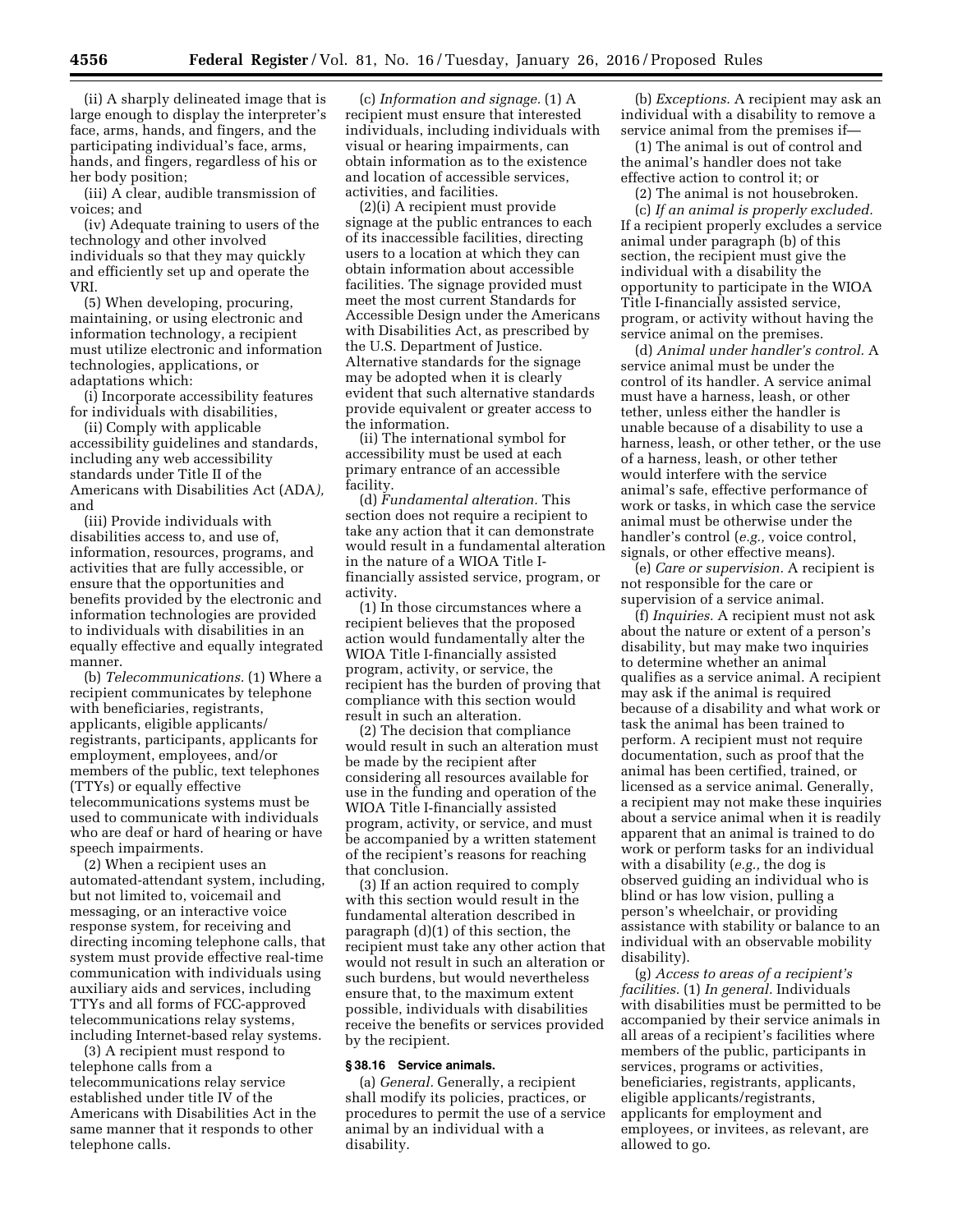(2) *Use of service animals in food preparation areas.* An employee, applicant or beneficiary with a disability who needs to use a service animal in a food preparation area must be allowed to do so unless the employer recipient, after an individualized assessment, can demonstrate, that the presence of the service animal presents a direct threat to health or safety that cannot be eliminated or reduced by a reasonable accommodation to the employee, applicant or beneficiary.

(h) *Surcharges.* A recipient must not ask or require an individual with a disability to pay a surcharge because of his or her service animal, even if people accompanied by pets are required to pay fees, or to comply with other requirements generally not applicable to people without pets. If a recipient normally charges individuals for the damage they cause, an individual with a disability may be charged for damage caused by his or her service animal.

## **§ 38.17 Mobility aids and devices.**

(a) *Use of wheelchairs and manuallypowered mobility aids.* A recipient must permit individuals with mobility disabilities to use wheelchairs and manually-powered mobility aids, such as walkers, crutches, canes, braces, or other similar devices designed for use by individuals with mobility disabilities, in any areas open to pedestrian use.

(b)(1) *Use of other power-driven mobility devices.* A recipient must make reasonable modifications in its policies, practices, or procedures to permit the use of other power-driven mobility devices by individuals with mobility disabilities, unless the recipient can demonstrate that the class of other power-driven mobility devices cannot be operated in accordance with legitimate safety requirements that the recipient has adopted.

(2) *Assessment factors.* In determining whether a particular other power-driven mobility device can be allowed in a specific facility as a reasonable modification under paragraph (b)(1) of this section, a recipient must consider—

(i) The type, size, weight, dimensions, and speed of the device;

(ii) The facility's volume of pedestrian traffic (which may vary at different times of the day, week, month, or year);

(iii) The facility's design and operational characteristics (*e.g.,* whether its WIOA Title I-financially assisted service, program, or activity is conducted indoors, its square footage, the density and placement of stationary devices, and the availability of storage for the device, if requested by the user);

(iv) Whether legitimate safety requirements can be established to permit the safe operation of the other power-driven mobility device in the specific facility; and

(v) Whether the use of the other power-driven mobility device creates a substantial risk of serious harm to the immediate environment or natural or cultural resources, or poses a conflict with Federal land management laws.

### **§ 38.18 Employment practices covered.**

(a) It is an unlawful employment practice to discriminate on the basis of race, color, religion, sex (including pregnancy, childbirth, and related medical conditions, transgender status and gender identity), national origin, age, disability, or political affiliation or belief in the administration of, or in connection with:

(1) Any WIOA Title I-financially assisted program or activity; and

(2) Any program or activity that is part of the One-Stop delivery system and is operated by a One-Stop partner listed in Section 121(b) of WIOA, to the extent that the program or activity is being conducted as part of the One-Stop delivery system.

(b) *Employee selection procedures.* In implementing this section, a recipient must comply with the Uniform Guidelines on Employee Selection Procedures, 41 CFR part 60–3, where applicable.

(c) *Standards for employment-related investigations and reviews.* In any investigation or compliance review, the Director must consider Equal Employment Opportunity Commission (EEOC) regulations, guidance and appropriate case law in determining whether a recipient has engaged in an unlawful employment practice.

(d) As provided in § 38.3(b), 29 CFR part 32, subparts B and C and Appendix A, which implement the requirements of Section 504 pertaining to employment practices and employmentrelated training, program accessibility, and reasonable accommodation, have been incorporated into this part by reference. Therefore, recipients must comply with the requirements set forth in those regulatory sections as well as the requirements listed in this part.

(e)(1) Recipients that are also employers, employment agencies, or other entities subject to or covered by Titles I and II of the ADA should be aware of obligations imposed by those titles. *See* 29 CFR part 1630 and 28 CFR part 35.

(2) Recipients that are also employers, employment agencies, or other entities subject to or covered by Section 503 of the Rehabilitation Act of 1973 (29 U.S.C. 793) must meet their obligations imposed by that provision.

(f) Similarly, recipients that are also employers covered by the antidiscrimination provision of the Immigration and Nationality Act should be aware of the obligations imposed by that provision. *See* 8 U.S.C. 1324b, as amended.

(g) This section does not preempt consistent State and local requirements.

#### **§ 38.19 Intimidation and retaliation prohibited.**

(a) A recipient must not discharge, intimidate, retaliate, threaten, coerce or discriminate against any individual because the individual has:

(1) Filed a complaint alleging a violation of Section 188 of WIOA or this part;

(2) Opposed a practice prohibited by the nondiscrimination and equal opportunity provisions of WIOA or this part;

(3) Furnished information to, or assisted or participated in any manner in, an investigation, review, hearing, or any other activity related to any of the following:

(i) Administration of the nondiscrimination and equal opportunity provisions of WIOA or this part;

(ii) Exercise of authority under those provisions; or

(iii) Exercise of privilege secured by those provisions; or

(4) Otherwise exercised any rights and privileges under the nondiscrimination and equal opportunity provisions of WIOA or this part.

(b) The sanctions and penalties contained in Section 188(b) of WIOA or this part may be imposed against any recipient that engages in any such retaliation or intimidation, or fails to take appropriate steps to prevent such activity.

### **§ 38.20 Administration of this part.**

The Civil Rights Center (CRC), in the Office of the Assistant Secretary for Administration and Management, U.S. Department of Labor, is responsible for administering and enforcing the nondiscrimination and equal opportunity provisions of WIOA and this part, and for developing and issuing policies, standards, guidance, and procedures for effecting compliance.

#### **§ 38.21 Interpretations of this part.**

The Director will make any rulings under, or interpretations of, the nondiscrimination and equal opportunity provisions of WIOA or this part.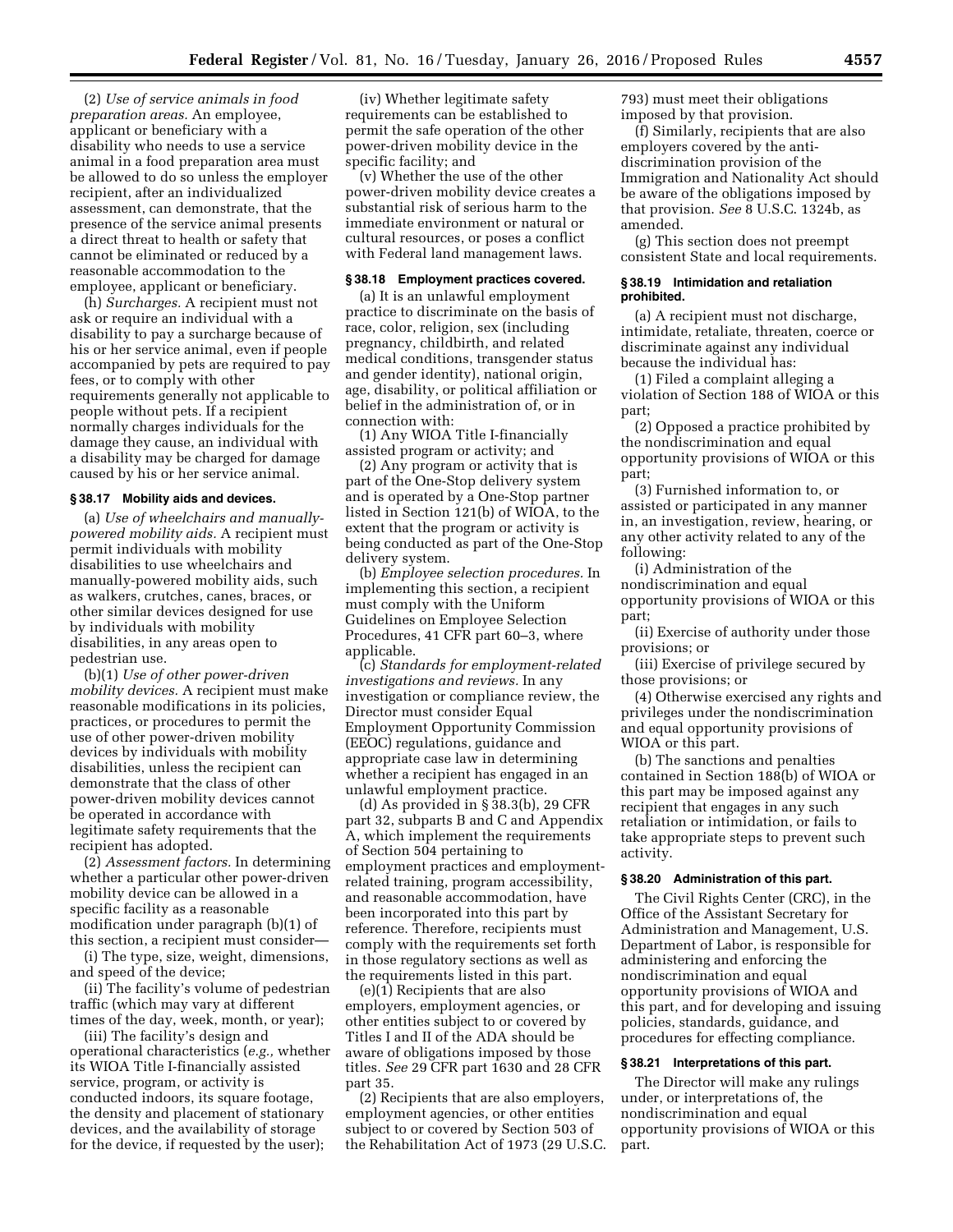### **§ 38.22 Delegation of administration and interpretation of this part.**

(a) The Secretary may from time to time assign to officials of other departments or agencies of the Federal Government (with the consent of such department or agency) responsibilities in connection with the effectuation of the nondiscrimination and equal opportunity provisions of WIOA and this part (other than responsibility for final decisions under § 38.112), including the achievement of effective coordination and maximum uniformity within the Department and within the executive branch of the Government in the application of the nondiscrimination and equal opportunity provisions of WIOA or this part to similar programs and similar situations.

(b) Any action taken, determination made, or requirement imposed by an official of another department or agency acting under an assignment of responsibility under this section has the same effect as if the action had been taken by the Director.

#### **§ 38.23 Coordination with other agencies.**

(a) Whenever a compliance review or complaint investigation under this part reveals possible violation of one or more of the laws listed in paragraph (b) of this section, or of any other Federal civil rights law, that is not also a violation of the nondiscrimination and equal opportunity provisions of WIOA or this part, the Director must attempt to notify the appropriate agency and provide it with all relevant documents and information.

(b) This section applies to the following:

(1) Executive Order 11246, as amended;

(2) Section 503 of the Rehabilitation Act of 1973, as amended (29 U.S.C. 793);

(3) The affirmative action provisions of the Vietnam Era Veterans' Readjustment Assistance Act of 1974, as amended (38 U.S.C. 4212);

(4) The Equal Pay Act of 1963, as amended (29 U.S.C. 206d);

(5) Title VII of the Civil Rights Act of 1964, as amended (42 U.S.C. 2000e *et seq.*);

(6) The Age Discrimination in Employment Act of 1967, as amended (29 U.S.C. 621);

(7) The Americans with Disabilities Act of 1990, as amended (42 U.S.C. 12101 *et seq.*);

(8) The anti-discrimination provision of the Immigration and Nationality Act, as amended (8 U.S.C. 1324b); and

(9) Any other Federal civil rights law.

# **§ 38.24 Effect on other laws and policies.**

(a) *Effect of State or local law or other requirements.* The obligation to comply with the nondiscrimination and equal opportunity provisions of WIOA or this part are not excused or reduced by any State or local law or other requirement that, on a prohibited basis, prohibits or limits an individual's eligibility to receive aid, benefit, service, or training; to participate in any WIOA Title Ifinancially assisted program or activity; to be employed by any recipient; or to practice any occupation or profession.

(b) *Effect of private organization rules.*  The obligation to comply with the nondiscrimination and equal opportunity provisions of WIOA Title Ifinancially assisted program or activity and this part is not excused or reduced by any rule or regulation of any private organization, club, league or association that, on a prohibited basis, prohibits or limits an individual's eligibility to participate in any WIOA financially assisted program or activity to which this part applies.

(c) *Effect of possible future exclusion from employment opportunities.* A recipient must not exclude any individual from, or restrict any individual's participation in, any program or activity based on the recipient's belief or concern that the individual will encounter limited future employment opportunities because of the individual's race, color, religion, sex, national origin, age, disability, political affiliation or belief, citizenship status, or participation in a WIOA Title I-financially assisted program or activity.

# **Subpart B—Recordkeeping and Other Affirmative Obligations of Recipients**

#### **Assurances**

### **§ 38.25 A grant applicant's obligation to provide a written assurance.**

(a)(1) Each application for financial assistance, under Title I of WIOA, as defined in § 38.4, must include the following assurance:

As a condition to the award of financial assistance from the Department of Labor under Title I of WIOA, the grant applicant assures that it has the ability to comply with the nondiscrimination and equal opportunity provisions of the following laws and will remain in compliance for the duration of the award of federal financial assistance:

Section 188 of the Workforce Innovation and Opportunity Act (WIOA), which prohibits discrimination against all individuals in the United States on the basis of race, color,

religion, sex (including pregnancy, childbirth, and related medical conditions, transgender status and gender identity), national origin, age, disability, political affiliation or belief, and against beneficiaries on the basis of either citizenship status or participation in any WIOA Title I-financially assisted program or activity;

Title VI of the Civil Rights Act of 1964, as amended, which prohibits discrimination on the bases of race, color and national origin;

Section 504 of the Rehabilitation Act of 1973, as amended, which prohibits discrimination against qualified individuals with disabilities;

The Age Discrimination Act of 1975, as amended, which prohibits discrimination on the basis of age; and

Title IX of the Education Amendments of 1972, as amended, which prohibits discrimination on the basis of sex in educational programs.

The grant applicant also assures that, as a recipient of WIOA Title I financial assistance, it will comply with 29 CFR part 38 and all other regulations implementing the laws listed above. This assurance applies to the grant applicant's operation of the WIOA Title I-financially assisted program or activity, and to all agreements the grant applicant makes to carry out the WIOA Title I-financially assisted program or activity. The grant applicant understands that the United States has the right to seek judicial enforcement of this assurance.

(2) The assurance is considered incorporated by operation of law in the grant, cooperative agreement, contract or other arrangement whereby Federal financial assistance under Title I of WIOA is made available, whether it is explicitly incorporated in such document and whether there is a written agreement between the Department and the recipient, between the Department and the Governor, between the Governor and the recipient, or between recipients. The assurance also may be incorporated by reference in such grants, cooperative agreements, contracts, or other arrangements.

(b) *Continuing State programs.* Each Strategic Four-Year State Plan submitted by a State to carry out a continuing WIOA financially assisted program or activity must provide the text of the assurance in paragraph (a)(1) of this section, as a condition to the approval of the Four-Year Plan and the extension of any WIOA Title I assistance under the Plan. The State also must certify that it has developed and maintains a Nondiscrimination Plan under § 38.54.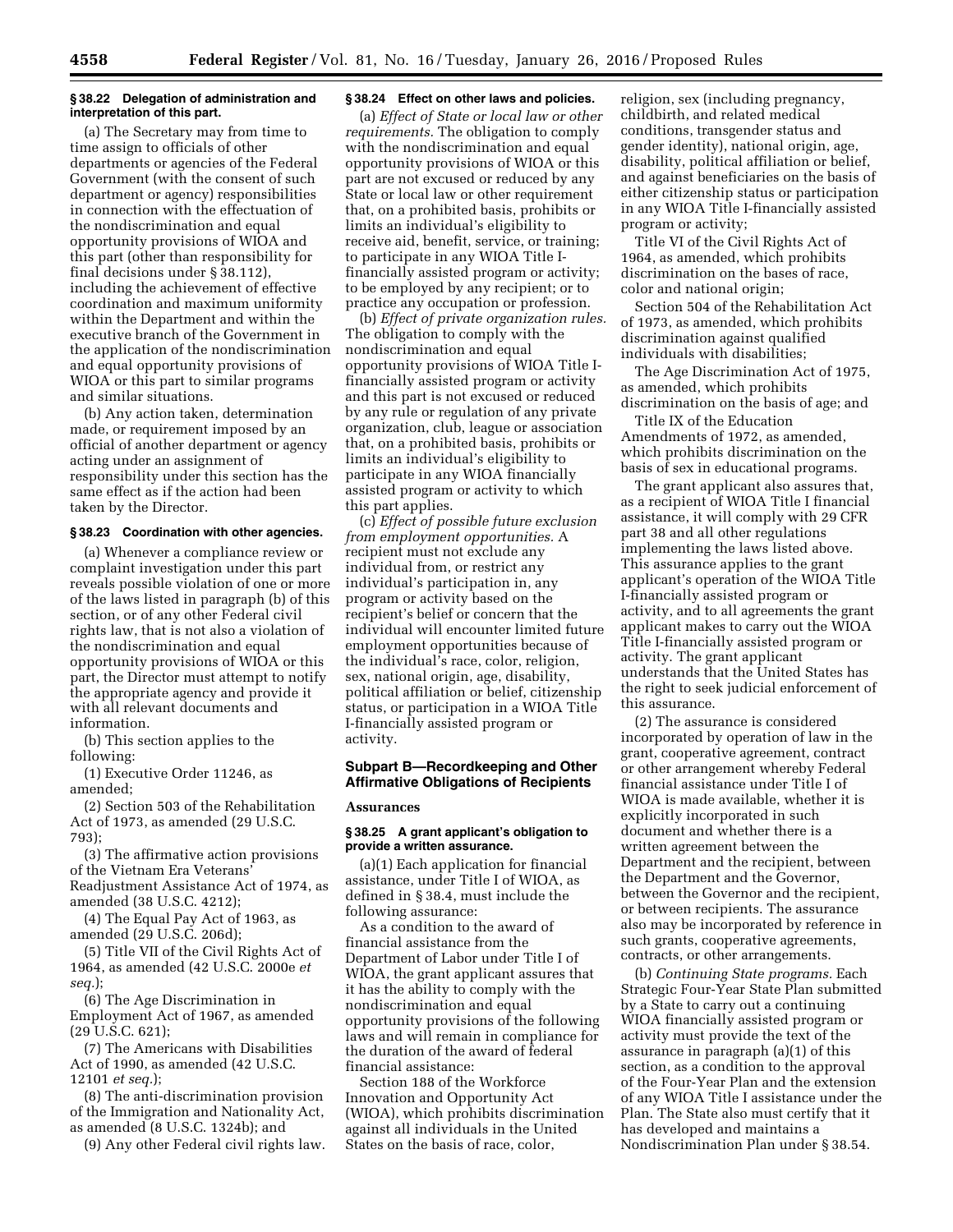#### **§ 38.26 Duration and scope of the assurance.**

(a) Where the WIOA Title I financial assistance is intended to provide, or is in the form of, either personal property, real property, structures on real property, or interest in any such property or structures, the assurance will obligate the recipient, or (in the case of a subsequent transfer) the transferee, for the longer of:

(1) The period during which the property is used either:

(i) For a purpose for which WIOA Title I financial assistance is extended; or

(ii) For another purpose involving the provision of similar services or benefits; or

(2) The period during which either: (i) The recipient retains ownership or

possession of the property; or (ii) The transferee retains ownership or possession of the property without compensating the Departmental grantmaking agency for the fair market value of that ownership or possession.

(b) In all other cases, the assurance will obligate the recipient for the period during which WIOA Title I financial assistance is extended.

### **§ 38.27 Covenants.**

(a) Where WIOA Title I financial assistance is provided in the form of a transfer of real property, structures, or improvements on real property or structures, or interests in real property or structures, the instrument effecting or recording the transfer must contain a covenant assuring nondiscrimination and equal opportunity for the period described in § 38.25(a)(1).

(b) Where no Federal transfer of real property or interest therein from the Federal Government is involved, but real property or an interest therein is acquired or improved under a program of WIOA Title I financial assistance, the recipient must include the covenant described in paragraph (a) of this section in the instrument effecting or recording any subsequent transfer of such property.

(c) When the property is obtained from the Federal Government, the covenant described in paragraph (a) of this section also may include a condition coupled with a right of reverter to the Department in the event of a breach of the covenant.

#### **Equal Opportunity Officers**

## **§ 38.28 Designation of Equal Opportunity Officer.**

(a) Every Governor must designate an individual as a State Level Equal Opportunity Officer (EO Officer), who reports directly to the Governor and is

responsible for statewide coordination of compliance with the equal opportunity and nondiscrimination requirements in WIOA and this part, including but not limited to §§ 38.51, 38.53, 38.54 and 38.55. The State Level EO Officer must have staff and resources sufficient to carry out these requirements.

(b) Every recipient except small recipients and service providers, as defined in § 38.4(fff) and § 38.4(eee), must designate an EO Officer and staff and resources sufficient to carry out the requirements of this section and § 38.31 of this part. The responsibilities of small recipients and service providers are described in §§ 38.32 and 38.33.

### **§ 38.29 Recipient obligations regarding its Equal Opportunity Officer.**

The recipient has the following obligations related to its EO Officer:

(a) Ensuring that the EO Officer is a senior level employee reporting directly to the Chief Executive Officer, Chief Operating Officer, or equivalent official;

(b) Designating an individual who can fulfill the responsibilities of an EO Officer as described in § 38.31;

(c) Making the EO Officer's name, position title, address, and telephone number (voice and TDD/TTY) public;

(d) Ensuring that the EO Officer's identity and contact information appears on all internal and external communications about the recipient's nondiscrimination and equal opportunity programs;

(e) Assigning sufficient authority, staff, and resources to the EO Officer, and support of top management, to ensure compliance with the nondiscrimination and equal opportunity provisions of WIOA and this part; and

(f) Ensuring that the EO Officer and the EO Officer's staff are afforded the opportunity to receive (at the recipient's expense) the training necessary and appropriate to maintain competency.

### **§ 38.30 Requisite skill and authority of Equal Opportunity Officer.**

The EO Officer must be a senior level employee of the recipient who has the knowledge, skills and abilities necessary to fulfill the responsibilities competently as described in this subpart. Depending upon the size of the recipient, the size of the recipient's WIOA Title I-financially assisted programs or activities, and the number of applicants, registrants, and participants served by the recipient, the EO Officer may, or may not, be assigned other duties. However, he or she must not have other responsibilities or activities that create a conflict or the

appearance of a conflict with the responsibilities of an EO Officer.

#### **§ 38.31 Equal Opportunity Officer responsibilities.**

An Equal Opportunity Officer is responsible for coordinating a recipient's obligations under this part. Those responsibilities include, but are not limited to:

(a) Serving as a recipient's liaison with CRC;

(b) Monitoring and investigating the recipient's activities, and the activities of the entities that receive WIOA Title I-financial assistance from the recipient, to make sure that the recipient and its subrecipients are not violating their nondiscrimination and equal opportunity obligations under WIOA Title I and this part, which includes monitoring the collection of data required in this part to ensure compliance with the nondiscrimination and equal opportunity requirements of WIOA and this part;

(c) Reviewing the recipient's written policies to make sure that those policies are nondiscriminatory;

(d) Developing and publishing the recipient's procedures for processing discrimination complaints under §§ 38.72 through 38.73, including tracking the discrimination complaints filed against the recipient, developing procedures for investigating and resolving discrimination complaints filed against the recipient, making sure that those procedures are followed, and making available to the public, in appropriate languages and formats, the procedures for filing a complaint;

(e) Conducting outreach and education about equal opportunity and nondiscrimination requirements consistent with § 38.40 and how an individual may file a complaint consistent with § 38.69.

(f) Undergoing training (at the recipient's expense) to maintain competency of the EO Officer and staff, as required by the Director; and

(g) If applicable, overseeing the development and implementation of the recipient's Nondiscrimination Plan under § 38.54.

## **§ 38.32 Small recipient Equal Opportunity Officer obligations.**

Although small recipients, as defined in § 38.4(hhh), do not need to designate EO Officers who have the full range of responsibilities listed above, they must designate an individual who will be responsible for adopting and publishing complaint procedures, and processing complaints, as explained in §§ 38.72 through 38.75.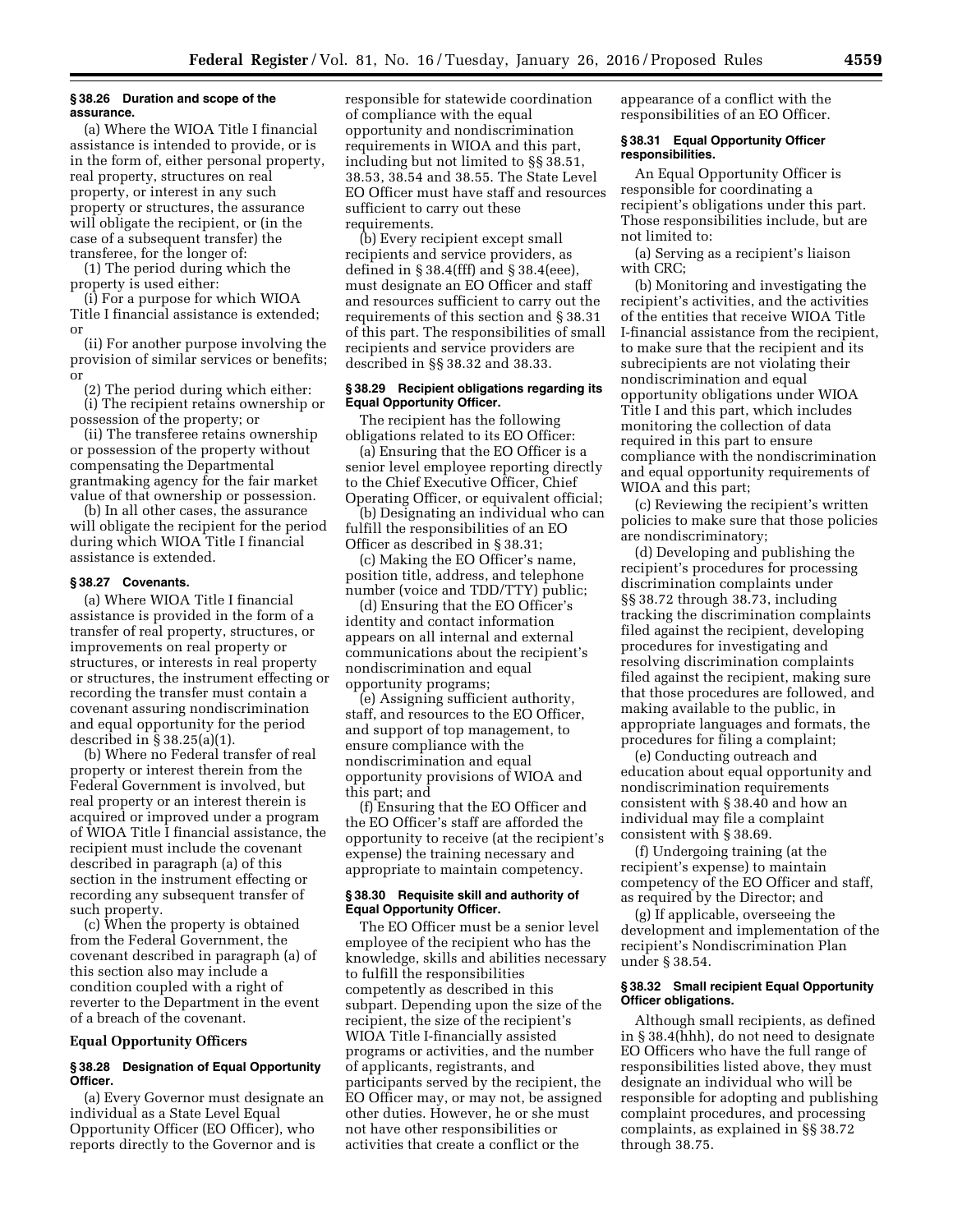# **§ 38.33 Service provider Equal Opportunity Officer obligations.**

Service providers, as defined in § 38.4(ggg), are not required to designate an EO Officer. The obligation for ensuring service provider compliance with the nondiscrimination and equal opportunity provisions of WIOA and this part rests with the Governor or LWIA grant recipient, as specified in the State's Nondiscrimination Plan.

### **Notice and Communication**

### **§ 38.34 Recipients' obligations to disseminate equal opportunity notice.**

(a) A recipient must provide initial and continuing notice as defined in § 38.36 that it does not discriminate on any prohibited basis. This notice must be provided to:

(1) Registrants, applicants, and eligible applicants/registrants;

(2) Participants;

(3) Applicants for employment and employees;

(4) Unions or professional organizations that hold collective bargaining or professional agreements with the recipient;

(5) Subrecipients that receive WIOA Title I financial assistance from the recipient; and

(6) Members of the public, including those with impaired vision or hearing and those with limited English proficiency.

(b) As provided in § 38.15, the recipient must take appropriate steps to ensure that communications with individuals with disabilities are as effective as communications with others and that this notice is provided in appropriate languages to ensure meaningful access for LEP individuals as described in § 38.9.

#### **§ 38.35 Equal opportunity notice/poster.**

The notice must contain the following specific wording:

Equal Opportunity Is the Law It is against the law for this recipient of Federal financial assistance to discriminate on the following bases: Against any individual in the United States, on the basis of race, color, religion, sex (including pregnancy, childbirth and related medical conditions, sex stereotyping, transgender status, and gender identity), national origin (including limited English proficiency), age, disability, political affiliation or belief; and against any beneficiary of programs financially assisted under Title I of the Workforce Innovation and Opportunity Act, on the basis of the beneficiary's citizenship status or his or her participation in any WIOA Title I-financially assisted program or activity.

The recipient must not discriminate in any of the following areas:

Deciding who will be admitted, or have access, to any WIOA Title I-financially assisted program or activity;

providing opportunities in, or treating any person with regard to, such a program or activity; or

making employment decisions in the administration of, or in connection with, such a program or activity.

What To Do If You Believe You Have Experienced Discrimination

If you think that you have been subjected to discrimination under a WIOA Title Ifinancially assisted program or activity, you may file a complaint within 180 days from the date of the alleged violation with either:

The recipient's Equal Opportunity Officer (or the person whom the recipient has designated for this purpose); or

the Director, Civil Rights Center (CRC), U.S. Department of Labor, 200 Constitution Avenue NW., Room N–4123, Washington, DC 20210 or electronically as directed on the CRC Web site at *[www.dol.gov/crc](http://www.dol.gov/crc)*.

If you file your complaint with the recipient, you must wait either until the recipient issues a written Notice of Final Action, or until 90 days have passed (whichever is sooner), before filing with the Civil Rights Center (see address above).

If the recipient does not give you a written Notice of Final Action within 90 days of the day on which you filed your complaint, you may file a complaint with CRC before receiving that Notice. However, you must file your CRC complaint within 30 days of the 90-day deadline (in other words, within 120 days after the day on which you filed your complaint with the recipient).

If the recipient does give you a written Notice of Final Action on your complaint, but you are dissatisfied with the decision or resolution, you may file a complaint with CRC. You must file your CRC complaint within 30 days of the date on which you received the Notice of Final Action.

### **§ 38.36 Recipients' obligations to publish equal opportunity notice.**

(a) At a minimum, the Equal Opportunity Notice required by §§ 38.34 and 38.35 must be:

(1) Posted prominently, in reasonable numbers and places, in available and conspicuous physical locations and on the recipient's Web site pages;

(2) Disseminated in internal memoranda and other written or electronic communications with staff;

(3) Included in employee and participant handbooks or manuals regardless of form, including electronic and paper form if both are available; and

(4) Provided to each participant and employee; the notice must be made part of each employee's and participant's file. It must be a part of both paper and electronic files, if both are maintained.

(b) The notice must be provided in appropriate formats to registrants, applicants, eligible applicants/ registrants, applicants for employment and employees and participants with visual impairments. Where notice has

been given in an alternate format to registrants, applicants, eligible applicants/registrants, participants, applicants for employment and employees with a visual impairment, a record that such notice has been given must be made a part of the employee's or participant's file.

(c) The notice must be provided to participants in appropriate languages other than English as required in § 38.9.

(d) The notice required by §§ 38.34 and 38.35 must be initially published and provided within 90 days of the effective date of this part, or of the date this part first applies to the recipient, whichever comes later.

### **§ 38.37 Notice requirement for service providers.**

The Governor or the LWIA grant recipient, as determined by the Governor and as provided in that State's Nondiscrimination Plan, will be responsible for meeting the notice requirement provided in §§ 38.34 and 38.35 with respect to a State's service providers.

### **§ 38.38 Publications, broadcasts, and other communications.**

(a) Recipients must indicate that the WIOA Title I-financially assisted program or activity in question is an ''equal opportunity employer/program,'' and that ''auxiliary aids and services are available upon request to individuals with disabilities,'' in recruitment brochures and other materials that are ordinarily distributed or communicated in written and/or oral form, electronically and/or on paper, to staff, clients, or the public at large, to describe programs financially assisted under Title I of WIOA or the requirements for participation by recipients and participants. Where such materials indicate that the recipient may be reached by voice telephone, the materials must also prominently provide the telephone number of the text telephone (TTY) or equally effective telecommunications system, such as a relay service, used by the recipient, as required by § 38.15(b).

(b) Recipients that publish or broadcast program information in the news media must ensure that such publications and broadcasts state that the WIOA Title I-financially assisted program or activity in question is an equal opportunity employer/program (or otherwise indicate that discrimination in the WIOA Title I-financially assisted program or activity is prohibited by Federal law), and indicate that auxiliary aids and services are available upon request to individuals with disabilities.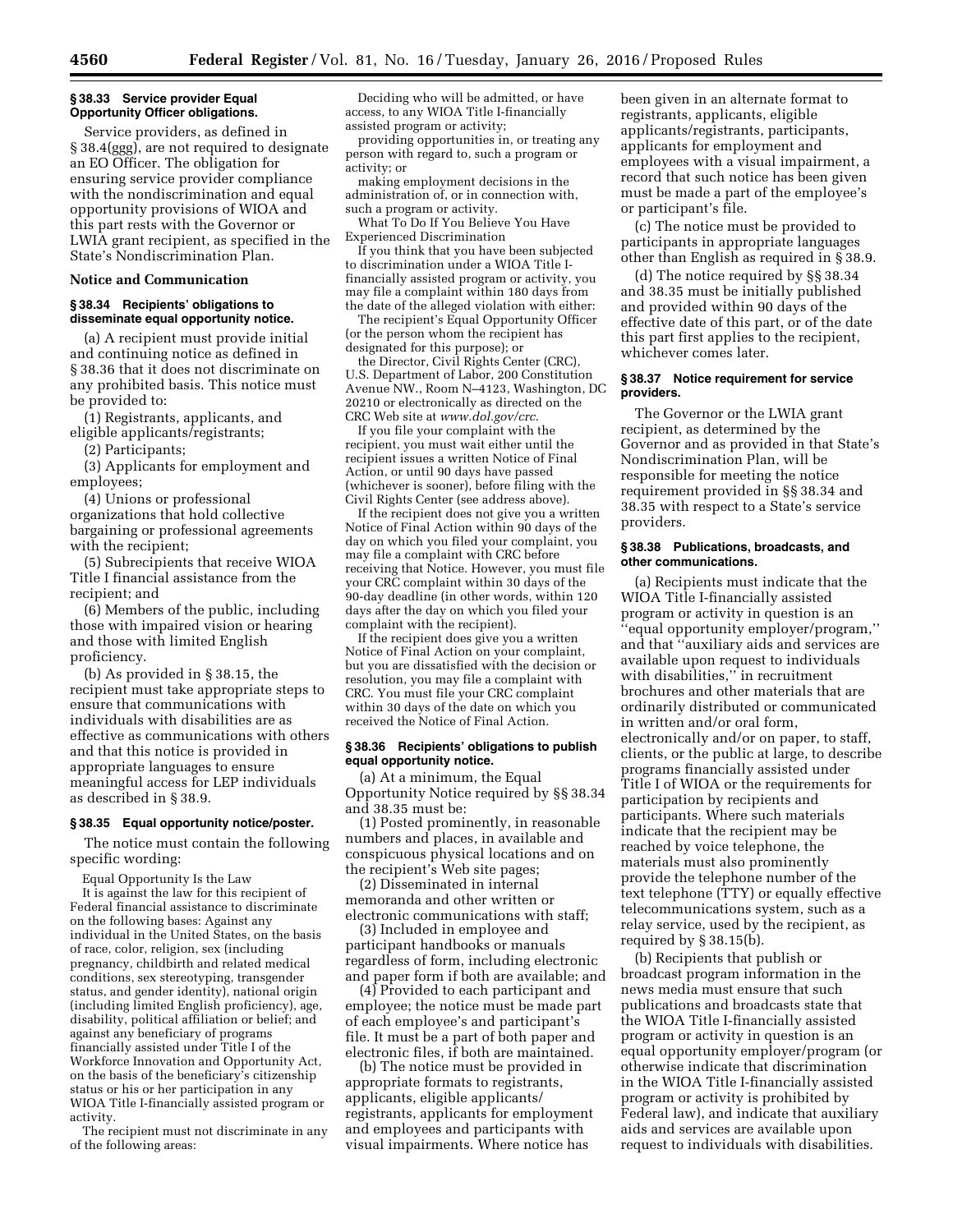(c) A recipient must not communicate any information that suggests, by text or illustration, that the recipient treats beneficiaries, registrants, applicants, participants, employees or applicants for employment differently on any prohibited basis specified in § 38.5, except as such treatment is otherwise permitted under Federal law or this part.

# **§ 38.39 Communication of notice in orientations.**

During each presentation to orient new participants, new employees, and/ or the general public to its WIOA Title I-financially assisted program or activity, in person or over the Internet or using other technology, a recipient must include a discussion of rights and responsibilities under the nondiscrimination and equal opportunity provisions of WIOA and this part, including the right to file a complaint of discrimination with the recipient or the Director. This information must be communicated in appropriate languages as required in § 38.9 and in formats accessible for individuals with disabilities as required in this part and specified in § 38.15.

#### **§ 38.40 Affirmative outreach.**

Recipients must take appropriate steps to ensure that they are providing equal access to their WIOA Title Ifinancially assisted programs and activities. These steps should involve reasonable efforts to include members of the various groups protected by these regulations including but not limited to persons of different sexes, various racial and ethnic/national origin groups, various religions, individuals with limited English proficiency, individuals with disabilities, and individuals in different age groups. Such efforts may include, but are not limited to:

(a) Advertising the recipient's programs and/or activities in media, such as newspapers or radio programs, that specifically target various populations;

(b) Sending notices about openings in the recipient's programs and/or activities to schools or community service groups that serve various populations; and

(c) Consulting with appropriate community service groups about ways in which the recipient may improve its outreach and service to various populations.

## **Data and Information Collection Maintenance**

#### **§ 38.41 Collection and maintenance of equal opportunity data and other information.**

(a) The Director will not require submission of data that can be obtained from existing reporting requirements or sources, including those of other agencies, if the source is known and available to the Director.

(b)(1) Each recipient must collect such data and maintain such records, in accordance with procedures prescribed by the Director, as the Director finds necessary to determine whether the recipient has complied or is complying with the nondiscrimination and equal opportunity provisions of WIOA or this part. The system and format in which the records and data are kept must be designed to allow the Governor and CRC to conduct statistical or other quantifiable data analyses to verify the recipient's compliance with section 188 of WIOA and this part.

(2) Such records must include, but are not limited to, records on applicants, registrants, eligible applicants/ registrants, participants, terminees, employees, and applicants for employment. Each recipient must record the race/ethnicity, sex, age, and where known, disability status, of every applicant, registrant, participant, terminee, applicant for employment, and employee. For applicants, registrants, participants, and terminees, each recipient must also record the limited English proficiency and preferred language of an individual. Such information must be stored in a manner that ensures confidentiality, and must be used only for the purposes of recordkeeping and reporting; determining eligibility, where appropriate, for WIOA Title I-financially assisted programs or activities; determining the extent to which the recipient is operating its WIOA Title Ifinancially assisted program or activity in a nondiscriminatory manner; or other use authorized by law.

(3) Any medical or disability-related information obtained about a particular individual, including information that could lead to the disclosure of a disability, must be collected on separate forms. All such information, whether in hard copy, electronic, or both, must be maintained in one or more separate files, apart from any other information about the individual, and treated as confidential. Whether these files are electronic or hard copy, they must be locked or otherwise secured (for example, through password protection).

(i) *Knowledge of disability status or medical condition and access to information in related files.* Persons in the following categories may be informed about an individual's disability or medical condition and have access to the information in related files under the following listed circumstances:

(A) Program staff who are responsible for documenting eligibility, where disability is an eligibility criterion for a program or activity.

(B) First aid and safety personnel who need access to underlying documentation related to a participant's medical condition in an emergency.

(C) Government officials engaged in enforcing this part, any other laws administered by the Department, or any other Federal laws. See also § 38.44.

(ii) *Knowledge of disability status or medical condition only.* Supervisors, managers, and other necessary personnel may be informed regarding restrictions on the activities of individuals with disabilities and regarding reasonable accommodations for such individuals.

(c) Each recipient must maintain, and submit to CRC upon request, a log of complaints filed with the recipient that allege discrimination on the basis(es) of race, color, religion, sex (including pregnancy, childbirth or related medical conditions, transgender status and gender identity), national origin, age, disability, political affiliation or belief, citizenship, and/or participation in a WIOA Title I-financially assisted program or activity. The log must include: The name and address of the complainant; the basis of the complaint; a description of the complaint; the date the complaint was filed; the disposition and date of disposition of the complaint; and other pertinent information. Information that could lead to identification of a particular individual as having filed a complaint must be kept confidential.

(d) Where designation of individuals by race or ethnicity is required, the guidelines of the Office of Management and Budget must be used.

(e) A service provider's responsibility for collecting and maintaining the information required under this section may be assumed by the Governor or LWIA grant recipient, as provided in the State's Nondiscrimination Plan.

# **§ 38.42 Information to be provided to CRC by grant applicants and recipients.**

In addition to the information which must be collected, maintained, and, upon request, submitted to CRC under § 38.41: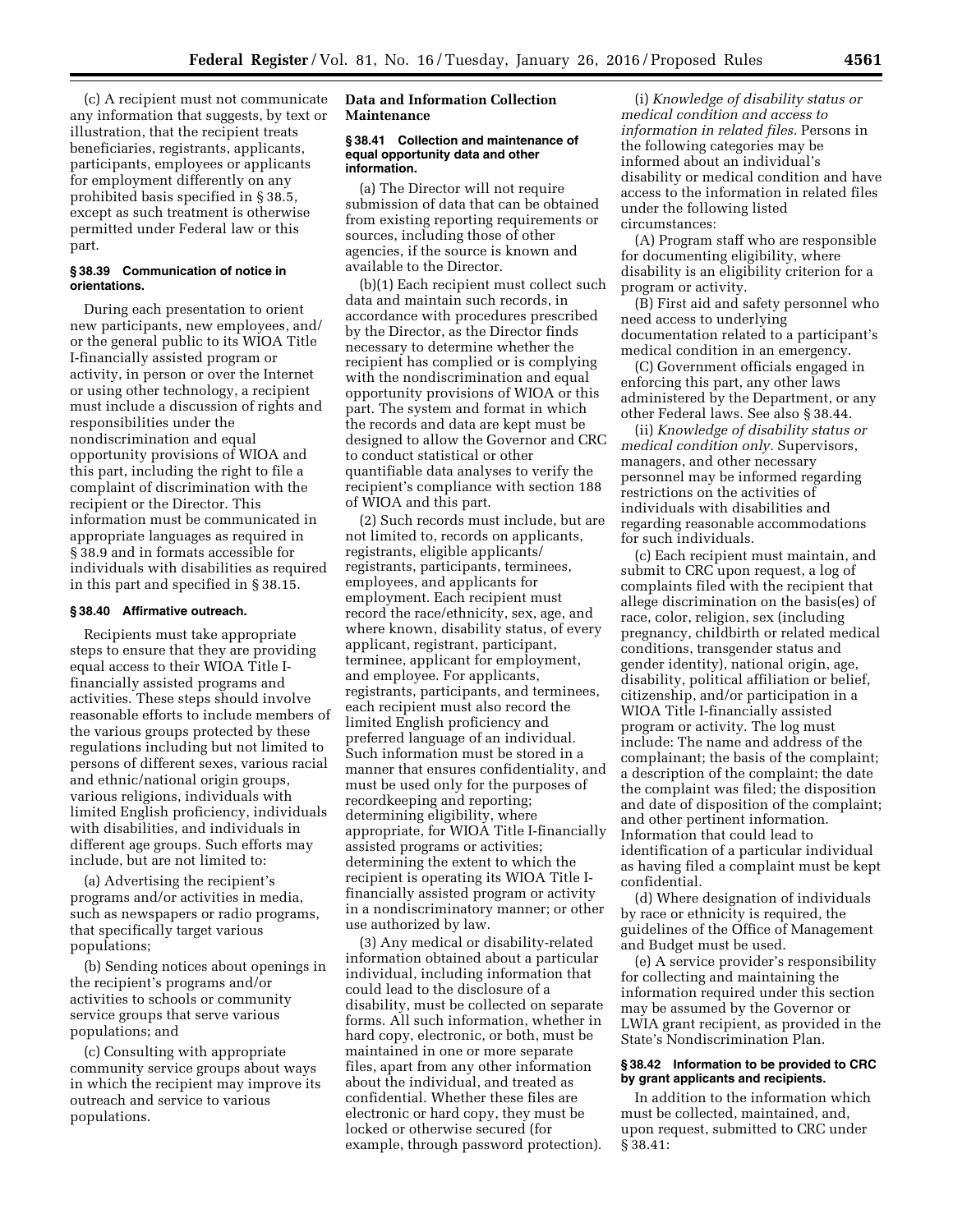(a) Each grant applicant and recipient must promptly notify the Director when any administrative enforcement actions or lawsuits are filed against it alleging discrimination on the basis of race, color, religion, sex (including pregnancy, childbirth or related medical conditions, transgender status, and gender identity), national origin (including limited English proficiency), age, disability, political affiliation or belief, and for beneficiaries only, citizenship or participation in a WIOA Title I-financially assisted program or activity. This notification must include:

(1) The names of the parties to the action or lawsuit;

(2) The forum in which each case was filed; and

(3) The relevant case numbers.

(b) Each recipient (as part of a compliance review conducted under § 38.63, or monitoring activity carried out under § 38.65) must provide the following information:

(1) The name of any other Federal agency that conducted a civil rights compliance review or complaint investigation, and that found the grant applicant or recipient to be in noncompliance, during the two years before the grant application was filed or CRC began its examination; and

(2) Information about any administrative enforcement actions or lawsuits that alleged discrimination on any protected basis, and that were filed against the grant applicant or recipient during the two years before the application or renewal application, compliance review, or monitoring activity. This information must include:

(i) The names of the parties;

(ii) The forum in which each case was filed; and

(iii) The relevant case numbers.

(c) At the discretion of the Director, grant applicants and recipients may be required to provide, in a timely manner, any information and data that the Director considers necessary to investigate complaints and conduct compliance reviews on bases prohibited under the nondiscrimination and equal opportunity provisions of WIOA and this part.

(d) At the discretion of the Director, recipients may be required to provide, in a timely manner, the particularized information and/or to submit the periodic reports that the Director considers necessary to determine compliance with the nondiscrimination and equal opportunity provisions of WIOA or this part.

(e) At the discretion of the Director, grant applicants may be required to submit, in a timely manner, the particularized information that the

Director considers necessary to determine whether or not the grant applicant, if financially assisted, would be able to comply with the nondiscrimination and equal opportunity provisions of WIOA or this part.

(f) Where designation of individuals by race or ethnicity is required, the guidelines of the Office of Management and Budget must be used.

#### **§ 38.43 Required maintenance of records by recipients.**

(a) Each recipient must maintain the following records, whether they exist in electronic form (including email) or hard copy, for a period of not less than three years from the close of the applicable program year:

(1) The records of applicants, registrants, eligible applicants/ registrants, participants, terminees, employees, and applicants for employment; and

(2) Such other records as are required under this part or by the Director.

(b) Where a discrimination complaint has been filed or compliance review initiated, every recipient that possesses or maintains any type of hard-copy or electronic record related to the complaint (including records that have any relevance to the underlying allegations in the complaint, as well as records regarding actions taken on the complaint) or to the subject of the compliance review must preserve all records, regardless whether hard-copy or electronic, that may be relevant to a complaint investigation or compliance review, and maintain those records for a period of not less than three years from the date of final action related to resolution of the complaint or compliance review.

### **§ 38.44 CRC access to information and information sources.**

(a) Each grant applicant and recipient must permit access by the Director or the Director's designee during normal business hours to its premises and to its employees and participants, to the extent that such individuals are on the premises during the course of the investigation, for the purpose of conducting complaint investigations, compliance reviews, or monitoring activities associated with a State's development and implementation of a Nondiscrimination Plan, and for inspecting and copying such books, records, accounts and other materials as may be pertinent to ascertain compliance with and ensure enforcement of the nondiscrimination and equal opportunity provisions of WIOA or this part.

(b) Asserted considerations of privacy or confidentiality are not a basis for withholding information from CRC and will not bar CRC from evaluating or seeking to enforce compliance with the nondiscrimination and equal opportunity provisions of WIOA and this part.

(c) Whenever any information that the Director asks a grant applicant or recipient to provide is in the exclusive possession of another agency, institution, or person, and that agency, institution, or person fails or refuses to furnish the information upon request, the grant applicant or recipient must certify to CRC that it has made efforts to obtain the information and that the agency, institution, or person has failed or refused to provide it. This certification must list the name and address of the agency, institution, or person that has possession of the information and the specific efforts the grant applicant or recipient made to obtain it.

#### **§ 38.45 Confidentiality responsibilities of grant applicants, recipients, and the Department.**

Grant applicants, recipients and the Department must keep confidential to the extent possible, consistent with a fair determination of the issues, the identity of any individual who furnishes information relating to, or assists in, an investigation or a compliance review, including the identity of any individual who files a complaint. An individual whose identity is disclosed must be protected from retaliation (*See* § 38.19).

# **Subpart C—Governor's Responsibilities To Implement the Nondiscrimination and Equal Opportunity Requirements of WIOA**

### **§ 38.50 Subpart application to State Programs.**

This subpart applies to State Programs as defined in § 38.4. However, the provisions of § 38.52(b) do not apply to State Workforce Agencies (SWA), because the Governor's liability for any noncompliance on the part of a SWA cannot be waived.

### **§ 38.51 Governor's oversight and monitoring responsibilities for State Programs.**

The Governor is responsible for oversight and monitoring of all WIOA Title I-financially assisted State Programs. This responsibility includes:

(a) Ensuring compliance with the nondiscrimination and equal opportunity provisions of WIOA and this part, and negotiating, where appropriate, with a recipient to secure voluntary compliance when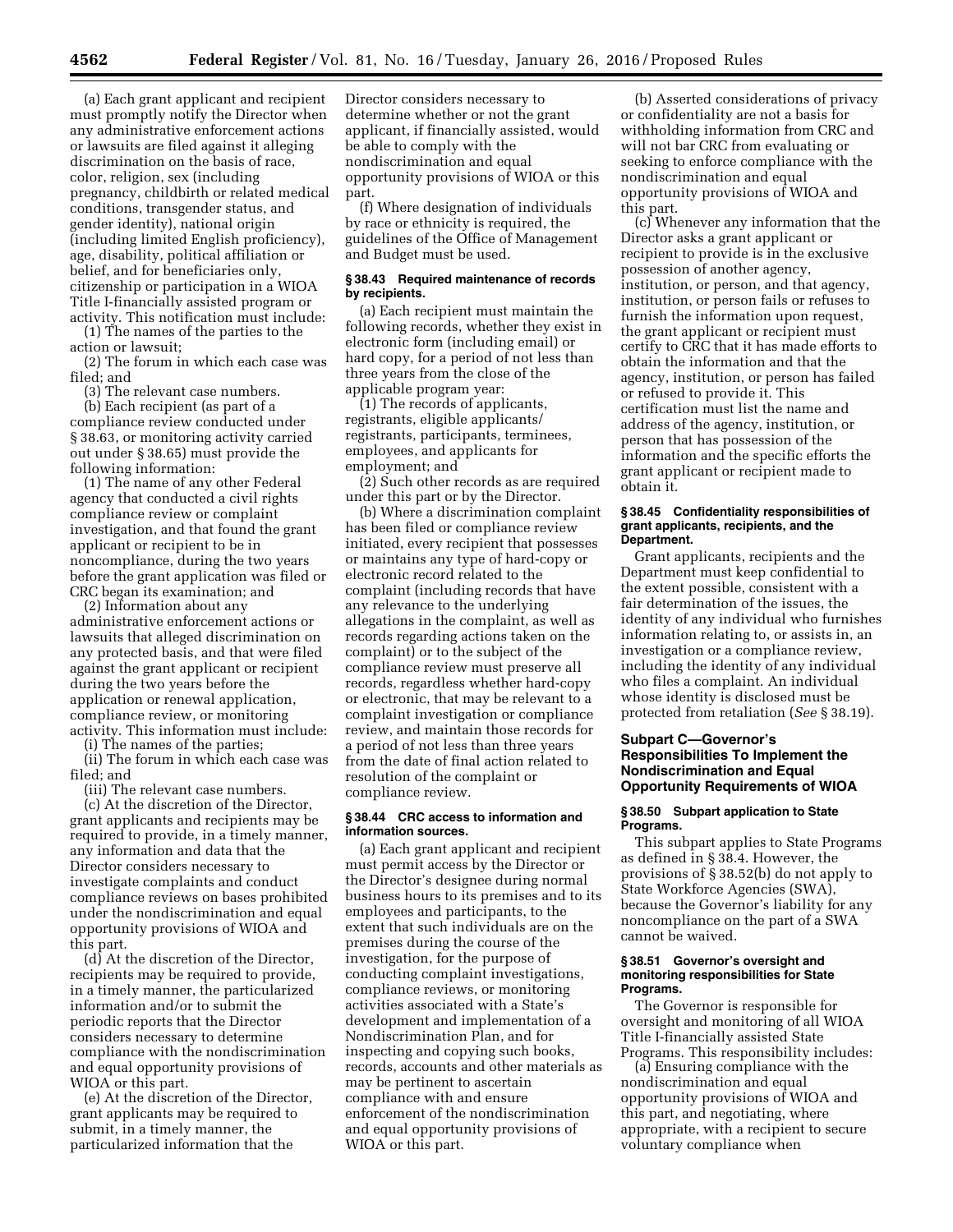noncompliance is found under  $§ 38.91(b).$ 

(b) Annually monitoring the compliance of recipients with WIOA section 188 and this part, including a determination as to whether each recipient is conducting its WIOA Title I-financially assisted program or activity in a nondiscriminatory way. At a minimum, each annual monitoring review required by this paragraph must include:

(1) A statistical or other quantifiable analysis of records and data kept by the recipient under § 38.41, including analyses by race/ethnicity, sex, limited English proficiency, preferred language, age, and disability status;

(2) An investigation of any significant differences identified in paragraph (b)(i) of this section in participation in the programs, activities, or employment provided by the recipient, to determine whether these differences appear to be caused by discrimination. This investigation must be conducted through review of the recipient's records and any other appropriate means; and

(3) An assessment to determine whether the recipient has fulfilled its administrative obligations under Section 188 of WIOA or this part (for example, recordkeeping, notice and communication) and any duties assigned to it under the Nondiscrimination Plan.

### **§ 38.52 Governor's liability for actions of recipients the Governor has financially assisted under Title I of WIOA.**

(a) The Governor and the recipient are jointly and severally liable for all violations of the nondiscrimination and equal opportunity provisions of WIOA and this part by the recipient, unless the Governor has:

(1) Established and implemented a Nondiscrimination Plan, under § 38.54, designed to give a reasonable guarantee of the recipient's compliance with such provisions;

(2) Entered into a written contract with the recipient that clearly establishes the recipient's obligations regarding nondiscrimination and equal opportunity;

(3) Acted with due diligence to monitor the recipient's compliance with these provisions; and

(4) Taken prompt and appropriate corrective action to effect compliance.

(b) If the Director determines that the Governor has demonstrated substantial compliance with the requirements of paragraph (a) of this section, the Director may recommend to the Secretary that the imposition of sanctions against the Governor be waived and that sanctions be imposed

only against the noncomplying recipient.

#### **§ 38.53 Governor's oversight responsibilities regarding recipients' recordkeeping.**

The Governor must ensure that recipients collect and maintain records in a manner consistent with the provisions of § 38.41 and any procedures prescribed by the Director under § 38.41(a). The Governor must further ensure that recipients are able to provide data and reports in the manner prescribed by the Director.

#### **§ 38.54 Governor's obligations to develop and implement a Nondiscrimination Plan.**

(a)(1) Each Governor must establish and implement a Nondiscrimination Plan for State programs as defined in § 38.4(ll). In those States in which one agency contains both SWA or unemployment insurance and WIOA Title I-financially assisted programs, the Governor must develop a combined Nondiscrimination Plan.

(2) Each Nondiscrimination Plan must be designed to give a reasonable guarantee that all recipients will comply, and are complying, with the nondiscrimination and equal opportunity provisions of WIOA and this part.

(b) The Nondiscrimination Plan must be:

(1) In writing, addressing each requirement of § 38.54(c) with narrative and documentation;

(2) Reviewed and updated as required in § 38.55; and

(3) Signed by the Governor.

(c) At a minimum, each

Nondiscrimination Plan must: (1) Describe how the State programs and recipients have satisfied the requirements of the following

regulations: (i) §§ 38.25 through 38.27 (Assurances);

(ii) §§ 38.28 through 38.33 (Equal Opportunity Officers);

(iii) §§ 38.34 through 38.39 (Notice and Communication);

(iv) §§ 38.41 through 38.45 (Data and Information Collection and

Maintenance);

(v) § 38.40 (Affirmative Outreach);

(vi) § 38.53 (Governor's Oversight Responsibility Regarding Recipients' Recordkeeping);

(vii) §§ 38.72 through 38.75

(Complaint Processing Procedures); and (viii) § 38.51, § 38.53 (Governor's

Oversight and Monitoring

Responsibilities for State Programs). (2) Include the following additional elements:

(i) A system for determining whether a grant applicant, if financially assisted, and/or a training provider, if selected as eligible under Section 122 of WIOA, is likely to conduct its WIOA Title I-financially assisted programs or activities in a nondiscriminatory way, and to comply with the regulations in this part;

(ii) A review of recipient policy issuances to ensure they are nondiscriminatory;

(iii) A system for reviewing recipients' job training plans, contracts, assurances, and other similar agreements to ensure that they are both nondiscriminatory and contain the required language regarding nondiscrimination and equal opportunity;

(iv) Procedures for ensuring that recipients comply with the nondiscrimination and equal opportunity requirements of §§ 38.5 regarding race, color, religion, sex (including pregnancy, childbirth and related medical conditions, transgender status, and gender identity), national origin (including limited English proficiency), age, political affiliation or belief, citizenship, or participation in any WIOA Title I financially-assisted program or activity;

(v) Procedures for ensuring that recipients comply with the requirements of applicable Federal disability nondiscrimination law, including Section 504; Title II of the Americans with Disabilities Act of 1990, as amended, if applicable; WIOA Section 188, and this part with regard to individuals with disabilities;

(vi) A system of policy communication and training to ensure that EO Officers and members of the recipients' staffs who have been assigned responsibilities under the nondiscrimination and equal opportunity provisions of WIOA or this part are aware of and can effectively carry out these responsibilities;

(vii) Procedures for obtaining prompt corrective action or, as necessary, applying sanctions when noncompliance is found; and

(viii) Supporting documentation to show that the commitments made in the Nondiscrimination Plan have been and/or are being carried out. This supporting documentation includes, but is not limited to:

(A) Policy and procedural issuances concerning required elements of the Nondiscrimination Plan;

(B) Copies of monitoring instruments and instructions;

(C) Evidence of the extent to which nondiscrimination and equal opportunity policies have been developed and communicated as required by this part;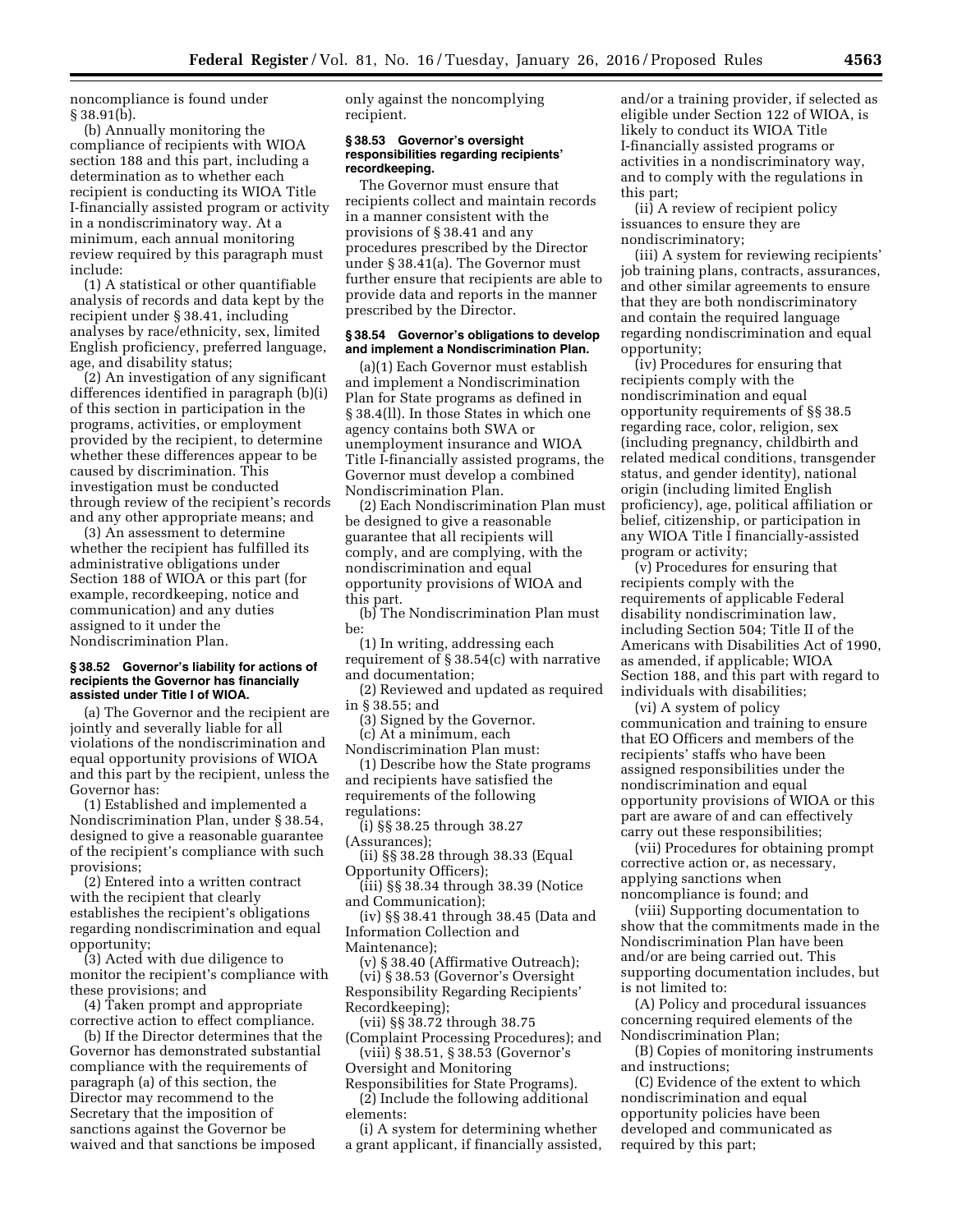(D) Information reflecting the extent to which Equal Opportunity training, including training called for by §§ 38.29(f) and 38.31(f), is planned and/ or has been carried out;

(E) Reports of monitoring reviews and reports of follow-up actions taken under those reviews where violations have been found, including, where appropriate, sanctions; and

(F) Copies of any notices made under §§ 38.34 through 38.40.

#### **§ 38.55 Schedule of the Governor's obligations regarding the Nondiscrimination Plan.**

(a) Within 180 days of either the date on which this final rule is effective, or the date on which the Governor is required to review and update their Methods of Administration as determined by the schedule in § 37.55 of this chapter, whichever is later, a Governor must:

(1) Develop and implement a Nondiscrimination Plan consistent with the requirements of this part, and

(2) Submit a copy of the Nondiscrimination Plan to the Director.

(b) The Governor must promptly update the Nondiscrimination Plan whenever necessary, and submit the changes made to the Director in writing at the time that any such updates are made.

(c) Every two years from the date on which the initial Nondiscrimination Plan is submitted to the Director under paragraph (a)(2) of this section, the Governor must review the Nondiscrimination Plan and the manner in which it has been implemented, and determine whether any changes are necessary in order for the State to comply fully and effectively with the nondiscrimination and equal opportunity provisions of WIOA and this part.

(1) If any such changes are necessary, the Governor must make the appropriate changes and submit them, in writing, to the Director.

(2) If the Governor determines that no such changes are necessary, s/he must certify, in writing, to the Director that the Nondiscrimination Plan previously submitted continues in effect.

(3) Submit a copy of all reports of any monitoring reviews conducted by the Governor pursuant to § 38.51(b) since the last Nondiscrimination Plan update.

## **Subpart D—Compliance Procedures**

## **§ 38.60 Evaluation of compliance.**

From time to time, the Director may conduct pre-approval compliance reviews of grant applicants for, and post-approval compliance reviews of

recipients of, WIOA Title I-financial assistance to determine the ability to comply or compliance with the nondiscrimination and equal opportunity provisions of WIOA and this part. Reviews may focus on one or more specific programs or activities, or one or more issues within a program or activity. The Director may also investigate and resolve complaints alleging violations of the nondiscrimination and equal opportunity provisions of WIOA and this part.

#### **§ 38.61 Authority to issue subpoenas.**

Section 183(c) of WIOA authorizes the issuance of subpoenas. The subpoena may require the appearance of witnesses, and the production of documents, from any place in the United States, at any designated time and place. A subpoena may direct the individual named on the subpoena to take the following actions:

(a) To appear:

(1) Before a designated CRC representative,

(2) At a designated time and place;

(b) To give testimony; and/or

(c) To produce documentary evidence.

### **Compliance Reviews**

#### **§ 38.62 Authority and procedures for preapproval compliance reviews.**

(a) As appropriate and necessary to ensure compliance with the nondiscrimination and equal opportunity provisions of WIOA or this part, the Director may review any application, or class of applications, for Federal financial assistance under Title I of WIOA, before and as a condition of their approval. The basis for such review may be the assurance specified in § 38.25, information and reports submitted by the grant applicant under this part or guidance published by the Director, and any relevant records on file with the Department.

(b) When awarding financial assistance under Title I of WIOA, departmental grantmaking agencies must consult with the Director to review whether the CRC has issued a Notice to Show Cause under § 38.66(b) or a Final Determination against an applicant that has been identified as a probable awardee.

(c) The grantmaking agency will consider, in consultation with the Director, the above information, along with any other information provided by the Director in determining whether to award a grant or grants. Departmental grantmaking agencies must consider refraining from awarding new grants to applicants or must consider including

special terms in the grant agreement for entities named by the Director as described in subsection (b). Special terms will not be lifted until a compliance review has been conducted by the Director, and the Director has approved a determination that the applicant is likely to comply with the nondiscrimination and equal opportunity requirements of WIOA and this part.

(d) Where the Director determines that the grant applicant for Federal financial assistance under Title I of WIOA, if financially assisted, is not likely to comply with the nondiscrimination and equal opportunity requirements of WIOA or this part, the Director must:

(1) Notify, in a timely manner, the Departmental grantmaking agency and the Assistant Attorney General of the findings of the pre-approval compliance review; and (2) Issue a Letter of Findings. The Letter of Findings must advise the grant applicant, in writing, of:

(i) The preliminary findings of the review;

(ii) The proposed remedial or corrective action under § 38.90 and the time within which the remedial or corrective action should be completed;

(iii) Whether it will be necessary for the grant applicant to enter into a written Conciliation Agreement as described in §§ 38.91 and 38.93; and

(iv) The opportunity to engage in voluntary compliance negotiations.

(2) [Reserved]

(e) If a grant applicant has agreed to certain remedial or corrective actions in order to receive WIOA Title I financial assistance, the Department must ensure that the remedial or corrective actions have been taken, or that a Conciliation Agreement has been entered into, before approving the award of further assistance under WIOA Title I. If a grant applicant refuses or fails to take remedial or corrective actions or to enter into a Conciliation Agreement, as applicable, the Director must follow the procedures outlined in §§ 38.95 through 38.97.

### **§ 38.63 Authority and procedures for conducting post-approval compliance reviews.**

(a) The Director may initiate a postapproval compliance review of any recipient to determine compliance with the nondiscrimination and equal opportunity provisions of WIOA and this part. The initiation of a postapproval review may be based on, but need not be limited to, the results of routine program monitoring by other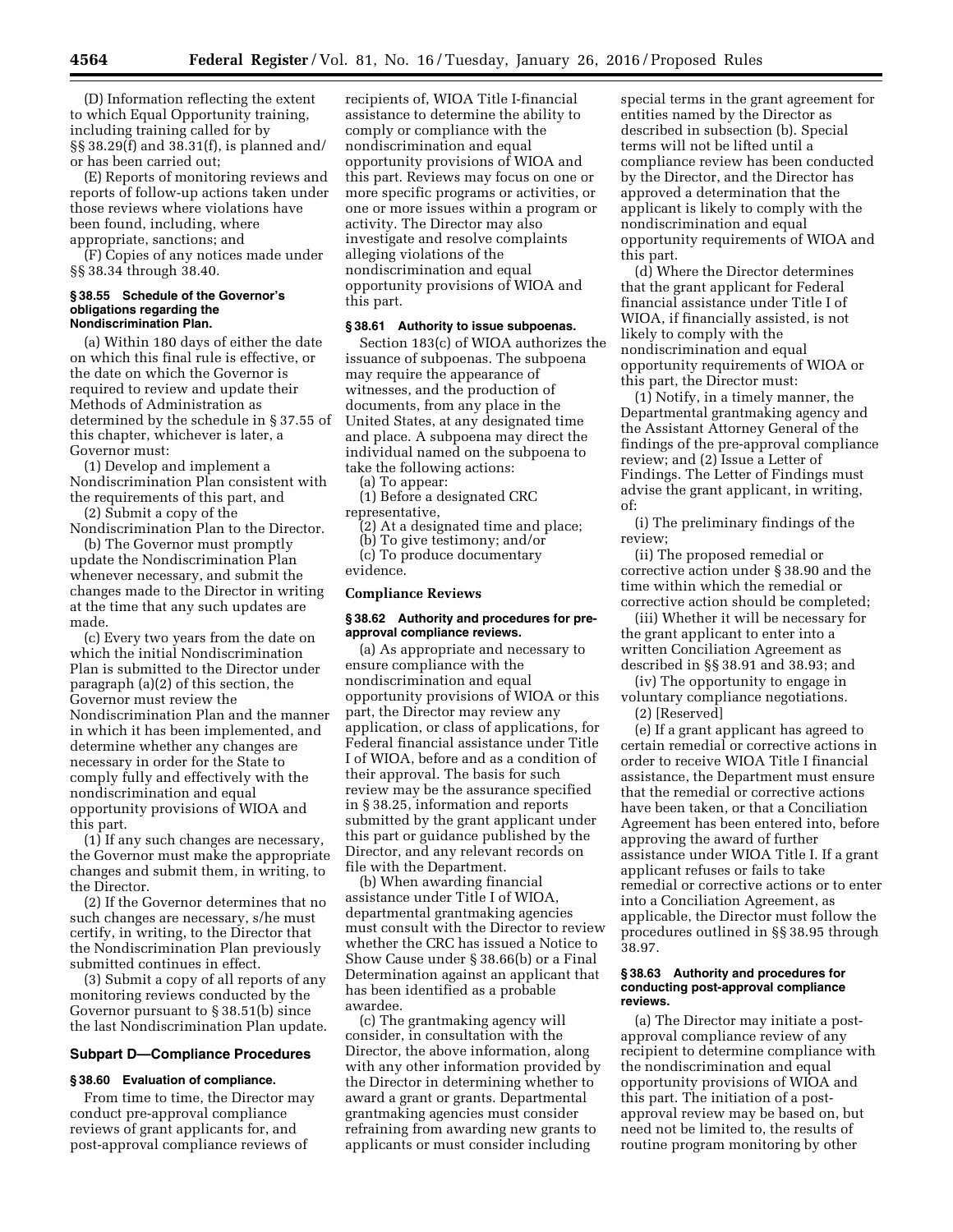Departmental or Federal agencies, or the nature or frequency of complaints.

(b) A post-approval review must be initiated by a Notification Letter, advising the recipient of:

(1) The practices to be reviewed;

(2) The programs to be reviewed;

(3) The information, records, and/or data to be submitted by the recipient within 30 days of the receipt of the Notification Letter, unless this time frame is modified by the Director; and

(4) The opportunity, at any time before receipt of the Final Determination described in §§ 38.95 and 38.96, to make a documentary or other written submission that explains, validates or otherwise addresses the practices under review.

(c) The Director may conduct postapproval reviews using such techniques as desk audits and on-site reviews.

### **§ 38.64 Procedures for concluding postapproval compliance reviews.**

(a) Where, as the result of a postapproval review, the Director has made a finding of noncompliance, he or she must issue a Letter of Findings. This Letter must advise the recipient, in writing, of:

(1) The preliminary findings of the review;

(2) Where appropriate, the proposed remedial or corrective action to be taken, and the time by which such action should be completed, as provided in § 38.90;

(3) Whether it will be necessary for the recipient to enter into a written assurance or Conciliation Agreement, as provided in §§ 38.95 and 38.96; and

(4) The opportunity to engage in voluntary compliance negotiations.

(b) Where no violation is found, the recipient must be so informed in writing.

### **§ 38.65 Authority to monitor the activities of a Governor.**

(a) The Director may periodically review the adequacy of the Nondiscrimination Plan established by a Governor, as well as the adequacy of the Governor's performance under the Nondiscrimination Plan, to determine compliance with the requirements of §§ 38.50 through 38.55. The Director may review the Nondiscrimination Plan during a compliance review under §§ 38.62 and 38.63, or at another time.

(b) Nothing in this subpart limits or precludes the Director from monitoring directly any WIOA Title I recipient or from investigating any matter necessary to determine a recipient's compliance with the nondiscrimination and equal opportunity provisions of WIOA or this part.

(c) Where the Director determines that the Governor has not complied with the oversight and monitoring responsibilities set forth in the nondiscrimination and equal opportunity requirements of WIOA or this part, the Director may:

(1) Issue a Letter of Findings. The Letter of Findings must advise the Governor, in writing, of:

(i) The preliminary findings of the review:

(ii) The proposed remedial or corrective action under § 38. 90 and the time within which the remedial or corrective action should be completed;

(iii) Whether it will be necessary for the Governor to enter into a conciliation agreement as described in §§ 38.95 and 38.96; and

(iv) The opportunity to engage in voluntary compliance negotiations.

(2) If a Governor refuses or fails to take remedial or corrective actions or to enter into a conciliation agreement, the Director may follow the procedures outlined in §§ 38.89, 38.90, and 38.91.

#### **§ 38.66 Notice to show cause issued to a recipient.**

(a) The Director may issue a Notice to Show Cause to a recipient failing to comply with the requirements of this part, where such failure results in the inability of the Director to make a finding. Such a failure includes, but is not limited to, the recipient's failure or refusal to:

(1) Submit requested information, records, and/or data within the timeframe specified in a Notification Letter issued pursuant to § 38.64;

(2) Submit, in a timely manner, information, records, and/or data requested during a compliance review, complaint investigation, or other action to determine a recipient's compliance with the nondiscrimination and equal opportunity provisions of WIOA or this part; or

(3) Provide CRC access in a timely manner to a recipient's premises, records, or employees during a compliance review or complaint investigation, as required in § 38.42(c).

(b) The Director may issue a Notice to Show Cause to a recipient after a Letter of Findings and/or an Initial Determination has been issued, and after a reasonable period of time has passed within which the recipient refuses to negotiate a conciliation agreement with the Director regarding the violation(s).

(c) A Notice to Show Cause must contain:

(1) A description of the violation and a citation to the pertinent nondiscrimination or equal opportunity provision(s) of WIOA and this part;

(2) The corrective action necessary to achieve compliance or, as may be appropriate, the concepts and principles of acceptable corrective or remedial action and the results anticipated; and

(3) A request for a written response to the findings, including commitments to corrective action or the presentation of opposing facts and evidence.

(d) A Notice to Show Cause must give the recipient 30 days from receipt of the Notice to show cause why enforcement proceedings under the nondiscrimination and equal opportunity provisions of WIOA or this part should not be instituted.

#### **§ 38.67 Methods by which a recipient may show cause why enforcement proceedings should not be instituted.**

A recipient may show cause why enforcement proceedings should not be instituted by, among other means:

(a) Correcting the violation(s) that brought about the Notice to Show Cause and entering into a Conciliation Agreement, under §§ 38.91 through 38.93;

(b) Demonstrating that CRC does not have jurisdiction; or

(c) Demonstrating that the violation alleged by CRC did not occur.

### **§ 38.68 Failing to show cause.**

If the recipient fails to show cause why enforcement proceedings should not be initiated, the Director may follow the enforcement procedures outlined in § 38.95.

## **Complaint Processing Procedures**

### **§ 38.69 Complaint filing.**

(a) Any person or his/her representative who believes that any of the following circumstances exist may file a written complaint:

(1) A person, or any specific class of individuals, has been or is being discriminated against on the basis of race, color, religion, sex (including pregnancy, childbirth, or related medical conditions, transgender status, and gender identity), national origin (including limited English proficiency), age, disability, political affiliation or belief, citizenship status, or participation in any WIOA Title Ifinancially-assisted program or activity as prohibited by WIOA or this part.

(2) Either the person, or any specific class of individuals, has been or is being retaliated against as described in § 38.19.

(b) A person or the person's representative may file a complaint with either the recipient or the Director. Complaints filed with the Director should be sent to the address listed in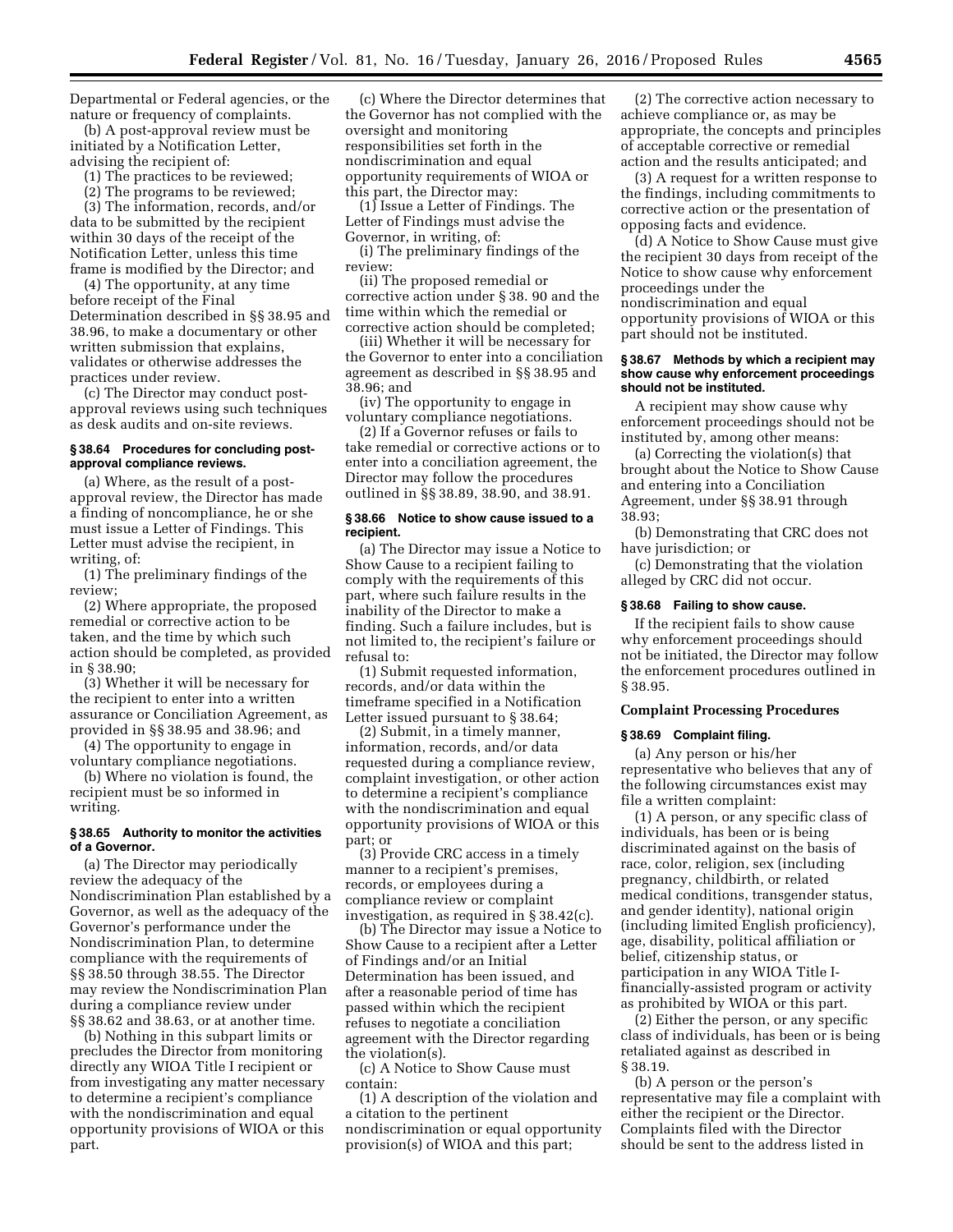the notice or filed electronically as described in the notice in § 38.35.

(c) Generally, a complaint must be filed within 180 days of the alleged discrimination or retaliation. However, for good cause shown, the Director may extend the filing time. The time period for filing is for the administrative convenience of CRC, and does not create a defense for the respondent.

### **§ 38.70 Required contents of complaint.**

Each complaint must be filed in writing, either electronically or in hard copy, and must contain the following information:

(a) The complainant's name, mailing address, and, if available, email address (or another means of contacting the complainant);

(b) The identity of the respondent (the individual or entity that the complainant alleges is responsible for the discrimination);

(c) A description of the complainant's allegations. This description must include enough detail to allow the Director or the recipient, as applicable, to decide whether:

(1) CRC or the recipient, as applicable, has jurisdiction over the complaint;

(2) The complaint was filed in time; and

(3) The complaint has apparent merit; in other words, whether the complainant's allegations, if true, would indicate noncompliance with any of the nondiscrimination and equal opportunity provisions of WIOA or this part.

(d) The written or electronic signature of the complainant or the written or electronic signature of the complainant's representative.

(e) A complainant may file a complaint by completing and submitting CRC's Complaint Information and Privacy Act Consent Forms, which may be obtained either from the recipient's EO Officer or from CRC. The forms are available electronically on CRC's Web site, and in hard copy via postal mail upon request. The latter requests may be sent to CRC at the address listed in the notice contained in § 38.35.

### **§ 38.71 Right to representation.**

Both the complainant and the respondent have the right to be represented by an attorney or other individual of their choice.

#### **§ 38.72 Required elements of a recipient's complaint processing procedures.**

(a) The procedures that a recipient adopts and publishes for processing complaints permitted under this part and WIOA Section 188 must state that the recipient will issue a written Notice of Final Action on complaints within 90 days of the date on which the complaint is filed.

(b) At a minimum, the procedures must include the following elements:

(1) Initial, written notice to the complainant that contains the following information:

(i) An acknowledgment that the recipient has received the complaint, and

(ii) Notice that the complainant has the right to be represented in the complaint process;

(iii) Notice of rights contained in § 38.35; and

(iv) Notice that the complainant has the right to request and receive, at no cost, auxiliary aids and services, language assistance services, and that this notice will be translated into the non-English languages as required in § 38.4(h), § 38.4(i) and § 38.34 and § 38.36.

(2) A written statement of the issue(s), provided to the complainant, that includes the following information:

(i) A list of the issues raised in the complaint, and

(ii) For each such issue, a statement whether the recipient will accept the issue for investigation or reject the issue, and the reasons for each rejection;

(3) A period for fact-finding or investigation of the circumstances underlying the complaint;

(4) A period during which the recipient attempts to resolve the complaint. The methods available to resolve the complaint must include alternative dispute resolution (ADR), as described in paragraph (c) of this section.

(5) A written Notice of Final Action, provided to the complainant within 90 days of the date on which the complaint was filed, that contains the following information:

(i) For each issue raised in the complaint, a statement of either:

(A) The recipient's decision on the issue and an explanation of the reasons underlying the decision, or

(B) A description of the way the parties resolved the issue; and

(ii) Notice that the complainant has a right to file a complaint with CRC within 30 days of the date on which the Notice of Final Action is issued if the complainant is dissatisfied with the recipient's final action on the complaint.

(c) The procedures the recipient adopts must provide for alternative dispute resolution (ADR). The recipient's ADR procedures must provide that:

(1) ADR may be attempted any time after a written complaint has been filed with the recipient;

(2) The choice whether to use ADR or the customary process rests with the complainant;

(3) A party to any agreement reached under ADR may notify the Director in the event the agreement is breached. In such circumstances, the following rules will apply:

(i) The non-breaching party may notify with the Director within 30 days of the date on which the non-breaching party learns of the alleged breach;

(ii) The Director must evaluate the circumstances to determine whether the agreement has been breached. If the Director determines that the agreement has been breached, the complaint will be reinstated and processed in accordance with the recipient's procedures.

(4) If the parties do not reach an agreement under ADR, the complainant may file a complaint with the Director as described in §§ 38.69 through 38.71.

### **§ 38.73 Responsibility for developing and publishing complaint processing procedures for service providers.**

The Governor or the LWIA grant recipient, as provided in the State's Nondiscrimination Plan, must develop and publish, on behalf of its service providers, the complaint processing procedures required in § 38.73. The service providers must then follow those procedures.

### **§ 38.74 Recipient's obligations when it determines that it has no jurisdiction over a complaint.**

If a recipient determines that it does not have jurisdiction over a complaint, it must notify the complainant, in writing within five business days of making such determination. This Notice of Lack of Jurisdiction must include:

(a) A statement of the reasons for that determination, and

(b) Notice that the complainant has a right to file a complaint with CRC within 30 days of the date on which the complainant receives the Notice.

### **§ 38.75 If the complainant is dissatisfied after receiving a Notice of Final Action.**

If the recipient issues its Notice of Final Action before the 90-day period ends, but the complainant is dissatisfied with the recipient's decision on the complaint, the complainant or the complainant's representative may file a complaint with the Director within 30 days after the date on which the complainant receives the Notice.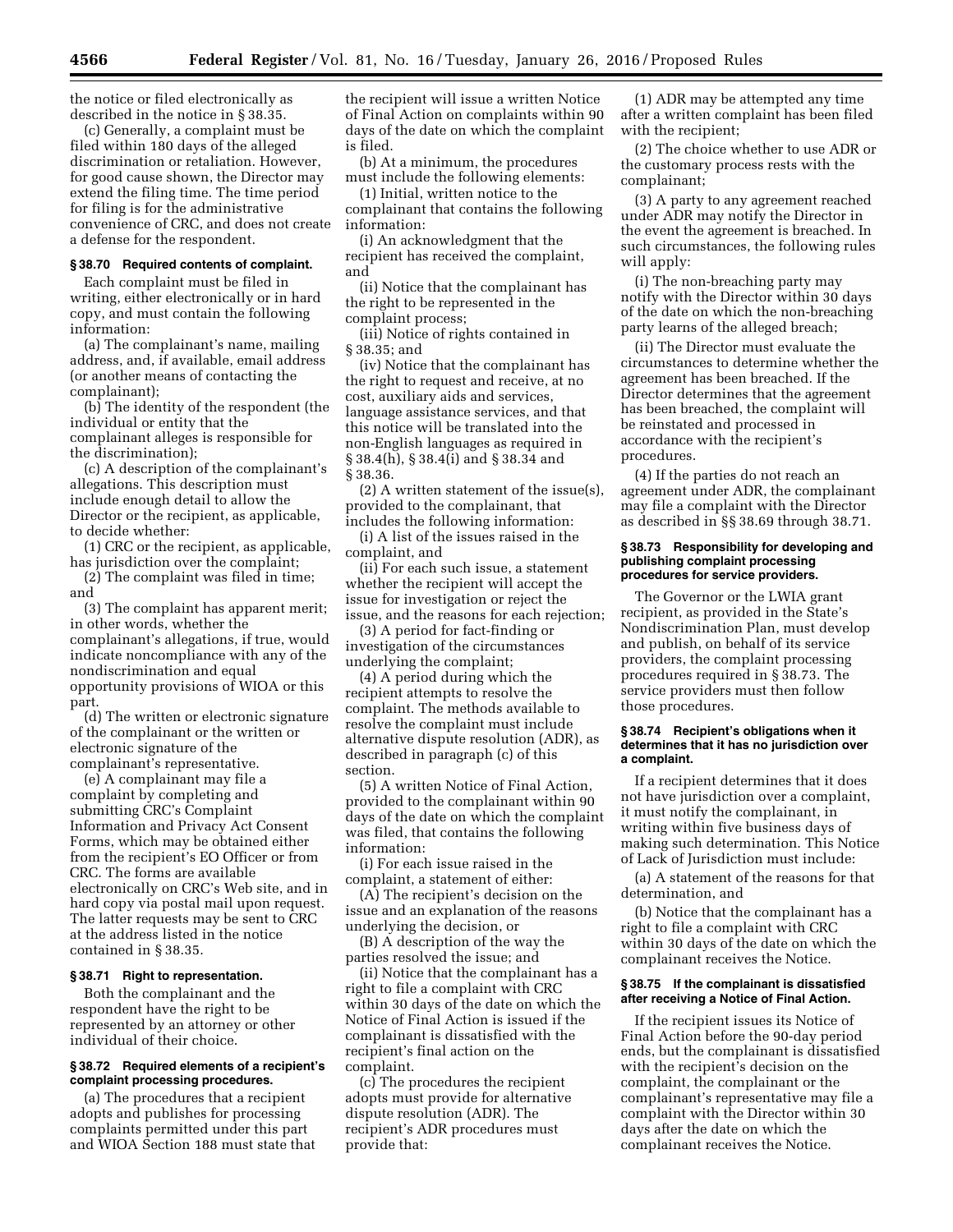#### **§ 38.76 If a recipient fails to issue a Notice of Final Action within 90 days after the complaint was filed.**

If, by the end of 90 days from the date on which the complainant filed the complaint, the recipient has failed to issue a Notice of Final Action, the complainant or the complainant's representative may file a complaint with the Director within 30 days of the expiration of the 90-day period. In other words, the complaint must be filed with the Director within 120 days of the date on which the complaint was filed with the recipient.

### **§ 38.77 Extension of deadline to file complaint.**

(a) The Director may extend the 30 day time limit for filing a complaint:

(1) If a recipient does not include in its Notice of Final Action the required notice about the complainant's right to file with the Director, as described in § 38.72(b)(5); or

(2) For other good cause shown.

(b) The complainant has the burden of proving to the Director that the time limit should be extended.

## **§ 38.78 Determinations regarding acceptance of complaints.**

The Director must decide whether CRC will accept a particular complaint for resolution. For example, a complaint need not be accepted if:

(a) It has not been timely filed;

(b) CRC has no jurisdiction over the complaint; or

(c) CRC has previously decided the matter.

### **§ 38.79 When a complaint contains insufficient information.**

(a) If a complaint does not contain enough information to identify the respondent or the basis of the alleged discrimination, the timeliness of the complaint, or the apparent merit of the complaint, the Director must try to get the needed information from the complainant.

(b) The Director may close the complainant's file, without prejudice, if:

(1) The Director makes reasonable efforts to try to find the complainant, but is unable to reach him or her; or

(2) The complainant does not provide the needed information to CRC within the time specified in the request for more information.

(c) If the Director closes the complainant's file, the Director must send written notice to the complainant's last known address, email address (or another known method of contacting the complainant in writing).

## **§ 38.80 Lack of jurisdiction.**

If CRC does not have jurisdiction over a complaint, the Director must:

(a) Notify the complainant in writing and explain why the complaint falls outside the coverage of the nondiscrimination and equal opportunity provisions of WIOA or this part; and

(b) Where possible, transfer the complaint to an appropriate Federal, State or local authority.

#### **§ 38.81 Complaint referral.**

The Director refers complaints to other agencies in the following circumstances:

(a) Where the complaint alleges discrimination based on age, and the complaint falls within the jurisdiction of the Age Discrimination Act of 1975, as amended, then the Director must refer the complaint, in accordance with the provisions of 45 CFR 90.43(c)(3).

(b) Where the only allegation in the complaint is a charge of individual employment discrimination that is covered both by WIOA or this part and by one or more of the laws listed below, then the complaint is a ''joint complaint,'' and the Director may refer it to the EEOC for investigation and conciliation under the procedures described in 29 CFR part 1640 or 1691, as appropriate. The relevant laws are:

(1) Title VII of the Civil Rights Act of 1964, as amended (42 U.S.C. 2000e to 2000e–17);

(2) The Equal Pay Act of 1963, as amended (29 U.S.C. 206(d));

(3) The Age Discrimination in Employment Act of 1976, as amended (29 U.S.C. 621, *et seq.*); and

(4) Title I of the Americans with Disabilities Act of 1990, as amended (42

U.S.C. 12101 *et seq.*).

(c) Where the complaint alleges discrimination by an entity that operates a program or activity financially assisted by a Federal grantmaking agency other than the Department, but that participates as a partner in a One-Stop delivery system, the following procedures apply:

(1) Where the complaint alleges discrimination on a basis that is prohibited both by Section 188 of WIOA and by a civil rights law enforced by the Federal grantmaking agency, then CRC and the grantmaking agency have dual jurisdiction over the complaint, and the Director will refer the complaint to the grantmaking agency for processing. In such circumstances, the grantmaking agency's regulations will govern the processing of the complaint.

(2) Where the complaint alleges discrimination on a basis that is prohibited by Section 188 of WIOA, but not by any civil rights laws enforced by the Federal grantmaking agency, then CRC has sole jurisdiction over the

complaint, and will retain the complaint and process it pursuant to this part. Such bases generally include religion, political affiliation or belief, citizenship, and/or participation in a WIOA Title Ifinancially assisted program or activity.

(d) Where the Director makes a referral under this section, he or she must notify the complainant and the respondent about the referral.

### **§ 38.82 Notice that complaint will not be accepted.**

If a complaint will not be accepted, the Director must notify the complainant, in writing, about that fact, and provide the complainant the Director's reasons for making that determination.

# **§ 38.83 Notice of complaint acceptance.**

If the Director accepts the complaint for resolution, he or she must notify in writing the complainant, the respondent, and the grantmaking agency. The notice must:

(a) State that the complaint will be accepted,

(b) Identify the issues over which CRC has accepted jurisdiction; and

(c) Explain the reasons why any issues were rejected.

# **§ 38.84 Contacting CRC about a complaint.**

Both the complainant and the respondent, or their representative, may contact CRC for information about the complaint. The Director will determine what information, if any, about the complaint will be released.

# **§ 38.85 Alternative dispute resolution.**

The Director may offer the option of alternative dispute resolution (ADR) of the complaint filed with CRC. In such circumstances, the following rules apply:

(a) ADR is voluntary; consent must be given by the complainant and respondent before the ADR process will proceed.

(b) The ADR will be conducted under the guidance of the Director.

(c) ADR may take place at any time after a complaint has been filed under § 38.69, as deemed appropriate by the Director.

(d) CRC will not suspend its investigation and complaint processes during ADR.

### **Complaint Determinations**

### **§ 38.86 Notice at conclusion of complaint investigation.**

At the conclusion of the investigation of the complaint, the Director must take the following actions:

(a) Determine whether there is reasonable cause to believe that the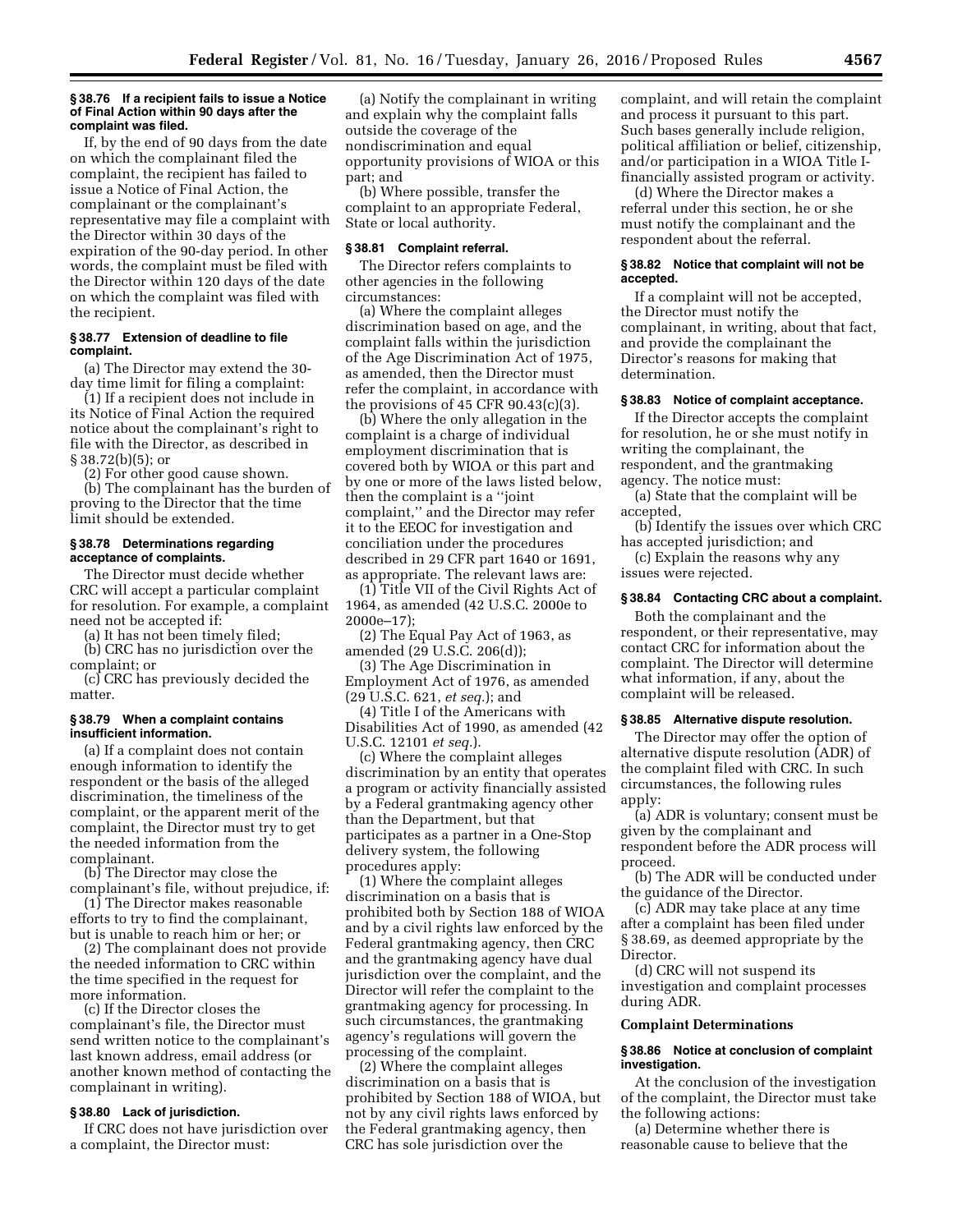respondent has violated the nondiscrimination and equal opportunity provisions of WIOA or this part; and

(b) Notify the complainant, the respondent, and the grantmaking agency, in writing, of that determination as provided in §§ 38.87 and 38.88.

#### **§ 38.87 Director's Initial Determination that reasonable cause exists to believe that a violation has taken place.**

If the Director finds reasonable cause to believe that the respondent has violated the nondiscrimination and equal opportunity provisions of WIOA or this part the Director must issue an Initial Determination. The Initial Determination must include:

(a) The specific findings of the investigation;

(b) The corrective or remedial action that the Department proposes to the respondent, under § 38.90;

(c) The time by which the respondent must complete the corrective or remedial action;

(d) Whether it will be necessary for the respondent to enter into a written agreement under §§ 38.91 through 38.93; and

(e) The opportunity to engage in voluntary compliance negotiations.

# **§ 38.88 Director's Final Determination that no reasonable cause exists to believe that a violation has taken place.**

If the Director determines that there is no reasonable cause to believe that a violation has taken place, the Director must issue a Final Determination under § 38.96. The Final Determination represents the Department's final agency action on the complaint.

#### **§ 38.89 When the recipient fails or refuses to take the corrective action listed in the Initial Determination.**

Under such circumstances, following a complaint investigation or compliance review, the Department may take the actions described in § 38.95.

### **§ 38.90 Corrective or remedial action that may be imposed when the Director finds a violation.**

(a) A Letter of Findings, Notice to Show Cause, or Initial Determination, issued under §§ 38.62 or 38.63, 38.66 and 38.67, or 38.87, respectively, must include the specific steps the grant applicant or recipient, as applicable, must take within a stated period of time in order to achieve voluntary compliance.

(b) Such steps must include:

(1) Actions to end and/or redress the violation of the nondiscrimination and equal opportunity provisions of WIOA or this part;

(2) Make whole relief where discrimination has been identified, including, as appropriate, back pay (which must not accrue from a date more than 2 years before the filing of the complaint or the initiation of a compliance review), or other monetary relief; hire or reinstatement; retroactive seniority; promotion; benefits or other services discriminatorily denied; and

(3) Such other remedial or affirmative relief as the Director deems necessary, including but not limited to outreach, recruitment and training designed to ensure equal opportunity.

(c) Monetary relief may not be paid from Federal funds.

#### **§ 38.91 Post violation procedures.**

(a) *Violations at the State Level.*  Where the Director has determined that a violation of the nondiscrimination and equal opportunity provisions of WIOA or this part has occurred at the State level, the Director must notify the Governor of that State through the issuance of a Letter of Findings, Notice to Show Cause, or Initial Determination, as appropriate, under §§ 38.62 or 38.63, 38.66 and 38.67, or 38.87, respectively. The Director may secure compliance with the nondiscrimination and equal opportunity provisions of WIOA and this part through, among other means, the execution of a written assurance or Conciliation Agreement.

(b) *Violations below State level.*  Where the Director has determined that a violation of the nondiscrimination and equal opportunity provisions of WIOA or this part has occurred below the State level, the Director must so notify the Governor and the violating recipient(s) through the issuance of a Letter of Findings, Notice to Show Cause or Initial Determination, as appropriate, under §§ 38.62 or 38.63, 38.66 and 38.67, or 38.87, respectively.

(1) Such issuance may:

(i) Direct the Governor to initiate negotiations immediately with the violating recipient(s) to secure compliance by voluntary means;

(ii) Direct the Governor to complete such negotiations within 30 days of the Governor's receipt of the Notice to Show Cause or within 45 days of the Governor's receipt of the Letter of Findings or Initial Determination, as applicable. The Director reserves the right to enter into negotiations with the recipient at any time during the period. For good cause shown, the Director may approve an extension of time to secure voluntary compliance. The total time allotted to secure voluntary compliance must not exceed 60 days.

(iii) Include a determination as to whether compliance must be achieved by:

(A) Immediate correction of the violation(s) and written assurance that such violations have been corrected, under § 38.92; or

(B) Entering into a written Conciliation Agreement under § 38.93.

(2) If the Governor determines, at any time during the period described in paragraph (b)(1)(ii) of this section, that a recipient's compliance cannot be achieved by voluntary means, the Governor must so notify the Director.

(3) If the Governor is able to secure voluntary compliance under paragraph (b)(1) of this section, he or she must submit to the Director for approval, as applicable:

(i) Written assurance that the required action has been taken, as described in § 38.92; or

(ii) A copy of the Conciliation Agreement, as described in § 38.93.

(4) The Director may disapprove any written assurance or Conciliation Agreement submitted for approval under paragraph (b)(3) of this section that fails to satisfy each of the applicable requirements provided in §§ 38.92 and 38.93.

(c) *Violations in National Programs.*  Where the Director has determined that a violation of the nondiscrimination and equal opportunity provisions of WIOA or this part has occurred in a National Program, the Director must notify the Federal grantmaking agency and the recipient by issuing a Letter of Findings, Notice to Show Cause, or Initial Determination, as appropriate, under §§ 38.62 or 38.63, 38.66 and 38.67, or 38.87, respectively. The Director may secure compliance with the nondiscrimination and equal opportunities provisions of WIOA through, among other means, the execution of a written assurance or conciliation agreement under §§ 38.92 or 38.93.

### **§ 38.92 Written assurance.**

A written assurance is the resolution document that may be used when the Director determines that a recipient has, within fifteen business days after receipt of the Letter of Findings or Initial Determination identifying the violations, taken all corrective actions to remedy the violations specified in those documents.

### **§ 38.93 Required elements of a conciliation agreement.**

- A conciliation agreement must:
- (a) Be in writing;
- (b) Address the legal and contractual obligations of the recipient;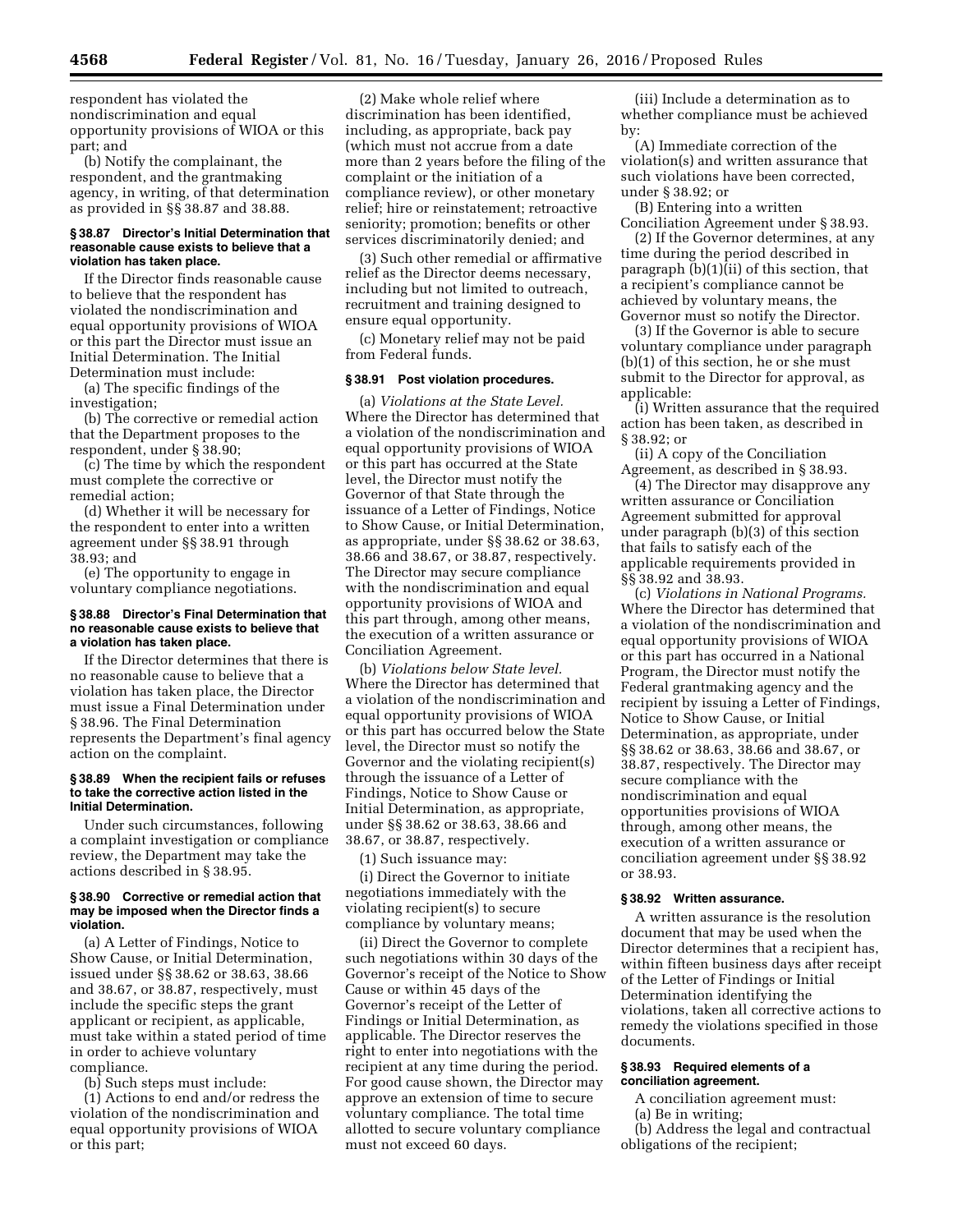(c) Address each cited violation;

(d) Specify the corrective or remedial action to be taken within a stated period of time to come into compliance;

(e) Provide for periodic reporting on the status of the corrective and remedial action;

(f) State that the violation(s) will not recur;

(g) State that nothing in the agreement will prohibit CRC from sending the agreement to the complainant, making it available to the public, or posting it on the CRC or recipient's Web site;

(h) State that, in any proceeding involving an alleged violation of the conciliation agreement, CRC may seek enforcement of the agreement itself and shall not be required to present proof of the underlying violations resolved by the agreement; and

(i) Provide for enforcement for a breach of the agreement.

## **§ 38.94 When voluntary compliance cannot be secured.**

The Director will conclude that compliance cannot be secured by voluntary means under the following circumstances:

(a) The Governor, grant applicant or recipient fails to or refuses to correct the violation(s) within the time period established by the Letter of Findings, Notice to Show Cause or Initial Determination; or

(b) The Director has not approved an extension of time for agreement on voluntary compliance under § 38.91(b)(1)(ii) and he or she either:

(1) Has not be notified under § 38.91(b)(3), that the Governor, grant applicant or recipient has agreed to voluntary compliance;

(2) Has disapproved a written assurance or Conciliation Agreement, under § 38.91(b)(4); or

(3) Has received notice from the Governor, under § 38.91(b)(2), that the grant applicant or recipient will not comply voluntarily.

# **§ 38.95 Enforcement when voluntary compliance cannot be secured.**

If the Director concludes that compliance cannot be secured by voluntary means, the Director must either:

(a) Issue a Final Determination;

(b) Refer the matter to the Attorney General with a recommendation that an appropriate civil action be instituted; or (c) Take such other action as may be provided by law.

## **§ 38.96 Contents of a Final Determination of a violation.**

A Final Determination must contain the following information:

(a) A statement of the efforts made to achieve voluntary compliance, and a

statement that those efforts have been unsuccessful;

(b) A statement of those matters upon which the grant applicant or recipient and CRC continue to disagree;

(c) A list of any modifications to the findings of fact or conclusions that were set forth in the Initial Determination, Notice to Show Cause or Letter of Findings;

(d) A statement of the grant applicant's or recipient's liability, and, if appropriate, the extent of that liability;

(e) A description of the corrective or remedial actions that the grant applicant or recipient must take to come into compliance;

(f) A notice that if the grant applicant or recipient fails to come into compliance within 10 days of the date on which it receives the Final Determination, one or more of the following consequences may result:

(1) After the grant applicant or recipient is given the opportunity for a hearing, its WIOA Title I financial assistance may be terminated, discontinued, or withheld in whole or in part, or its application for such financial assistance may be denied, as appropriate;

(2) The Secretary of Labor may refer the case to the Department of Justice with a request to file suit against the grant applicant or recipient; or

(3) the Secretary may take any other action against the grant applicant or recipient that is provided by law;

(g) A notice of the grant applicant's or recipient's right to request a hearing under the procedures described in §§ 38.112 through 37.115; and

(h) A determination of the Governor's liability, if any, under § 38.52.

#### **§ 38.97 Notification of finding of noncompliance.**

Where a compliance review or complaint investigation results in a finding of noncompliance, the Director must notify:

(a) The grant applicant or recipient;

- (b) The grantmaking agency; and
- (c) The Assistant Attorney General.

# **Breaches of Conciliation Agreements**

### **§ 38.98 Notice of breach of conciliation agreement.**

(a) When it becomes known to the Director that a Conciliation Agreement has been breached, the Director may issue a Notification of Breach of Conciliation Agreement.

(b) The Director must send a Notification of Breach of Conciliation Agreement to the Governor, the grantmaking agency, and/or other party(ies) to the Conciliation Agreement, as applicable.

#### **§ 38.99 Contents of notice of breach of conciliation agreement.**

A Notification of Breach of Conciliation Agreement must:

(a) Specify any efforts made to achieve voluntary compliance, and indicate that those efforts have been unsuccessful;

(b) Identify the specific provisions of the Conciliation Agreement violated;

(c) Determine liability for the violation and the extent of the liability;

(d) Indicate that failure of the violating party to come into compliance within 10 days of the receipt of the Notification of Breach of Conciliation Agreement may result, after opportunity for a hearing, in the termination or denial of the grant, or discontinuation of assistance, as appropriate, or in referral to the Department of Justice with a request from the Department to file suit;

(e) Advise the violating party of the right to request a hearing, and reference the applicable procedures in § 38.111; and

(f) Include a determination as to the Governor's liability, if any, in accordance with the provisions of § 38.52.

### **§ 38.100 Notification of an enforcement action based on breach of conciliation agreement.**

In such circumstances, the Director must notify:

(a) The grantmaking agency; and (b) The Governor, recipient or grant applicant, as applicable.

## **Subpart E—Federal Procedures for Effecting Compliance**

#### **§ 38.110 Enforcement procedures.**

(a) Sanctions; judicial enforcement. If compliance has not been achieved after issuance of a Final Determination under §§ 38.95 and 38.96, or a Notification of Breach of Conciliation Agreement under §§ 38.98 through 38.100, the Secretary may:

(1) After opportunity for a hearing, suspend, terminate, deny or discontinue the WIOA Title I financial assistance, in whole or in part;

(2) Refer the matter to the Attorney General with a recommendation that an appropriate civil action be instituted; or

(3) Take such action as may be provided by law, which may include seeking injunctive relief.

(b) Deferral of new grants. When proceedings under § 38.111 have been initiated against a particular recipient, the Department may defer action on that recipient's applications for new WIOA Title I financial assistance until a Final Decision under § 38.112 has been rendered. Deferral is not appropriate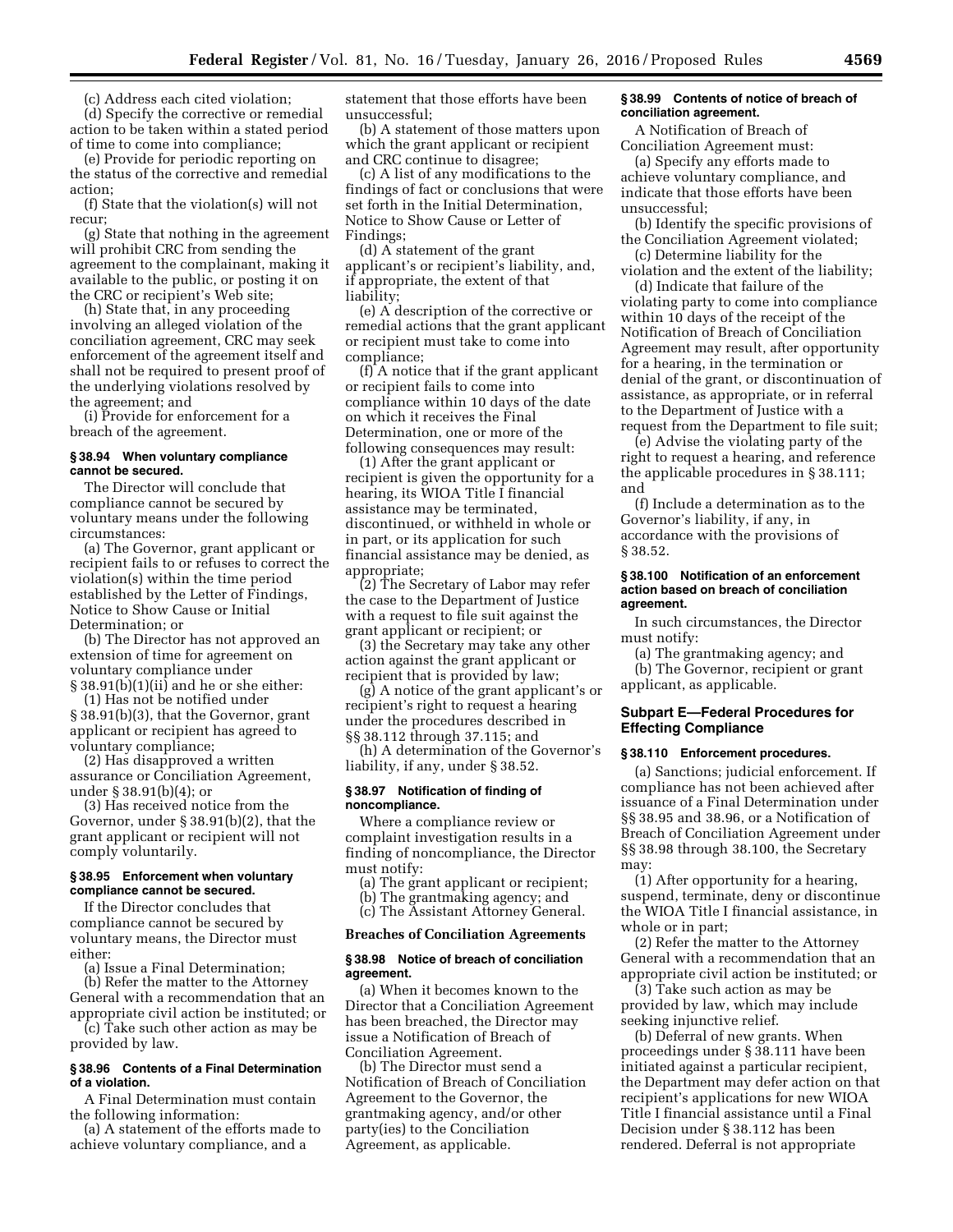when WIOA Title I financial assistance is due and payable under a previously approved application.

(1) New WIOA Title I financial assistance includes all assistance for which an application or approval, including renewal or continuation of existing activities, or authorization of new activities, is required during the deferral period.

(2) New WIOA Title I financial assistance does not include assistance approved before the beginning of proceedings under § 38.111, or increases in funding as a result of changed computations of formula awards.

# **§ 38.111 Hearing procedures.**

(a) *Notice of opportunity for hearing.*  As part of a Final Determination, or a Notification of Breach of a Conciliation Agreement, the Director must include, and serve on the grant applicant or recipient (by certified mail, return receipt requested), a notice of opportunity for hearing.

(b) *Complaint; request for hearing; answer.* (1) In the case of noncompliance that cannot be voluntarily resolved, the Final Determination or Notification of Breach of Conciliation Agreement is considered the Department's formal complaint.

(2) To request a hearing, the grant applicant or recipient must file a written answer to the Final Determination or Notification of Breach of Conciliation Agreement, and a copy of the Final Determination or Notification of Breach of Conciliation Agreement, with the Office of the Administrative Law Judges, 800 K Street NW., Suite 400, Washington, DC 20001.

(i) The answer must be filed within 30 days of the date of receipt of the Final Determination or Notification of Breach of Conciliation Agreement.

(ii) A request for hearing must be set forth in a separate paragraph of the answer.

(iii) The answer must specifically admit or deny each finding of fact in the Final Determination or Notification of Breach of Conciliation Agreement. Where the grant applicant or recipient does not have knowledge or information sufficient to form a belief, the answer may so state and the statement will have the effect of a denial. Findings of fact not denied are considered admitted. The answer must separately state and identify matters alleged as affirmative defenses, and must also set forth the matters of fact and law relied on by the grant applicant or recipient.

(3) The grant applicant or recipient must simultaneously serve a copy of its filing on the Office of the Solicitor, Civil Rights and Labor-Management Division,

Room N–2474, U.S. Department of Labor, 200 Constitution Avenue NW., Washington, DC 20210.

(4)(i) The failure of a grant applicant or recipient to request a hearing under this paragraph (b), or to appear at a hearing for which a date has been set, waives the right to a hearing; and

(ii) Whenever a hearing is waived, all allegations of fact contained in the Final Determination or Notification of Breach of Conciliation Agreement are considered admitted, and the Final Determination or Notification of Breach of Conciliation Agreement becomes the Final Decision of the Secretary as of the day following the last date by which the grant applicant or recipient was required to request a hearing or was to appear at a hearing.

(c) *Time and place of hearing.*  Hearings will be held at a time and place ordered by the Administrative Law Judge upon reasonable notice to all parties and, as appropriate, the complainant. In selecting a place for the hearing, due regard must be given to the convenience of the parties, their counsel, and witnesses, if any.

(d) *Judicial process; evidence.* (1) The Administrative Law Judge may use judicial process to secure the attendance of witnesses and the production of documents authorized by Section 9 of the Federal Trade Commission Act (15 U.S.C. 49).

(2) *Evidence.* In any hearing or administrative review conducted under this part, evidentiary matters will be governed by the standards and principles set forth in the Rules of Evidence issued by the Department of Labor's Office of Administrative Law Judges, 29 CFR part 18.

#### **§ 38.112 Initial and final decision procedures.**

(a) *Initial decision.* After the hearing, the Administrative Law Judge must issue an initial decision and order, containing findings of fact and conclusions of law. The initial decision and order must be served on all parties by certified mail, return receipt requested.

(b) *Exceptions; Final Decision.* (1) Final decision after a hearing. The initial decision and order becomes the Final Decision and Order of the Department unless exceptions are filed by a party or, in the absence of exceptions, the Administrative Review Board serves notice that it will review the decision.

(i) A party dissatisfied with the initial decision and order may, within 45 days of receipt, file with the Administrative Review Board and serve on the other parties to the proceedings and on the

Administrative Law Judge, exceptions to the initial decision and order or any part thereof.

(ii) Upon receipt of exceptions, the Administrative Law Judge must index and forward the record and the initial decision and order to the Administrative Review Board within three days of such receipt.

(iii) A party filing exceptions must specifically identify the finding or conclusion to which exception is taken.

(iv) Within 45 days of the date of filing such exceptions, a reply, which must be limited to the scope of the exceptions, may be filed and served by any other party to the proceeding.

(v) Requests for extensions for the filing of exceptions or replies must be received by the Administrative Review Board no later than 3 days before the exceptions or replies are due.

(vi) If no exceptions are filed, the Administrative Review Board may, within 30 days of the expiration of the time for filing exceptions, on its own motion serve notice on the parties that it will review the decision.

(vii) *Final Decision and Order.* (A) Where exceptions have been filed, the initial decision and order of the Administrative Law Judge becomes the Final Decision and Order unless the Administrative Review Board, within 30 days of the expiration of the time for filing exceptions and replies, has notified the parties that the case is accepted for review.

(B) Where exceptions have not been filed, the initial decision and order of the Administrative Law Judge becomes the Final Decision and Order unless the Administrative Review Board has served notice on the parties that it will review the decision, as provided in paragraph (b)(1)(vi) of this section.

(viii) Any case reviewed by the Administrative Review Board under this paragraph must be decided within 180 days of the notification of such review. If the Administrative Review Board fails to issue a Final Decision and Order within the 180-day period, the initial decision and order of the Administrative Law Judge becomes the Final Decision and Order.

(2) Final Decision where a hearing is waived.

(i) If, after issuance of a Final Determination under § 38.95 or Notification of Breach of Conciliation Agreement under § 38.98, voluntary compliance has not been achieved within the time set by this part and the opportunity for a hearing has been waived as provided for in § 38.111(b)(4), the Final Determination or Notification of Breach of Conciliation Agreement becomes the Final Decision.